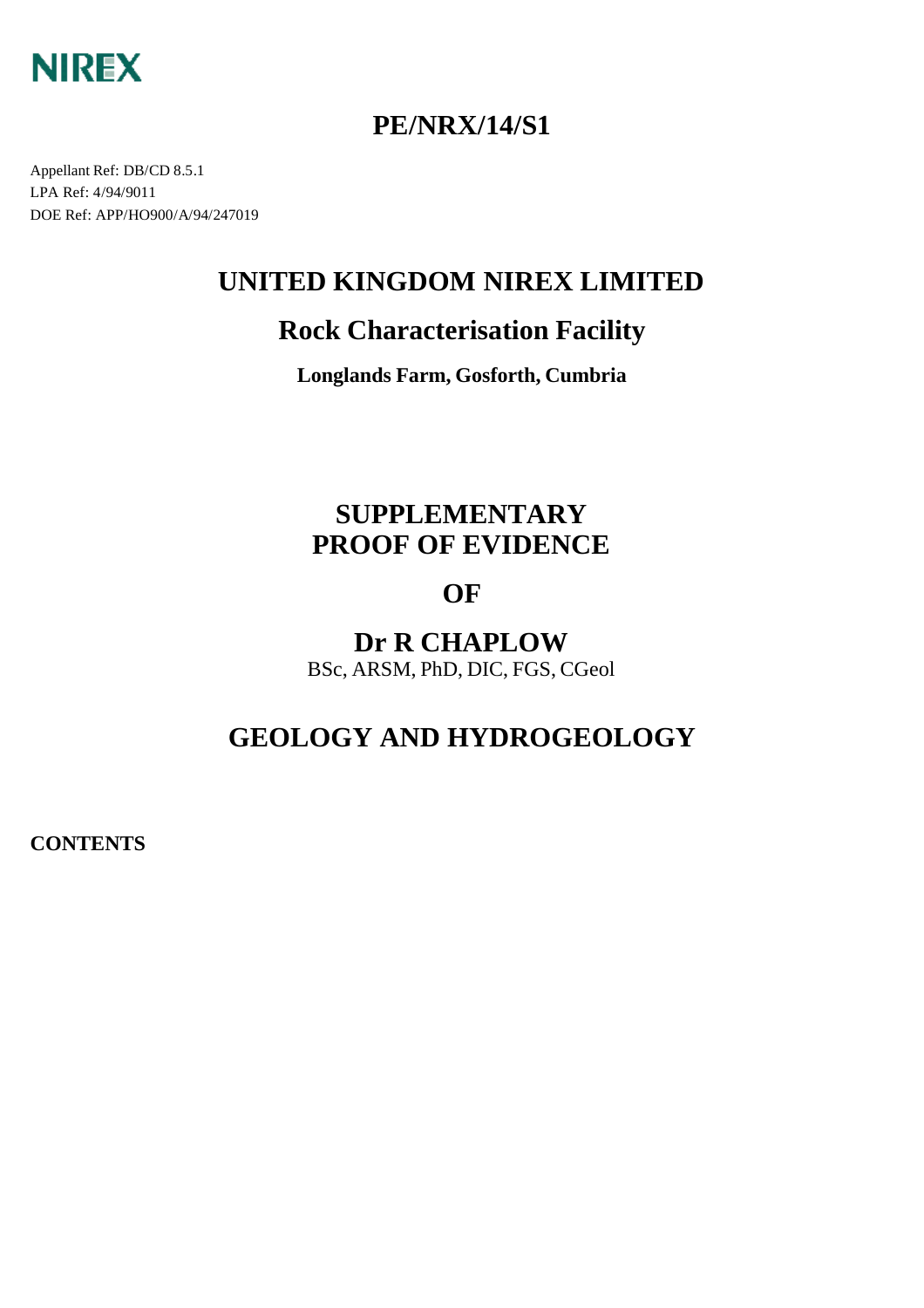|    |                                                                                          | <b>PAGE</b>     |
|----|------------------------------------------------------------------------------------------|-----------------|
| 1. | <b>SUMMARY</b>                                                                           | 1               |
| 2. | <b>INTRODUCTION</b>                                                                      | 18              |
|    | Principal Points of Agreement                                                            |                 |
|    | Principal Points of Disagreement                                                         |                 |
|    | 'Sellafield is a poor site'                                                              |                 |
|    | 'The RCF will not take us forward'                                                       |                 |
|    | Sufficiency of Information                                                               |                 |
|    | Importance of information                                                                |                 |
|    | The RCF is Premature                                                                     |                 |
|    | Section 6: Geology                                                                       |                 |
|    | Section 7: Groundwater Flow through Fractured Rocks                                      |                 |
|    | Section 8: Hydrogeological Studies                                                       |                 |
|    | Section 9: Geochemical Investigations<br>Section 10: Baseline Hydrogeological Conditions |                 |
|    | Section 11: Tectonics and Earthquakes                                                    |                 |
|    | Section 12: Comparisons with Investigation Practices Elsewhere                           |                 |
| 3. | <b>GENERIC CHARACTERISTICS OF A POTENTIAL REPOSITORY SITE</b>                            | 26              |
|    | Qualitative 'Criteria' - General                                                         |                 |
|    | Sellafield as a BUSC Site                                                                |                 |
|    | Point 3.6.i                                                                              |                 |
|    | Point 3.6 ii                                                                             |                 |
|    | Point 3.6 iii                                                                            |                 |
|    | Conclusion                                                                               |                 |
| 4. | <b>ALTERNATIVE SITES</b>                                                                 | 32              |
| 5. | <b>COMPLEXITY</b>                                                                        | 35 <sup>5</sup> |
|    | <b>General Considerations</b>                                                            |                 |
|    | Sufficiency of Information                                                               |                 |
| 6. | <b>GEOLOGY</b>                                                                           | 39              |
|    | Dr Kokelaar (PE/FOE/2)                                                                   |                 |
|    | Professor Smythe (PE/FOE/3)                                                              |                 |
| 7. | <b>GROUNDWATER FLOW THROUGH FRACTURED ROCK</b>                                           | 45              |
|    | <b>General Considerations</b>                                                            |                 |
|    | Issue i - Measurements of Hydraulic Conductivity                                         |                 |
|    | Issue ii - Hydrogeological 'Criteria'                                                    |                 |
|    | Issue iii - Significance of Single Fractures                                             |                 |
|    | Issue iv - Fracture Connectivity                                                         |                 |
|    | Issue v - Adequate Characterisation of Fractures                                         |                 |
|    | Issue vi - Permeability 'Limits'                                                         |                 |
|    | Further consideration of key points arising from paragraph 7.3 above                     |                 |
|    | Hydrogeological Criteria                                                                 |                 |
|    | Upscaling                                                                                |                 |
|    | <b>Alternative Groundwater Flow Modelling</b>                                            |                 |
| 8. | <b>HYDROGEOLOGICAL STUDIES</b>                                                           | 57              |
|    | <b>Hydrogeological Conceptual Models</b>                                                 |                 |
|    | Professor Mather (PE/CCC/4)<br>Dr Salmon (PE/FOE/5)                                      |                 |
|    | Patterns of Groundwater Flow                                                             |                 |
|    | <b>Upward Flow</b>                                                                       |                 |
|    | Potential for flow into the PRZ                                                          |                 |
|    | Location of Discharge                                                                    |                 |
|    | Numerical Groundwater Flow Modelling                                                     |                 |
|    | Dr Salmon (PE/FOE/5)                                                                     |                 |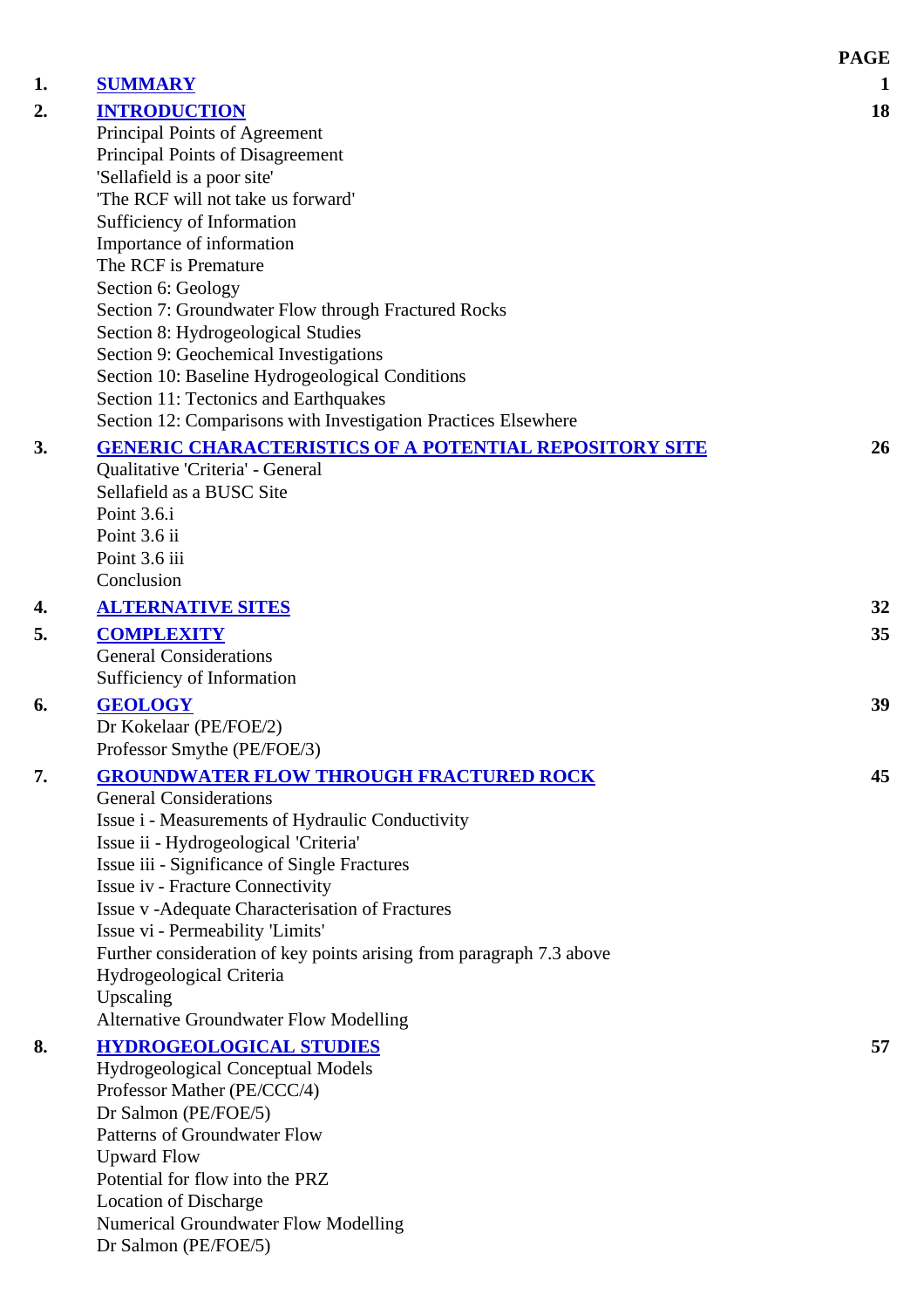| Dr Hencher (PE/FOE/6)                                                                                                                                |     |
|------------------------------------------------------------------------------------------------------------------------------------------------------|-----|
| Summary on Nirex Hydrogeological Modelling Studies                                                                                                   |     |
| The role of the RCF in understanding the regional hydrogeology                                                                                       |     |
| Recommendation for further investigations                                                                                                            |     |
| Aim 1: to define further the geological sequence and hydrogeology in three dimensions                                                                |     |
| Aim 2: to determine baseline environmental head and geochemical conditions                                                                           |     |
| Aim 3: to test further the connectivity of strata and fractures                                                                                      |     |
| Aim 4: to refine the model in an attempt to enable it to adequately replicate existing groundwater<br>conditions and the effect of any field testing |     |
| Aim 5: to model the impact of the proposed RCF construction on baseline conditions and the<br><b>PCPA</b>                                            |     |
| Aim 6: to assess the effectiveness of sealing techniques                                                                                             |     |
| Aim 7: to begin to develop more appropriate modelling strategies for determining the long-term<br>safety case of any future repository proposals     |     |
| <b>GEOCHEMICAL INVESTIGATIONS</b>                                                                                                                    | 92  |
| Lack of geochemical boreholes                                                                                                                        |     |
| The saline transition zone and groundwater mixing in the PRZ                                                                                         |     |
| Geochemical indicators of residence times have been over-interpreted                                                                                 |     |
| Simplicity of Nirex conceptual model                                                                                                                 |     |
| Mixing between waters from fractures and matrix                                                                                                      |     |
| Future rates of regional groundwater flow                                                                                                            |     |
| <b>BASELINE HYDROGEOLOGICAL CONDITIONS</b>                                                                                                           | 102 |
| <b>Groundwater Heads</b>                                                                                                                             |     |
| Data availability                                                                                                                                    |     |
| Comparison with regional groundwater schemes                                                                                                         |     |
| Objectives and Duration of monitoring                                                                                                                |     |
| Conclusion                                                                                                                                           |     |
| <b>Geochemical Conditions</b>                                                                                                                        |     |
| Objectives of Hydrochemical Observations                                                                                                             |     |
| Data used in Current Regional Model                                                                                                                  |     |
| <b>Future Programme</b>                                                                                                                              |     |
| <b>TECTONICS AND EARTHQUAKES</b>                                                                                                                     | 112 |
| <b>Extent of Nirex Investigations</b>                                                                                                                |     |
| Lake District Boundary Fault Zone                                                                                                                    |     |
| Features within the glacial sediments                                                                                                                |     |
| Tectonic Regime in the UK                                                                                                                            |     |
| Effect of Earthquakes on Groundwater                                                                                                                 |     |
| Hydrogeological effects of UK Earthquakes                                                                                                            |     |
| Rampside, 1865                                                                                                                                       |     |
| Colchester, 1884                                                                                                                                     |     |
| Recent Review of earhquake effects on groundwater                                                                                                    |     |
| Conclusions                                                                                                                                          |     |
| <b>COMPARISON WITH INVESTIGATION PRACTICES ELSEWHERE</b>                                                                                             | 123 |
| Comparison with Oil Industry                                                                                                                         |     |
| <b>REFERENCES</b>                                                                                                                                    | 126 |

Back to NRX14 Menu Back to POE Menu Back to Homepage

**1. SUMMARY**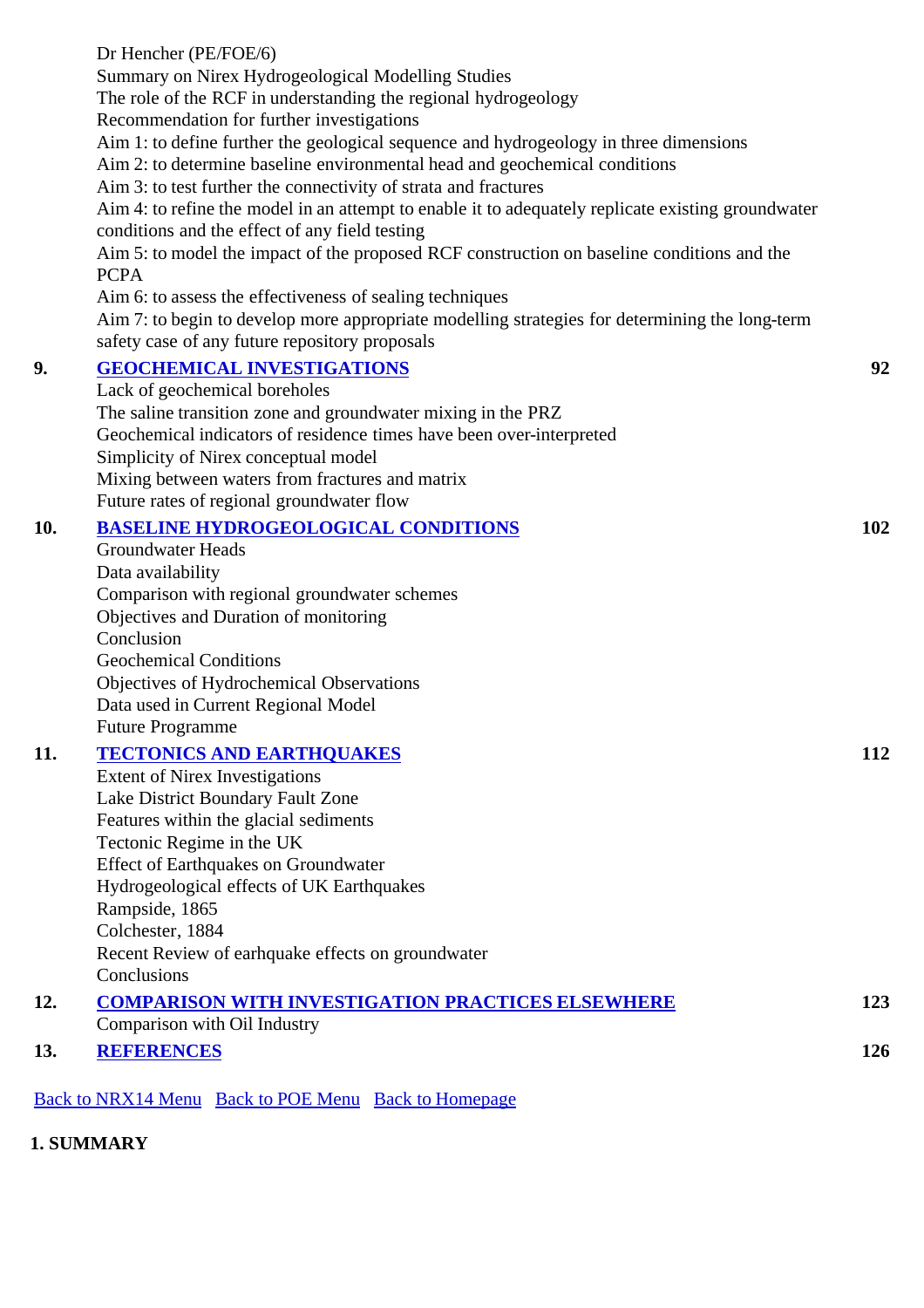- 1.1 This supplementary proof provides responses to various points made in the Objectors' proofs of evidence related to aspects of the geology and hydrogeology of the Sellafield site.
- 1.2 Responses are made to points raised by
	- i. Professor Mather (PE/CCC/4 for Cumbria County Council)
	- ii. Dr Green and Dr Western (PE/FOE/1 for Friends of the Earth)
	- iii. Dr Kokelaar (PE/FOE/2 for Friends of the Earth)
	- iv. Professor Smythe (PE/FOE/3 for Friends of the Earth)
	- v. Mr Reeves (PE/FOE/4 for Friends of the Earth)
	- vi. Dr Salmon (PE/FOE/5 for Friends of the Earth)
	- vii. Dr Hencher (PE/FOE/6 for Friends of the Earth)
	- viii. Dr Allison (PE/FOE/7 for Friends of the Earth) (paragraphs 4.14 and 4.17)
	- ix. Dr Wogelius (PE/FOE/8 for Friends of the Earth) (paragraph 9.9)
	- x. Dr Haszeldine (PE/GNP/3 for Greenpeace Ltd) (except Sections 13 and 14)

# **Principal Points of Agreement**

- 1.3 There are three main areas in which there appears to be substantial agreement between all parties, namely:
	- i. the accuracy and reliability of the basic factual data on the geology and hydrogeology as revealed by the investigations carried out so far does not appear to be in question;
	- ii. that an RCF will ultimately be required at a potential repository site prior to a decision to propose that site for development does not appear to be in dispute; and
	- iii. it is necessary to establish the baseline hydrogeological conditions at the site before construction of the RCF.

# **Principal Points of Disagreement**

- 1.4 The assertions made in the Objectors' proofs, and which form the principal points of disagreement, fall essentially into three categories:
	- i. Sellafield is a 'poor' site for a repository and hence there is no need for the RCF;
	- ii. the RCF will not take us significantly forward; and
	- iii. an application to construct an RCF at Sellafield is premature.
- 1.5 These three categories of issues are briefly reviewed in turn in the following paragraphs, the reasons why I disagree with the Objectors are stated and indications are given as to where the individual points of disagreement are addressed in the body of this supplementary proof.

# **'Sellafield is a poor site'**

- 1.6 The assertions by the Objectors that Sellafield is a 'poor' site take a number of forms, which are summarised as follows:
	- i. **The site does not conform to generic characteristics of a potential repository site.**This is the assertion made primarily by Professor Mather (PE/CCC/4, paragraph 3.1). He asserts that there are a number of 'requirements' for a potential repository site and that the Sellafield site, by not matching up to these 'requirements', should be regarded as a 'poor' site and abandoned. Dr Salmon (PE/FOE/5) makes similar assertions (paragraph 2.21, page 17).
	- ii. **There are 'better' sites elsewhere in UK at which further investigations should be concentrated.**This is a major assertion by Professor Mather (PE/CCC/4, paragraphs 4.6 and 4.7) which follows from his earlier assertion that Sellafield is a 'poor' site and should be abandoned. Friends of the Earth and Greenpeace, because they adopt the position that further investigations are required at Sellafield before construction of an RCF, only refer in passing to the possibility that there may be 'better' sites elsewhere. Dr Haszeldine (PE/GNP/3, paragraph 16.10) suggests that alternative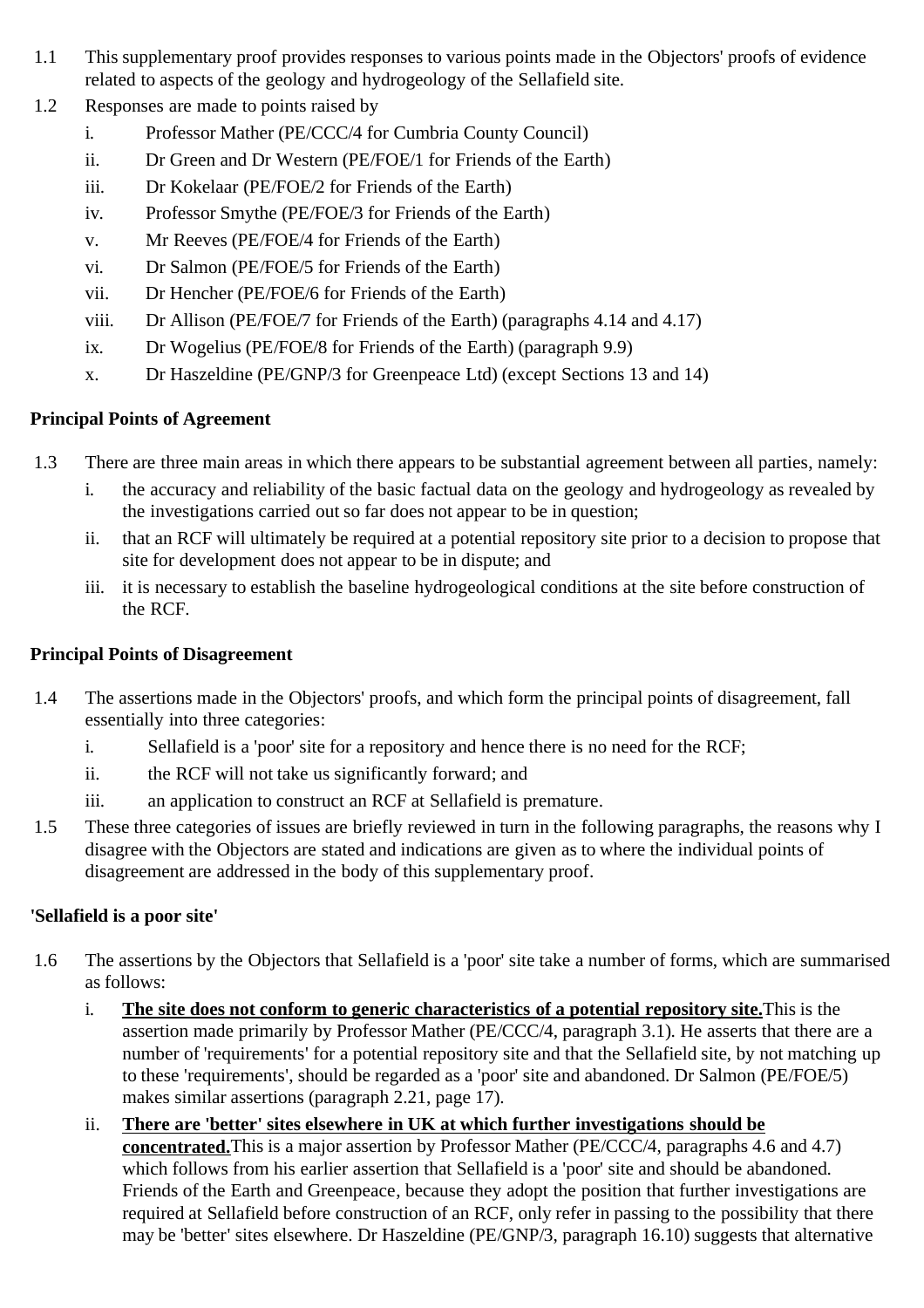sites be considered and investigated. Mr Reeves (PE/FOE/4, paragraphs 2.2, 3.2, 4.4 and 8.7) asserts that other sites in the UK should be investigated to provide a basis for selection of the optimal disposal site. Dr Allison (PE/FOE/7, paragraph 4.17) also asserts that alternative sites should be investigated.

- iii. **The site is complex.**Professor Mather (PE/CCC/4, paragraph 5.7), Dr Kokelaar (PE/FOE/2, paragraph 5.1) and Dr Allison (PE/FOE/7, paragraph 4.14), assert that the site is so complex and unpredictable that it will never be possible to adequately characterise it.
- 1.7 I disagree that Sellafield is a 'poor' site for a repository and firmly believe that the results so far of the investigations and studies indicate that the site shows good potential as a repository site. I believe this because:
	- i. the results of the investigations carried out so far have provided a good understanding of the geology and hydrogeology of the site; and
	- ii. assessments of the likely performance of the total repository, such as those described in Nirex 95 [COR/522] and in Dr Hooper's evidence (**PE/NRX/15**), based on site-specific data, provide confidence that a repository could be developed at Sellafield which would meet regulatory requirements.
- 1.8 The Objectors' assertions that Sellafield is a 'poor' site are based on three flawed approaches, as follows:
	- i. **the inappropriate use of geological and hydrogeological 'criteria'**for the assessment of site suitability. As set out in paragraph 6.26 of **PE/NRX/12/S1**, Nirex's view is that the suitability of any particular site must be based on a safety assessment of the predicted performance of the complete repository system at that site. Such an approach is not followed by the Objectors in asserting that Sellafield is a 'poor' site based upon both qualitative 'criteria' which were intended to assist in the early stages of area selection (for example PE/CCC/4, paragraph 3.1; PE/FOE/5, paragraph 2.4) and qualitative hydrogeological 'criteria' (for example PE/CCC/4, paragraph 6.2.9; PE/GNP/3, paragraph  $12.5$ ;
	- ii. **the selective identification and exaggeration of issues related to the geology and hydrogeology of the site**as a basis for asserting that Sellafield is a 'poor' site (for example PE/GNP/3, paragraphs 7.1 and 8.2); and
	- iii. **the inappropriate treatment of technical issues that are important to the behaviour of the hydrogeological system at Sellafield**and which therefore have significance regarding the performance of a repository at the site (for example, hydraulic conductivity of the BVG (PE/CCC/4, paragraph 6.2.9 and PE/GNP/3, paragraph 12.5), interpretation of salinity profiles (PE/CCC/4, paragraph 6.7.1) and patterns of groundwater flow (PE/CCC/4, paragraph 6.6.5; PE/GNP/3, paragraphs 8.1 to 8.4))

# **'The RCF will not take us forward'**

- 1.9 There are two main themes within the Objectors' evidence that can be grouped under this general heading, namely:
	- i. **the RCF will not provide sufficient information**to establish whether the site will prove suitable for a repository because it is impossible ever to characterise a complex site to the extent required (for example PE/CCC/4, paragraph 5.7; PE/FOE/2, paragraph 5.1; PE/FOE/7, paragraph 4.14); and
	- ii. **the RCF will not provide important information**(for example, on the regional hydrogeology PE/ CCC/4, paragraph 7.2) needed to assess the suitability of the site.

Sufficiency of Information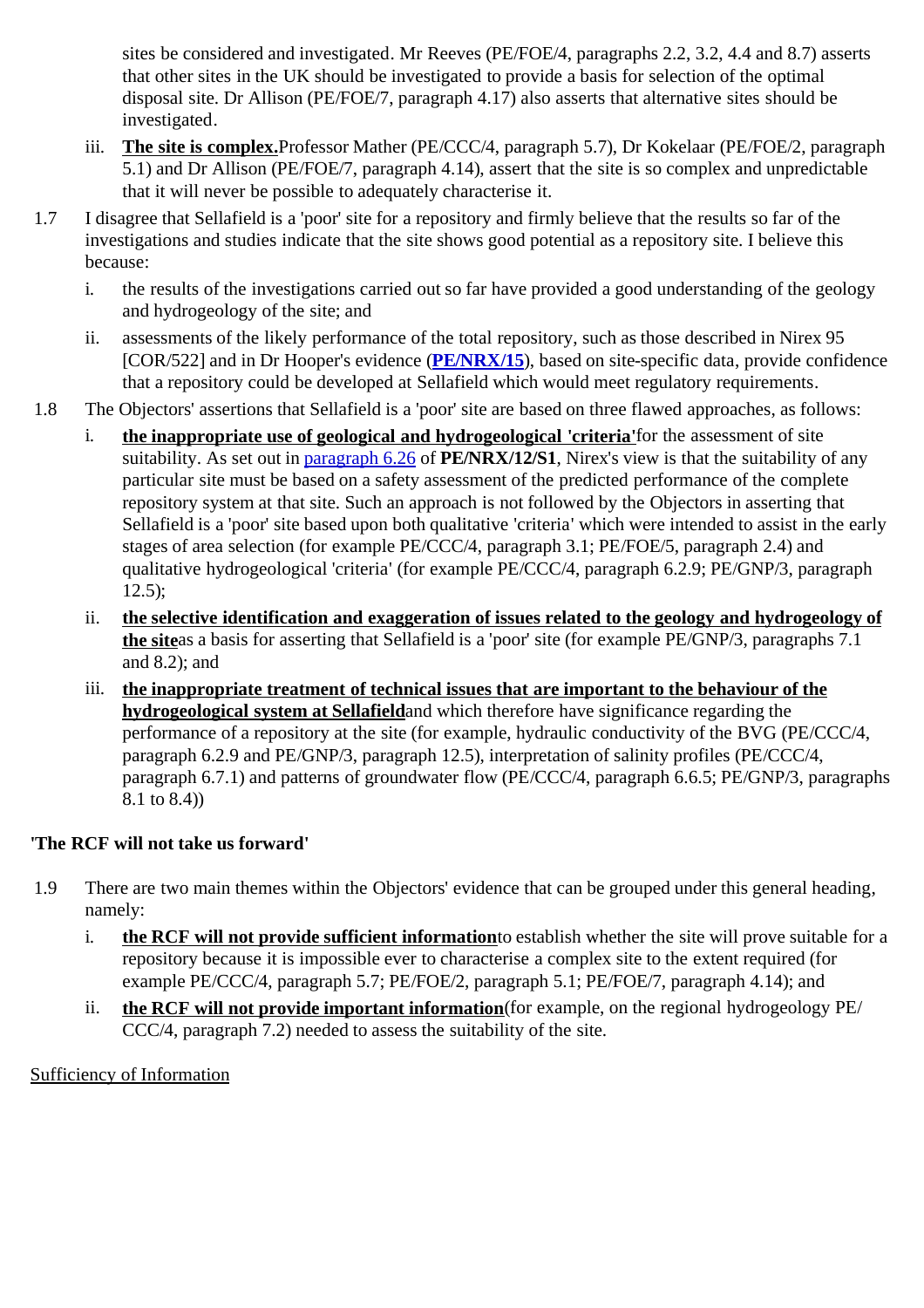1.10 I disagree with the first theme on the grounds of a fundamental difference in the apparent approach of the Objectors and Nirex as to how to treat spatial variability (heterogeneity, or 'complexity') in constructing groundwater flow and radionuclide transport models. Whilst the Objectors appear, on the whole, to expect precise deterministic characterisation of the whole flow system to be necessary to build an adequate model, Nirex is adopting state-of-the-art geostatistical techniques which use a stochastic description of the flow system built on a limited programme of observations and experiments. The Nirex approach is held in common with most organisations concerned with evaluating flow and transport in heterogeneous systems.

## Importance of Information

1.11 A particular issue raised by the Objectors is that the RCF will not provide information on issues of importance to the establishment of the potential of the site to host a repository. For example, the extent to which the RCF will provide information on the regional hydrogeology has been questioned (PE/CCC/4, paragraph 7.2). I do not agree with this assertion.

# **'The RCF is Premature'**

- 1.12 A consistent theme within the Objectors' evidence is that the RCF is premature. Two main assertions are made, namely:
	- i. **Further work is required before an RCF is constructed.**Dr Haszeldine (PE/GNP/3, paragraphs 5.6, 9.8, 14.1, 14.22 and 16.6), Drs Green and Western (PE/FOE/1, paragraphs 9.7 and 10.5), Professor Smythe (PE/FOE/3, paragraphs 7.9, 8.7, 9.10, 10.3 and 10.8), Mr Reeves (PE/FOE/4, paragraph 8.5), Dr Salmon (PE/FOE/5, paragraphs 5.5 and 6.1-6.6), Dr Hencher (PE/FOE/6, paragraphs 6.20, 10.8, 11.8 and 12.3) and Dr Allison (PE/FOE/7, paragraphs 4.43 and 6.20) all assert to varying extents, that additional work needs to be undertaken before construction of an RCF at Sellafield should commence. In asserting that additional work is required to characterise the site prior to construction of an RCF, the Objectors are presumably conceding that the site may hold sufficient promise ultimately to justify construction of an RCF and hence, hold potential as a repository site.
	- ii. **The hydrogeological baseline conditions have not been established.**This argument (PE/FOE/4, paragraph 8.5; PE/FOE/5, paragraph 5.5) is used to assert that additional periods of monitoring are required of 4 or 5 years to establish baseline and therefore, that the RCF is premature. The subject of baseline is addressed in Appendix 2 of **PE/NRX/14** and in section 10 of this supplementary proof.
- 1.13 The RCF is an important part, but nonetheless only a part, of an integrated programme of site characterisation activities. Thus further surface-based investigations, laboratory tests, interpretation and modelling are being undertaken in parallel with the RCF (see Table 6.3, **PE/NRX/14**). Those investigations which are required before the RCF construction starts have either been carried out, are in progress or are planned for completion prior to commencement of the RCF. There are other investigations which are located outside the area of influence of the RCF which can proceed in parallel with the RCF and do not therefore need to be undertaken before RCF construction commences.
- 1.14 I believe that baseline conditions have been established. This has been confirmed by a review undertaken for Nirex by Professor Lloyd (Professor of Hydrogeology at University of Birmingham) [NRX/14/3]. A further two years of monitoring will be undertaken before RCF construction commences.

## **Technical Issues**

Generic characteristics of a potential repository site

- 1.15 Professor Mather, in paragraph 3.1 (PE/CCC/4, page 5) states that there are *"requirements of a geological barrier"* and lists a series of characteristics which he states are those listed in paragraphs 3.2.6 and 3.2.7 of Nirex Report 71 (*PERA*) [COR/501].
- 1.16 Dr Salmon (PE/FOE/5) seeks to make a similar point in section 2 of his evidence. At paragraph 2.4 (page 6) he identifies what he states to be *"key hydrogeological criteria for the assessment of environmental suitability for radioactive waste disposal"*. He then concludes in paragraph 2.21 (page 17) that *"I consider*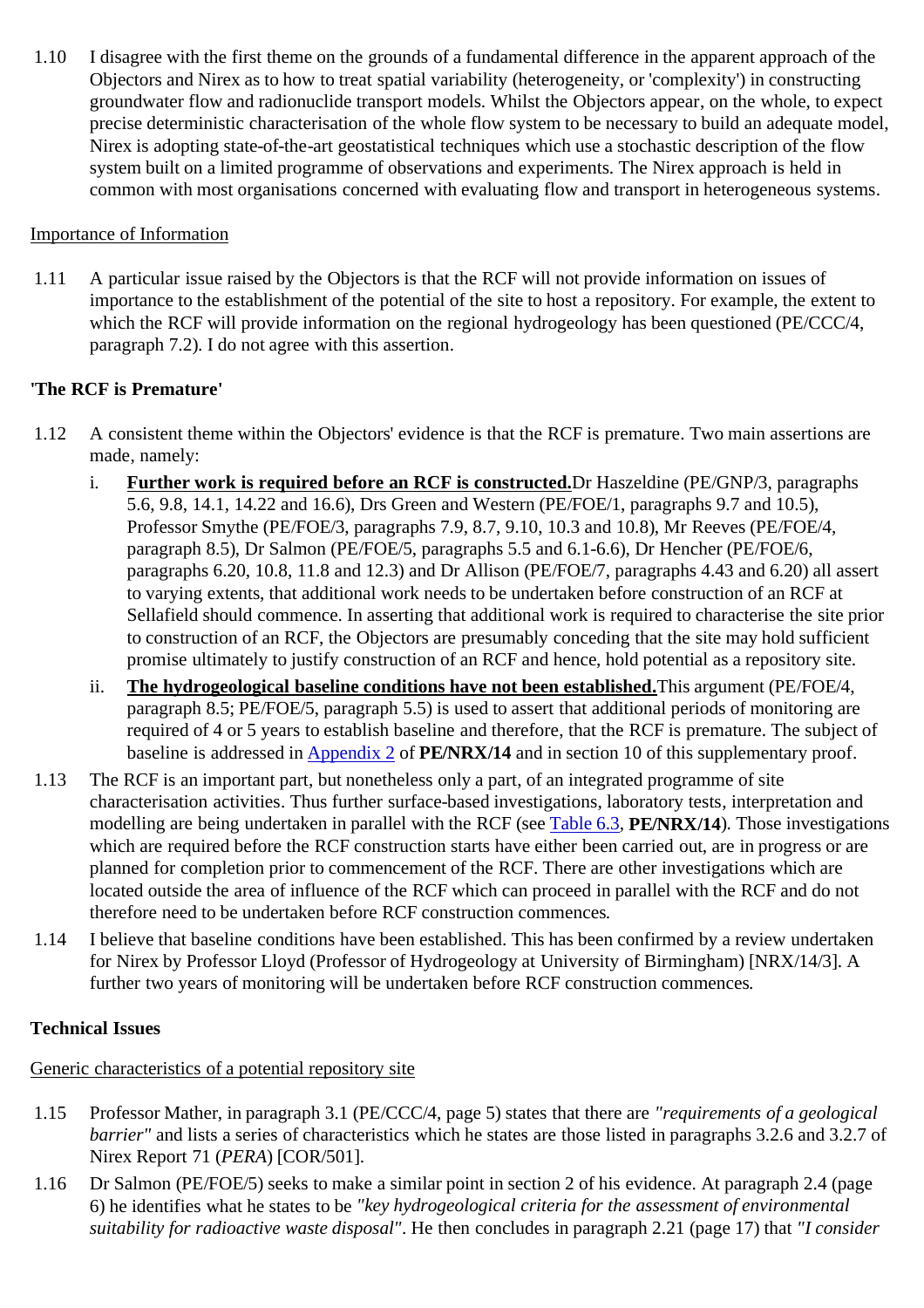*that the Sellafield site does not satisfy at least two of the hydrogeological criteria previously considered as necessary pre-requisites for the construction of a deep radioactive waste repository"*.

- 1.17 The issue of geological criteria is addressed at paragraphs 6.24 to 6.28 of Mr Folger's supplementary proof (**PE/NRX/12/S1**). As indicated there, the suitability of any particular site must be based on a safety assessment of the predicted performance of the complete repository system of the site, not on criteria for site performance in relation to particular attributes.
- 1.18 A similar point arises from sections 3 and 4 of Professor Mather's evidence (PE/CCC/4) in which he asserts that:
	- i. the 'BUSC' concept (low permeability basement under sedimentary cover) was identified as providing the best overall performance of land-based options with respect to post-closure radiological safety (PE/CCC/4, paragraph 3.3, page 9); and
	- ii. the Sellafield site *"has none of the hydrogeological characteristics associated with the BUSC concept"* (PE/CCC/4, paragraph 4.4, page 11).
- 1.19 The statements made by Professor Mather are contested on three issues:
	- i. he is wrong to rely on comparisons with qualitative, generic environment descriptions when quantitative, site-specific data are available;
	- ii. he is wrong in claiming that the Sellafield site has none of the hydrogeological characteristics of a BUSC environment; and
	- iii. he is wrong in his interpretation of the information contained in the paper by Bredehoeft and Maini (CCC/4/1) which he quotes.
- 1.20 As described in chapter 6 of **PE/NRX/14** site characterisation investigations have confirmed that at Sellafield:
	- i. basement rocks (BVG) lie under a younger sedimentary cover.
	- ii. groundwater movement is dominantly in the sedimentary cover, particularly the near surface permeable sandstones of the Sherwood Sandstone Group.
	- iii. the intrinsic permeability of the basement is low.
	- iv. over the PRZ, the groundwater in the sedimentary cover is predominantly fresh and in the basement is saline, indicating little connection.
- 1.21 These are the characteristics of the environments described by Bredehoeft and Maini (CCC/4/1).
- 1.22 I disagree with the approach taken by Professor Mather and Dr Salmon in seeking to compare conditions at Sellafield with secondary qualitative criteria set up to assist is identifying suitable generic sites for investigation. The appropriate basis for assessing the suitability of a site that has been investigated is by carrying out safety assessment studies and comparing the results with regulatory requirements. Nirex has presented a preliminary assessment for the groundwater pathway at Sellafield in Nirex 95 [COR/522]. Nevertheless, Sellafield does demonstrate the characteristics of a BUSC site described at paragraph 6.3.3 in Nirex Report 71 [COR/501] and of the examples given in the Bredehoeft and Maini paper (CCC/4/1).

## Alternative Sites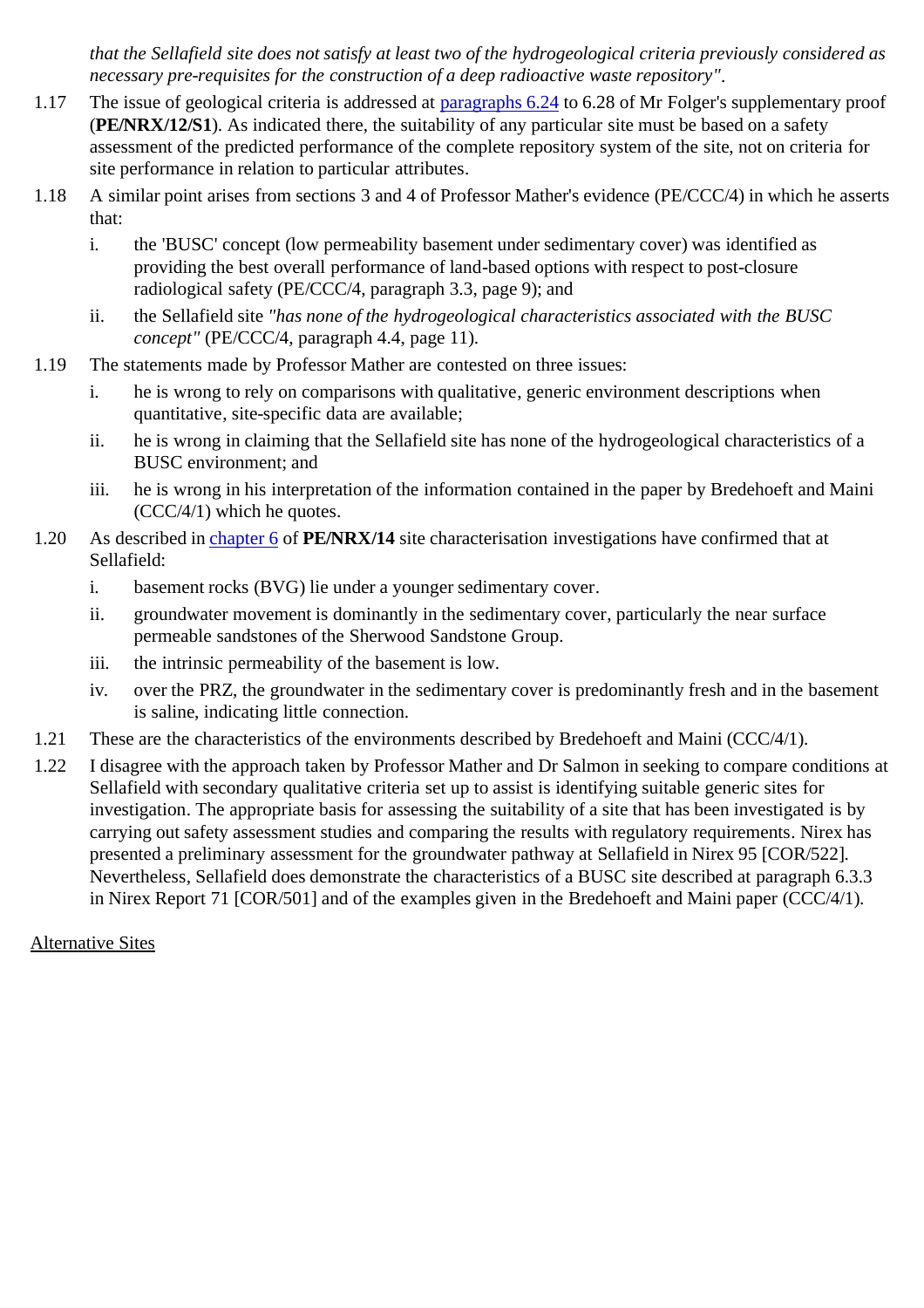- 1.23 Professor Mather makes a number of statements about Sellafield and possible alternative sites in paragraphs 4.6 and 4.7 of his evidence (PE/CCC/4). In particular he asserts that the Tremadoc rocks in the area of East Central England are likely to be far less complex than the BVG. I am not aware of any evidence to support this view, and he refers to none.
- 1.24 In respect of Professor Mather's *"inherently less robust"* (paragraph 4.6, PE/CCC/4) point it is acknowledged that there could be other sites that would offer lower levels of post-closure radiological risk to an individual, but the pursuit of risks below the  $10^{-6}$  design target is not a requirement of government policy or the regulators (see Mr Folger's supplementary proof (**PE/NRX/12/S1**) paragraphs 6.3 to 6.5). However, whereas we now have a very substantial base of knowledge on the characteristics of the site at Sellafield, knowledge of the alternatives described by Professor Mather is comparatively sparse. It cannot be assumed therefore that any specific alternatives would necessarily be more robust in radiological terms.
- 1.25 Dr Haszeldine (paragraph 16.10, PE/GNP/3), Mr Reeves (paragraphs 2.2, 3.2, 4.4 and 8.7, PE/FOE/4), and Dr Allison ( paragraph 4.17, PE/FOE/7) all state their view that alternative, unspecified sites should be investigated. No evidence, other than their assertions that Sellafield is a 'poor' or 'marginal' site, is presented by them to support the investigation of these unspecified alternative sites.

# **Complexity**

1.26 Professor Mather (PE/CCC/4, for example paragraph 8.6), Dr Kokelaar (paragraphs 3.3, 4.1 and 5.1; PE/ FOE/2), Dr Allison (paragraph 4.14; PE/FOE/7) and Dr Salmon (paragraph 2.8, PE/FOE/5) make repeated claims that the Sellafield site is complex. Complexity is something that must be addressed in a safety assessment and which influences the design of the investigation programme and modelling approach, it is not a disqualifier of a site. Natural complexity has been addressed in an appropriate way by Nirex.

# **Geology**

- 1.27 Dr Kokelaar states his view (paragraph 5.1; PE/FOE/2) that the BVG has exceptional geological complexity that renders prediction of the 3-D distribution of the rocks and fractures extremely difficult. His evidence exaggerates the complexities. The taking of a variety of features of the BVG in the Lake District and implying that they all apply to the local area of the RCF and PRZ is misleading.
- 1.28 Professor Smythe, by selectively presenting information, has sought to undermine the geological interpretations presented by Nirex in order to justify the need for a 3-D seismic survey (paragraphs 10.2 and 10.8; PE/FOE/3). Not only is it considered that the claims made by Professor Smythe concerning the interpretations of the structural geology are unjustified, but he has also failed to appreciate that the evidence presented by Nirex already includes proposals to carry out such a survey prior to the commencement of RCF construction.

Groundwater flow through fractured rock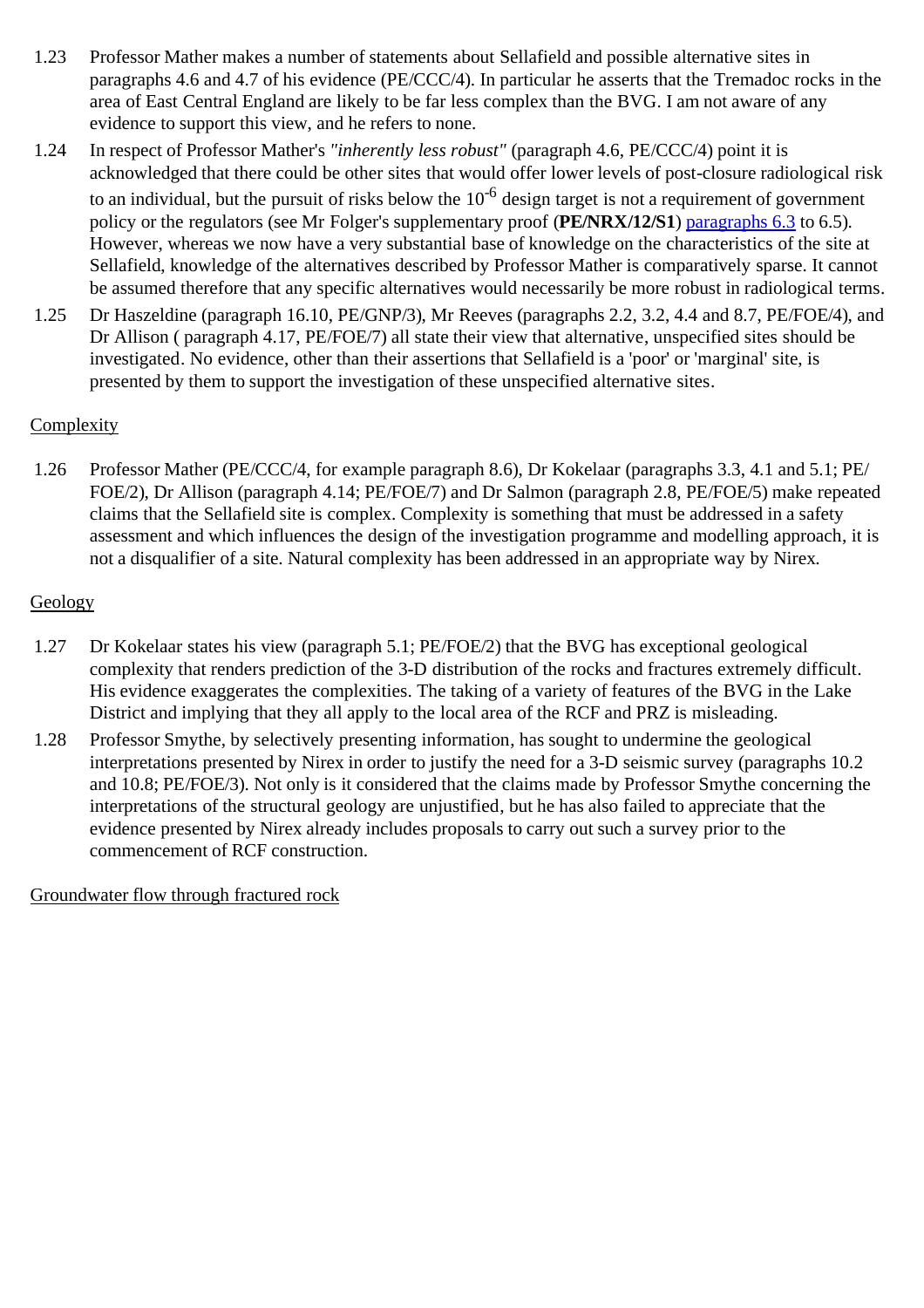- 1.29 Professor Mather and Dr Haszeldine have asserted that only a single fracture in the rock could render the site unsuitable and, by applying inappropriate secondary hydrogeological 'criteria' have sought to demonstrate that the Sellafield site is unsuitable (paragraph 6.29, PE/CCC/4; paragraph 12.5, PE/GNP/3).
- 1.30 They have used an inappropriate basis for relating small scale measurements in boreholes to the large scale characteristics of the rock mass as a whole in order to represent the site in a way that is incompatible with large scale measurements made at the site.
- 1.31 Dr Haszeldine has reported some alternative groundwater flow modelling and sought to demonstrate that it indicates results which are significantly different from those reported by Nirex (PE/GNP/3, paragraph 7.27).

On the basis of a review of the modelling work undertaken by Dr Haszeldine it is concluded that the differences he reports between his modelling and that undertaken by Nirex arise for the following reasons:

- i. the selection of a geological structure and hydraulic parameters by Dr Haszeldine to produce an extreme and pessimistic conceptual model of the Sellafield site; and
- ii. the failure by Dr Haszeldine to acknowledge the difference between regional effective values of hydraulic conductivity and point measurements made in boreholes.
- 1.33 It is my assessment that if realistic parameters were used, Dr Haszeldine's models would produce results broadly comparable to those presented in much more detail by Nirex in Nirex 95 [COR/522]. These results indicate that the site is likely to meet the regulatory safety requirements.

## Hydrogeological Studies

- 1.34 Issues raised by the Objectors relating to the following aspects of hydrogeology have been addressed:
	- i. hydrogeological conceptual models;
	- ii. patterns of groundwater flow;
	- iii. numerical groundwater flow modelling;
	- iv. the role of the RCF in understanding regional hydrogeology; and
	- v. recommendations for further investigations.
- 1.35 The groundwater flow models presented by Nirex in Nirex 95 [COR/522] incorporate all the relevant features of the Sellafield site and indicate that the site is likely to meet regulatory safety requirements. Hence there is no reason why the RCF should not proceed to provide the necessary information to allow Nirex to decide whether to proceed with a planning application for a repository.
- 1.36 My review of the Objectors' assertions that further surface-based investigations are required before the RCF is constructed has revealed that their recommendations are already largely included in the integrated programme of site characterisation works being undertaken by Nirex and that, where necessary, these can be completed before the programmed date for commencement of the RCF or can proceed in parallel with the RCF.
- 1.37 The RCF programme addresses many issues including aspects of local and regional hydrogeology.

## Geochemical Studies

1.38 The principal assertions made by the Objectors related to geochemistry are: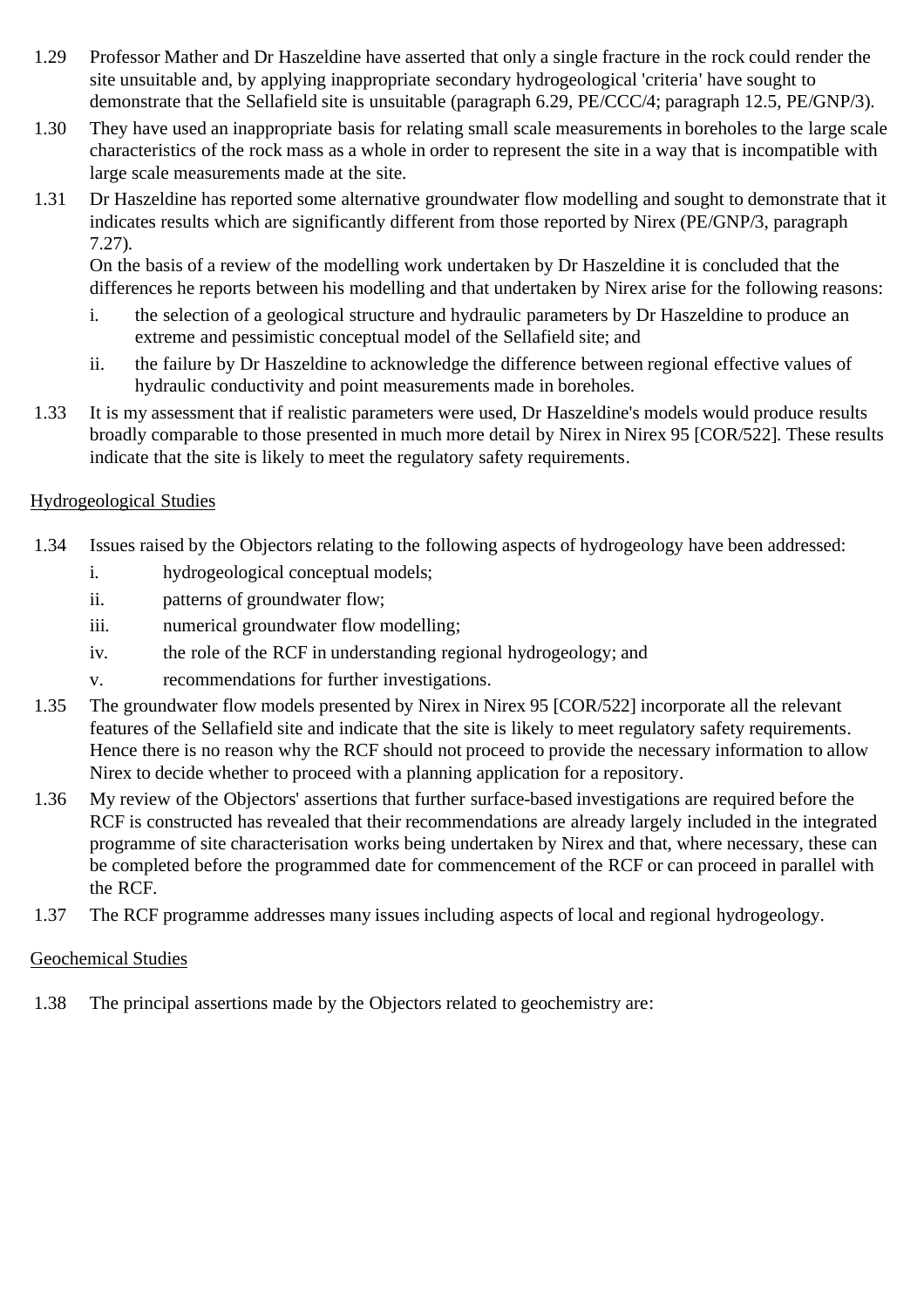- i. the lack of boreholes drilled specifically to obtain hydrogeochemical data is one of the major deficiencies of the current borehole programme (paragraph 6.5.1, page 29, PE/CCC/4);
- ii. geochemical information has been used to identify three groundwater regimes which rely heavily on the distribution of salinity for their definition (paragraph 6.5.2, page 29, PE/CCC/4);
- iii. the nature of the saline transition zone in the PRZ (paragraph 6.5.5, page 31, PE/CCC/4) suggests an upward flow of groundwater from the BVG into the SSG in this area (paragraph 6.7.1 on page 40 and 41 of PE/CCC/4);
- iv. geochemical indicators of residence time have been overinterpreted. (paragraph 6.7.1 on page 40 and 41 of PE/CCC/4; paragraph 11.7, page 29, PE/GNP/3);
- v. the Nirex conceptual model is simplistic and hides the complex inter-relationships between the various groundwater regimes. It also appears unrealistic with respect to the likely point of discharge of groundwater to the surface. (paragraph 6.7.1 on page 40 and 41 of PE/CCC/4);
- vi. the chemical analyses are suspect because of mixing between water from fractures and from matrix (paragraph 11.4, page 29, PE/GNP/3); and
- vii. rates of regional flows of subsurface waters in the future could be much more rapid than any inferred today (paragraph 10.3, page 26, PE/GNP/3).
- 1.39 I disagree with these assertions because:
	- i. rigorous procedures designed to achieve high quality data, have been applied to the collection of groundwater samples from the boreholes drilled by Nirex to date. The quality of information derived from these boreholes has been reviewed by the Royal Society Study Group, and is deemed to be of a high standard;
	- ii. the basis on which the three groundwater regimes are defined is clearly documented and is supported by a range of independent datasets. They are not purely defined on the basis of salinity, although salinity is a key indicator of the different regimes;
	- iii. the inference of upward flow of groundwater from the hydrogeochemical data is made on the basis of considering a localised dataset (around the saline transition zone in the PRZ) without imposing the context provided by the larger dataset or the knowledge of the prevailing hydraulic conditions;
	- iv. geochemical indicators of groundwater residence times have been interpreted in context with each other to build confidence in overall conclusions despite uncertainties prevailing with any individual method;
	- v. a clear picture of the hydrochemical conditions is represented by the Nirex conceptual model and it has not been necessary to modify this substantially as more data are added to the database;
	- vi. the chemical analyses derived from well tests performed in the boreholes primarily sample from the fraction of the rock mass that flow under test conditions. These are primarily the more mobile waters contained within the fractures; and
	- vii. the suggestion that rates of regional flows of subsurface waters in the future could be more rapid than any inferred today is based on speculation for which there is no existing evidence.

Baseline Hydrogeological Conditions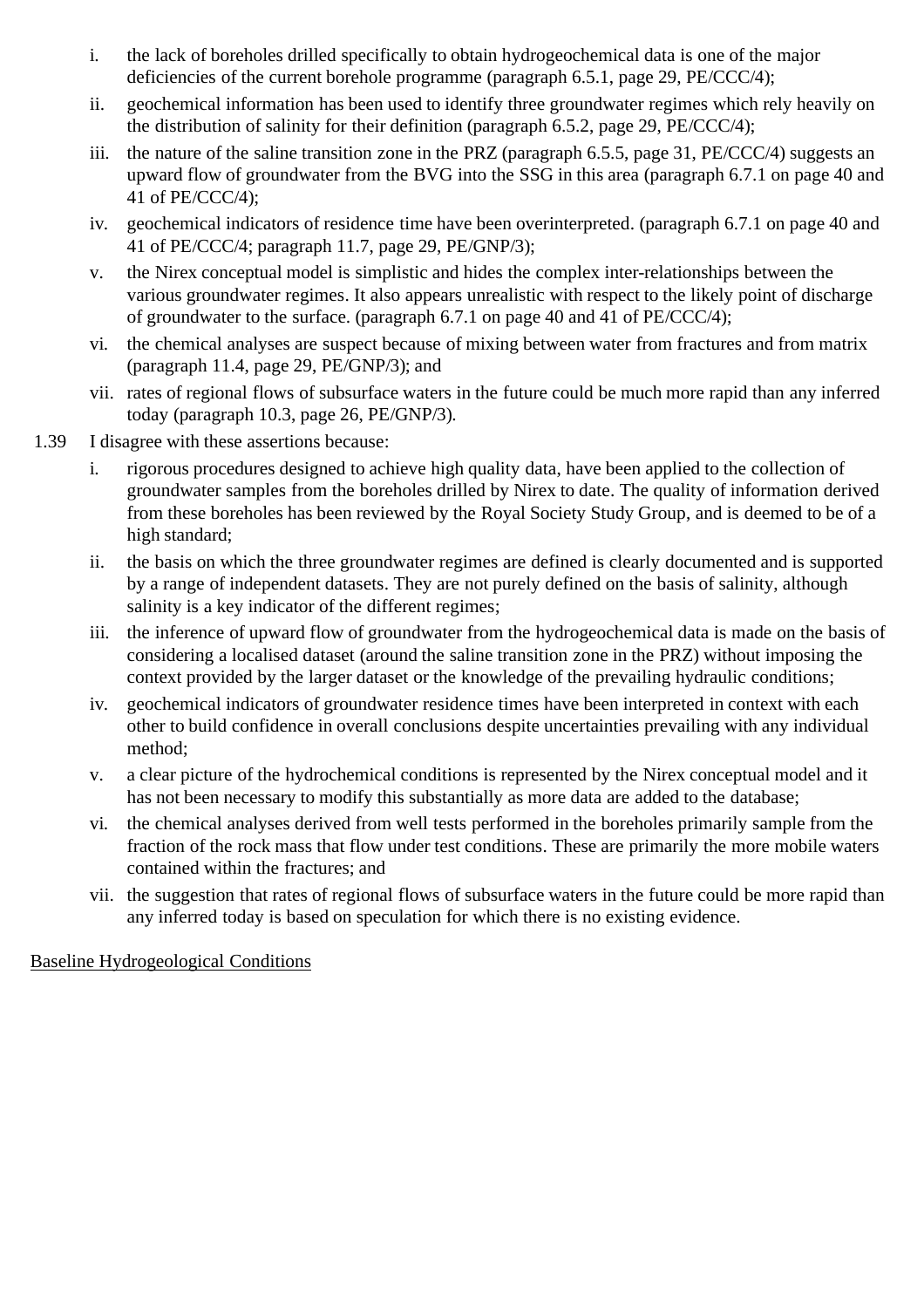- 1.40 The need to establish the baseline hydrogeological conditions at the site is not in dispute. Mr Reeves and Dr Salmon claim that a further 4 or 5 years of monitoring are required before the RCF should commence (PE/FOE/4, paragraph 8.5, PE/FOE/5, paragraph 5.5).
- 1.41 I disagree with the statements and assertions made by Dr Salmon and Mr Reeves for the following reasons:
	- i. Mr Reeves underestimates the data available to Nirex, which includes a number of data series of greater than 20 years duration;
	- ii. inappropriate comparisons are made with regional groundwater schemes whose expected hydrological impact is orders of magnitude greater than is compatible with the RCF, or even with a repository; and
	- iii. a scientific review of the technical objectives of monitoring indicates that there is no justification for the arbitrary periods of additional monitoring suggested as being required by Mr Reeves and Dr Salmon.
- 1.42 The baseline geochemical data is 'fit for purpose' because:
	- i. it has allowed a clear picture of hydrochemical conditions to emerge which it has not been necessary to modify substantially as more data are added progressively to the database; in other words, the hydrochemical understanding is robust.
	- ii. thus, it has permitted the construction of a regional hydrogeological model which has met with broad acceptance as a useful representation of the system (e.g. PE/CCC/4 at 6.6.7; Royal Society Study Group [COR/605] at p 107 *"A relatively robust description of the present-day generalised flow in an east-west plane is emerging."*).
	- iii. it has identified areas within the region where further investigations could be focussed to refine the regional model.

## Tectonics and Earthquakes

- 1.43 Dr Haszeldine seeks in his evidence to establish that a potential hazard exists related to tectonic activity and earthquakes which, to his knowledge, has not been addressed by Nirex in work published to date (PE/ GNP/3, paragraph 7.1).
- 1.44 However, his statements and assertions are flawed in several ways, namely:
	- i. the evidence quoted by Dr Haszeldine (paragraph 7.5, PE/GNP/3) for major expulsion of water during earthquakes is from large earthquakes of a size far greater than those observed to occur in Britain;
	- ii. the extrapolation of the 'radius of influence' of such a large earthquake to west Cumbria in the way done by Dr Haszeldine is questionable;
	- iii. recent research is indicating that hydrogeological changes produced by earthquakes are associated with small enhancements in shallow permeability of the ground, not with expulsion of water from depth;
	- iv. the tectonic regime in the UK is not extensional;
	- v. the last stage of movement on the Lake District Boundary Fault Zone was not extensional, even though the fault originally developed as a 'normal fault' in an extensional regime; and
	- vi. the Rampside earthquake was associated with shallow liquefaction of beach sands. There is no evidence to suggest that it was associated with ejection of deep groundwater.

Comparison with investigation practices elsewhere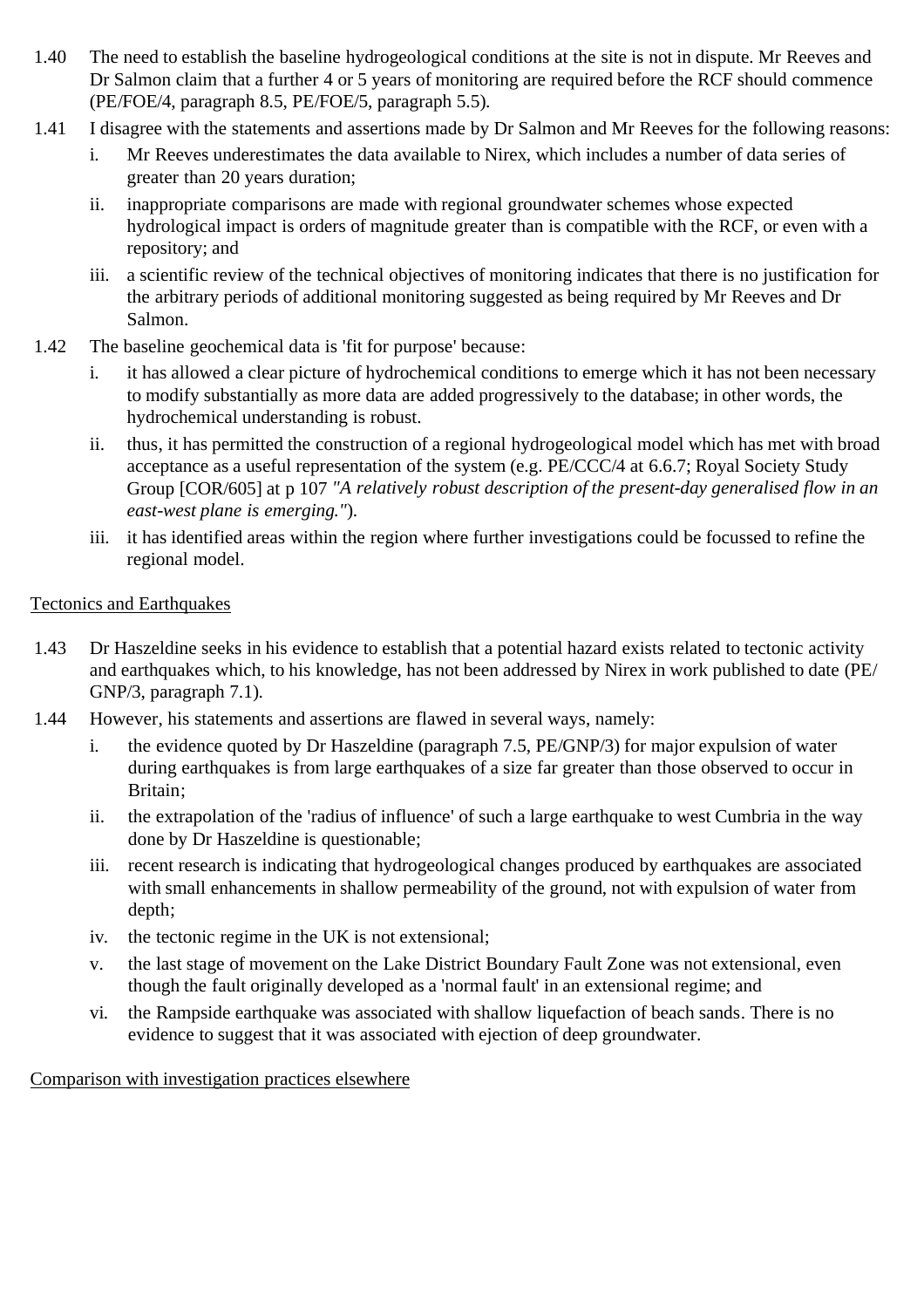- 1.45 Dr Haszeldine and Professor Smythe seek to draw comparisons between the Nirex investigations and the practices in the oil industry to seek to demonstrate that the approach and timescales adopted by Nirex are inappropriate (PE/FOE/3, paragraph 7.14 and PE/GNP/3, paragraph 6.3).
- 1.46 The programme presented by Dr Haszeldine for the Nirex investigations is wrong and understates the duration of the Nirex scientific programme. The duration of the Nirex investigations is longer than he quotes for investigations in the oil industry.
- 1.47 The investigation practices adopted by Nirex and the oil industry are substantially similar, the differences reflecting that Nirex is assessing the suitability of a site for a radioactive waste repository and not exploring for oil or gas.

## Conclusions

- 1.48 My supplementary proof has demonstrated the inappropriate use by the Objectors of geological and hydrogeological 'criteria' in an attempt to suggest that the Sellafield site has little potential as a repository site.
- 1.49 The results of the investigations carried out by Nirex have been translated through the Nirex 95 studies [COR/522] into assessments of risk that can be compared with regulatory safety requirements. These studies indicate that the site has good potential as a repository site.
- 1.50 I have indicated that those surface-based investigations which are relevant to the assessment of the site to host a repository are planned or are programmed by Nirex either to be completed prior to commencement of the RCF, where necessary or appropriate, or to proceed in parallel with the RCF where this is appropriate.
- 1.51 Baseline hydrogeological conditions have been established and a further two years of monitoring will be completed before commencement of RCF shaft sinking. There is no justification for the duration of monitoring claimed, by the Objectors, as being required before the RCF commences.

# **2. INTRODUCTION**

- 2.1 In this supplementary proof I comment on the proofs of evidence which oppose the planning application for the RCF on the grounds that aspects of the geology and hydrogeology of the Sellafield site have not been adequately addressed by Nirex. I include comments on the proofs and the evidence led by:
	- i. Professor Mather (PE/CCC/4 for Cumbria County Council)
	- ii. Dr Green and Dr Western (PE/FOE/1 for Friends of the Earth)
	- iii. Dr Kokelaar (PE/FOE/2 for Friends of the Earth)
	- iv. Professor Smythe (PE/FOE/3 for Friends of the Earth)
	- v. Mr Reeves (PE/FOE/4 for Friends of the Earth)
	- vi. Dr Salmon (PE/FOE/5 for Friends of the Earth)
	- vii. Dr Hencher (PE/FOE/6 for Friends of the Earth)
	- viii. Dr Allison (PE/FOE/7 for Friends of the Earth) (paragraphs 4.14 and 4.17)
	- ix. Dr Wogelius (PE/FOE/8 for Friends of the Earth) (paragraph 9.9)
	- x. Dr Haszeldine (PE/GNP/3 for Greenpeace Ltd) (except Sections 13 and 14)

# **Principal Points of Agreement**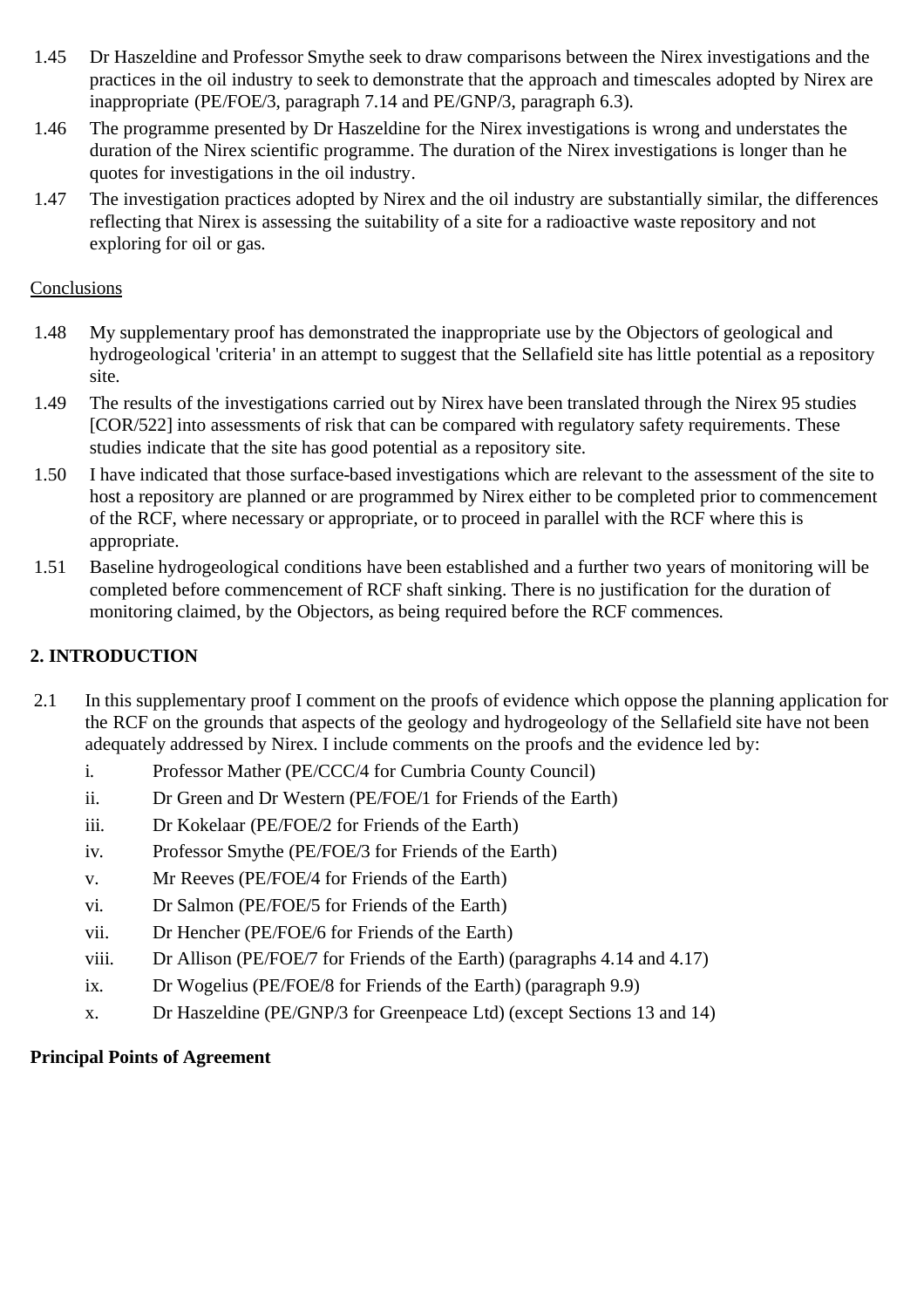- 2.2 There are three main areas in which there appears to be substantial agreement between all parties, namely:
	- i. the accuracy and reliability of the basic factual data on the geology and hydrogeology as revealed by the investigations carried out so far does not appear to be in question;
	- ii. an RCF will ultimately be required at a potential repository site prior to a decision to propose that site for development; and
	- iii. it is necessary to establish the baseline hydrogeological conditions at the site before construction of the RCF.

## **Principal Points of Disagreement**

- 2.3 The assertions made in the Objectors' proofs, and which form the principal points of disagreement, fall essentially into three categories:
	- i. Sellafield is a 'poor' site for a repository and hence there is no need for the RCF;
	- ii. the RCF will not take us significantly forward; and
	- iii. an application to construct an RCF at Sellafield is premature.
- 2.4 These three categories of issues are briefly reviewed in turn in the following paragraphs, the reasons why I disagree with the Objectors are stated and indications are given as to where the individual points of disagreement are addressed in the body of this supplementary proof.

## **'Sellafield is a poor site'**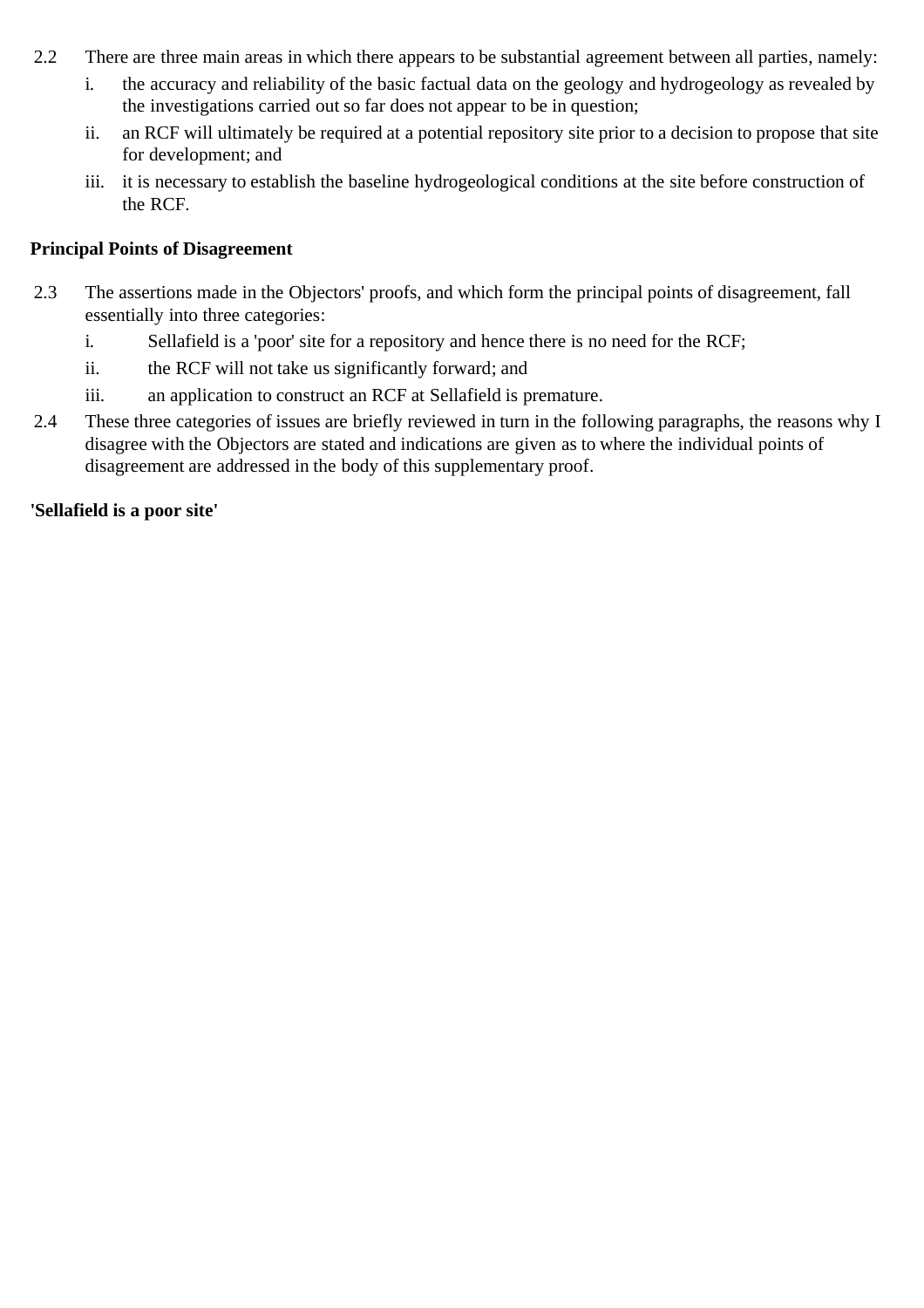- 2.5 The assertions by the Objectors that Sellafield is a 'poor' site take a number of forms, which are summarised as follows:
	- i. **The site does not conform to generic characteristics of a potential repository site.**This is the assertion made primarily by Professor Mather (PE/CCC/4, paragraph 3.1). He asserts that there are a number of 'requirements' for a potential repository site and that the Sellafield site, by not matching up to these 'requirements', should be regarded as a 'poor' site and abandoned. Dr Salmon (PE/FOE/5) makes similar assertions (paragraph 2.21, page 17). This point is dealt with in section 3 of this supplementary proof.
	- ii. **There are 'better' sites elsewhere in UK at which further investigations should be concentrated.**This is a major assertion by Professor Mather (PE/CCC/4, paragraphs 4.6 and 4.7) which follows from his earlier assertion that Sellafield is a 'poor' site and should be abandoned. Friends of the Earth and Greenpeace, because they adopt the position that further investigations are required at Sellafield before construction of an RCF, only refer in passing to the possibility that there may be 'better' sites elsewhere. Dr Haszeldine (PE/GNP/3, paragraph 16.10) suggests that alternative sites be considered and investigated. Mr Reeves (PE/FOE/4, paragraphs 2.2, 3.2, 4.4 and 8.7) asserts that other sites in the UK should be investigated to provide a basis for selection of the optimal disposal site. Dr Allison (PE/FOE/7, paragraph 4.17) also asserts that alternative sites should be investigated. This point is dealt with in sections 4 and 5 of this supplementary proof.
	- iii. **The site is complex.**Professor Mather (PE/CCC/4, paragraph 5.7), Dr Kokelaar (PE/FOE/2, paragraph 5.1) and Dr Allison (PE/FOE/7, paragraph 4.14), assert that the site is so complex and unpredictable that it will never be possible to characterise it adequately. This point is dealt with in section 5 of this supplementary proof.
- 2.6 I disagree that Sellafield is a 'poor' site for a repository and firmly believe that the results so far of the investigations and studies indicate that the site shows good potential as a repository site. I believe this because:
	- i. the results of the investigations carried out so far have provided a good understanding of the geology and hydrogeology of the site; and
	- ii. assessments of the performance of a repository, such as those described in Nirex 95 [COR/522] and in Dr Hooper's evidence (**PE/NRX/15**), based on site-specific data, provide confidence that a repository could be developed at Sellafield which would meet regulatory requirements.
- 2.7 The Objectors' arguments that Sellafield is a 'poor' site are based on three flawed approaches, as follows:
	- i. **the inappropriate use of geological and hydrogeological 'criteria'**for the assessment of site suitability. As set out in paragraph 6.26 of **PE/NRX/12/S1**, Nirex's view is that the suitability of any particular site must be based on a safety assessment of the predicted performance of the complete repository system at that site. Such an approach is not followed by the Objectors in asserting that Sellafield is a 'poor' site based upon both qualitative 'criteria' which were intended to assist in the early stages of area selection (for example PE/CCC/4, paragraph 3.1; PE/FOE/5, paragraph 2.4) and hydrogeological 'criteria' (for example PE/CCC/4, paragraph 6.2.9; PE/GNP/3, paragraph 12.5);
	- ii. **the selective identification and exaggeration of issues related to the geology and hydrogeology of the site**as a basis for asserting that Sellafield is a 'poor' site (for example PE/GNP/3, paragraphs 7.1 and 8.2); and
	- iii. **the inappropriate treatment of technical issues that are important to the behaviour of the hydrogeological system at Sellafield**and which therefore have significance regarding the performance of a repository at the site (for example, hydraulic conductivity of the BVG (PE/CCC/4, paragraph 6.2.9; PE/GNP/3, paragraph 12.5), interpretation of salinity profiles (PE/CCC/4, paragraph 6.7.1) and patterns of groundwater flow (PE/CCC/4, paragraph 6.6.5; PE/GNP/3, paragraphs 8.1 to 8.4))

# **'The RCF will not take us forward'**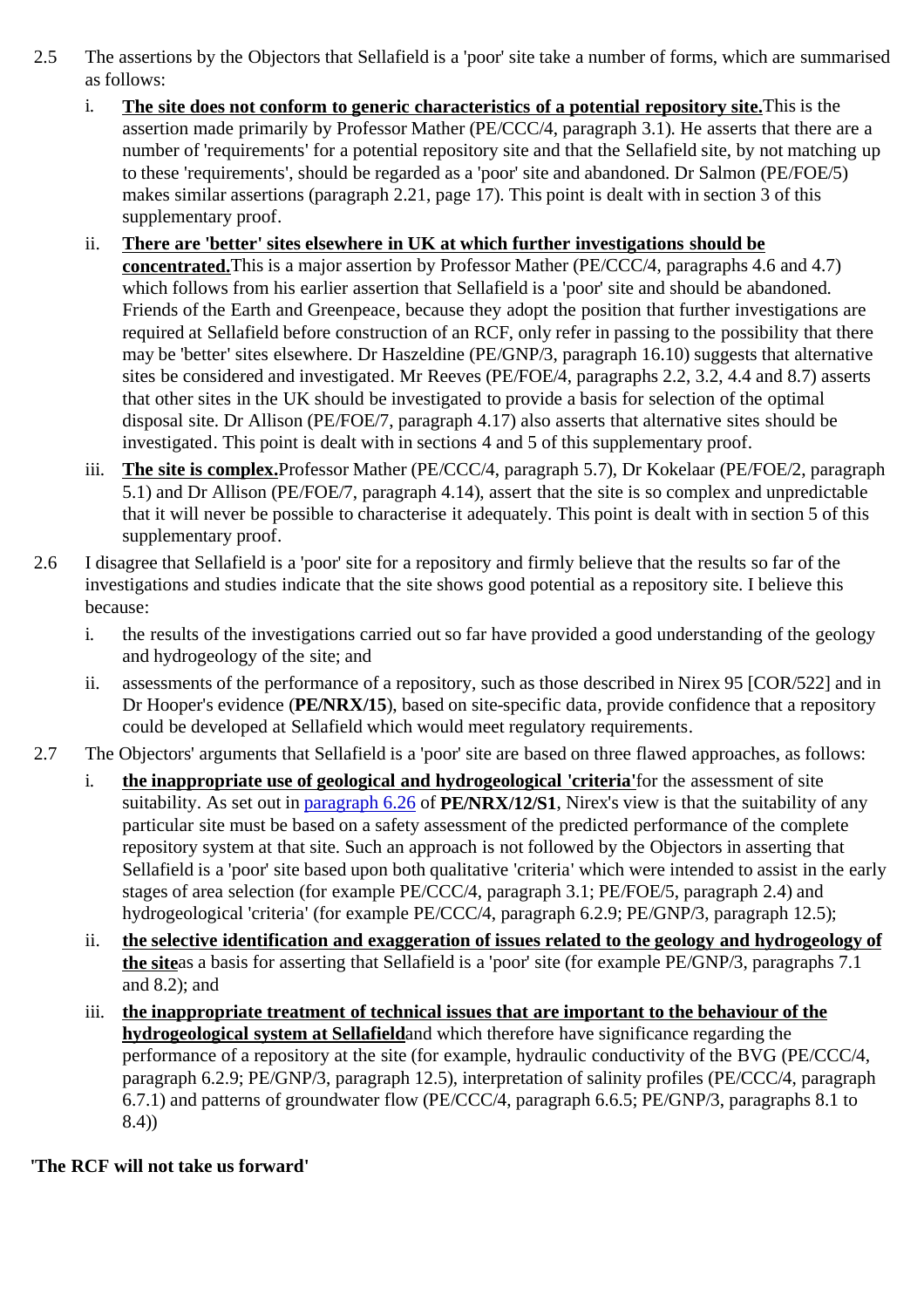- 2.8 There are two main themes within the Objectors' evidence that can be grouped under this general heading, namely:
	- i. **the RCF will not provide sufficient information** to establish whether the site will prove suitable for a repository because it is impossible ever to characterise a complex site to the extent required (for example PE/CCC/4, paragraph 5.7; PE/FOE/2, paragraph 5.1; PE/FOE/7, paragraph 4.14); and
	- ii. **the RCF will not provide important information** (for example, on the regional hydrogeology, PE/ CCC/4, paragraph 7.2) needed to assess the suitability of the site.

## Sufficiency of Information

2.9 I disagree with the first theme on the grounds of a fundamental difference in the apparent approach of the Objectors and Nirex as to how to treat spatial variability (heterogeniety, or 'complexity') in constructing groundwater flow and radionuclide transport models. Whilst the Objectors appear, on the whole, to expect precise deterministic characterisation of the whole flow system to be necessary to build an adequate model, Nirex is adopting state-of-the-art statistical techniques which use a stochastic description of the flow system built on a limited programme of observations and experiments. The Nirex approach is held in common with most organisations concerned with evaluating flow and transport in heterogeneous systems. This is discussed in detail in section 5 of this proof.

## Importance of information

2.10 A particular issue raised by the Objectors is that the RCF will not provide information on issues of importance to the establishment of the potential of the site to host a repository. For example, the extent to which the RCF will provide information on the regional hydrogeology has been questioned (PE/CCC/4, paragraph 7.2). I do not agree with this assertion and state my reasons in paragraphs 8.79 to 8.88 of this supplementary proof.

## **'The RCF is Premature'**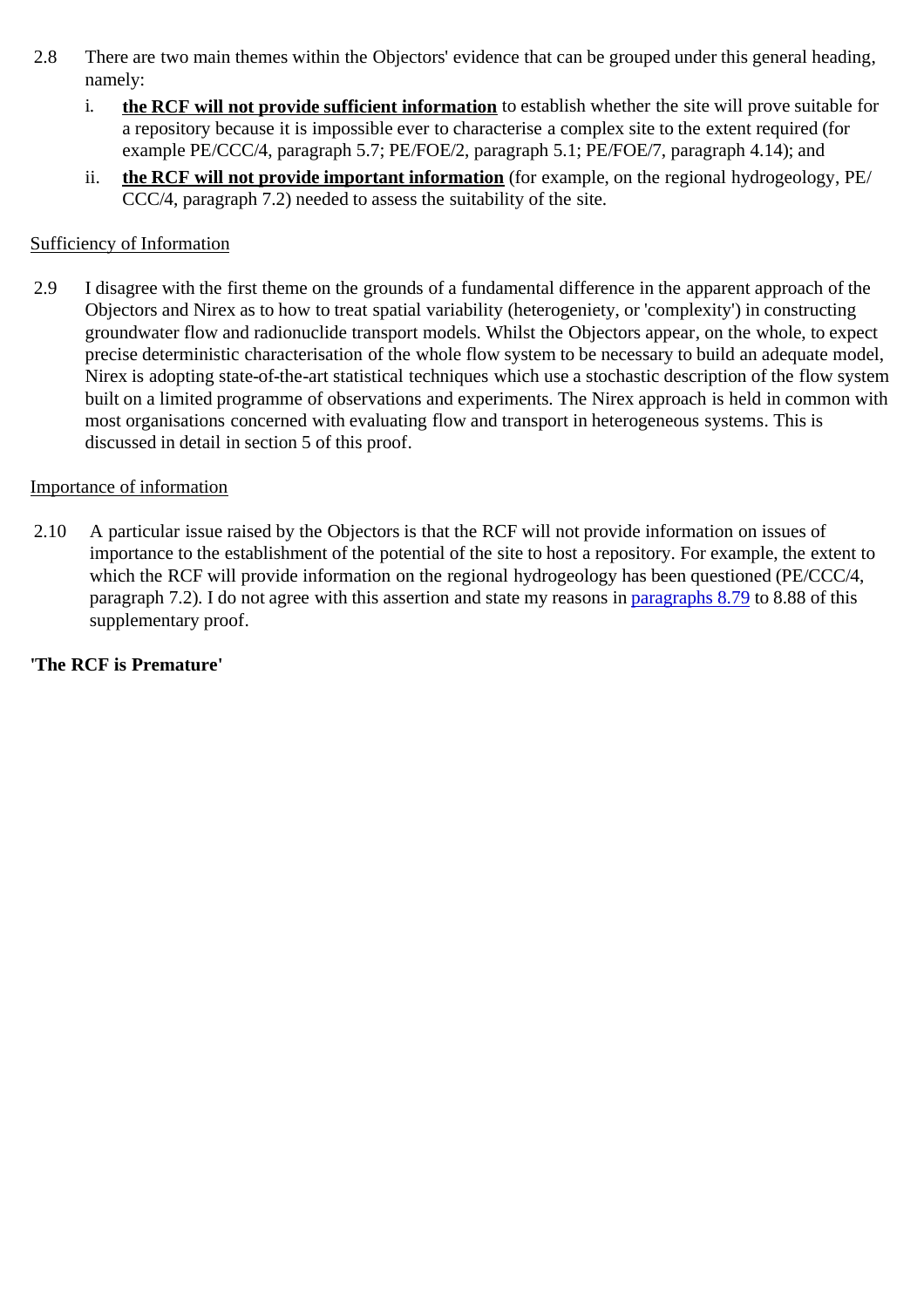- 2.11 A consistent theme within the Objectors' evidence is that the RCF is premature. Two main assertions are made, namely:
	- i. **Further work is required before an RCF is constructed.** Dr Haszeldine (PE/GNP/3, paragraphs 5.6, 9.8, 14.1, 14.22 and 16.6), Drs Green and Western (PE/FOE/1, paragraphs 9.7 and 10.5), Professor Smythe (PE/FOE/3, paragraphs 7.9, 8.7, 9.10, 10.3 and 10.8), Mr Reeves (PE/FOE/4, paragraph 8.5), Dr Salmon (PE/FOE/5, paragraphs 5.5 and 6.1-6.6), Dr Hencher (PE/FOE/6, paragraphs 6.20, 10.8, 11.8 and 12.3) and Dr Allison (PE/FOE/7, paragraphs 4.43 and 6.20) all assert to varying extents, that additional work needs to be undertaken before construction of an RCF at Sellafield should commence. In asserting that additional work is required to characterise the site prior to construction of an RCF, the Objectors are presumably conceding that the site may hold sufficient promise to ultimately justify construction of an RCF and hence, hold potential as a repository site.
	- ii. **The hydrogeological baseline conditions have not been established.**This argument (PE/FOE/4, paragraph 8.5; PE/FOE/5, paragraph 5.5) is used to assert that additional periods of monitoring are required of 4 or 5 years to establish baseline and therefore, that the RCF is premature. The subject of baseline is addressed in Appendix 2 of **PE/NRX/14** and in section 10 of this supplementary proof.
- 2.12 The RCF is an important part, but nonetheless only a part, of an integrated programme of site characterisation activities. Thus further surface-based investigations, laboratory tests, interpretation and modelling are being undertaken in parallel with the RCF (see Table 6.3, **PE/NRX/14**). Those investigations which are required before the RCF construction starts have either been carried out, are in progress or are planned for completion prior to the commencement of the RCF. There are other investigations which are located outside the area of influence of the RCF which can proceed in parallel with the RCF and do not therefore need to be undertaken before RCF construction commences. These issues are addressed in section 8of this supplementary proof in paragraphs 8.89 to 8.95.
- 2.13 I believe that baseline conditions have been established. This has been confirmed by a review undertaken for Nirex by Professor Lloyd (Professor of Hydrogeology at University of Birmingham) [NRX/14/3]. A further two years of monitoring will be undertaken before RCF construction commences.
- 2.14 Sections 3 to 5 provide my response to the three main areas of disagreement described above in paragraph 2.5. The remaining sections of this supplementary proof (6 to 12) deal with specific technical points surrounding these main areas and are broken down into topical areas, as follows:

# Section 6: Geology

2.15 The evidence presented by Dr Kokelaar (PE/FOE/2) and Professor Smythe (PE/FOE/3) is reviewed in this section.

## Section 7: Groundwater Flow through Fractured Rock

2.16 This section of my supplementary proof responds to the points made primarily by Professor Mather (PE/ CCC/4, paragraph 6.2.9) and Dr Haszeldine (PE/GNP/3, paragraph 12.5) concerning the treatment of groundwater flow through fractured rocks. Their inappropriate use of hydrogeological 'criteria', their treatment of 'upscaling' and the alternative groundwater flow modelling reported by Dr Haszeldine (PE/ GNP/3, section 12) are addressed in this section.

Section 8: Hydrogeological Studies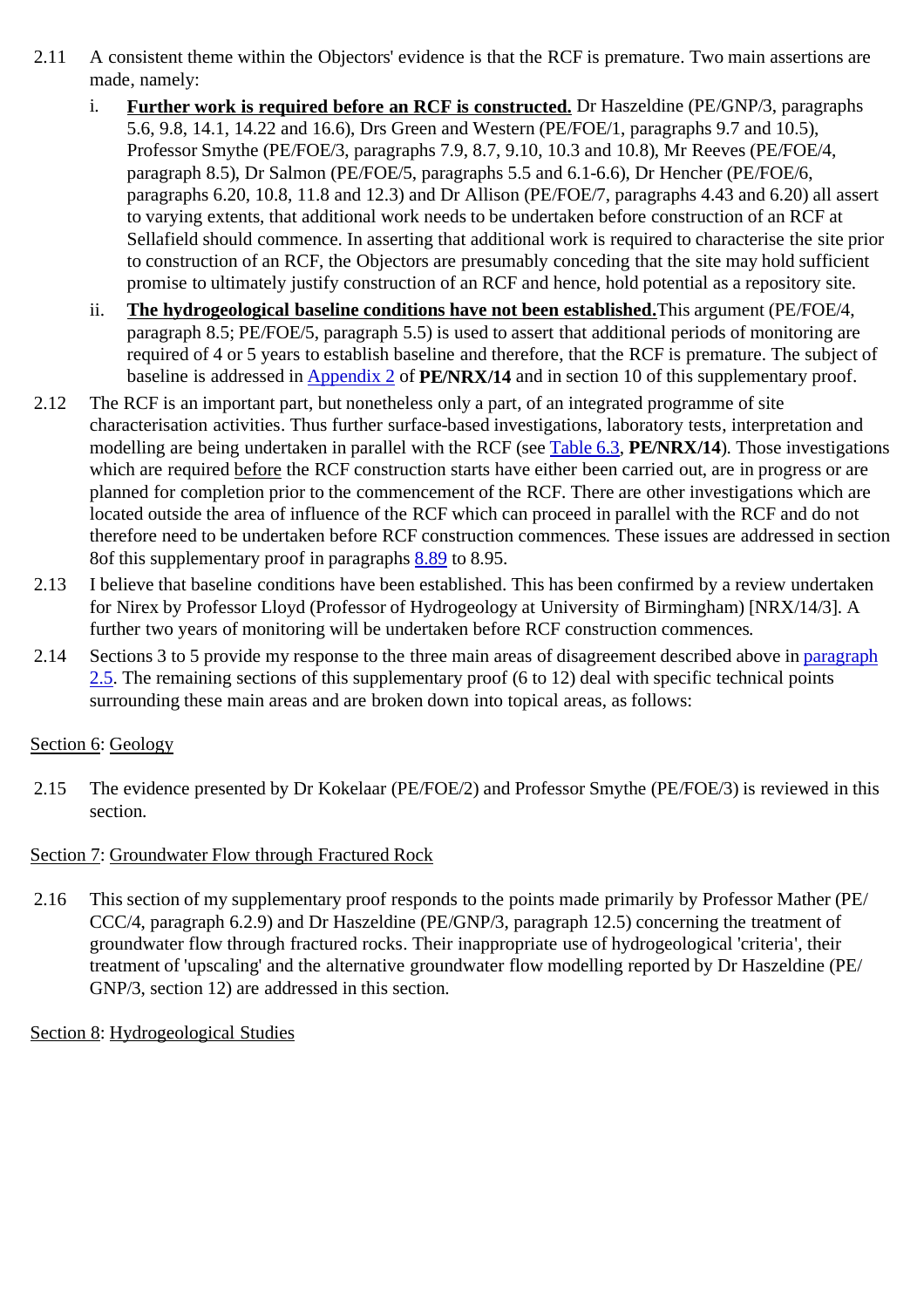- 2.17 This section of my supplementary proof addresses a wide range of hydrogeological issues primarily raised by Professor Mather (PE/CCC/4), Dr Salmon (PE/FOE/5), Dr Hencher (PE/FOE/6) and Dr Haszeldine (PE/ GNP/3). The section is subdivided into various subsections dealing with:
	- i. hydrogeological conceptual models (PE/CCC/4, section 6.6; PE/FOE/5, section 2);
	- ii. patterns of groundwater flow (PE/CCC/4, paragraphs 6.3.5, 6.6.5, and 8.7; PE/GNP/3, section 8);
	- iii. numerical groundwater flow modelling (PE/FOE/5, section 3; PE/FOE/6);
	- iv. hydrogeological information from the RCF (PE/CCC/4, section 7); and
	- v. recommendations for further investigations (PE/FOE/5, section 5; PE/FOE/4, paragraph 8.5).

## Section 9: Geochemical Investigations

2.18 This section responds to a range of issues related to geochemical investigations raised by Professor Mather (PE/CCC/4, sections 6.5 and 6.7), and Dr Haszeldine (PE/GNP/3, paragraphs 10.3, 11.4 and 11.7).

## Section 10: Baseline Hydrogeological Conditions

2.19 This section addresses the various points made concerning the establishment of baseline conditions (PE/ FOE/5, paragraph 5.5; PE/FOE/4, section 5, paragraphs 7.7 and 8.5; PE/FOE/1, paragraph 9.7).

# Section 11: Tectonics and Earthquakes

2.20 The issues raised by Dr Haszeldine (PE/GNP/3, section 7) are addressed in this section.

## Section 12: Comparisons with Investigation Practices Elsewhere

2.21 The comparisons made between the investigation practices in the oil industry and those adopted by Nirex (PE/GNP/3, section 6; PE/FOE/3, paragraph 7.14) are responded to in this, the final section of my supplementary proof.

# **3. GENERIC CHARACTERISTICS OF A POTENTIAL REPOSITORY SITE**

# **Qualitative 'Criteria' - General**

- 3.1 Professor Mather, in paragraph 3.1 (PE/CCC/4, page 5) states that there are *"requirements of a geological barrier"* and lists a series of characteristics which he states are those listed in paragraphs 3.2.6 and 3.2.7 of *PERA* [COR/501]. In fact, his list is his own interpretation of that given in paragraphs 3.2.6 and 3.2.7 of *PERA*.
- 3.2 Dr Salmon (PE/FOE/5) makes a similar point in section 2 of his evidence. At paragraph 2.4 (page 6) he identifies what he states to be *"key hydrogeological criteria for the assessment of environmental suitability for radioactive waste disposal"*. He then concludes in paragraph 2.21 (page 17) that *"I consider that the Sellafield site does not satisfy at least two of the hydrogeological criteria previously considered as necessary pre-requisites for the construction of a deep radioactive waste repository"*.
- 3.3 The issue of geological 'criteria' is addressed at paragraph 6.24 to 6.28 of Mr Folger's supplementary proof of evidence (**PE/NRX/12/S1**). As indicated there, the suitability of any particular site must be based on a safety assessment of the predicted performance of the complete repository system at the site, not on criteria for site performance in relation to particular attributes.

# **Sellafield as a BUSC Site**

3.4 A similar point arises from sections 3 and 4 of Professor Mather's evidence (PE/CCC/4) in which he indicates that, "*The 'BUSC' concept* [low permeability basement under sedimentary cover] *(Figure 1c) was identified as providing the best overall performance of land-based options with respect to post-closure*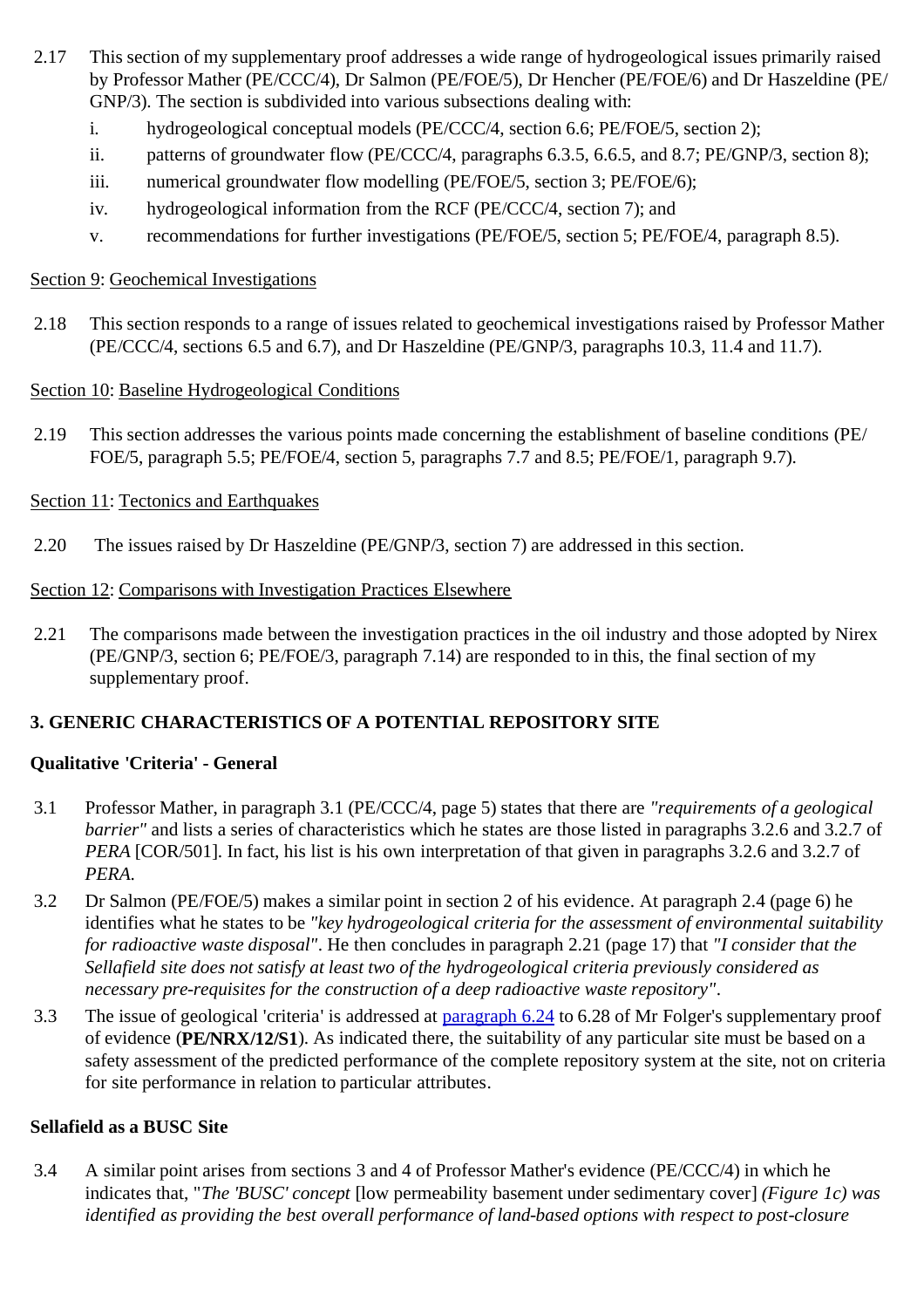*radiological safety*" (PE/CCC/4, paragraph 3.3, page 9), but asserts that the Sellafield site *"has none of the hydrogeological characteristics associated with the BUSC concept"* (PE/CCC/4, paragraph 4.4, page 11).

3.5 Specifically, Professor Mather seeks to cast doubt on the suitability of the Sellafield site generally by claiming in paragraph 4.4 that:

> "The geological situation is markedly different in the Sellafield 'variant', where basement rocks crop out some 2.5 km away from the potential repository site. Groundwater recharge to these rocks at outcrop will provide a driving force for groundwater to flow through the repository volume. Thus, from first principles, Sellafield has an inherent flaw in comparison to the original BUSC concept, with a much greater potential for groundwater circulation within the basement rocks. In fact, Sellafield bears no relationship to a BUSC site nor can it be considered as a 'variant'. It has none of the hydrogeological characteristics associated with the BUSC concept, and its designation as a BUSC 'variant' appears to be an attempt to force it to fit one of the hydrogeological environments defined in Nirex Report No 71 (COR/501)."

- 3.6 The statements made by Professor Mather are contested on three grounds:
	- i. he is wrong to rely on comparisons with qualitative, generic site descriptions when quantitative, site-specific data are available;
	- ii. in any event he is wrong in claiming that the Sellafield site has none of the hydrogeological characteristics of a BUSC environment; and
	- iii. furthermore he is wrong in his interpretation of the information contained in the paper by Bredehoeft and Maini (CCC/4/1) which he quotes.

## Point 3.6.i

3.7 In a similar way to that discussed at paragraphs 3.1 and 3.3 above regarding generic characteristics of repository sites, Professor Mather is suggesting that comparison between an actual site and qualitative characteristics of generic sites, in this case the BUSC concept, is an appropriate method of assessing the suitability of the site. For the same reasons as those summarised in paragraph 3.3 above, Professor Mather's approach is inappropriate. Conclusions on the suitability of an actual site must be based on a safety assessment of the complete repository system at the site.

## Point 3.6 ii

3.8 In *PERA* [COR/501], Nirex described the geological setting of a BUSC environment as (paragraph 6.3.3, page 42):

> *"(d) Low Permeability Basement Under Sedimentary Cover (BUSC): groundwater movement will dominantly occur in the sedimentary cover, with little anticipated connection to the basement rocks of low intrinsic permeability."*

- 3.9 While expressing reservations about inter-relationships between flow regimes, Professor Mather at paragraph 6.6.7 of PE/CCC/4 appears implicitly to accept the overall conceptual model of the Sellafield site in which groundwater flow is dominantly in the sedimentary cover with an underlying lower permeability basement through his statement that *"It is concluded that the conceptual model of the hydrogeology proposed by Nirex is a useful simplification"*
- 3.10 That groundwater flow at Sellafield is dominantly occurring in the sedimentary cover, and there is little anticipated connection to the basement rocks of low intrinsic permeability are both conclusions in my evidence (paragraphs 6.70 to 6.73 on pages 45-47 of **PE/NRX/14**).
- 3.11 The same conclusions are reached from the modelling undertaken in Nirex 95 [COR/522]. In section 2.1.3 on page 2.5 of Volume 3 it states: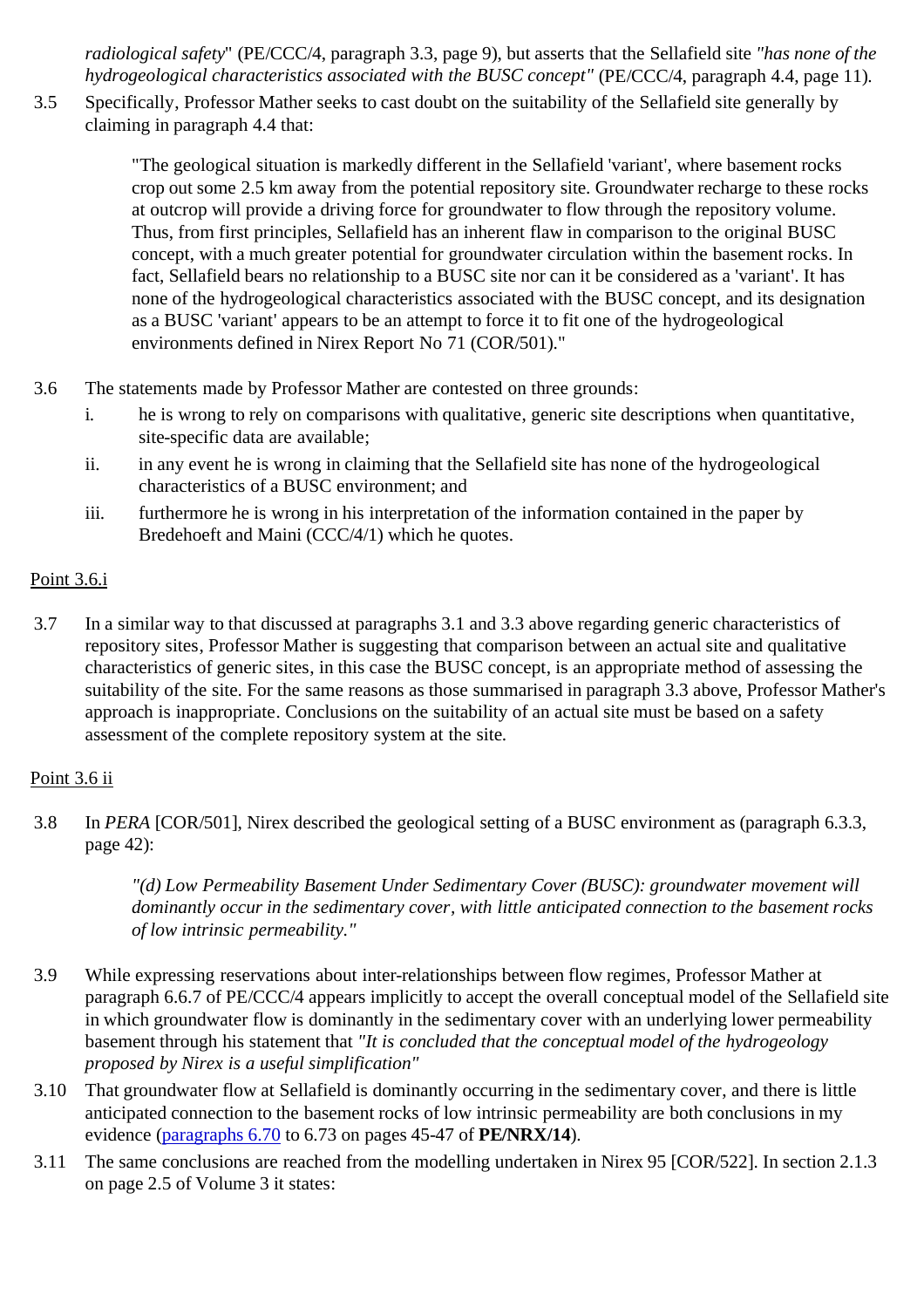*"The largest groundwater flows are in the Near-Surface Calder Sandstone and the Near-Surface St Bees Sandstone......There are weak fluxes of groundwater between these units and the underlying rocks, which have lower permeability."*

3.12 Hence, while suitability of a site is not a question of whether or not it conforms to a particular definition of BUSC, it is the case that Sellafield demonstrates those characteristics identified with BUSC in *PERA* [COR/501].

Point 3.6 iii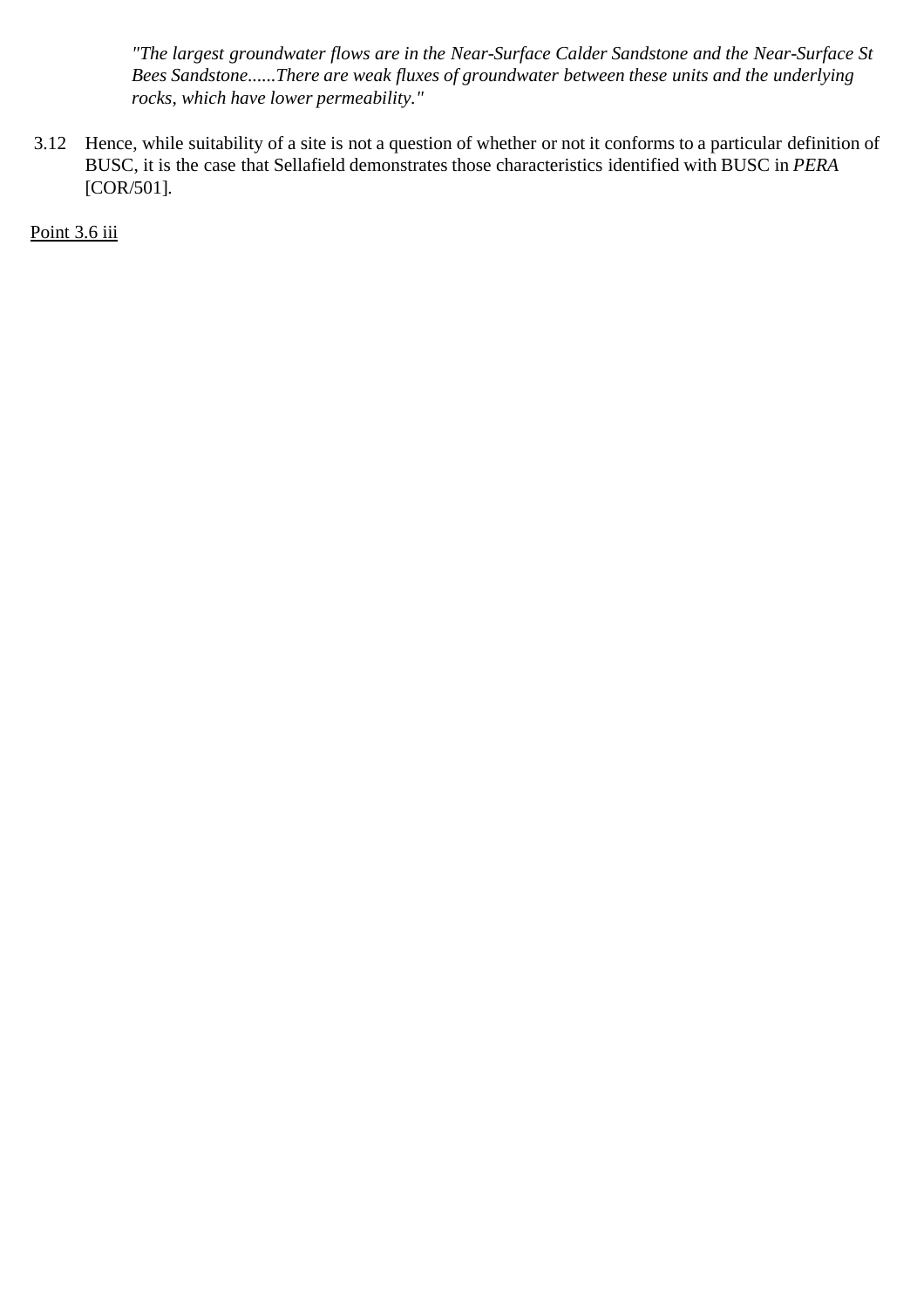- 3.13 In paragraph 3.4 of PE/CCC/4 Professor Mather indicates that the BUSC concept originates from a paper by Bredehoeft and Maini (CCC/4/1). Bredehoeft and Maini do not use the term 'Basement under sedimentary cover' and therefore do not provide a definition of the term. In fact there is no widely agreed definition. Nirex's view of the key characteristics of the BUSC concept is given at paragraph 6.3.3 of *PERA* [COR/501] as reproduced at paragraph 3.8 above.
- 3.14 In paragraph 3.4 CCC/4/1, Professor Mather appears to be incorrect in describing Bredehoeft and Maini's assessment by stating:

*"In the example they give the cover rocks are shales with a downward hydraulic gradient isolating groundwater beneath. This contrasts markedly with the situation in which the cover rocks are permeable sandstones used as an aquifer."*

- 3.15 Bredehoeft and Maini give two examples, neither of which matches Professor Mather's description. The first example of a coastal site is a direct analogue of the Sellafield situation; the second example is of an inland site and is similar to Nirex's generic BUSC environment as described in paragraph 6.3.3 of PERA [COR/501]. In both examples, permeable sandstone aquifers are a component of the cover sequence.
	- i. The coastal site is presented as figure 3 in CCC/4/1. It should be noted that this Figure is simplified and does not show structural features such as the geological faults that cross the strata. Broadly, the coastal site example of Figure 3 of CCC/4/1 is an analogue of Sellafield. Specifically, the following points of similarity refute points made by Professor Mather:
		- Basement rocks crop out on land in both Figure 3 of CCC/4/1 and Figure 2b of Professor Mather's proof of evidence (PE/CCC/4) which illustrates the Sellafield site.
		- The cover sequence contains permeable sandstones used as an aquifer. Figure 3 of CCC/4/1 shows arrows indicating the movement of fresh water through the permeable strata over the potential mined repository.
	- ii. The inland site example presented in CCC/4/1 may be the example described by Professor Mather, who states at paragraph 3.4 of PE/CCC/4 that the cover rocks were shales and not permeable sandstones used as an aquifer. In fact, the example given in CCC/4/1 has one of the largest aquifers in the USA in the cover sequence and is explicitly described (CCC/4/1, page 295, paragraph 4):

*".......the confining layer, which is Cretaceous shale, overlies a more permeable sequence of Mesozoic and Paleozoic sedimentary rocks. This in turn overlies a less permeable body of rock, the Precambrian crystalline basement."*

- 3.16 As described in chapter 6 of **PE/NRX/14** site characterisation investigations have confirmed that at Sellafield:
	- i. Hard basement rocks (BVG) lie under a younger sedimentary cover.
	- ii. Groundwater movement is dominantly in the sedimentary cover, particularly the near surface permeable sandstones of the Sherwood Sandstone Group.
	- iii. The intrinsic permeability of the basement is low.
	- iv. Over the Potential Repository Zone, the groundwater in the sedimentary cover is predominantly fresh and in the basement is saline, indicating little connection.
- 3.17 These are the characteristics of the sites described by Bredehoeft and Maini (CCC/4/1).

## **Conclusion**

3.18 To summarise, therefore, I disagree with the approach taken by Professor Mather and Dr Salmon in seeking to compare conditions at Sellafield with secondary qualitative "criteria" set up to assist in identifying suitable generic sites for investigation. The appropriate basis for assessing the suitability of a site that has been extensively investigated is by carrying out safety assessment studies and comparing the results with regulatory requirements. Nevertheless, Sellafield does demonstrate the characteristics of a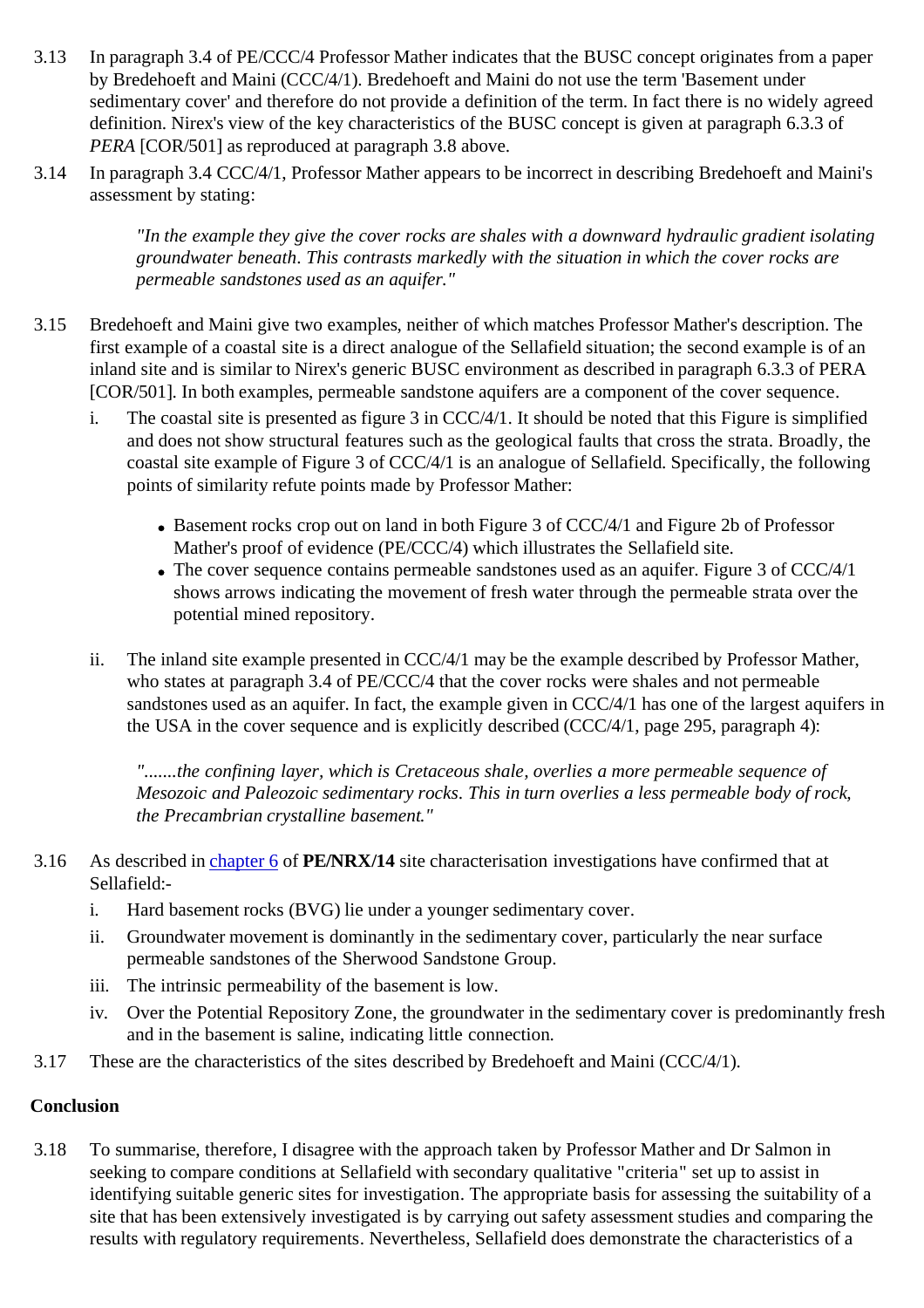BUSC environment described at paragraph 6.3.3 in *PERA* [COR/501] and of the examples given in the Bredehoeft and Maini paper (CCC/4/1).

# **4. ALTERNATIVE SITES**

- 4.1 In paragraph 4.6 of his evidence (PE/CCC/4, pages 11 and 13), Professor Mather describes Sellafield as "*inherently less robust*" than the large area of East Anglia and east-central England identified in *PERA* [COR/501] as potentially suitable BUSC rocks. At paragraph 4.7 he indicates that, "*The Tremadoc rocks in the area of East Central England defined by Chapman, McEwen and Beale (1986) (COR/614) are likely to be far less complex that the BVG* ....".
- 4.2 In relation to Professor Mather's comparison of the characteristics of the BVG and the Tremadoc rocks, he does not present any evidence to support his view that the Tremadoc rocks "*are likely to be far less complex than the BVG*" and I am not aware that any such evidence exists. Since the compilation of the description of the possible basement geology that underpinned the work presented in *PERA* [COR/501] and COR/614, there has been extensive interpretation of geophysical surveys over the area, and these have indicated more variety and complexity in the nature of the basement rocks than then considered. There has been very limited deep drilling and this has only penetrated a few metres into the basement rocks. It has confirmed their variety and structural complexity. Much of this research has been published by the British Geological Survey and others (see for example, *The contribution of palaeontological data to an understanding of the early Palaeozoic framework of Eastern England* [NRX/14/4]). The main observations are summarised as follows:
	- i. Lower Palaeozoic and Precambrian rocks have been proved in the subsurface of East Anglia and eastcentral England at relatively shallow depths.
	- ii. These rocks comprise mudrocks (mudstones, shales and siltstones), sandstones, volcanic rocks and igneous intrusives. The so-called Tremadoc rocks are the time equivalents of the Skiddaw Group, the volcanic rocks are, in part, time equivalents of the Borrowdale Group. Rocks of similar age and lithology to the Windermere Group have also been proved.
	- iii. The boreholes are insufficient in number to allow confident prediction of the likely basement rock at any one point or to map its lithology in the subsurface. Published subsurface geological maps of the area are generalised and conjectural.
	- iv. The rocks are folded, and metamorphosed, and in terms of their fold structure, cleavage, fracture density and the presence of fault-zones and shear-zones are directly comparable to the similar age Skiddaw, Borrowdale and Windermere Groups of the Lake District or the Lower Palaeozoic rocks of the Brabant Massif of Belgium. NRX/14/4 (published in 1991) describes some of the Tremadoc rocks encountered in the boreholes drilled in the Midlands. The author uses phases such as *"Dips are steep, between 70° and vertical. The Tremadoc strata are folded and faulted, and high proportion of beds are inverted"* and *"Dips are steep (60° to vertical) and there is evidence of slickensiding [the polishing of faults surfaces due to movement]"*.
	- v. Some of the Tremadoc rocks have relatively high organic contents and have been found in boreholes associated with small quantities of methane.
- 4.3 It is unlikely, therefore, that the Tremadoc rocks in the area of east-central England are far less complex than the BVG.
- 4.4 More generally, data on the hydrogeological characteristics of deep basement rocks in the UK are sparse as recognised in a recent report commissioned from the British Geological Survey by Nirex (*Use of a "groundwater return index" in site selection for deep radioactive waste repositories: a review of the RWMAC/ACSNI proposal* [NRX/14/5]). The conclusions of this BGS review include the following statements in section 4 on pages 10 and 11:

*"(iii) In application to deep, low permeability formations potentially suitable for radioactive waste disposal, values of hydrogeological indices are particularly difficult to estimate because of the scarcity of reliable data, especially for hydraulic conductivity.*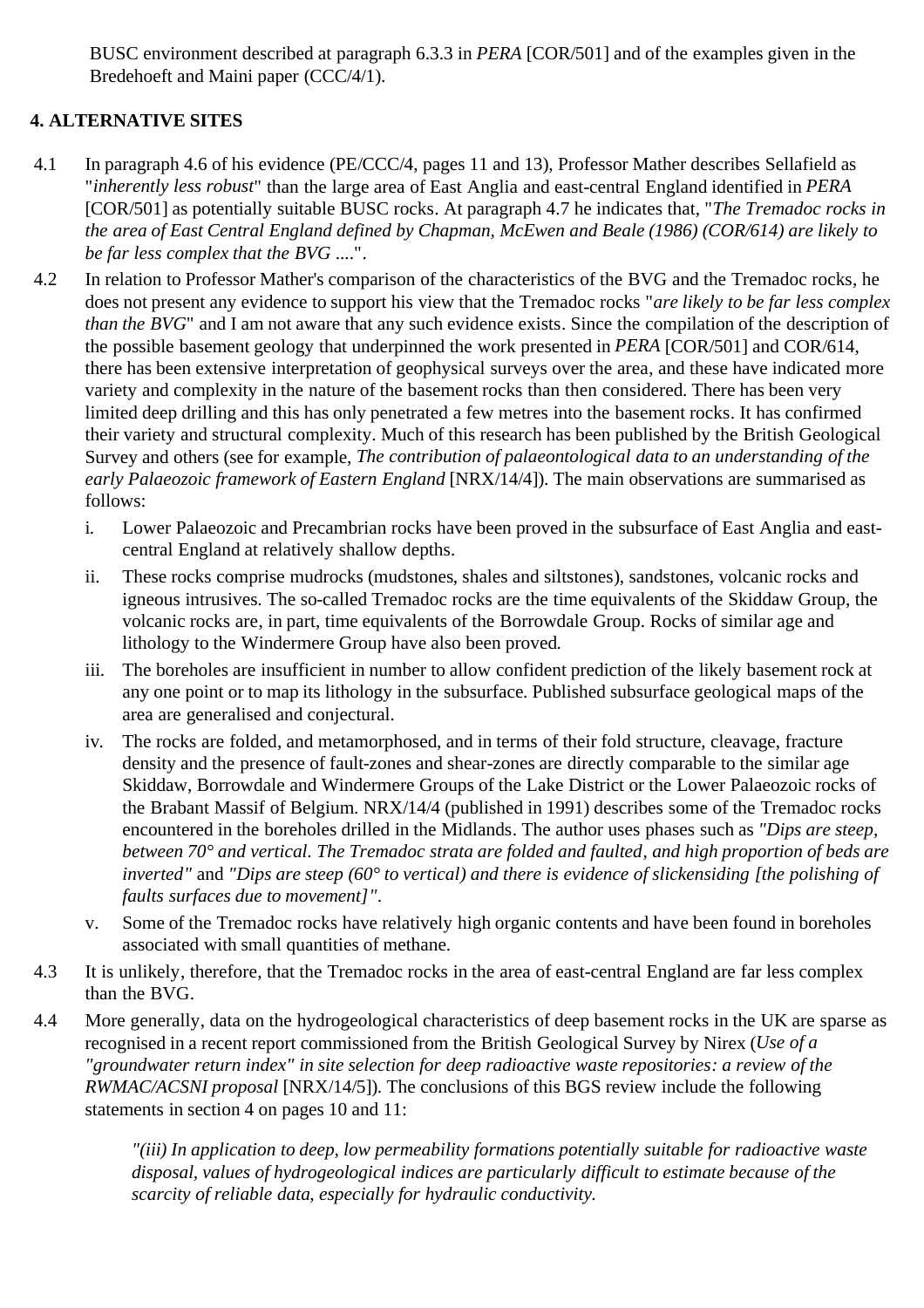*(iv) Hydraulic conductivity data for such formations are particularly lacking (in the UK as elsewhere) and subject to particular uncertainty, because of the difficulties in predicting the influence of faults and other fractures".*

4.5 In respect of Professor Mather's *"inherently less robust"* point it is acknowledged that there could be other sites that would offer lower levels of post-closure radiological risk to an individual, but the pursuit of risks below the 10<sup>-6</sup> design target is not a requirement of government policy or the regulators (see Mr Folger's supplementary proof (**PE/NRX/12/S1**) paragraph 6.3 to 6.5). However, whereas we now have a very substantial base of knowledge on the characteristics of the site at Sellafield, knowledge of the alternatives described by Professor Mather is comparatively sparse. It cannot be assumed therefore that any specific alternatives would necessarily be more robust in radiological terms.

# **5. COMPLEXITY**

## **General Considerations**

5.1 Professor Mather makes repeated reference to the complexity of the Sellafield Site. For example at paragraph 5.7 on page 16 of PE/CCC/4 he states:

> *"the complex nature of the geology, and particularly the faulting, makes the controls on groundwater flow much more difficult to define."*

5.2 Similarly, in his conclusions he again refers to complexity. In paragraph 8.6 on page 44 he states:

*"The distribution of the various rock types in the BVG show the presence of a complex pile of variably faulted rocks and it is only in a very limited area that any coherent picture has emerged."*

5.3 In paragraph 8.8 he states that the conceptual model is simplistic and hides the complex inter-relationships between the various groundwater regimes. Finally, in paragraph 8.9 he states:

> *"The RCF will allow a more detailed understanding of the fracture network in the near-field, but because of the complexity and unpredictability of the hydrogeology, it may not advance the overall understanding of the controls on groundwater flow."*

- 5.4 Despite Professor Mather's repeated reference to 'complexity', he neither defines what he means by complexity, nor does he clearly establish its significance.
- 5.5 Dr Allison (PE/FOE/7) at paragraph 4.14, page 20 makes similar statements about the complexity of the Sellafield site.
- 5.6 A simple definition of 'complexity' is something that is complicated or difficult to understand. I believe that any natural geological system, if investigated in the detail to which Sellafield has been investigated, would reveal natural complexity at some scales. The issue is therefore whether this natural complexity can be understood in sufficient detail to enable the suitability of the site to be established. A more complex site may require a more extensive investigation than a less complex site, but providing the site was capable of being understood, complexity would be a matter of resources available for investigation.
- 5.7 Paragraph 4.8 of the HMIP background document submitted to the Inquiry dated 22 September (PE/ HMP/1) indicates, *"The proposed RCF site has a complex geological structure and this would need to be addressed thoroughly in any future application that Nirex might submit under RSA 1993"*. This suggests that the regulatory view accords with that expressed at paragraph 5.6 above: that complexity is something to be addressed, not a disqualifier of a site.

## **Sufficiency of Information**

5.8 A central difference between the positions of the Objectors and Nirex in respect of complexity and the appropriate response in investigation and modelling is that, whilst the Objectors suggest that very detailed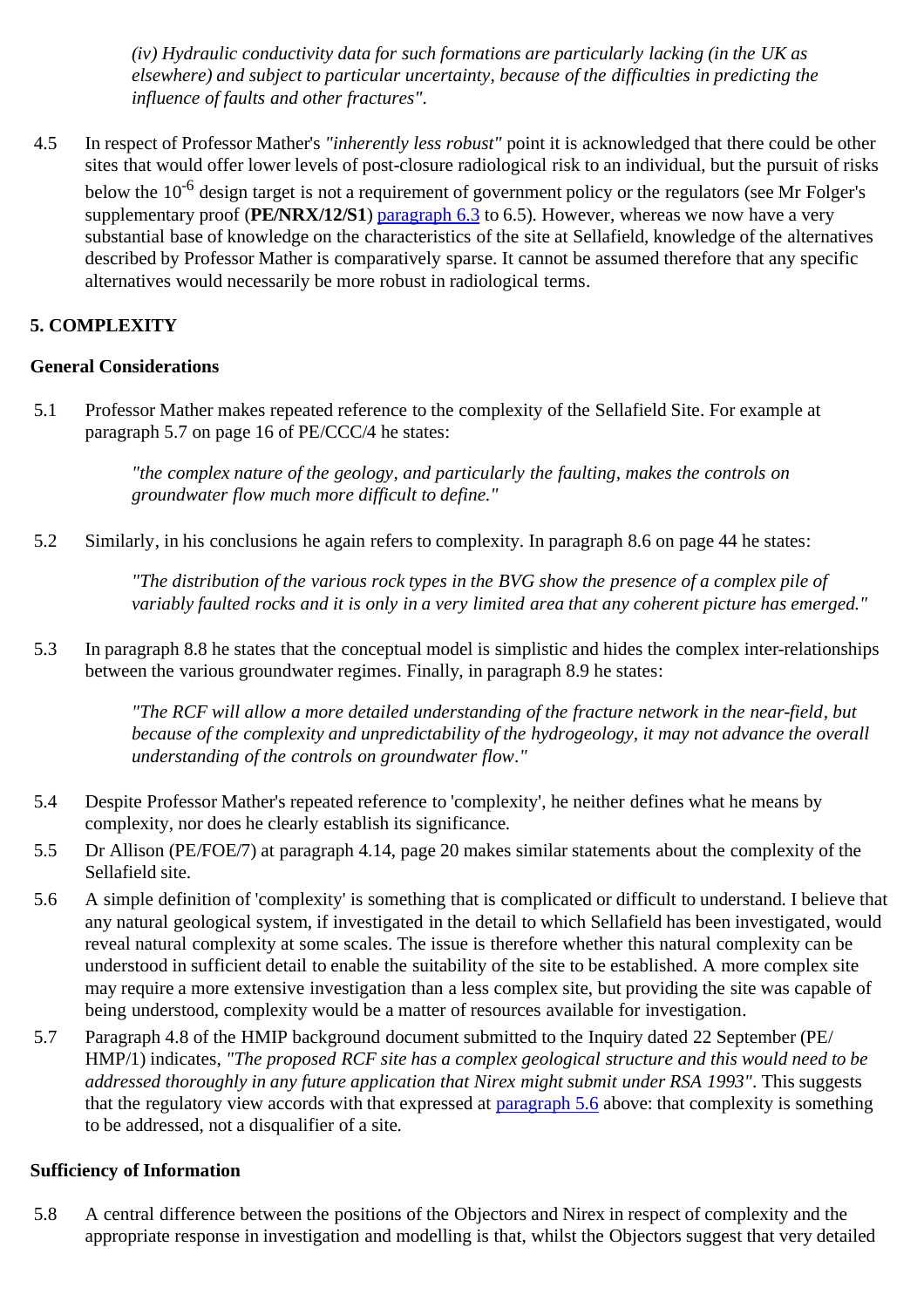and specific characterisation of rock properties is essential throughout the system, Nirex, in common with current state-of-the-art practice in addressing flow and transport in deep groundwater systems, has chosen to follow a largely stochastic approach. The arguments which Nirex presents for adopting this approach develop as follows:

- i. All geological systems demonstrate spatial variability the 'complexity' of which may itself vary dependent on the scale at which the systems are viewed.
- ii. It is not possible to characterise this variability in detail in terms of making a complete 3-D model of all features, their size, positions, orientations and properties at all scales (a fully 'deterministic' approach). To do this would involve destroying the rock completely. However, measurements can be made at various scales of observation and within different regions of the body of rock being studied.
- iii. Knowledge of all the properties which display variability is not necessarily important when constructing a safety case as many rock properties need not be considered directly in safety assessment models. For example, very detailed lithological description of the rock may be of minor significance compared to detailed understanding of fracture characteristics, the analysis of which is one of the main aims of the RCF.
- iv. Measurements of fracture characteristics are made at various scales by direct observation and by hydraulic and tracer testing. This allows models of their flow and transport properties at those scale to be developed. Such models use statistical techniques to simulate the properties of the rock volume under study and are conditioned by the observations. The models should have an appropriate level of complexity, sufficient to capture the aspects of interest in the system without unnecessary detail. A number of such 'stochastic' techniques exist for producing realisations of fracture fields (or hydraulic conductivity or transmissivity fields) which replicate the observed behaviour of the system at the scale at which it is being observed and which may also be conditioned to duplicate specific point measurements.
- v. Such models can be constructed and tested in an RCF at a variety of scales (1m, 10m, 100m). The extent to which they are related to each other provides information on the larger scale variability of the rock formation being studied. They can also be used to predict the 'effective' properties of that rock at a much larger scale ('upscaling'). In the large scale model the effects of the detailed structure are taken into account implicitly through the use of appropriate effective properties and the system description is therefore much simpler. These models do not represent the details of flow and transport at the small scale, which do not matter on the scale of interest, but if the upscaling procedure has been developed correctly, they will predict overall bulk fluxes through the system as a whole (e.g. at a regional scale).
- vi. It is important to test the models at various scales in order to be sure that the large-scale effective properties (generally used to underpin safety assessment transport calculations) do not depend on some unobserved variability present at an intermediate scale. The RCF will allow observations and testing at a variety of scales. In addition, some aspects of safety assessment modelling may require the deployment of relatively small-scale models to evaluate specific features of the repository design.
- vii. Where the details do matter, for example in the immediate vicinity of the repository, models can be used in which the features of interest, for example deterministic lithological boundaries and major faults, are represented explicitly.

The rationale developed above has been tested in a number of major programmes in a variety of rock types and at various scales, for example at Stripa at RCF scale, and at the WIPP site in the USA at  $100$ 's  $\text{km}^2$ scale. From the above it can be seen that careful observation and experimentation at various scales, combined with model building and testing and a mix of stochastic and deterministic techniques will allow sufficient information to be gathered to allow an adequate level of site description at the scales required for safety assessment modelling.

Finally, I point out that the RCF will not be the only source of information used to develop and test the flow and transport models discussed. The programme of regional investigations will continue in parallel with the RCF and will provide additional information.

# **6. GEOLOGY**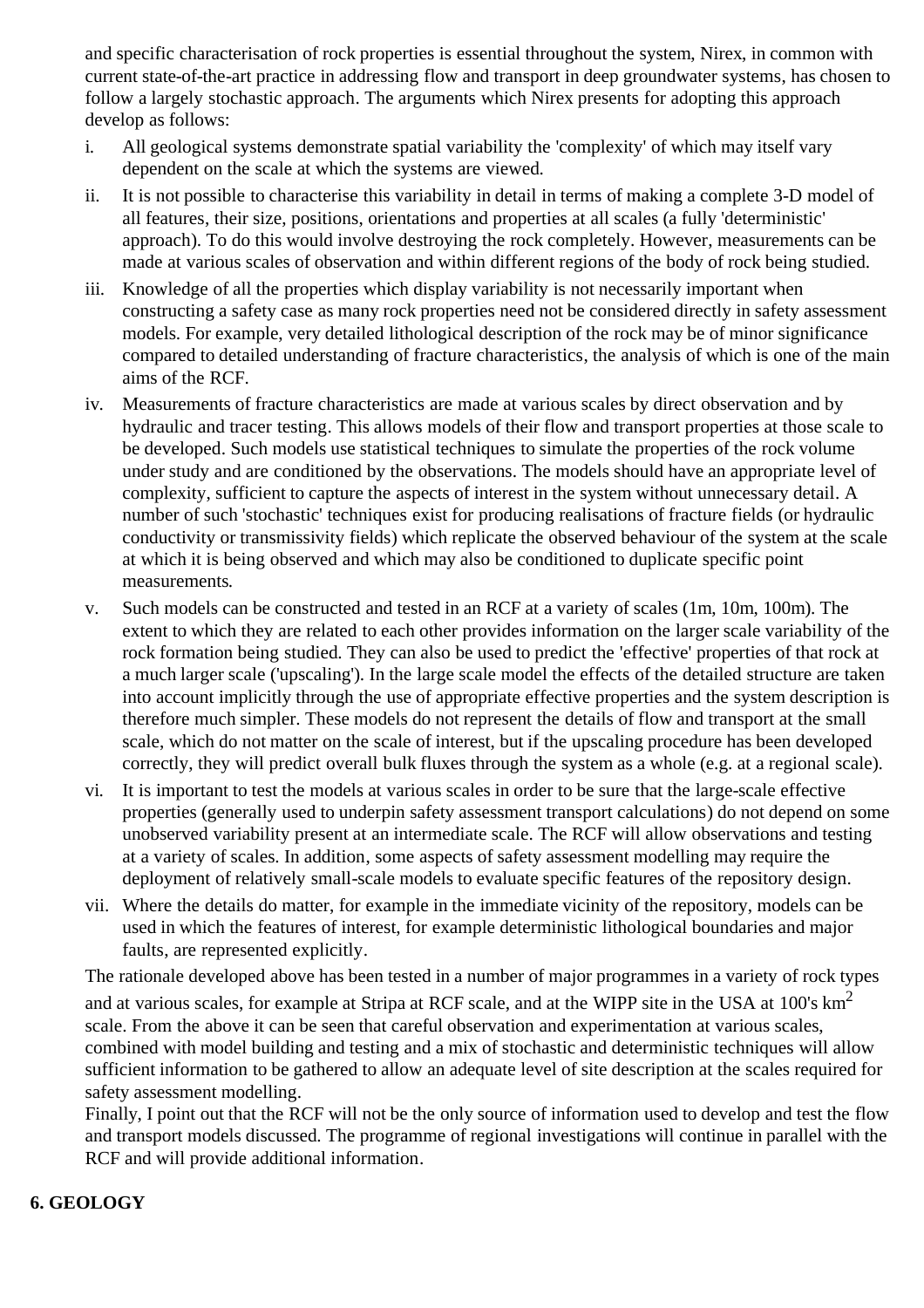6.1 Two of the Objectors' proofs deal primarily with geology and geological investigations. These are the proofs by Dr Kokelaar (PE/FOE/2) and Professor Smythe (PE/FOE/3). These proofs are reviewed in turn in the following paragraphs.

# **Dr Kokelaar (PE/FOE/2)**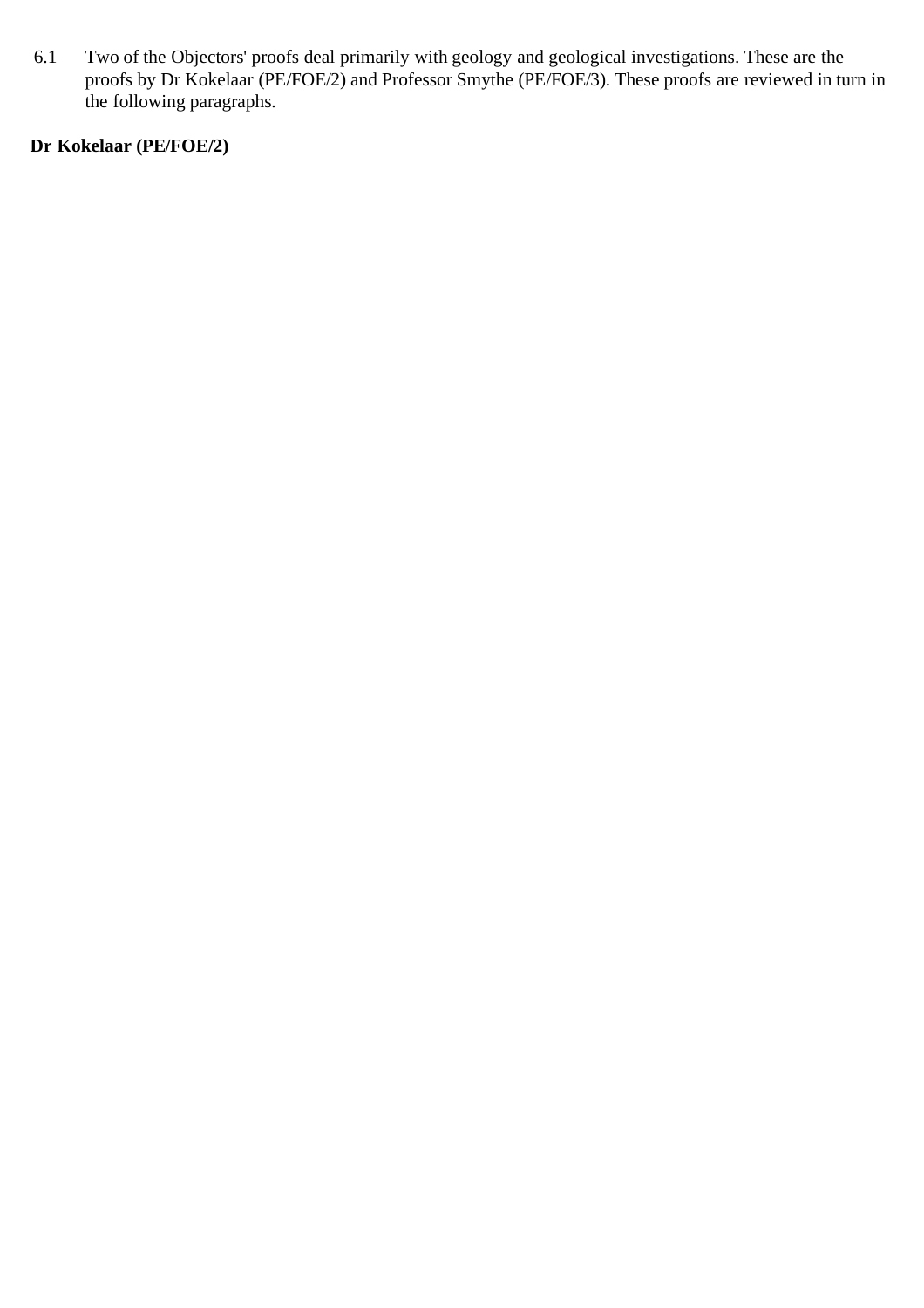6.2 Dr Kokelaar states his view (paragraph 5.1, page 11, PE/FOE/2) that the *"Borrowdale Volcanic Group has exceptional geological complexity that renders prediction of its 3D distribution of rocks and fractures extremely difficult"*. From this he concludes (paragraph 5.2, page 11, PE/FOE/2) that:

> *"Accurate characterization can only be derived by drilling boreholes so closely that the drilling would constitute substantial interference with the system."*

6.3 He states in paragraph 4.7, page 9 of PE/FOE/2 that:

*"Observational data from a sub-surface facility, such as the proposed RCF, could be obtained directly through observation of the rock exposed through excavation or indirectly through boreholes drilled from the sub-surface."*

- 6.4 Dr Kokelaar adds in paragraph 4.8 on page 10 of PE/FOE/2 that access at depth will not resolve the difficulties associated with the high level of complexity of the Borrowdale Volcanic System.
- 6.5 Thus, Dr Kokelaar appears to be stating a view that the geology of the BVG cannot be adequately characterised except by closely spaced boreholes.
- 6.6 Dr Kokelaar, while having substantial experience of studying volcanic rocks and the BVG, appears to have used the factual information in a way which exaggerates the complexities. The taking of a variety of features of the BVG in the Lake District and implying that they all apply to the local area of the RCF and PRZ is misleading.
- 6.7 Dr Kokelaar's evidence emphasises the difficulties of obtaining a completely deterministic description of the geology. However, he seems not to have appreciated that such a wholly deterministic description of the geology is not required in order to be able to develop acceptable models of the site for assessing the postclosure performance of a repository (see paragraphs 5.8 to 5.10 of this supplementary proof).
- 6.8 In paragraph 3.3 (page 7, PE/FOE/2), Dr Kokelaar makes generalisations over a large area, states that they apply to the area *"in and around the PRZ"*, and applies them indiscriminately, and without justification, to demonstrate *"extreme 3-D geological complexity"*.
- 6.9 In the first bullet point of paragraph 3.3 on page 7 (PE/FOE/2), Dr Kokelaar refers to *"substantial primary lateral variations of thickness and character"* of the many constituent rock units. This generalisation can be contrasted with the statement made in paragraphs 5.10 and 5.11 of my proof (**PE/NRX/14**) in which I report the establishment of a subdivision of the BVG *"which can be correlated between boreholes over a distance of several kilometres"*.
- 6.10 Dr Kokelaar's second bullet point states that *"caldera-forming gravitational collapse was incremental and haphazard"*. Leaving aside the issue of whether there is evidence of this on the broad scale, there is certainly no evidence to demonstrate that the RCF/PRZ area is located near a caldera margin.
- 6.11 Dr Kokelaar's third bullet point refers to soft-state deformation being far less ordered and hence less predictable that solid-state tectonic deformation. Indeed, such structures may be abundant. However, these structures are generally healed and are not hydrogeologically significant. Hence, there is little to suggest that such features, and their geological complexity, have any significant influence on the hydrogeological properties of the rock mass.
- 6.12 The statement of fact on faulting which forms the fourth bullet point is not disputed. However, the extent to which such faulting affects the hydrogeology of the site is not addressed at all by Dr Kokelaar.
- 6.13 The final bullet point refers to jointing in the BVG. This has been described in detail by Nirex. Again, Dr Kokelaar appears to be assuming that the description of these features needs to be addressed on a deterministic basis, rather than the stochastic basis that will inevitably apply to such small scale fractures (see paragraph 5.8 of this supplementary proof).

## **Professor Smythe (PE/FOE/3)**

6.14 The evidence presented by Professor Smythe (PE/FOE/3) can be summarised as follows: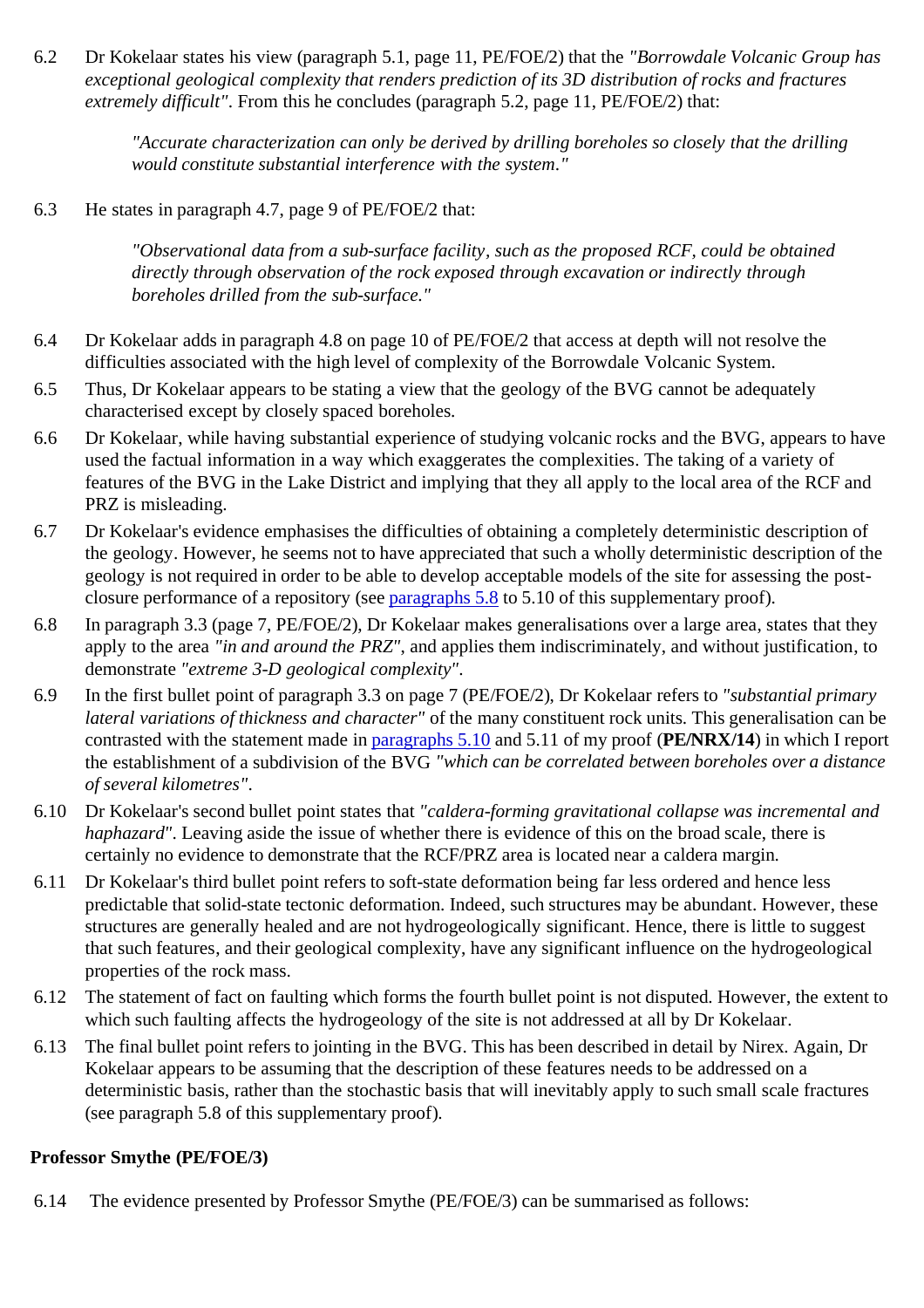*"An essential prerequisite for hydrogeological modelling is to establish the geological structure accurately both in and around the PRZ"* (paragraph 10.2. page 50, PE/FOE/3);

*The current geological interpretation is simply not robust, and will therefore not provide a reliable foundation for hydrogeological modelling of the site"* (paragraph 10.2, page 50, PE/FOE/3); and

*"the 3-D seismic survey should be properly completed or a new survey undertaken, properly validated, and adequately peer reviewed. This work should be undertaken before the hydrogeological modelling work is completed and before the location for the RCF is finalised. The results from the 3-D seismic model and those from the hydrogeological modelling should be demonstrated to be properly compatible before work on the RCF starts."* (paragraph 10.8, page 52, PE/FOE/3).

- 6.15 I disagree with Professor Smythe for the following reasons:
	- i. Interpretation of a trial 3-D seismic survey is proceeding. If this technique is shown to be useful, an evaluation will be made of the potential value of extending the survey area. Nirex has already programmed a 3-D seismic survey of the PRZ as stated in Table 6.3 (c) of **PE/NRX/14**. The field acquisition work is provisionally programmed to take place during 1996 such that the results will be available before the RCF shaft excavation commences.
	- ii. A detailed deterministic representation of all the small scale structures in the PRZ is not required for hydrogeological modelling. The main structures which are likely to be treated deterministically in the hydrogeological model are robustly defined. Thus, whilst it is not disputed that a 3-D seismic survey will probably provide a greater definition of smaller scale structures within the BVG than is currently available, it is not certain that such added definition will have any relevance to the hydrogeological modelling of the site, and hence justify the environmental impact and high cost of such a survey.
	- iii. Professor Smythe has not appreciated that one of the primary reasons why Nirex is interested in carrying out a 3-D seismic survey is to enable the rock properties, not just the geological structure, to be mapped at depth. This is required as part of the production of the three-dimensional model of the PRZ referred to in paragraph 8.13 of my evidence (page 65, **PE/NRX/14**). Final decisions on the 3-D seismic survey are awaiting the results of the interpretation of the results of the trial survey carried out for Nirex with input from Glasgow University and Professor Smythe.
- 6.16 At paragraph 4.6 (page 20, PE/FOE/3), Professor Smythe states that:

*"The advent of two-dimensional (2-D) seismic imaging, together with more drilling, has resulted in a radically improved and more detailed, but not fundamentally different picture of the subsurface."*

- 6.17 Professor Smythe then lists a series of data sources and presents a series of cross sections in his Figure 1. He appears to have selected these sections, which are not all from the same transect, to show the greatest possible differences. Nevertheless, the sections show that broadly the subsurface geology has indeed remained fundamentally similar with more structural detail becoming apparent as additional data have been acquired. However, Professor Smythe, having stated in paragraph 4.6 of PE/FOE/3 that the interpretation has not fundamentally changed, at paragraph 4.8 of PE/FOE/3 states that *"the geological interpretation is being substantially revised every year or so"*. These two statements, in such close proximity, appear to contradict each other.
- 6.18 Professor Smythe has presented a large amount of detail concerning seismic surveys in his sections 5 to 8 (PE/FOE/3) which appears to be aimed at undermining the quality of the investigation work and the interpretations carried out of them. As such, Professor Smythe's evidence contradicts the statements made by other independent reviewers (paragraphs 5.5 and 5.6 on pages 15 and 16 of **PE/NRX/13**).
- 6.19 At paragraphs 2.13 and 2.18 (PE/FOE/3), Professor Smythe draws attention to inconsistencies between data sets and interpretations presented by Nirex and uses this to justify in paragraph 2.18 the need for 3-D seismic surveys in the Site and even the District areas. In making these assertions he has not taken full account of the work on the structure of the PRZ presented in the summary report {Nirex Report S/95/005} referenced in paragraph 5.9 of my evidence (page 21 of **PE/NRX/14**) or of the detailed underpinning report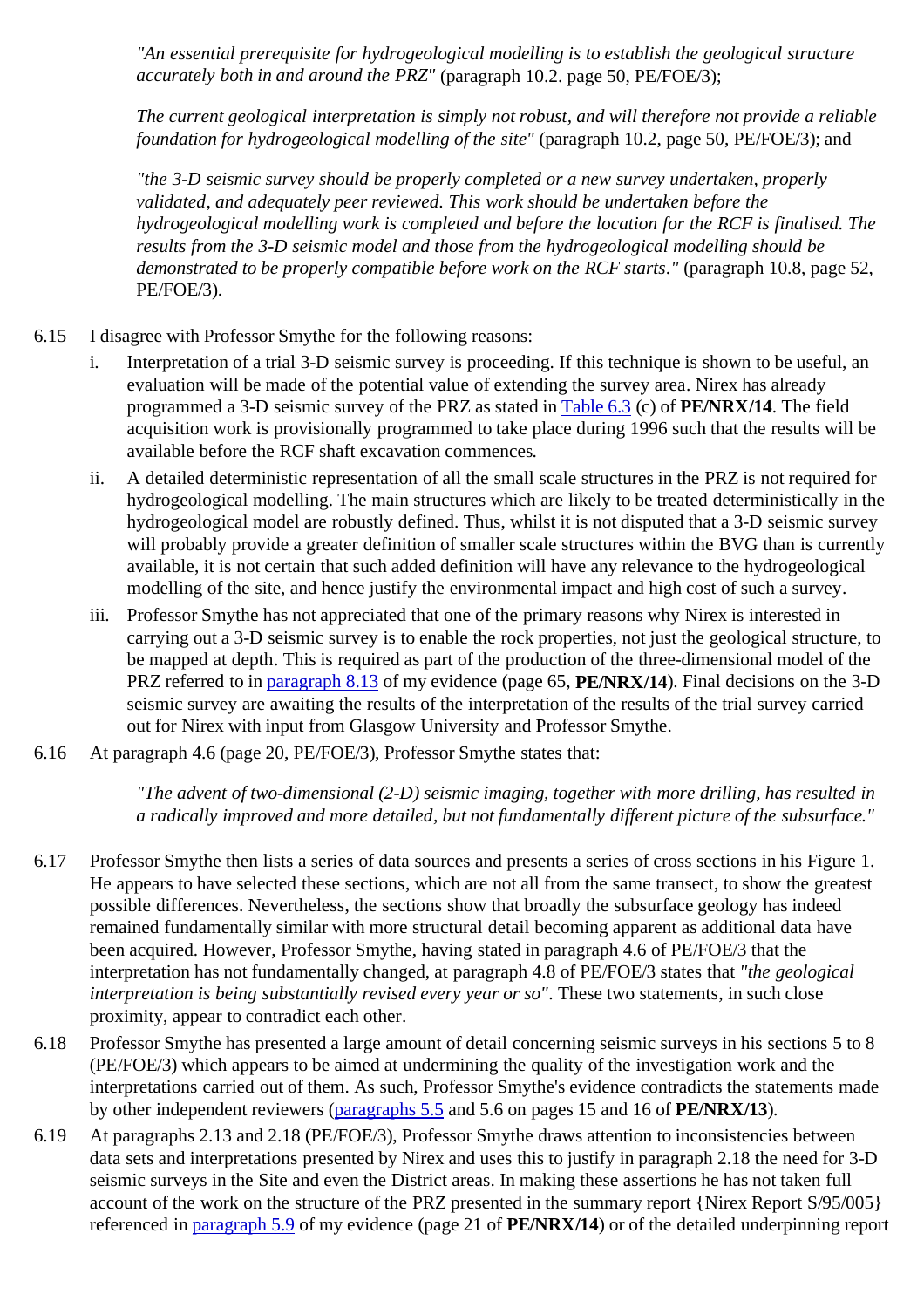on the geological structure of the PRZ {BGS Technical Report No. WA/95/47C, June 1995} referenced in the summary report. The introduction to Report S/95/005 on page 1 includes the following statements:

*"1.2 The general structural and tectonic setting of the area around Sellafield was reviewed in Nirex Report No. 520. Nirex Report No. 524, Volume 2 considered the 3D structure of the Region and District. Since the issue of those reports many new data have been acquired. These include the geological data from the RCF, RCM and PRZ boreholes, and the associated geophysical (VSPs, cross-hole seismic tomograms, wireline imagery and other wireline log rock mass property data) and hydrogeological investigations.*

*1.4 A full account of the detailed GIT (Nirex Geological Integration Team) interpretations underpinning this report is given in BGS Report No. WA/95/47C. The interpretation was carried out in two phases; an initial phase in which individual datasets were interpreted either partially or fully independently of other data, and a second phase in which the primary data interpretations were combined to produce an integrated understanding of the geological structure..."*

6.20 Thus, by selectively presenting information, Professor Smythe has sought to undermine the geological interpretations presented by Nirex in order to justify the need for a 3-D seismic survey. Not only is it considered that the claims made by Professor Smythe concerning the interpretations of the structural geology are unjustified, but he has also failed to appreciate that the evidence presented by Nirex already includes proposals, subject to the results of the 3-D trial survey, to carry out such a survey prior to the commencement of RCF construction.

## **7. GROUNDWATER FLOW THROUGH FRACTURED ROCK**

#### **General Considerations**

7.1 Professor Mather states in paragraph 6.2.9 on page 21 (PE/CCC/4):

*"The results of the hydraulic testing show that 10% of tested zones in the BVG have hydraulic conductivities two orders of magnitude or more above the threshold of 1 x 10-9 ms-1 below which values are normally regarded as impermeable from a waste disposal viewpoint. The fact that the bulk of the BVG has a lower hydraulic conductivity is irrelevant as only one hairline crack in a bottle is necessary for all the contents to leak out. Depending on how the zones are interconnected and the hydraulic gradient to which they are subjected, significant groundwater flow is possible."*

7.2 Dr Haszeldine (PE/GNP/3) at paragraph 12.5 on page 36 seeks to make a similar point:

*"I attempted to define a limit to regional BVG permeability, above which the ultimate Repository should be considered unsafe. This was arbitrarily defined as being unsafe if water flow could return from the PRZ to the earth's surface within 10,000 yr. It is extremely important to note that this limit is not a statistical distribution as currently used by Nirex, but an absolute limit - if only one fracture has a permeability above this limit, the system is fundamentally flawed. It is difficult to imagine how a small RCF can give site specific measurements of all fractures in the larger region to the required accuracy and precision. Thus the RCF cannot act as an adequate site investigation tool. I find that the limit to BVG permeability is 1 x 10<sup>-9</sup>*  $ms^{-1}$  *(3 x 10<sup>-2</sup>*  $ma^{-1}$ *). This is at least 40 times lower than the maximum permeability measured by Nirex."*

- 7.3 The issues identified in the above two paragraphs are as follows:
	- i. hydraulic conductivity values have been measured in the BVG by Nirex;
	- ii. quantitative criteria have been introduced by Professor Mather (a threshold value of hydraulic conductivity of 1 x  $10^{-9}$  ms<sup>-1</sup> normally regarded as impermeable from a waste disposal viewpoint) and by Dr Haszeldine (a limit to regional BVG permeability of 1 x  $10^{-9}$  ms<sup>-1</sup> defined as the value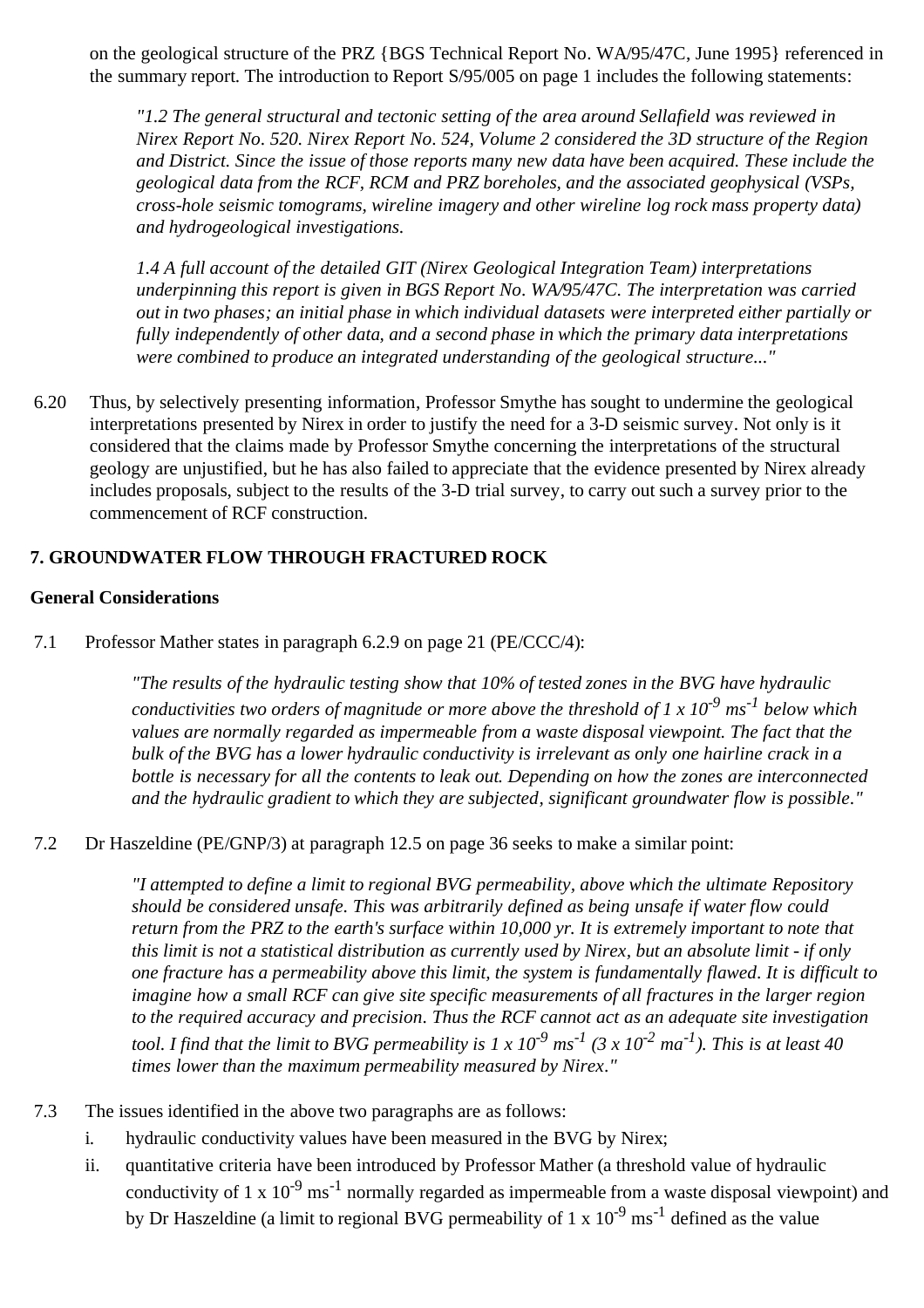corresponding to a groundwater return time of 10,000 years predicted by a groundwater flow model he had developed);

- iii. both assert that only a single fracture is required to render the system flawed;
- iv. Professor Mather adds that *"depending on how the zones are interconnected and the hydraulic gradient to which they are subjected, significant groundwater flow is possible"*;
- v. the RCF cannot act as an adequate investigation tool for making site specific measurements of all fractures in the larger region; and
- vi. The limit of permeability defined by Dr Haszeldine as being safe is 40 times lower than the maximum permeability measured by Nirex
- 7.4 These issues are dealt with in turn in the following paragraphs.

#### Issue i - Measurements of Hydraulic Conductivity

7.5 There does not appear to be any disagreement over the hydraulic conductivity values measured and reported by Nirex.

#### Issue ii - Hydrogeological 'Criteria'

7.6 I disagree with the adoption of secondary quantitative criteria for assessment of the suitability of the site. This important issue is discussed further in paragraphs 7.12 to 7.18 below.

#### Issue iii - Significance of Single Fractures

7.7 I disagree with the statements they make about the significance of single fractures. These may be relevant if one was looking at thin layers, such as liners at conventional landfill sites. They are not, however, relevant to the Nirex situation in which we are considering the large scale properties of blocks of rock many hundreds of metres thick through which water must flow. This point is made in my proof (**PE/NRX/14**) at paragraph 6.16.

#### Issue iv - Fracture Connectivity

7.8 I agree with the concept that the behaviour of the rock mass and its ability to transmit water are controlled by the way the fractures are interconnected and the hydraulic gradient to which they are subjected. However, it does not follow necessarily that significant groundwater flow is possible. This would only be the case if there was a well connected system of fractures with a high hydraulic conductivity. It is essential to determine the actual characteristics of the rock mass to determine the extent of the flow. This is discussed further at paragraphs 7.19 to 7.27 below.

#### Issue v - Adequate Characterisation of Fractures

7.9 This statement may be true if the requirement was to make *"specific measurement of all fractures in the larger region"*. This is not the purpose of the RCF. This was discussed in paragraphs 5.8 to 5.10 above.

## Issue vi - Permeability 'Limits'

7.10 I disagree with this statement for two reasons. Firstly it is inappropriate to adopt a secondary quantitative 'criterion' for assessment of the suitability of the site (see paragraphs 3.1 to 3.3 and paragraphs 7.12 to 7.18 below). Secondly, it is inappropriate to use point measurements of hydraulic conductivity as the basis for assessing the large scale hydraulic conductivity of the rock mass. This is directly related to Issue iii above and is further discussed at paragraphs paragraphs 7.19 to 7.27 below.

## **Further consideration of key points arising from paragraph 7.3 above**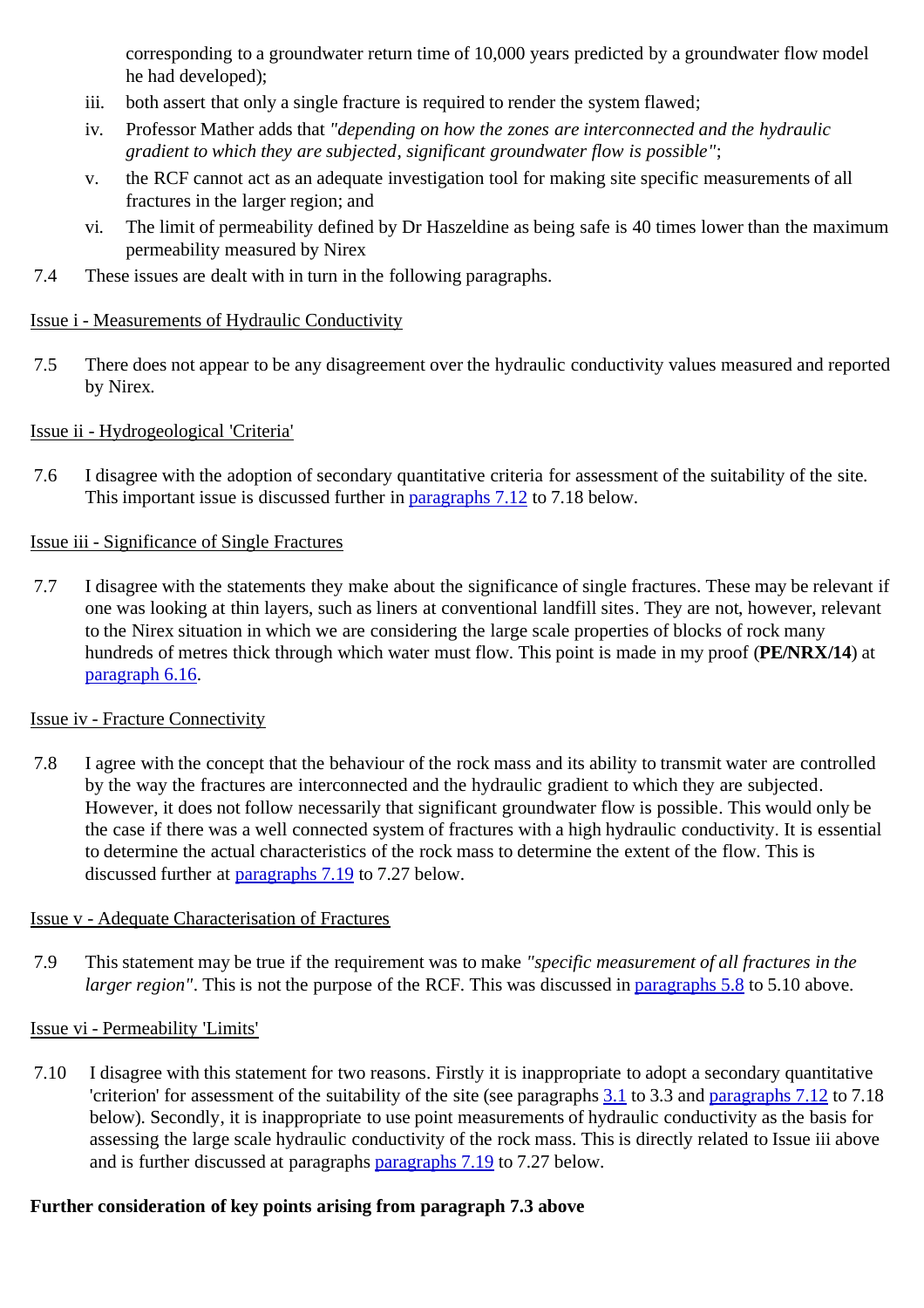- 7.11 Three key points arise from the Issues identified above. These are:
	- i. the applicability of hydrogeological 'criteria' (discussed in paragraphs paragraphs 7.12 to 7.18 below);
	- ii. the relationship between point measurements of hydraulic conductivity and large-scale hydraulic conductivity. This is the issue of 'upscaling' (discussed in paragraphs paragraphs 7.19 to 7.27 below); and
	- iii. the validity of the groundwater flow modelling used by Dr Haszeldine for the application of his hydrogeological 'criterion' of site suitability.

## **Hydrogeological Criteria**

7.12 Dr Haszeldine in paragraph 12.5 (PE/GNP/3) states that:

*"This* [regional BVG permeability] *was arbitrarily defined as being unsafe if water flow could return from the PRZ to the earth's surface within 10,000 yr."*

- 7.13 Having arbitrarily (and without justification) adopted this basic criterion of a 10,000 year return time, Dr Haszeldine then judges the acceptability of the site by comparing the results he has obtained from his modelling for his central case and a number of variants calculations with this criterion. The variant case considered by Dr Haszeldine based on the adoption of the modal values for BVG and sandstone hydraulic conductivity produced travel times of 200,000 years. The case discussed by Dr Haszeldine in which a 10,000 year travel time was obtained was an extreme case in which the regional hydraulic conductivity of the BVG was set to the highest measured value (a factor of 100 times greater than the value used in their other calculations) and the hydraulic conductivity of the Calder Sandstone was set to a low value. Data from Sellafield (Figure 10 on page 17 of Nirex Report 525 [COR/505]) indicates that the combination of these two extremes is very unlikely (see paragraphs 7.34 to 7.38 below).
- 7.14 Using his 10,000 year criterion, Dr Haszeldine derives an 'acceptable' upper bound for the hydraulic conductivity for the BVG. He states in paragraph 12.5 of PE/GNP/3 on page 36:

*"I find that the limit of BVG permeability is 1 x 10-9 ms-1. This is at least 40 times lower than the maximum permeability measured by Nirex."*

- 7.15 His criterion for acceptability is arbitrary (as accepted by Dr Haszeldine at paragraph 12.5 of PE/GNP/3) and, I would assert, unjustified.
- 7.16 Professor Mather also defines, (Paragraph 6.2.9 on page 21 of PE/CCC/4) a "threshold" value of  $10^{-9}$  ms<sup>-1</sup>, below which rocks are normally regarded as impermeable from a waste disposal viewpoint. He cites GOV/136, a DoE Waste Management Paper entitled Landfill Design, Construction and Operational Practice. Among other things, GOV/136 gives guidance relating to the selection, properties and performance of low permeability liners that could be installed in landfill facilities. The intention is to promote landfill practices that will achieve stabilisation within one generation (defined as 30 to 50 years).
- 7.17 Given this clarification, it is inappropriate to apply the guidelines quoted to the long term performance of the geosphere of a radioactive waste facility. A more appropriate comparison would be with the performance of the engineered barriers of the Nirex repository system. This is predicted to be significantly in excess of the requirements for low permeability liners installed in landfill facilities [GOV/136].
- 7.18 The likelihood of measured values of permeability (hydraulic conductivity) greater than  $10^{-9}$  ms<sup>-1</sup> in the basement rocks was recognised in PERA [COR/501] at Table 8.2. Whether such values can be judged as acceptable, or otherwise, can only be made in the context of an evaluation of the overall post-closure performance assessment of a repository. This must include consideration of transport through the geosphere, involving processes such as dispersion and successive dilution, which contribute to reducing the release of radionuclides from the geosphere.

## **Upscaling**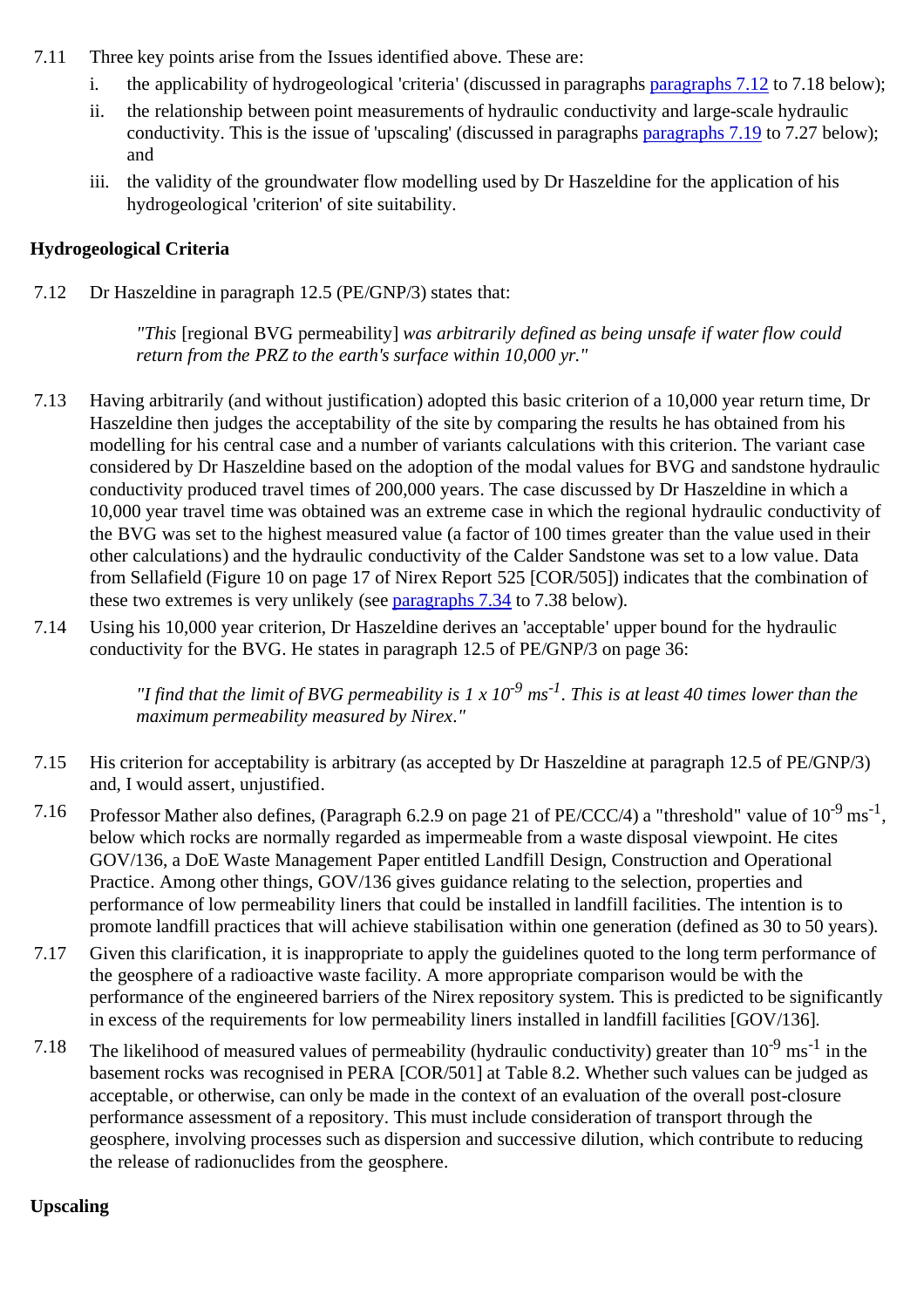- 7.19 The derivation of effective parameters is described in Volume 2 of Nirex 95 [COR/522]. This is not a new concept within the Nirex investigations. For example, modelling work related to the BVG as a discrete fracture network was described in some detail in section 6.5 of Volume 3 of Nirex Report 524 [COR/517] in December 1993 (pages 6.26 - 6.35).
- 7.20 There are two main ways in which large scale effective parameters can be determined, both of which have been utilised by Nirex:
	- i. by the process of 'upscaling' whereby measurements taken over small scales are used to infer large scale effective properties. This is achieved by Nirex through the use of a range of techniques (page 11, Nirex Report S/94/004 [COR/510]). An example is the use of discrete fracture network modelling techniques in which models are produced which reproduce the measurements made in small scale borehole tests and in which the models are then used to estimate large scale effective parameters; and
	- ii. by interpretation of measurements of hydrogeological tests that interrogate a large volume of rock containing the range of natural variability. An example of this is the Borehole RCF3 Pump Test (paragraphs 6.41 - 6.45 of **PE/NRX/14**). Also, the drawdown experiment in Phase 1 of the RCF, in which the response of the regional groundwater system to RCF shaft excavation, will constitute the largest scale of testing carried out so far. The drawdowns induced by the construction of the RCF will be significantly greater than those which will have been imposed on the groundwater system by the existing hydrogeological testing (paragraph 6.88 of **PE/NRX/14**).
- 7.21 Volume 2 of Nirex 95 [COR/522] presents in detail the methodology used to derive a probability distribution function of effective permeability based upon progressive upscaling from field data. Different categories of flow channels through which groundwater flows within each hydrogeological unit were defined (e.g. paragraph 2.2 on page 2.1 and of Volume 2 on Nirex 95 [COR/522]). The models used to derive the effective parameters are illustrated in Figure 5.3 of Volume 2 of Nirex 95 [COR/522] and the probability distribution functions that characterise the uncertainty in effective permeabilities on a regional scale of the hydrogeological units used in the modelling are listed in Figure 5.1 of the same document.
- 7.22 The base case values of the effective hydrogeological parameters are then summarised in Table 2.1 of Volume 3 of Nirex 95 [COR/522].
- 7.23 The models used in the Nirex 95 [COR/522] calculations incorporated zones of hydraulically connected fractures which extended over scales of 50 metres to 5 kilometres. These are termed Type II features in Nirex 95 [COR/522]. The models therefore explicitly incorporate features which will permit the preferential flow of groundwater over long distances. These features had hydraulic conductivity values which ranged from  $10^{-11}$  ms<sup>-1</sup> to  $10^{-7}$  ms<sup>-1</sup>. Additionally, larger scale Type III features were built into the models in the location of known major fault zones. These had generally higher values of hydraulic conductivity than the Type II features. As a result, the Nirex 95 [COR/522] models allow the preferential flow of groundwater along selected features both within the BVG, and cutting across the hydrogeological boundaries between the BVG and its overlying units. The hydraulic connectivity permitted by these modelling assumptions is thus significant.
- 7.24 More recent information on the large scale properties of the BVG are now available. These arise from the Borehole RCF3 Pump Test, which has involved a three month pumping test in a selected zone of the BVG. This zone was located in the Sides Farm Member, between 638.9 metres bOD and 681.6 metres bOD. It contained two identified flow zones. As seen in Drawing No. 10089 in Nirex Report SA/95/002 [COR/518] and Figures 6.2 and 6.5 of **PE/NRX/14**, the zone selected is one of the most productive sections within Borehole RCF3 and contains the principal flow zones in the BVG encountered in this borehole.
- 7.25 The models used for upscaling in Nirex 95 [COR/522], and a number of alternative conceptual and numerical models of the fracture network in the BVG, are being tested by comparison of model predictions with the results of the Borehole RCF3 Pump Test. This is a stringent test of the models because three months of pumping on the most productive zone in the borehole tests a much larger volume of rock than the earlier borehole measurements on which the fracture network models were based.
- 7.26 Preliminary analyses of the result of these comparisons suggests that the fracture network model giving the best comparisons is likely to have a lower connectivity within the BVG than that predicted in Nirex 95 [COR/522]. This is because it includes variations in fracture apertures within the Type II features. Such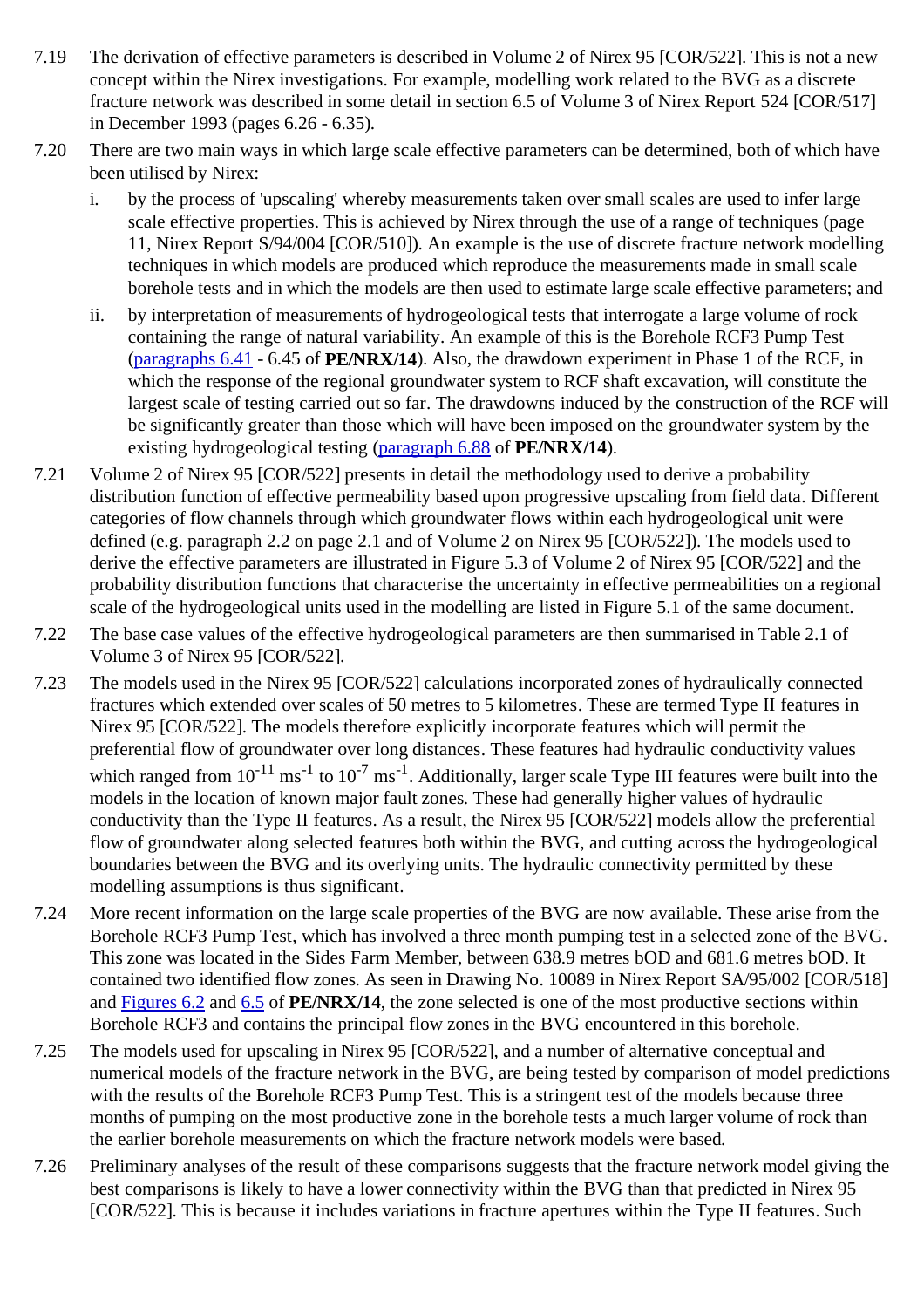variations were not included in the parameterisation of Type II features for Nirex 95 [COR/522]. Thus the system may be less well connected than assumed in Nirex 95 [COR/522].

7.27 Thus, it is concluded that the approach to treatment of hydraulic conductivity values proposed by Professor Mather and Dr Haszeldine in their proofs, whilst probably appropriate to the consideration of flow through thin layers, such as landfill liners, is not appropriate to flow through sequences of rock many hundreds of metres thick for assessment of the performance of a deep repository.

## **Alternative Groundwater Flow Modelling**

7.28 In section 12 of his proof (PE/GNP/3), Dr Haszeldine presents the results of groundwater flow modelling carried out by Glasgow University. The results of this modelling have been published in two papers referenced as GNP/3/4 and GNP/3/6. In paragraph 12.1 on page 35 of his proof Dr Haszeldine claims that:

*"My approach and results were significantly different to that pursued by Nirex."*

- 7.29 Recognising the statement made by Dr Haszeldine, Nirex has undertaken a systematic review of his modelling work as reported in the two papers cited by him (GNP/3/4 and GNP/3/6) to establish whether and, if so, to what extent, his results are actually significantly different from those of Nirex in a manner which might have a bearing on the potential of the Sellafield site to meet regulatory requirements.
- 7.30 On the basis of a systematic review of the modelling work undertaken by Dr Haszeldine it is concluded that the differences he reports between his modelling and that undertaken by Nirex arise for the following reasons:
	- i. the selection of a geological structure and hydraulic parameters by Dr Haszeldine to produce an extreme and pessimistic conceptual model of the Sellafield site; and
	- ii. the failure by Dr Haszeldine to acknowledge the difference between regional effective values of hydraulic conductivity and point measurements made in boreholes.
- 7.31 It is my assessment that if realistic parameters were used, Dr Haszeldine's models would produce results broadly comparable to those presented in much more detail by Nirex in Nirex 95 [COR/522].

## Conceptual Model

7.32 The conceptual model adopted by Dr Haszeldine could not be fully evaluated due to the lack of detail contained in his published papers. However, although in general the conceptualisation appeared to be a reasonable first attempt at describing the Sellafield regional groundwater flow field, it was noted that the parameters adopted did not accord with those presented in Nirex Report 524 [COR/517]. This is discussed in the following paragraphs.

## Geological Structure

7.33 The geological sequence used by Dr Haszeldine contains some differences to that adopted by Nirex. His model explicitly incorporates a large conductive feature that originates at the surface and terminates immediately adjacent and down groundwater gradient of the proposed repository. Dr Haszeldine terms this the 'Fleming Hall Fault Zone'. A comparison of the structural cross section used in their work corresponds with interpretations presented in 1992 in Nirex Report 263 [COR/502]. Since the publication of this report in 1992 considerably more information has been gathered and a revised structural interpretation was presented in Nirex Report 524 [COR/517]. As a result of these changes, a structural feature similar to that proposed in Dr Haszeldine's model is not located near the PRZ.

## Hydraulic Parameters

7.34 The models illustrated in Figures 6a and 7a of GNP/3/4 and which show particle tracks along the modelled faults directly to the surface have hydraulic parameters which are considered unrealistic. Dr Haszeldine and his co-author note in the caption to Figure 6 (GNP/3/4, page 93) that: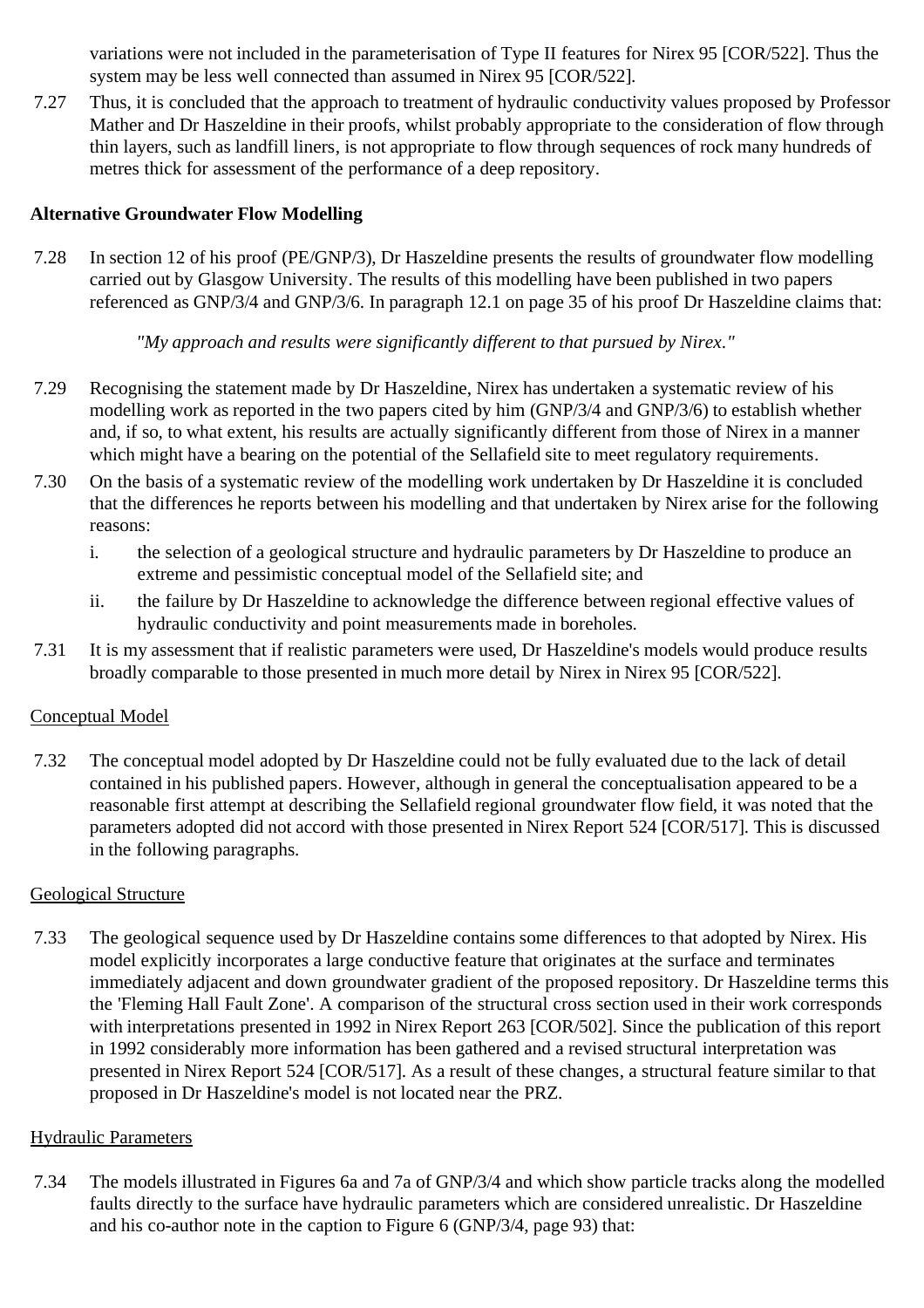*"BVG conductivity is the maximum measured in site investigation boreholes...The Calder Sandstone set to low conductivity."*

- 7.35 There are also some more subtle, but none the less significant discrepancies between the values for hydraulic conductivity used by Dr Haszeldine and those given in Nirex Report 524 [COR/517] particularly for the Carboniferous Limestone and Brockram Formations. Dr Haszeldine has selected conductivity values approximately one order of magnitude lower than the values reported by Nirex from the field measurements. Because these geological units contribute to the hydraulic separation between the upper sedimentary rocks and the BVG, this discrepancy is significant.
- 7.36 The range of hydraulic conductivity values assigned by Dr Haszeldine to the BVG is a subset of the reported test results in Nirex Report 525 [COR/505] and contains only the high and median values. The selection of fault conductivities and porosities also differ from those in Nirex Report 524 [COR/517]. Values of porosity utilised by Dr Haszeldine are also seen to be different, in some cases by up to 100%, from the reported test results.
- 7.37 Thus Dr Haszeldine has selectively taken data and results from Nirex Report 524 (published in December 1993) [COR/517] and Nirex Report 263 (published in March 1992 on the basis of significantly more limited data) [COR/502].
- 7.38 The values of BVG and Calder Sandstone hydraulic conductivity used by Dr Haszeldine in his central case significantly increase the predicted flow velocity in the repository region, as compared to the median value. The values for the Brockram hydraulic conductivity adopted by Dr Haszeldine would tend to produce lower flow and transport across that formation relative to the median value. These two factors combine together to focus groundwater flow in the model into the imposed fault. Thus, by careful selection of parameters for his central case model, Dr Haszeldine has imposed a particular pattern of groundwater flow.

## Regional hydraulic conductivity

7.39 There is an important distinction between the hydraulic conductivity values used in the model, which are regional effective values, and the measured hydraulic conductivity values which are essentially point values. The measured values can be expected to cover a wide range and to include some quite high values in the 'tails' of the distribution due to the natural heterogeneity in the rocks (see section 8 of this supplementary proof). However, the regional value, which will determine the overall flow rate, will be some average of the local values depending on the connectivity as well as the conductivity of the individual fractures. Thus the existence of a few high measurements does not automatically imply a high probability that Dr Haszeldine's arbitrary criterion will be breached. This issue has been discussed in paragraphs 7.12 to 7.18 above.

## The results

- 7.40 Although the model adopted by Dr Haszeldine for his central case comprises a pessimistic and unrealistic end member of the many models formed by possible geometric aspects and hydrogeological characteristics at the potential repository, this model predicted long groundwater return times of 10,000 to 15,000 years depending on modelled repository depths (Figures 6a and 7a of GNP/3/4, pages 93 and 94). The second set of models illustrated in Figures 6b and 7b of GNP/3/4, in which the BVG conductivity was reduced to 3.8 x  $10^{-10}$  ms<sup>-1</sup>, closer to the median value of 1 x  $10^{-10}$  ms<sup>-1</sup> (Figures 6.1, **PE/NRX/14**), and hence provided a much more realistic representation of the hydraulic conductivity contrast between the BVG and the sandstone, not only produced a significantly longer estimate of groundwater return time (200,000 years), but also indicated a marine discharge (under current sea level conditions) for the water rather than a terrestrial discharge given by the models which suppressed the conductivity contrast between the BVG and the sandstone.
- 7.41 The selection of a geological structure and hydraulic parameters by Dr Haszeldine has produced an extreme and pessimistic model of the Sellafield site. The model parameters, in particular, suppress the effects of the hydraulic conductivity contrast between the BVG and the sandstone and focus groundwater flow into a geological fault that has been imposed on the model immediately downstream of the repository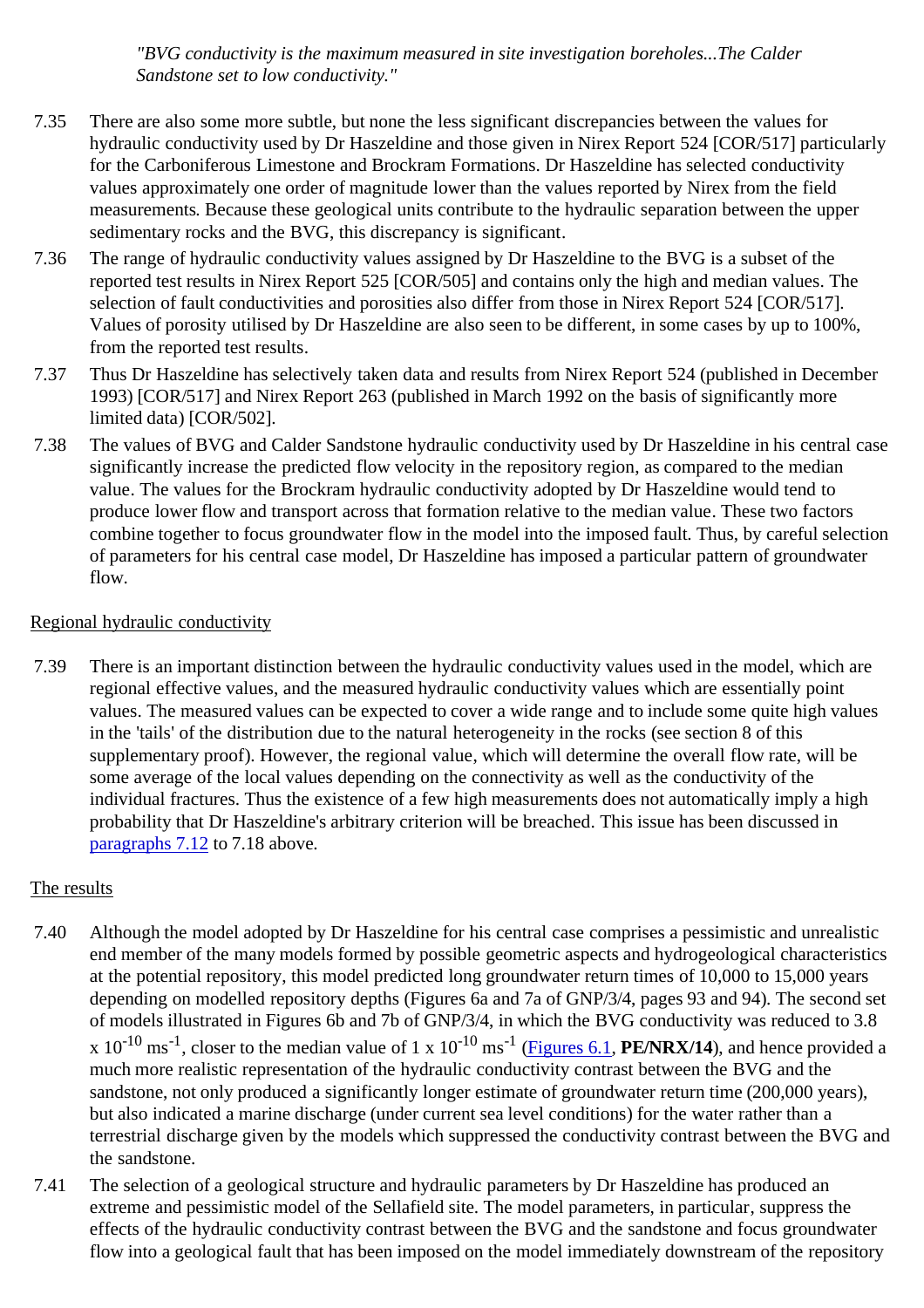represented in the model. Adoption of a more realistic value for the hydraulic conductivity of the BVG reproduces the pattern of groundwater flow shown in the Nirex 95 studies [COR/522] with marine discharge to the west of the PRZ (assuming current sea level conditions).

# **8. HYDROGEOLOGICAL STUDIES**

- 8.1 Section 7 of this supplementary proof has considered the important issue of how groundwater flow through fractured rocks needs to be treated. There are, however, other issues related to hydrogeology that are raised in the Objectors' proofs, particularly those of Professor Mather (PE/CCC/4), Dr Salmon (PE/FOE/5), Dr Hencher (PE/FOE/6) and Dr Haszeldine (PE/GNP/3), that need addressing. These issues are dealt with in this section of my supplementary proof.
- 8.2 This section of the supplementary proof addresses issues related to hydrogeological studies, namely:
	- i. hydrogeological conceptual models (paragraphs 8.3 to 8.43);
	- ii. patterns of groundwater flow (paragraphs 8.44 to 8.59);
	- iii. numerical groundwater flow modelling (paragraphs 8.60 to 8.78);
	- iv. the role of the RCF in understanding regional hydrogeology (paragraphs 8.79 to 8.88); and
	- v. recommendations for further investigations (paragraphs 8.89 to 8.102).

## **Hydrogeological Conceptual Models**

8.3 Hydrogeological conceptual models are descriptions of system components and the understanding of the processes which will determine how the system behaves (paragraph 5.7, page 16, **PE/NRX/13**). Professor Mather discusses *"The Nirex Conceptual Model"* in section 6.6 of his evidence (PE/CCC/4) and Dr Salmon devotes section 2 of his evidence (PE/FOE/5) to *"Consideration of the Current Hydrogeological Conceptual Model"*.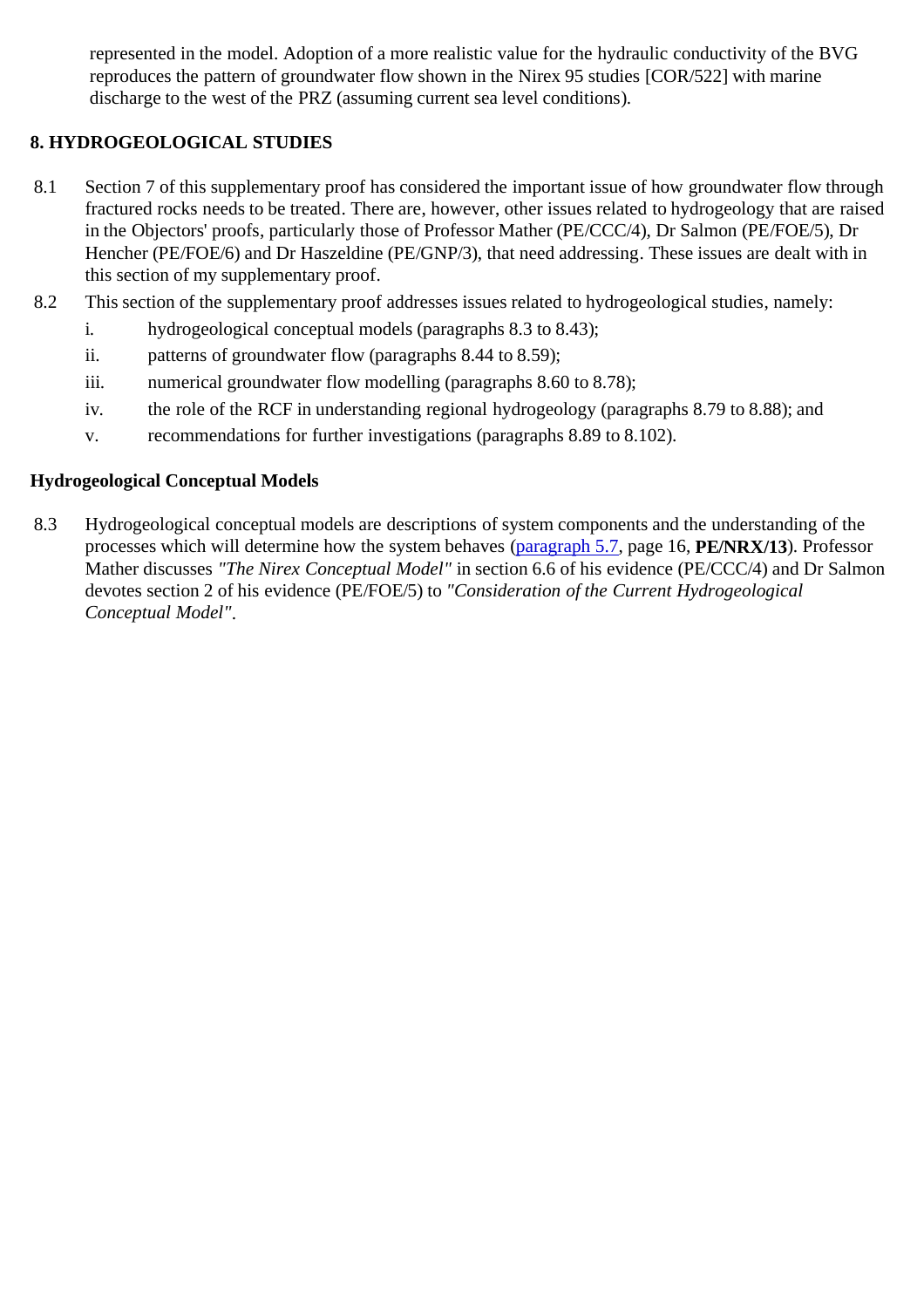#### Professor Mather (PE/CCC/4)

8.4 In paragraph 6.6.1 (page 36, PE/CCC/4), Professor Mather states:

*"As outlined in paragraph 6.5.2 and illustrated on Figure 4, a conceptual model has been erected by Nirex which divides the hydrogeology into three regimes."*

8.5 He then concludes in paragraph 6.6.7 (page 40, PE/CCC/4) that:

*"It is concluded that the conceptual model of the hydrogeology proposed by Nirex is a useful simplification. However, it hides the complex inter-relationships between the various regimes and suggests a predictability not substantiated by a detailed evaluation of the data."*

8.6 In paragraph 6.5.2 (page 29, PE/CCC/4) Professor Mather refers to the three groundwater regimes and states:

> *"The geochemical information has been used to identify three groundwater regimes which rely heavily on the distribution of salinity".*

8.7 Professor Mather gives definitions (paragraph 6.5.2, page 29, PE/CCC/4) of the groundwater regimes stating that they are *"as defined in Nirex Report 525 [COR/505]"*. The definitions he then gives are not stated in Report 525, as he claims. Definitions are given in Nirex Report 524 [COR/517] on pages 7-9 and 7-10. However, they are different from those given by Professor Mather in paragraph 6.5.2 (page 29, PE/ CCC/4) The statement in paragraph 7.3.2 of Nirex Report 524 [COR/517] on page 7.9 that:

> *"The interpretation of data acquired since release of Nirex Report 268 has, however, lead to refinement in the understanding of processes occurring within these regimes. It is proposed that the hydrogeological system should be divided into the following regimes;*

- *(a) The "Irish Sea Basin Regime", containing evaporite derived brines and saline groundwater, with flow driven by basinal processes.*
- *(b) The "Coastal Plain Regime", containing predominantly freshwater, driven by topographic forces through an apparently porous medium.*
- *(c) The "Hills and Basement Regime", containing predominantly saline water, which is a mixture of evaporite derived brine and meteoric water driven by topographic forces through a fractured medium."*
- 8.8 Also in Nirex Report 525 [COR/505] on page 20 it states:

*"Encouraging progress has been made in determination of groundwater chemistry. The chemical composition of the waters provide an indication of the origin, history and age of the waters. This information helps to confirm the pattern of groundwater flow indicated independently by the information on the groundwater pressures and hydraulic conductivity."*

- 8.9 The statements made by Nirex (see paragraph 8.7 above) clearly indicate that the groundwater regimes were defined on the basis of the processes occurring within these regimes and that the geochemical information has helped to confirm the pattern of groundwater flow. Professor Mather is thus wrong in his paragraph 6.5.2 (page 29, PE/CCC/4) in which he seeks to indicate that the regimes are defined on the basis of salinity. Furthermore, the groundwater salinities quoted by Professor Mather, assigned in that way to the regimes, are not, as indicated by him, taken from Nirex Report 525 [COR/505], nor are they as quoted in subsequent Nirex reports.
- 8.10 Professor Mather is also wrong in his assertion (PE/CCC/4, paragraph 6.6.7) that the model *"hides the complex inter-relationships between the various regimes"*. Professor Mather confines his attention to a single figure (his Figure 4, PE/CCC/4) which is a schematic representation of the broad features of the groundwater system. He ignores the detailed discussion of conceptual models in Nirex 95 [COR/522] and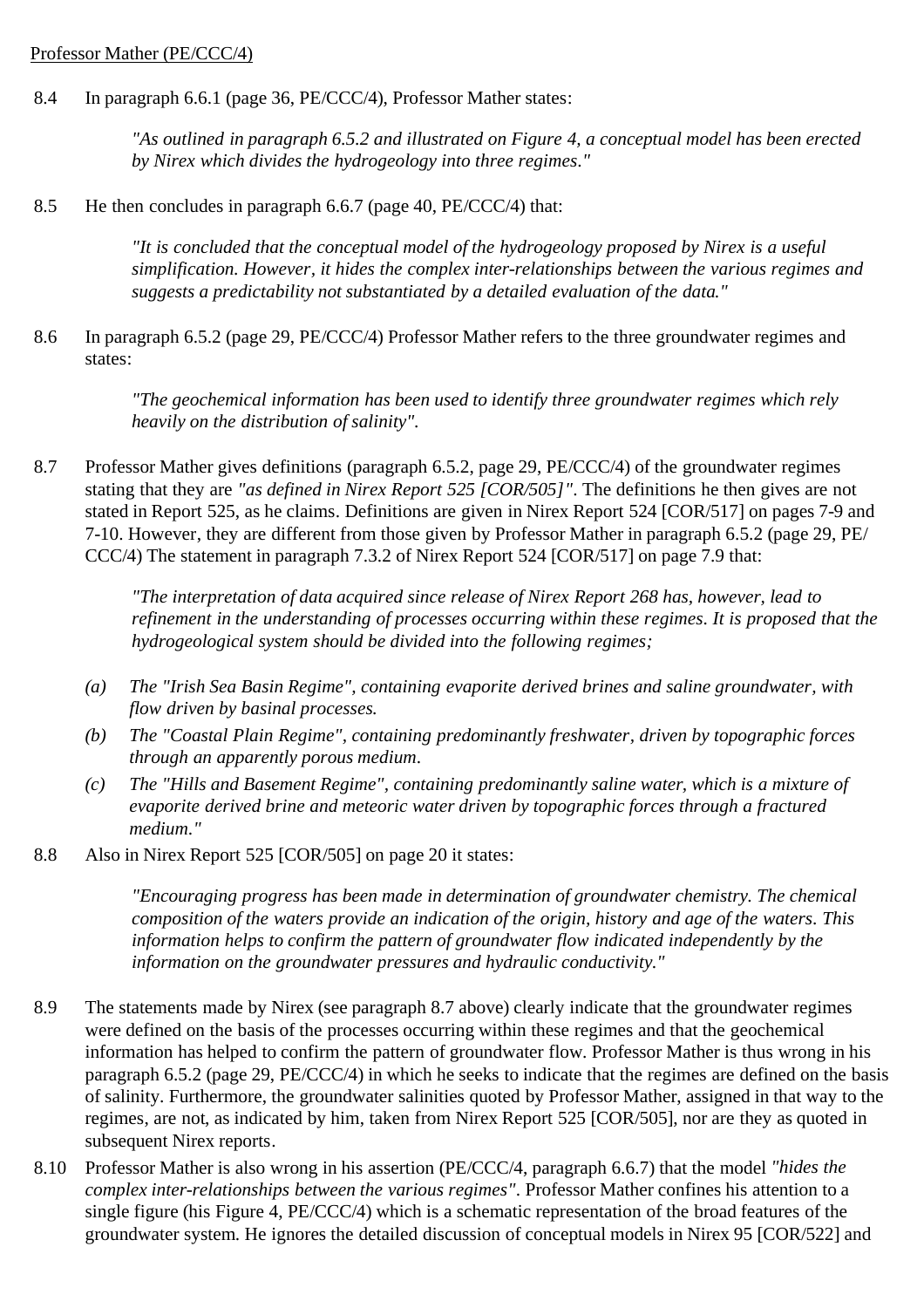of the hydrogeochemistry in Nirex Report S/95/008 [COR/525]. Hence, it is inevitable that he regards the model represented in his Figure 4 (PE/CCC/4) as simplistic. Nirex's description of conceptual models in Nirex 95 [COR/522] is comprehensive and detailed. The hydrogeochemical conceptual model in Nirex Report S/95/008 [COR/525] is able to explain all of the compositions of groundwater and, as stated in paragraph 6.66 of my evidence (page 44, **PE/NRX/14**):

*"there are no longer any observed compositions* (of groundwater)*that cannot be explained in terms of the well defined mixing relationships."*

8.11 This is a statement that the geochemical attributes of the site have been understood and described in simple terms, not, as Professor Mather suggests a simplification in which complexities are being hidden.

# Dr Salmon (PE/FOE/5)

- 8.12 In section 2 of his evidence (PE/FOE/5), Dr Salmon raises a number of issues, summarised as follows:
	- i. the site must meet hydrogeological 'criteria' to allow repository construction to proceed (paragraphs 2.4 and 2.21);
	- ii. certain hydrogeological characteristics identified in the current model *"appear to make the Sellafield site a marginal choice for radioactive waste disposal"* (paragraph 2.18);
	- iii. undue reliance has had to be placed on the use of elicited data instead of measured data (paragraph 2.13);
	- iv. his interpretation of the hydrogeological field tests differs from that presented by Nirex (paragraphs 2.19 and 2.20); and
	- v. there must be some doubt that Nirex will ever be able to predict groundwater flow with confidence (paragraph 2.21).
- 8.13 I disagree with each of these principal assertions made by Dr Salmon because:
	- i. site suitability is assessed in relation to regulatory requirements. There are no hydrogeological 'criteria' (see section 3 of this supplementary proof and paragraphs 6.24 to 6.28 (pages 22-24) of Mr Folger's supplementary proof (**PE/NRX/12/S1**);
	- ii. the characteristics described by Dr Salmon do not render the site 'marginal';
	- iii. Dr Salmon has misrepresented the extent to which Nirex models are based on elicited data by understating the use of measured field data in current models;
	- iv. the interpretation of the field tests presented by Nirex and Dr Salmon do not differ in substance, although they do differ in tone. Dr Salmon does not appear to have taken account of certain information presented by Nirex and has misunderstood other aspects of the information; and
	- v. he has presented no evidence to support his assertion concerning the prediction of groundwater flow.
- 8.14 These five issues are reviewed and discussed in more detail in the following paragraphs.

# Issue i - the site must meet hydrogeological criteria to allow repository construction to proceed.

8.15 See section 3 of this supplementary proof and paragraphs 6.24 to 6.28 (pages 22-24) of Mr Folger's supplementary proof (**PE/NRX/12/S1**).

Issue ii - Certain hydrogeological characteristics identified in the current model appear to make the Sellafield site a marginal choice for radioactive waste disposal.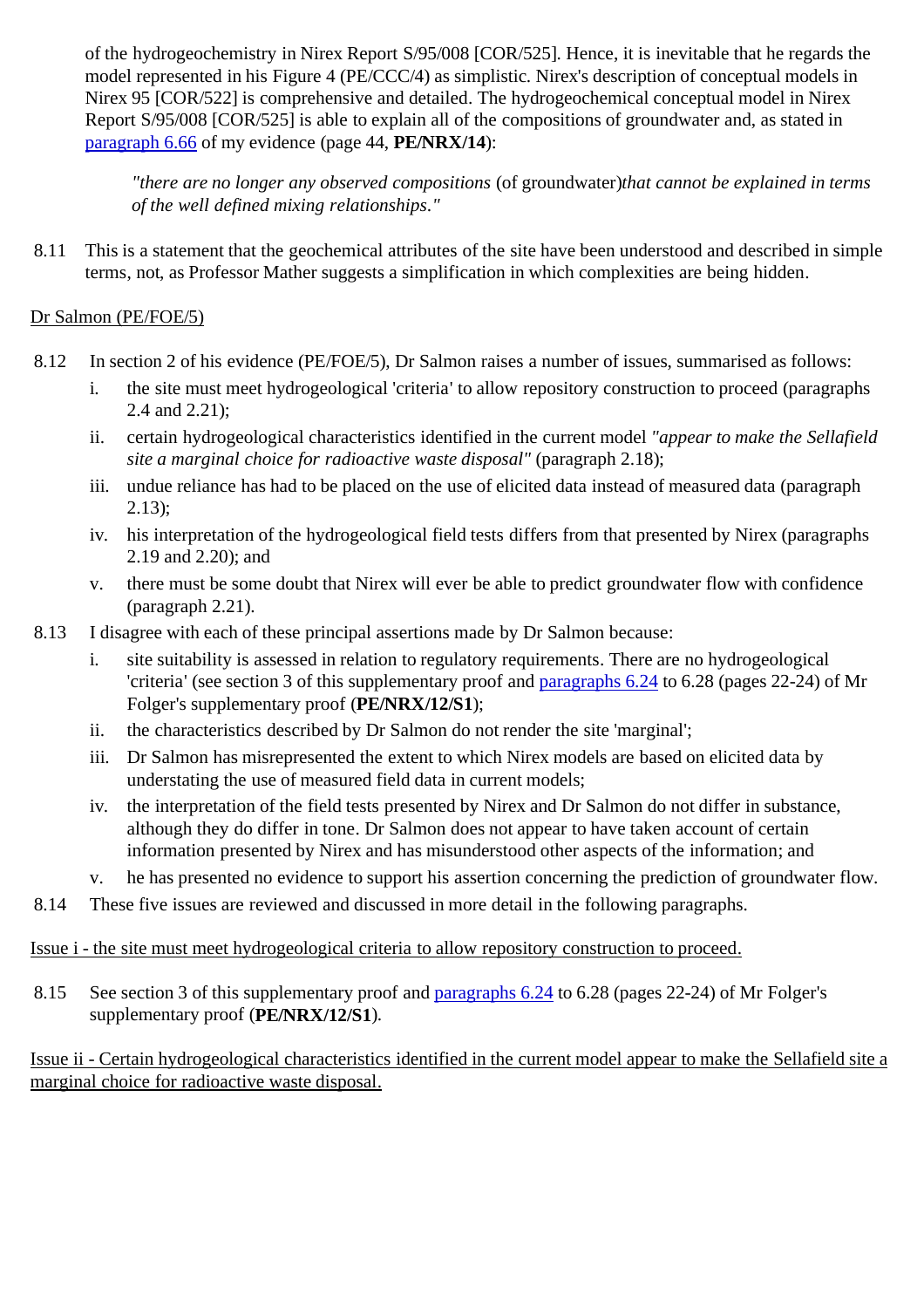- 8.16 At paragraph 2.18 (PE/FOE/5), under the heading of hydrogeological conceptual model, Dr Salmon lists a series of qualitative hydrogeological characteristics which he considers *"appear to make the Sellafield site a marginal choice for radioactive waste disposal"*. The inappropriate use of hydrogeological 'criteria' has been addressed in sections 2, 3 and 7 of this supplementary proof. However, Dr Salmon lists a series of characteristics of the site which I will deal with in turn:
	- i. The site is extensively faulted: the extent of faulting is as described by Nirex. The existence and extent of faulting is only important insofar as it impacts groundwater flow (paragraphs 6.8 to 6.29 of **PE/NRX/14** summarise information on this issue). This faulting, its impact on groundwater flow and on repository safety are addressed in detail in Nirex 95 [COR/522];
	- ii. The site exhibits considerable geological variability: the geological variability of the rocks has been described by Nirex. As already discussed in section 7 of this supplementary proof, it is neither appropriate nor necessary to seek to explicitly define every feature of the site in order to establish acceptable groundwater flow models as the basis for safety assessment studies. Dr Salmon's point is another aspect of 'complexity'. This has been addressed in section 5 of this supplementary proof;
	- iii. The field characterisation of flowing features has been inconclusive: substantial progress has been made in characterising flow zones as summarised in paragraphs 6.8 to 6.45 of **PE/NRX/14**. Remaining uncertainties related to the networks of connected fractures that control groundwater flow are clearly identified in my proof of evidence (paragraph 6.85 on page 49 of **PE/NRX/14**) and the importance of the RCF in assisting in addressing these uncertainties has been stated (paragraph 6.87, page 50, **PE/NRX/14**). The data obtained from the boreholes has been used to generate stochastic fracture network models. Uncertainty in the data, due to the impracticability of characterising all fractures, is reflected in the stochastic nature of the models and the range of conceptual and numerical models which have been explored by Nirex in developing Nirex 95 [COR/522];
	- iv. The potential for groundwater flow is considerable: I disagree with Dr Salmon's statement that the potential for groundwater flow is considerable. The Nirex models recognises that there is a potential for groundwater flow and this is clearly indicated in Nirex 95 [COR/522]. Use of the term 'considerable' by Dr Salmon is subjective and unquantified whereas the results of the Nirex 95 studies [COR/522] provide quantitative estimates of groundwater circulation. Furthermore, they indicate that the site is likely to meet regulatory requirements. Thus, it is considered inappropriate to state that the potential is 'considerable';
	- v. The presence of the Irish Sea Basin brines to the west means that the potential direction of groundwater flow in the site is generally upwards: the main flows are from the high ground towards the coast in the upper layers of the sandstones. The much lower flows in the basement rocks generally have lateral and upward components in the PRZ and to the west of the PRZ. All natural groundwater flow systems will include parts with upward and downward flow; that is the nature of the hydrological cycle. The issue of 'upward flow' is further addressed in paragraphs 8.45 to 8.47 of this supplementary proof. The significance of any upward gradients is only relevant when taken in the context of hydraulic conductivity, in order to make estimates of groundwater flow;
	- vi. Relatively low environmental heads could be attributable to a hydraulic connection with the cover rocks: I do not disagree with Dr Salmon that the relatively low heads in Boreholes 2 and 5 *"could be attributable to a hydraulic connection with the cover rocks"* (paragraph 2.18, PE/FOE/5). I question whether similar low heads are shown by the results of Borehole 4. Dr Salmon does not consider the additional data that Nirex has collected on the structural features that could be associated with the low heads from the cross-hole hydraulic testing and the drilling of Boreholes PRZ1, PRZ2 and PRZ3 (drilled specifically to investigate these features). Again, the possibility of the existence of connections from the BVG to the cover rocks is specifically incorporated into Nirex 95 [COR/522]; and
	- vii. The source of brines in the Hills and Basement Regime is uncertain: the sources of salinity are discussed in Nirex Report S/95/008 (section 4, paragraph 4.2.4, page 25 [COR/525]).

Issue iii - the use of elicited data instead of measured data.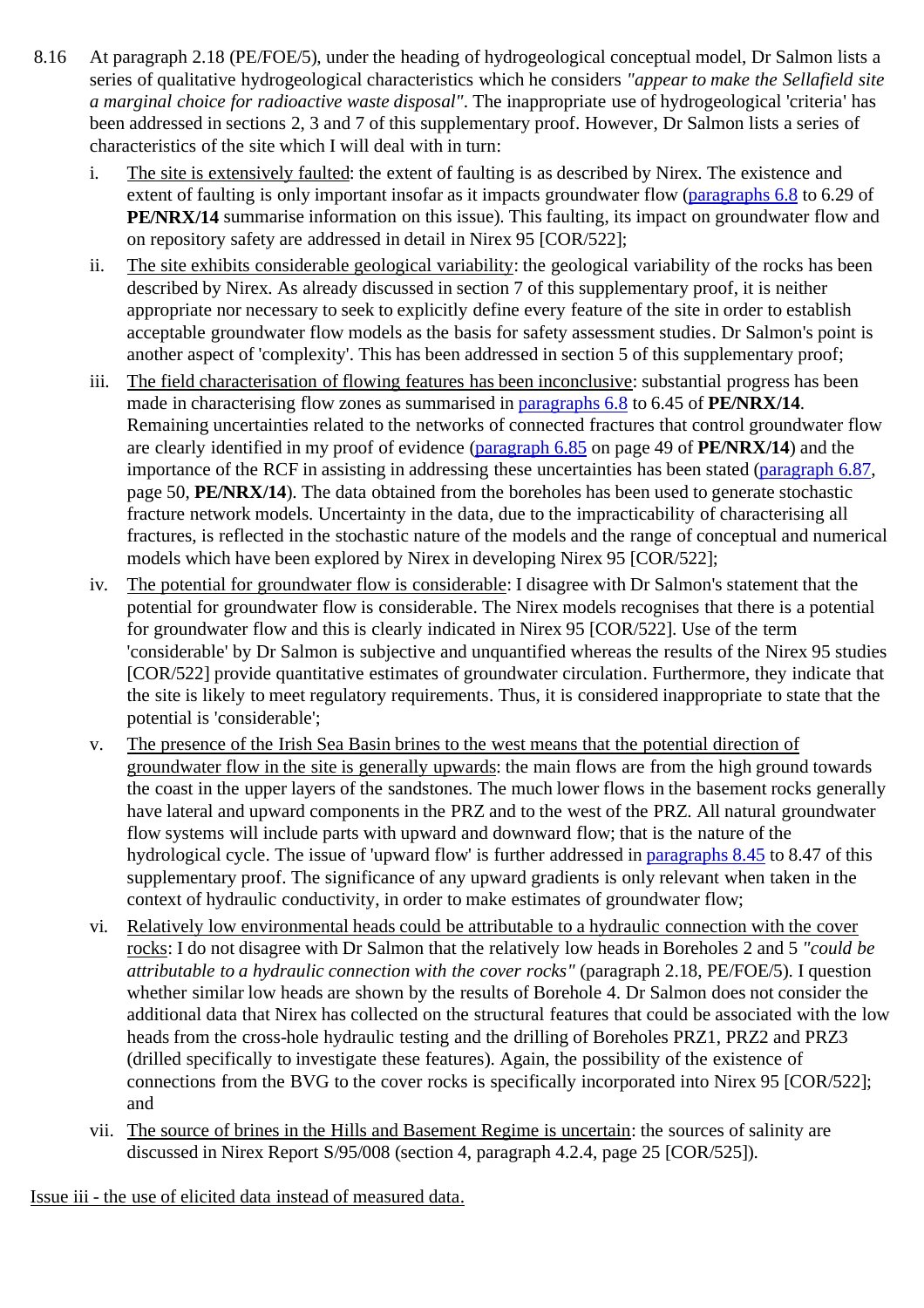8.17 At paragraph 2.13 on page 9 of PE/FOE/5, Dr Salmon describes the way in which Nirex has conceptualised the fractures within the groundwater flow model presented in Nirex 95 [COR/522]. In the last sentence of the paragraph, in referring to the parameters used to describe the characteristics of these fractures, he states:

> *"Of these, all except fracture orientations can not be adequately quantified by the field characterisation programme alone, and reliance has instead had to be placed on the elicitation of probability density functions (PDF's) for the uncertainty about the mean and variance associated with the distribution of these parameters {S/95/012}, from a group of experts assembled by Nirex (COR/508)."*

8.18 It needs to be emphasised that the elicitation of parameter values for modelling is based on data from the site characterisation programme. At page 5.4 of Volume 1 of Nirex 95 [COR/522], the extent to which field data was used as part of the elicitation process is made clear. It states:

> *"Information on the orientation of the fractures can be obtained from the field data [5.2]. Of the remaining parameters, it was considered most appropriate to elicit distributions of fracture spacing, fractures length and channelling fraction from the expert group, which were able to make reference, in the course of the elicitation, to observations of the spacing of fractures and flowing zones in the boreholes and to outcrop studies of fracture length".*

- 8.19 As stated in section 4 of Volume 2 of Nirex 95 [COR/522], fracture transmissivities were not elicited, but were derived by requiring models to be consistent with field data. The elicitation process is a structured and appropriate response to dealing with uncertainties in field data.
- 8.20 At paragraph 2.7 (PE/FOE/5, page 7), Dr Salmon refers to the independent review of the Nirex investigations at Sellafield by the Royal Society Study Group, and provides a quote from COR/605, the Royal Society Study Group Report. The quote he uses is:

*"The development of conceptual hydrogeological models and their translation into numerical models (and hence radionuclide transport) are some of the most difficult tasks for Nirex in working towards detailed PCPAs for Sellafield".*

8.21 He then states in paragraph 2.8 (PE/FOE/5) that:

*"This is because* 'tests have shown that the hydrogeological system at Sellafield is complex' *(FOE/5/6). This complexity is discussed in more detail below".*

8.22 The quotation from the Royal Society Study Group Report is to be found on page 143, column 1, of COR/605 from which it can be seen that Dr Salmon has taken his quote from the summary of section 8 of the report. The section in the main body of the report is found on page 135, column 1, first full paragraph, of COR/605. This paragraph puts a somewhat different complexion on the assertions made by Dr Salmon. The paragraph states:

> *"Three points need emphasis. First, the development of conceptual hydrogeological models and their translation into numerical models of groundwater flow are among the most difficult scientific problems Nirex have to face at Sellafield. Second, the underlying scientific work has been of high quality. Third, participants in the study had to work with a set of site characterisation data considerably smaller than that available now (mid-1994), and much less extensive than that which will be available when the site characterisation programme is nearing completion, including tracer and other tests in the RCF. We therefore examined the work of the expert group with a view to assessing the methodology rather than the soundness of the results."*

8.23 Dr Salmon's subsequent assertion in paragraph 2.8 (PE/FOE/5) that the Royal Society Study Group Report comments were made because of the complexity of the site seems difficult to understand as the statement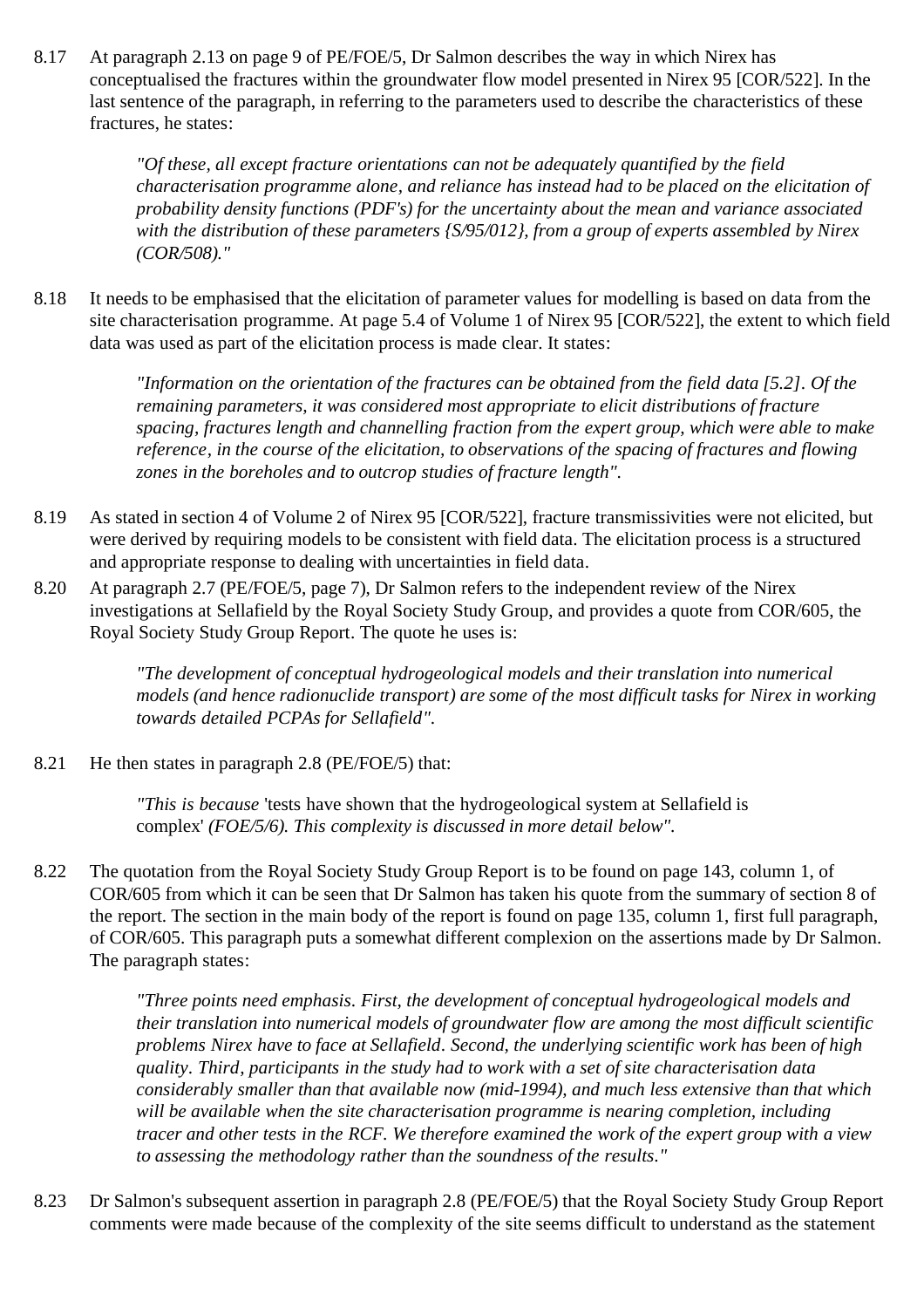about the complexity of the hydrogeological system is not taken from the Royal Society Report [COR/605] , instead it is taken from a paper on the design of the RCF.

8.24 Dr Salmon returns to this theme of elicitation at paragraph 3.17 on page 25 of PE/FOE/5, where he states:

*"The Royal Society (COR/605) concluded that the elicitation procedure, whereby experts used both limited site data and general data, is* 'unlikely to lead to defensible sets of parameter values'*.*

- 8.25 The section of the Royal Society Study Group Report [COR/605] that is relevant is section 8.2.4 commencing on page 134. Firstly, in the first paragraph of this section the Royal Society Study Group make it clear that the Nirex study they are referring to was the one carried out in early 1993 and was based on limited data (in effect, although not specifically stated, this was the data in Nirex Report 268 [COR/521] based only on the results from Boreholes 1, 2, 3 and 4). Secondly, in the second paragraph of page 135 (quoted in full in paragraph 9.11 above), the Royal Society Study Group Report makes it clear that more data were available at the time they reported and which had not been available when the elicitation study was carried out. They also made it clear that more data would become available, particularly from the RCF. Finally, in the second paragraph in column 2 on page 135 [COR/605], from which Dr Salmon's quote is taken, the Royal Society Study Group is making the point that elicitation in the absence of site-specific data is unlikely to lead to defensible sets of parameter values, but that *"ideally this would be largely replaced by one of scale-up calculations based on extensive field data"*. This is indeed the approach being adopted by Nirex.
- 8.26 By the use of selective quotations, and by confusing comments made on a much earlier elicitation study (known to be based on limited data) with his own comments made on the conceptual model development reported in Nirex 95 [COR/522], Dr Salmon has misrepresented the extent to which Nirex 95 has been based on actual field data. He has also apparently ignored the points made both in my evidence (paragraph 6.83 to 6.88 of **PE/NRX/14**) and by the Royal Society Study Group that the RCF has an important role in providing the required additional data.

### Issue iv - Dr Salmon's interpretation of the hydrogeological field tests differs from that presented by Nirex

- 8.27 At paragraph 2.19 (PE/FOE/5) Dr Salmon comments on the results of various hydrogeological testing programmes. Apart from Dr Salmon's discussion of the Borehole RCF3 Pump Test, I do not disagree with the comments he makes and find them to be substantially as given in my evidence (**PE/NRX/14**, paragraphs 6.35 to 6.45). In commenting on the Borehole RCF3 Pump Test, Dr Salmon has confused the borehole interference effects observed in the boreholes with the results of the pump test. These interference effects are described in Appendix 2 to my evidence (paragraphs B.2.8 to B.2.10 on pages B.4 and B.5 of Appendix 2 to **PE/NRX/14**) and illustrated in Figure B.2.1 (Appendix 2, **PE/NRX/14**). They are also described in somewhat more detail in paragraphs 7.21 to 7.29 of Nirex Report S/95/007 [COR/524]. Figure B.2.1 in Appendix 2 of **PE/NRX/14** shows these interference effects and the smooth responses observed in the Borehole RCF3 Pump Test after January 1995. These two datasets have been used in complementary ways to provide information on hydrogeological conditions in the PRZ.
- 8.28 In paragraph 2.20 of his evidence (PE/FOE/5, page 14), Dr Salmon states that his interpretation of the field tests differ in both substance and tone from those presented in my evidence. I do not agree that the two interpretations differ in substance although they may differ in tone.

Paragraph 2.20 - first bullet point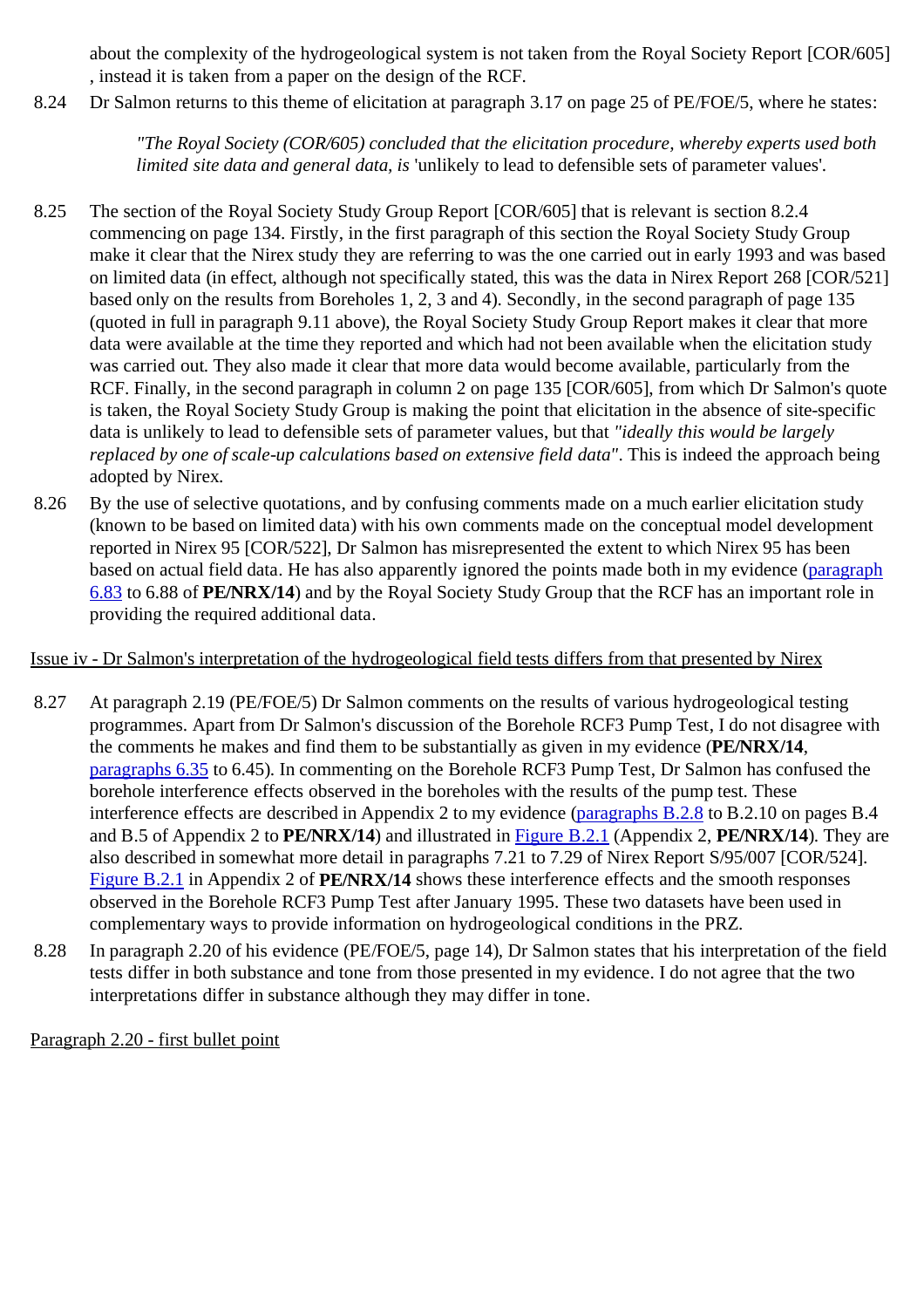- 8.29 In the first bullet point on page 14 (PE/FOE/4) Dr Salmon disputes that the fracture network may be less well connected than previously considered. I stand by my original statement and point to the description of the fracture networks as presented in Nirex 95 [COR/522] as justification. It is important to recall that Nirex 95 was based on the data presented in Nirex Report 524 [COR/517] which pre-dates the hydrogeological testing to which we are now referring. (See the third paragraph of the Preface to Nirex 95  $ICOR/5221.$
- 8.30 The extent to which the Nirex 95 models represented fracture connectivity is best illustrated by Figures 2.1, 5.3 and 5.5 in Volume 2 of Nirex 95 [COR/522]. These illustrate the ways in which fractures are represented in the model and show:
	- i. the incorporation of Type II features (organised structures of fractures with lengths of hundreds of metres);
	- ii. Type III features with length scales of kilometres;
	- iii. the Brockram, represented as a horizon capable of showing significant flows (paragraph 5.5 on page 5.11 of Nirex 95, Volume 1 [COR/522]); and
	- iv. the Basal Deep St Bees Sandstone containing cross-cutting transmissive features.
- 8.31 Thus, for example, Figure 5.5 in Volume 2 of Nirex 95 [COR/522] specifically shows the way in which the Basal Deep St Bees Sandstone, the section containing the siltstone and claystone bands later identified as the North Head Member, was shown as containing transmissive fractures and major faults cutting it. Thus the model recognised the possibility of connections through this part of the sequence connecting the Brockram to the higher parts of the sandstone sequence. In contrast to this, later work (for example paragraph 8.6 of Nirex Report S/95/007 [COR/524]) has shown that:

*"The North Head Member is identified as an interval at the base of the St Bees Sandstone with distinctive geological and hydrogeological properties from the overlying St Bees Sandstone. The claystone bed at the top of the North Head Member is considered to be a possible low permeability control on flow between the North Head Member and the overlying sandstone."*

- 8.32 The preliminary results from the Borehole RCF3 Pump Test (Brockram Phase) have shown that the North Head Member attenuates the hydraulic responses to pumping in the Brockram. No responses were observed in the sequence above the North Head Member. As a result of this, it is possible to conclude that in the vicinity of Borehole RCF3, any sub-vertical joints and fractures that may occur within the Brockram and extend up into the sandstones do not result in a strong hydraulic connection between the Brockram/ North Head Member, and the upper stratigraphic units of the sandstones.
- 8.33 Further information which helps to confirm this limited connectivity in the vicinity of Borehole RCF3 is provided by the monitoring of salinity in the different stages of the Borehole RCF3 Pump Test. The sandstone test was located just above the saline transition zone; the water pumped from the hole remained fresh. The Brockram test was located immediately below the saline transition zone; the pumped water remained saline.
- 8.34 The basis of my statement in paragraph 6.70 of **PE/NRX/14** is thus the comparison of judgements made in the Nirex 95 models with the observations made in the testing. This enhancement in our understanding of the connectivity within the system will be incorporated into the groundwater models which we will be developing as a next stage from Nirex 95 and as the basis for developing the predictions for the RCF shaft drawdown experiment.
- 8.35 Dr Salmon appears to criticise the Fracture Network Testing on page 15 of his proof (PE/FOE/5, paragraph 2.20). He refers to the *"inability of such testing to identify connections within the fracture system in lateral directions away from a borehole"*. Dr Salmon is correct in recognising that the Fracture Network Testing does not identify lateral connections; it is not designed to do so. It is part of an integrated programme of post completion testing as described in Table A.8 on page A.27 of Appendix 1 to my proof (**PE/NRX/14**). This refers to the fact that the Fracture Network Testing was designed to *"provide complete coverage of the section of the borehole within the Borrowdale Volcanic Group"*. By testing a continuous section of borehole with test sections both containing and not containing identified flow zones (Figure 6.5 of **PE/ NRX/14**) it was possible to provide statistical coverage of the BVG. This testing needs to be viewed in association with the other major programmes of post completion testing (Table A.8, Appendix 1, **PE/**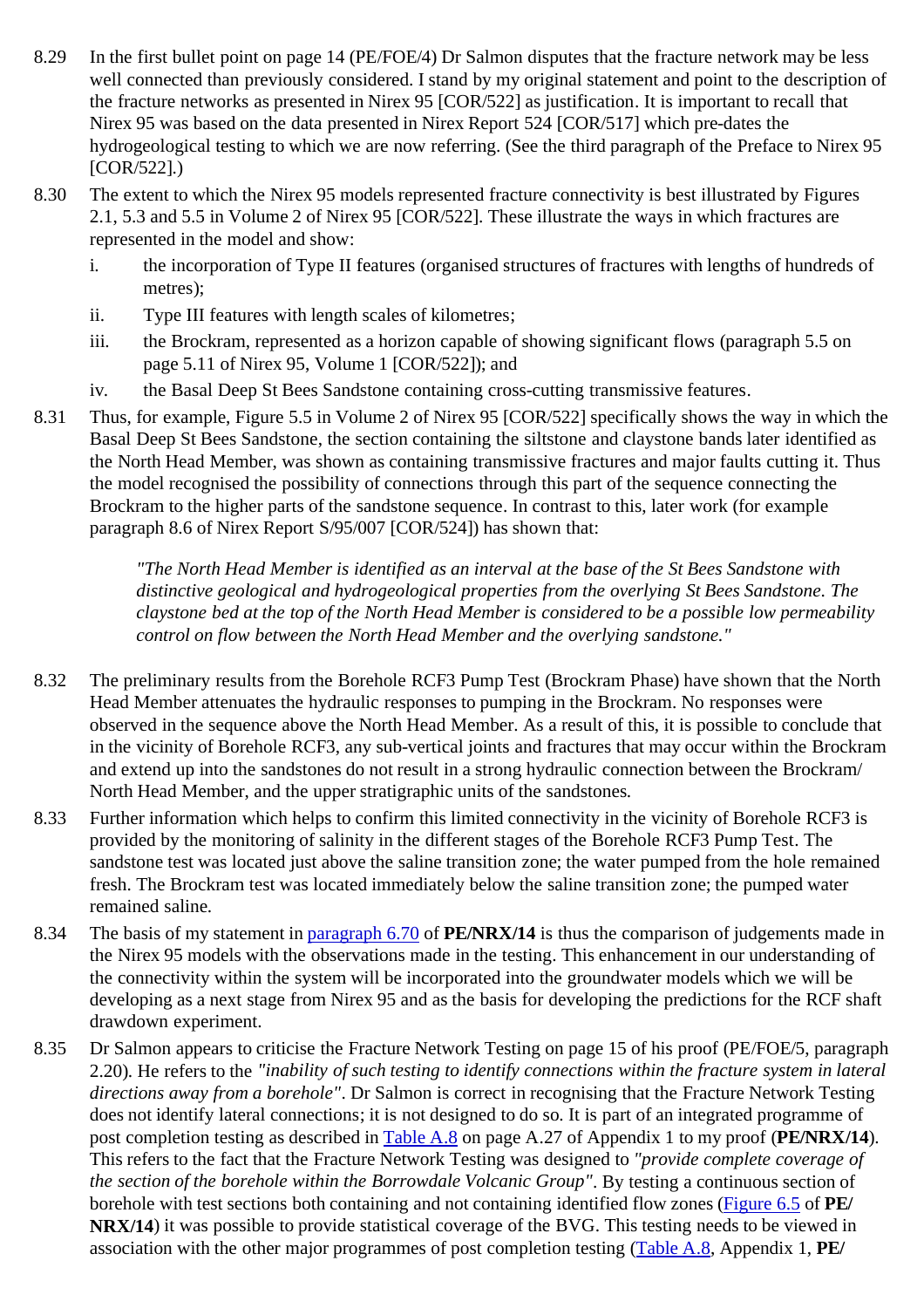**NRX/14**) namely the Short Interval Hydraulic Testing, the Cross-Hole Hydraulic Testing and the Borehole RCF3 Pump Test. The Cross-Hole Hydraulic Testing, the Borehole RCF3 Pump test, and ultimately the RCF shaft drawdown experiment are the parts of the testing programme specifically designed to investigate lateral connections.

## Paragraph 2.20 - second bullet point

8.36 On page 15 of PE/FOE/5, Dr Salmon appears to be confusing the results of the Borehole RCF3 Pump Test with the information from the observation of interferences between boreholes during drilling reported in Nirex Report S/95/007 [COR/524]. The two sets of data are not incompatible, although the Borehole RCF3 Pump Test is able to reveal the connections in a more systematic manner, as discussed in paragraphs 8.27 and 8.32 above. Dr Salmon also comments, on page 15 (PE/FOE/5), that I have failed to explain the existence of the *"unusually low environmental heads"* in the BVG *"which may indicate some vertical connectivity with the cover rocks"*. Reference to the descriptions of the models in Nirex 95 [COR/522] should have indicated to Dr Salmon that the possibility of such connections are explicitly recognised in Nirex 95 by the incorporation of both Type II and Type III features in the model. Furthermore, it should be again pointed out that Nirex 95 indicates that the site is likely to be able to meet regulatory requirements.

# Paragraph 2.20 - Third bullet point

8.37 The point made by Dr Salmon at the top of page 16 of PE/FOE/5 related to hydrochemistry is dealt with in section 10 of this supplementary proof. However, at the end of that paragraph on page 16, Dr Salmon makes the remark that:

> *"It is also quite possible that any differences in water quality are lost or reduced as deeper groundwater moves to the surface, via processes such as dilution".*

8.38 In making this remark Dr Salmon is recognising the favourable characteristic of the Sellafield site in offering dilution of waters which may leave the BVG as stated in paragraphs 6.71 to 6.73 of my evidence (**PE/NRX/14**).

## Paragraph 2.20 - Fourth bullet point

8.39 On page 16 of PE/FOE/5, Dr Salmon comments that the head distributions are not as consistent as I had implied. He is correct in identifying some heterogeneity in the heads observed in the boreholes. This can be seen by the small-scale variability of the heads in Figure 6.8 of PE/FOE/14 and more clearly by the plots of environmental heads with depth shown for the individual boreholes in Drawing Nos. 100111 to 10131 of Nirex Report SA/95/002 [COR/518]. Indeed, this heterogeneity is a characteristic feature of fractured rock masses.

Paragraph 2.20 - Fifth bullet point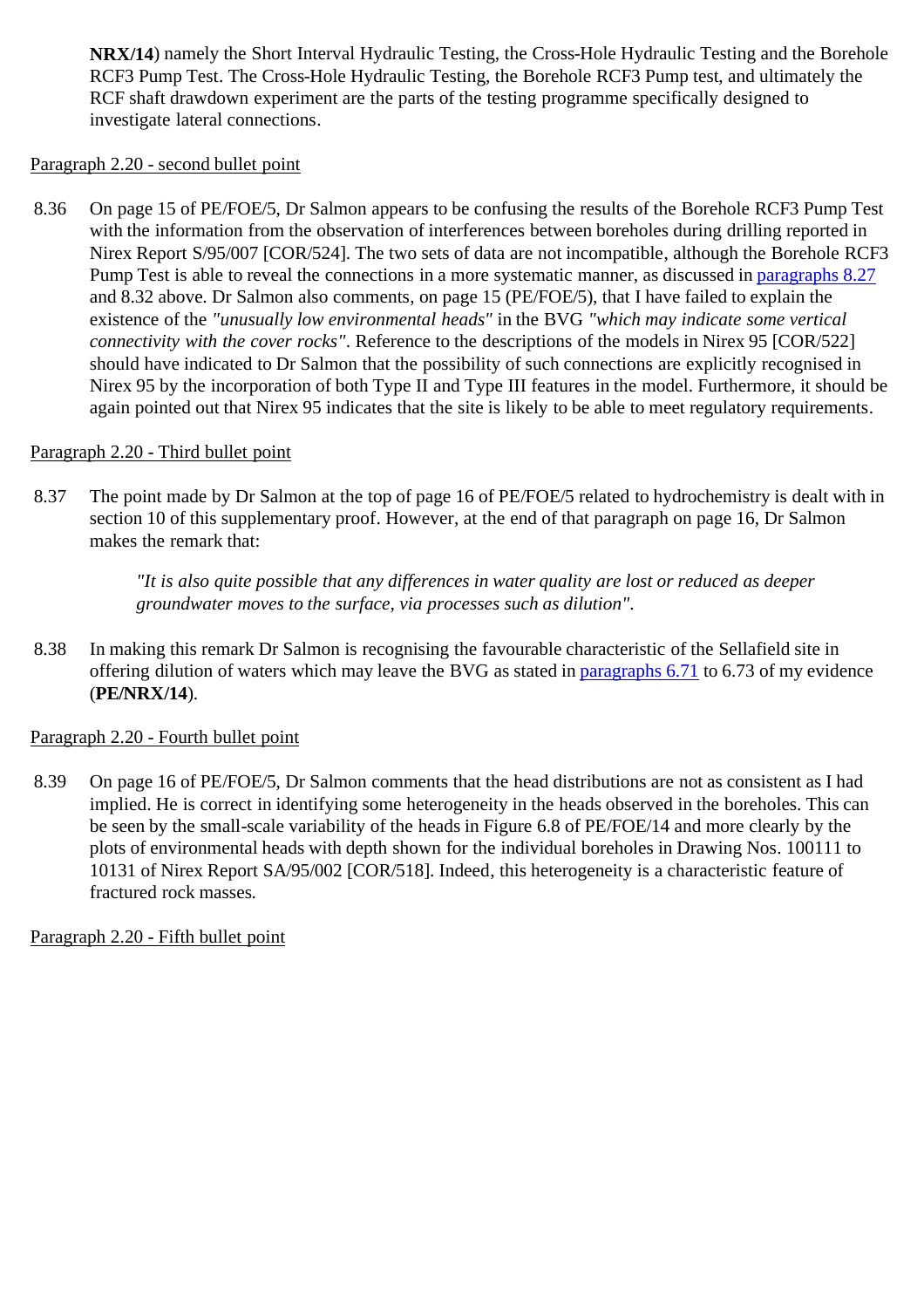- 8.40 In the final bullet point of paragraph 2.20 on page 17 of PE/FOE/5, Dr Salmon seeks to dismiss the geochemical information on the grounds that there are *"relatively few samples"*. He then concludes that *"Therefore the possibility of flowpaths with relatively short travel times cannot be discounted"*. There are two points arising from this conclusion. Firstly, the possibility of there being such flowpaths out of the BVG has been specifically recognised by the Nirex 95 models. For example, Table 2.3 in Volume 3 of Nirex 95 [COR/522] shows the travel times for different pathways. Paths B and C show significantly shorter travel times than Path A for flow to the top of the BVG because of the pathline intersecting one of the Type II features. Secondly, as stated in paragraphs 8.15 and 9.9 of my evidence (**PE/NRX/14**) the RCF is required to investigate the nature and distribution of these networks of connected fractures. One of the reasons, as stated in paragraph 8.15 of **PE/NRX/14**, is to determine the extent to which it might be possible to locate vaults to limit the intersections between the networks of connected fractures and the repository vaults.
- 8.41 In respect of Dr Salmon's comment that relatively few samples have been obtained, Appendices 1 and 2 of **PE/NRX/14** summarise the substantial programme of geochemical sampling that has been carried out.

### Issue v - There must be some doubt that Nirex will ever be able to predict groundwater flow with confidence

8.42 Given the substantial progress made so far in understanding and modelling groundwater flow at Sellafield, I cannot agree with the comment made by Dr Salmon in paragraph 2.21 on page 17 (PE/FOE/5) that there must be some doubt that Nirex will ever be able to predict groundwater flow with confidence. He has presented no evidence to support such an assertion. Furthermore, his references to the complexity of the site and 'other site criteria' are reiterations of his inappropriate use of qualitative 'criteria' (see sections 2 and 3 of this supplementary proof).

### Closing comments on Dr Salmon's conclusions to his section 2 (PE/FOE/5)

- 8.43 I disagree with the conclusions reached by Dr Salmon on page 18 of PE/FOE/5 (paragraphs 2.22 and 2.23) because:
	- i. his assessment is based on the inappropriate use of hydrogeological 'criteria';
	- ii. he has failed to recognise that the characteristics of the site have been incorporated into the Nirex 95 modelling and that this modelling gives confidence that the site will meet regulatory safety targets; and
	- iii. he has failed to appreciate the role of the RCF in helping to address the remaining uncertainties concerning the site.

#### **Patterns of Groundwater Flow**

- 8.44 There are a series of references in the Objectors' proofs to the pattern of groundwater flow at Sellafield. These are summarised as follows:
	- i. there is a potential for upward flow at the Sellafield site (e.g. paragraph 6.3.5, page 23, PE/CCC/4; paragraph 8.2, PE/GNP/3). Professor Mather also lists this as a *"negative characteristic"* (paragraph 8.7 on page 45 of PE/CCC/4);
	- ii. there is potential for flow from the north west and from the south east into the PRZ (paragraph 8.2, PE/GNP/3) and this is a manifestation of flow running along the structural crest of a fault block (paragraph 8.3, PE/GNP/3), thus *"the PRZ is positioned directly on the main subsurface axis of flow potential of meteoric water moving from the Lake District towards the coast."* (paragraph 8.4,PE/ GNP/3); and
	- iii. *"discharge in the shore zone is a more realistic assumption for modelling purposes than discharge offshore into the Irish Sea."* (paragraph 6.6.5, PE/CCC/4).

#### Upward Flow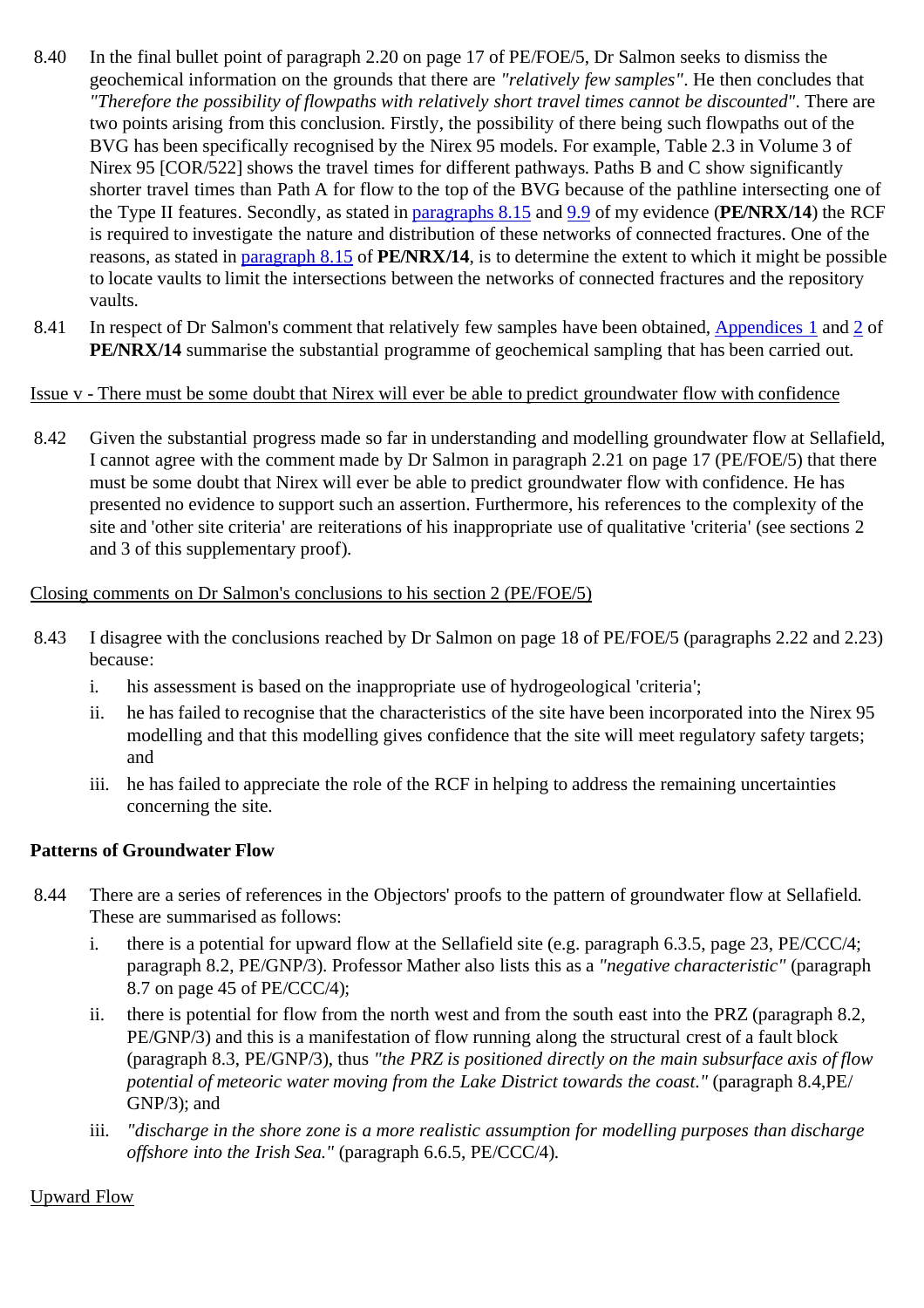- 8.45 The existence of head gradients at the site is a feature of the site which has long been appreciated. Paragraph 8.14.5 of *PERA* [COR/501] recognised the possibility of *"the propagation of groundwater heads into the basement."* Our understanding of head gradients at Sellafield is described in the section of my evidence dealing with 'Groundwater Heads and Gradients' (paragraphs 6.48 to 6.59 on pages 39 to 42 of **PE/NRX/14**).
- 8.46 In just the same way as other hydrogeological 'criteria' cannot be used to assess the site, similarly head gradients cannot be used in this way. However, the impacts of head gradients have been examined in Nirex 95 [COR/522] in calculations that have indicated that the performance of a repository is likely to meet regulatory requirements (see, for example, the variant calculations in sections 7.3 and 7.4 of Volume 3 of Nirex 95 [COR/522]). This is because the low hydraulic conductivity in the BVG, coupled with the potential for dilution in the overlying cover rocks leads to an acceptable performance of the site.
- 8.47 Professor Mather (paragraph 6.7.1, PE/CCC/4) suggests that there is evidence from hydrogeochemical data suggesting upward flow. This is discussed in section 9 of this supplementary proof.

### Potential for flow into the PRZ

- 8.48 Dr Haszeldine (paragraph 8.2 and Figures 8.1 a, and b, PE/GNP/3) interprets contours of environmental head to infer potential for horizontal flow. This is incorrect as the potential for horizontal flow is given by freshwater heads (paragraph 6.8, **PE/NRX/14**). This is explained in more detail in section 4.4.3 (page 4-4) and Figure 4.2 in Volume 3 of Nirex Report 524 [COR/517]. Dr Haszeldine has also omitted to record the statement made at the foot of page 4-7 of Nirex Report 524, Volume 3 [COR/517] in which the diagrams that he has interpreted are explained with the comment that they are *"intended to demonstrate only that groundwater heads in this region of the BVG are variable"*.
- 8.49 The variable nature of the heads in a fractured rock such as the BVG is a feature of such systems. It is therefore questionable as to whether such local data can reliably be used, in the way Dr Haszeldine has, to infer regional patterns.
- 8.50 A regional interpretation of the head data is presented in paragraphs 6.58 to 6.59 of **PE/NRX/14** which indicates that a consistent pattern of head gradients towards the coast is recognised in the area. A more regional interpretation of data, such as that presented in Figure 8.1b of PE/GNP/3 would indicate flow diverging from the PRZ, the opposite to the pattern suggested by Dr Haszeldine.Dr Haszeldine (paragraphs 8.2 and 8.3, PE/GNP/3) suggests the presence of a 'flow axis' associated with the structural crest of a NE-SW trending fault block. In paragraph 8.4 (PE/GNP/3) this idea is given the status of *"the main subsurface axis of flow potential of (sic) meteoric water moving from the Lake District towards the coast"*.
- 8.51 This idea is, of course, only relevant if Dr Haszeldine's assertions about converging groundwater flow are supported, which, as stated above, they are not. In any case, the main sub-surface route for meteoric water flow from the fells towards the coast is in the Sherwood Sandstone Group.
- 8.52 In paragraph 8.4 (PE/GNP/3), Dr Haszeldine claims that the PRZ is in the worst position within the Site from the standpoint of hydrogeological containment. This conclusion is based on the spurious idea of the "subsurface flow axis". The basis for selecting the PRZ is explained in paragraphs 8.2 to 8.10 of **PE/ NRX/14**.

## Location of Discharge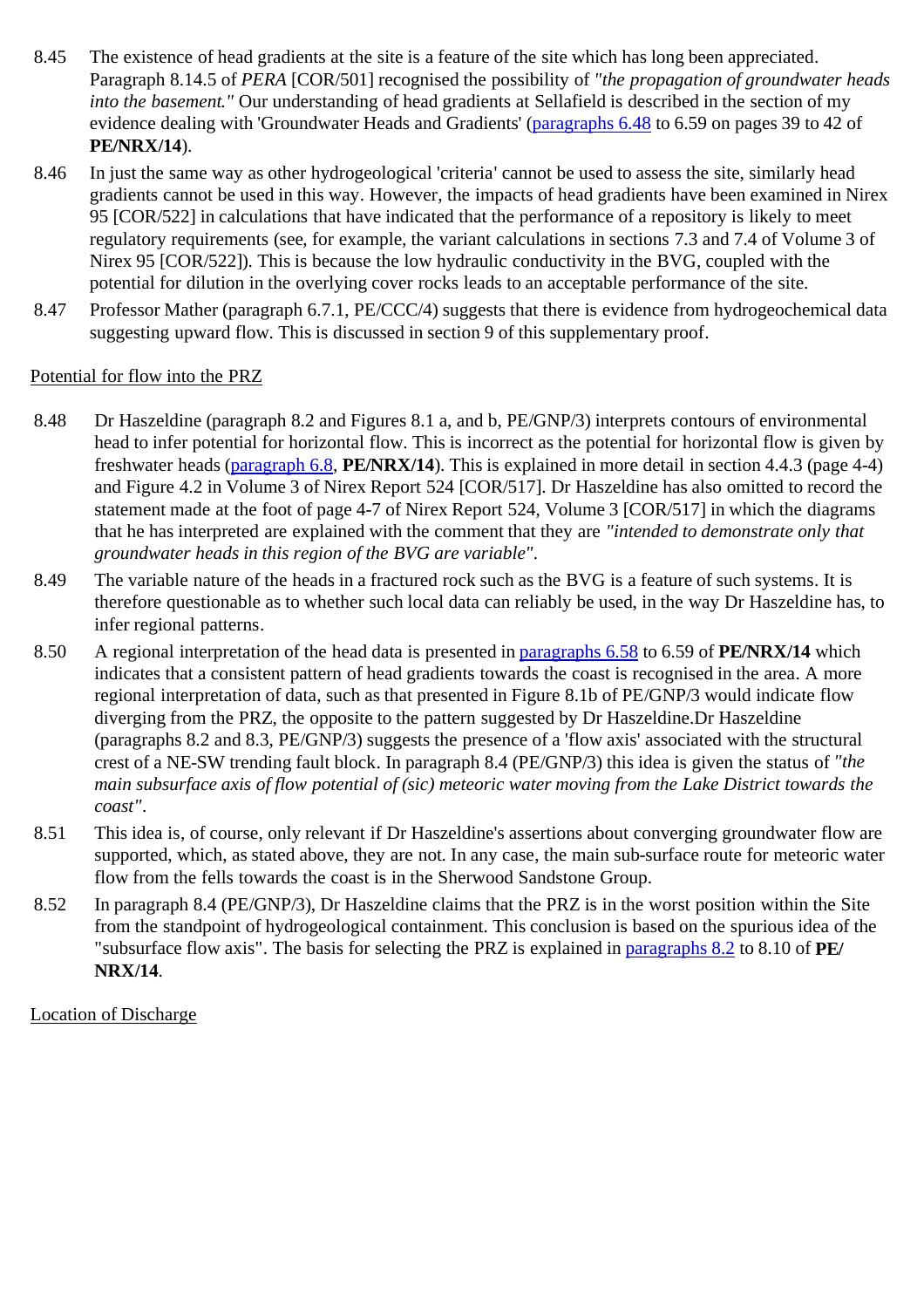8.53 Professor Mather states (Paragraph 6.6.5, PE/CCC/4):

*"discharge in the shore zone is a more realistic assumption for modelling purposes than discharge offshore into the Irish Sea."*

- 8.54 Professor Mather implies that it was assumed by Nirex that discharge was offshore and into the Irish Sea, and that this assumption was built into the models used, for example, for the calculations of groundwater flow presented in Volume 3 of Nirex 95 [COR/522]. This is not the case. The locations of discharges are predicted as an output from the modelling, they are not an input to the modelling.
- 8.55 Figure 2.6b of Volume 3 of Nirex 95 [COR/522] illustrates that the models used in Nirex 95 do indeed predict some level of terrestrial discharge under the current groundwater conditions. As stated on page 2.12 of Volume 3 of Nirex 95 [COR/522]:

*"the main region of radionuclide discharge is from about a hundred metres offshore to about a kilometre offshore. This region is just beyond the main region of groundwater discharge which extends to about a hundred metres offshore".*

- 8.56 The peak of groundwater discharge from the Calder sandstone and Quaternary deposits is very close to the coast, and the discharge falls off quite quickly with distance offshore.
- 8.57 These predictions are consistent with a number of observations made at the site, including those quoted by Professor Mather and resulting from the 1977 - 1979 studies of Holmes and Hall [CCC/4/3].
- 8.58 Nirex has undertaken sampling of freshwater spring discharges from foreshores in the vicinity of the site. This confirms the view that some groundwater from the near surface groundwater flow systems will discharge on the coast.
- 8.59 However, consideration of the chloride profiles for the two Nirex boreholes drilled near the coast (Boreholes 3 and 13A) (Appendix C, Nirex Report S/95/008 [COR/524]) indicate a substantial (300 - 400 metres) thickness of fresh and brackish waters. This would imply that a fair proportion of the fresher waters moving in the upper part of the sandstones and comprising the Coastal Plain Regime is discharging offshore.

## **Numerical Groundwater Flow Modelling**

8.60 For the Objectors, numerical groundwater flow modelling is primarily addressed by three proofs that I am responding to in this supplementary proof: Dr Haszeldine (PE/GNP/3), Dr Salmon (PE/FOE/5) and Dr Hencher (PE/FOE/6). Dr Haszeldine has presented some of his own modelling; this has been addressed in section 7 of this supplementary proof. Within the following part of section 8, I address the issues raised by Dr Salmon and Dr Hencher on aspects of numerical modelling. I also describe some aspects of the recent and current hydrogeological modelling being undertaken by Nirex, in addition to that described in Nirex 95 [COR/95] to demonstrate the range and extent of the work being carried out.

#### Dr Salmon (PE/FOE/5)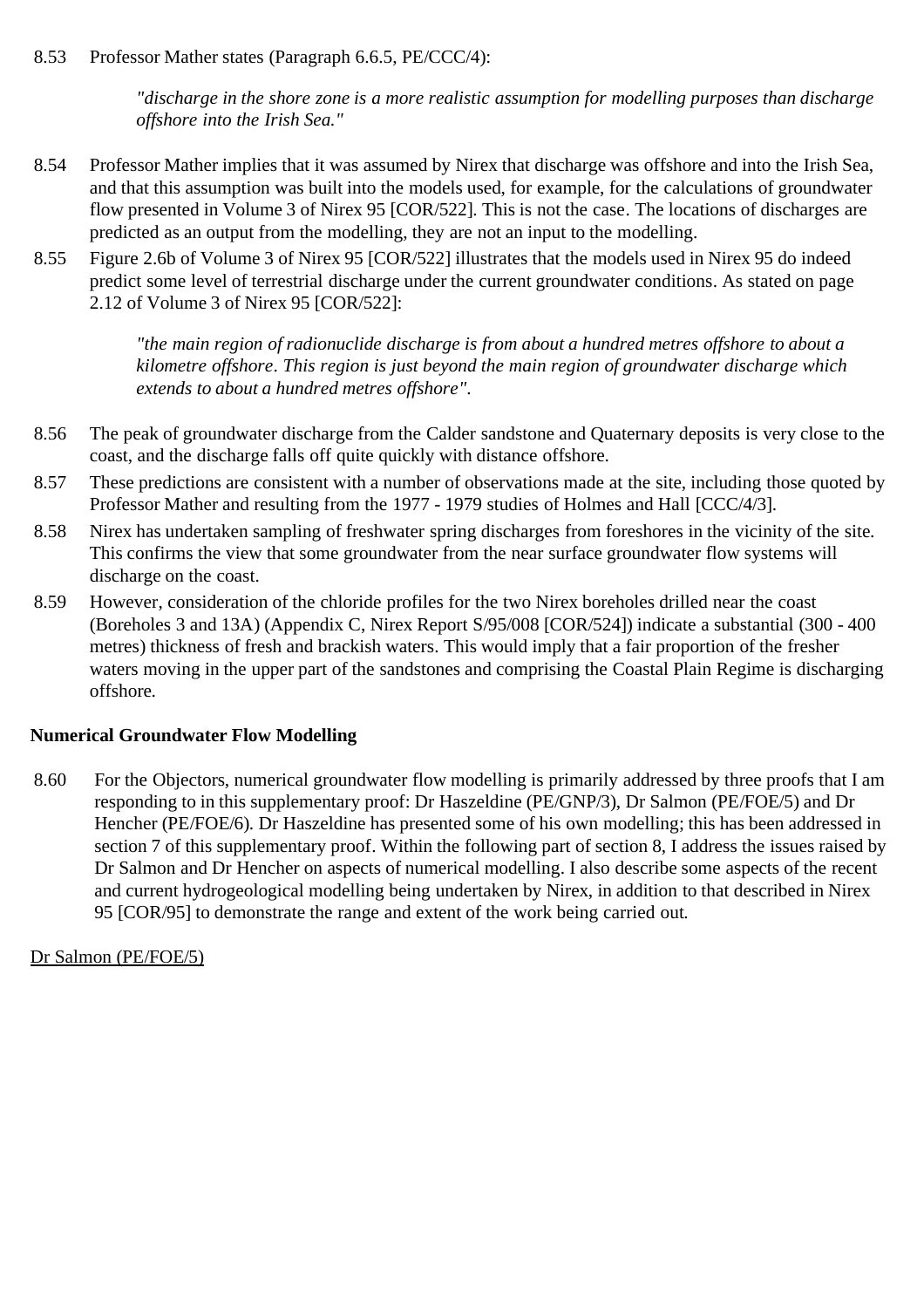- 8.61 In section 3 of his evidence (PE/FOE/5) Dr Salmon criticises the modelling work undertaken by Nirex and, in paragraph 3.33 on page 33 recommends that additional modelling work should be undertaken which is likely to take at least another year to complete before the RCF is contemplated. As Mr Folger has stated in his supplementary proof (**PE/NRX/12/S1**) at paragraph 4.3 on page 6, the revised schedule for the RCF shows commencement of the RCF South Shaft in December 1997, some two years hence. Thus, even if Nirex accepted all the recommendations made by Dr Salmon for additional modelling, the work could be completed well ahead of commencement of shaft sinking. Dr Salmon's argument that the RCF is premature is thus irrelevant.
- 8.62 Dr Salmon's criticisms of the Nirex modelling are summarised as follows:
	- i. the only models used are NAMMU and NAPSAC based on a single conceptual model (paragraph 3.5) ;
	- ii. the models do not fully reproduce observed salinity and head profiles (paragraph 3.13);
	- iii. undue reliance is placed on data elicitation (paragraph 3.16);
	- iv. 'upscaling' is not adequately dealt with (paragraph 3.18 to 3.24);
	- v. there are a series of problems with the Nirex flow modelling (listed in paragraph 3.25); and
	- vi. further model validation is required (paragraph 3.28).
- 8.63 I disagree with Dr Salmon for the following reasons:
	- i. he has not recognised the range of modelling undertaken by Nirex. For example, the modelling described in Volume 3 of Nirex Report 524, section 6 [COR/517] includes areal modelling, variable density modelling, 3-D modelling and modelling using a range of codes other than NAMMU and NAPSAC. In addition, current studies used to progress towards an updated assessment of the site, at a regional scale include:
		- 2-dimensional (vertical section and areal) modelling;
		- 3-dimensional modelling;
		- modelling of the evolution of fluids in the East Irish Sea Basin;
		- vertical section variable density modelling (steady-state and transient); and
		- coupled modelling of groundwater flow and hydrochemistry;
	- ii. At the more local PRZ scale, a range of fracture network and continuum (dual porosity) models are being tested in connection with the Borehole RCF 3 Pump Test;
	- iii. the extent to which the models used in Nirex 95 [COR/522] are able to reproduce the observed heads and salinities is referred to in paragraphs 6.80 to 6.82 of my evidence (page 49 of **PE/NRX/14**). The issue also forms the subject of Chapter 7 of Volume 3 of Nirex 95 [COR/522]. On page 7.1 it states that variant calculations were undertaken to investigate the match between calculated heads and salinity. Current modelling work summarised above is adding to confidence in our ability to match the output of models to observed heads and salinity. The role of the RCF in helping in this process is summarised in paragraphs 6.80 to 6.82 of my evidence (page 49, **PE/NRX/14**);
	- iv. undue reliance has not been placed on data elicitation. This is explained in paragraphs 8.17 to 8.26 above;
	- v. the whole of Volumes 1 and 2 of Nirex 95 [COR/522] are devoted to the issues of upscaling and development of the conceptual model;
	- vi. all the issues raised in paragraph 3.25 of PE/FOE/5 have been addressed:
		- Borehole 8 is not on the line of section modelled. Areal modelling of the Sherwood Sandstone Group has been undertaken and provides a close representation of groundwater levels in the near surface (Nirex Report 524, Volume 3, section 6.2.1 [COR/517]);
		- three dimensional modelling has been carried out e.g. fracture network modelling and 3-D saline transition zone modelling, both of which are reported in Nirex Report 524, Volume 3, sections 6.4 and 6.5 [COR/517];
		- the evolution of the salinity distribution has been investigated using 2- and 3-dimensional models. Examples are given in sections 6.3 and 6.4 of Nirex Report 524, Volume 3 [COR/517];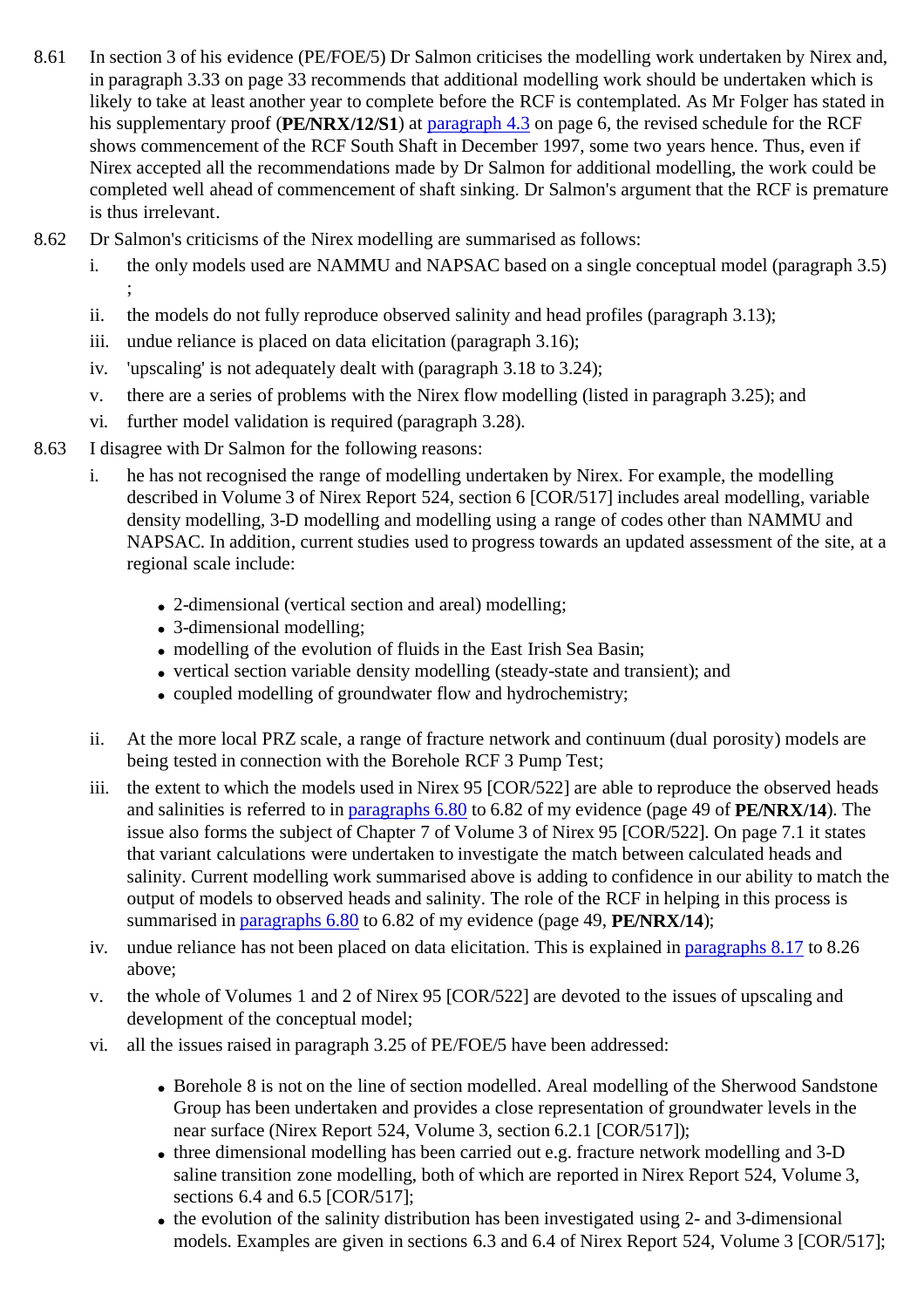- water balance studies have been carried out and are continuing. Key sources of information are included in Nirex Report 233, with additional information in Appendix E to Nirex Report 499 and have formed an input to the sandstone modelling undertaken already. Work is continuing, both in the collection of data and its interpretation;
- the boreholes have been sub-divided using packers and hence, it is not expected that their effect will be significant on regional scale flow:
- when the boreholes are no longer required they will be sealed to a standard which will ensure that they will not have a significant impact on the hydrogeology; and
- $\bullet$  it is fully recognised and clearly stated that Nirex 95 [COR/522] predates the field connectivity testing. These data will be incorporated into the next cycle of model development due to commence early in 1996 and which will form the basis for the predictions of shaft drawdown in the RCF;
- vii. model validation forms a central part of Nirex's strategy for the progressive development and testing of hydrogeological models. Dr Hooper's supplementary proof (**PE/NRX/15/S1**) provides further details of our approach to model validation.

# Dr Hencher (PE/FOE/6)

- 8.64 Although Dr Hencher's proof is entitled 'Fracture Flow Modelling' it covers a wider subject area and raises a series of issues which are summarised as follows:
	- i. the fracture network and fluid flow through it are complex and need to be fully understood (paragraphs 4.3 and 4.4);
	- ii. the RCF will only advance understanding of these matters to a limited extent (paragraphs 6.5, 6.10, 6.15 and 6.19);
	- iii. the RCF will cause disturbances to the rock mass that will inhibit data collection (paragraphs 6.20 and 11.9);
	- iv. fracture flow modelling is at an early stage of development and will require 'decades' of research before such models will be validated (paragraphs 7.11, 9.4, 9.7, 9.9, 9.10 and 9.12); and
	- v. Nirex's proposal for an RCF is premature (paragraphs 3.5, 3.6, 11.8 and 12.3).
- 8.65 I disagree with the assertions made by Dr Hencher because:
	- i. the fracture network and fluid flow do not need to be *"fully understood"*, as claimed by Dr Hencher (paragraph 4.3, PE/FOE/6). They only need to be understood to the extent necessary to represent adequately flow through the system;
	- ii. the RCF will make a significant and essential contribution to the understanding of the networks of connected fracture and to fluid flow through them. This is summarised by Dr Hooper in his proof of evidence, **PE/NRX/15**, paragraphs 6.20 to 6.27 and in paragraphs 5.8 to 5.10 of this supplementary proof;
	- iii. it is not disputed that the RCF will cause some perturbations and changes to the rocks and groundwater conditions. It is an important function of the RCF to generate these perturbations so that they can be measured to gain better understanding of the way the system behaves. It is, however, disputed that such perturbations will prevent Nirex from obtaining essential hydrogeological data;
	- iv. Dr Hencher appears to have misunderstood the extent to which developments in fracture flow modelling have occurred. His assertion that *"decades"* of research is required (paragraph 11.7, PE/ FOE/6) is contested; and
	- v. sufficient work has been carried out by Nirex to justify commencement of the RCF which will itself contribute significantly to our understanding of flow through fractured rocks.
- 8.66 These issues are taken together in the paragraphs that follow.
- 8.67 In section 5 of his proof (PE/FOE/6), Dr Hencher, in paragraph 5.5 on page 11 recognises the importance of a stochastic approach to fracture flow. The role of this in characterising the site is described previously in this supplementary proof (section 5).Dr Hencher states in paragraph 5.5: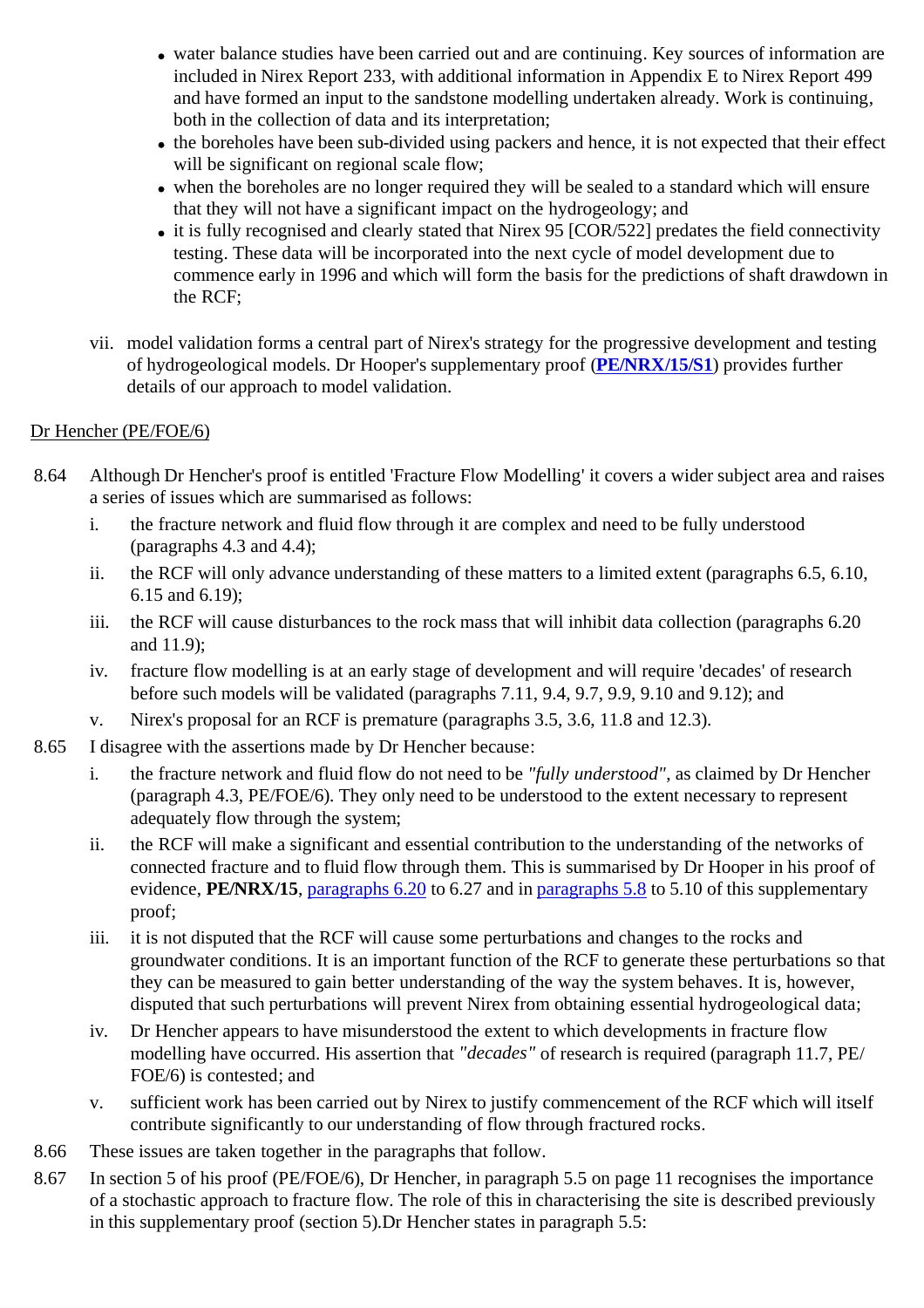*"Channel flow generally follows a complex and tortuous path between the two rock walls of a single fracture and along the intersection of different fractures. The interaction of fractures may allow the development of a continuous flow path through the rock mass. As discussed later, the statistical potential for fractures to intersect on the basis of their perceived typical geometries within the rock mass is the starting point and main controlling factor within mathematical models of discrete fracture networks."*

8.68 This observation contrasts with the themes of the proofs by both Dr Kokelaar (PE/FOE/2) and Professor Smythe (PE/FOE/3) who argue that a deterministic approach is required in which rock units, faults and fractures need to be located individually and precisely as the basis for hydrogeological modelling. Thus, for example at paragraph 10.2 in Professor Smythe's evidence (PE/FOE/3, page 50) he states:

> *"An essential prerequisite for hydrogeological modelling is to establish the geological structure accurately both in and around the PRZ. Inconsistencies in the current interpretation show that major faults, as well a minor geological structures, are likely to have been misinterpreted and/or not identified."*

8.69 The Nirex approach is to recognise that characterisation and modelling of the hydrogeology of a site requires a combination of the deterministic and stochastic approach. Thus on page 5-1 of Volume 3 of Nirex Report 524 [COR/517] it is stated:

> *"A general premise underlies work on the hydrogeology of fractured rocks. It is assumed that water bearing fractures of all sizes exist within a region being investigated. Even though the distribution of fracture sizes may be single or multi-modal (Figure 5.1a) it is further assumed that there are more small fractures than large (in terms of extensiveness). It is often assumed that it is possible to explicitly identify the most extensive fractures, and that they will have consistent assignable properties. This has the effect of dividing the hydrogeological system into a large-scale deterministic sub-system alongside a smaller scale probabilistic sub-system (Figures 5.1b and c). The division is based on the values of fracture extensiveness, fracture transmissivity and the certainty of identification and parameter assignment. The values at which the division is chosen vary from rock to rock, site to site and progress during an investigation. Certain large scale (regional) structural features may influence hydraulic properties as much as lithological variation and these have also to be considered."*

8.70 This same approach is described in section 1 of Volume 1 of Nirex 95 [COR/522]. On page 1.2 it states:

*"All hydrogeological modelling is based on representation, which are usually simplifications (abstractions) of the underlying conceptual model.....The numerical models aim to treat the important aspects of the system in a way that is realistic, but is at an appropriate level of complexity, without unnecessary detail. Thus, for example, when groundwater flow in a fractured rock on a regional scale is to be modelled, it would not be practical to represent explicitly the extremely large numbers of fractures such a model would involve. In any case, such a model would provide far more detail than is required."*

- 8.71 In paragraph 5.6 of his proof (PE/FOE/6) on page 11, Dr Hencher refers to the heterogeneous response of oil wells. He then goes on in paragraph 5.7 to interpret this observation as being due to *"the complex and variable nature of fluid flow within fractured rock"*. The natural heterogeneity in fractured rocks is indeed a feature of these materials and needs to be explicitly dealt with. This is clearly recognised in the conceptual and numerical modelling work presented in Nirex 95 [COR/522]. Providing such heterogeneity is dealt with in an appropriate manner it can simply be regarded as a characteristic of the system rather than being regarded as a source of particular difficulty.
- 8.72 In heterogeneous rock masses, as stated above, it is not necessary to explicitly characterise and understand each and every fracture in order to understand groundwater flow through the system. It is, however, essential in interpreting the results of small scale observations and measurements made within the system, to recognise that these results will themselves reflect the natural heterogeneity of the system. Statements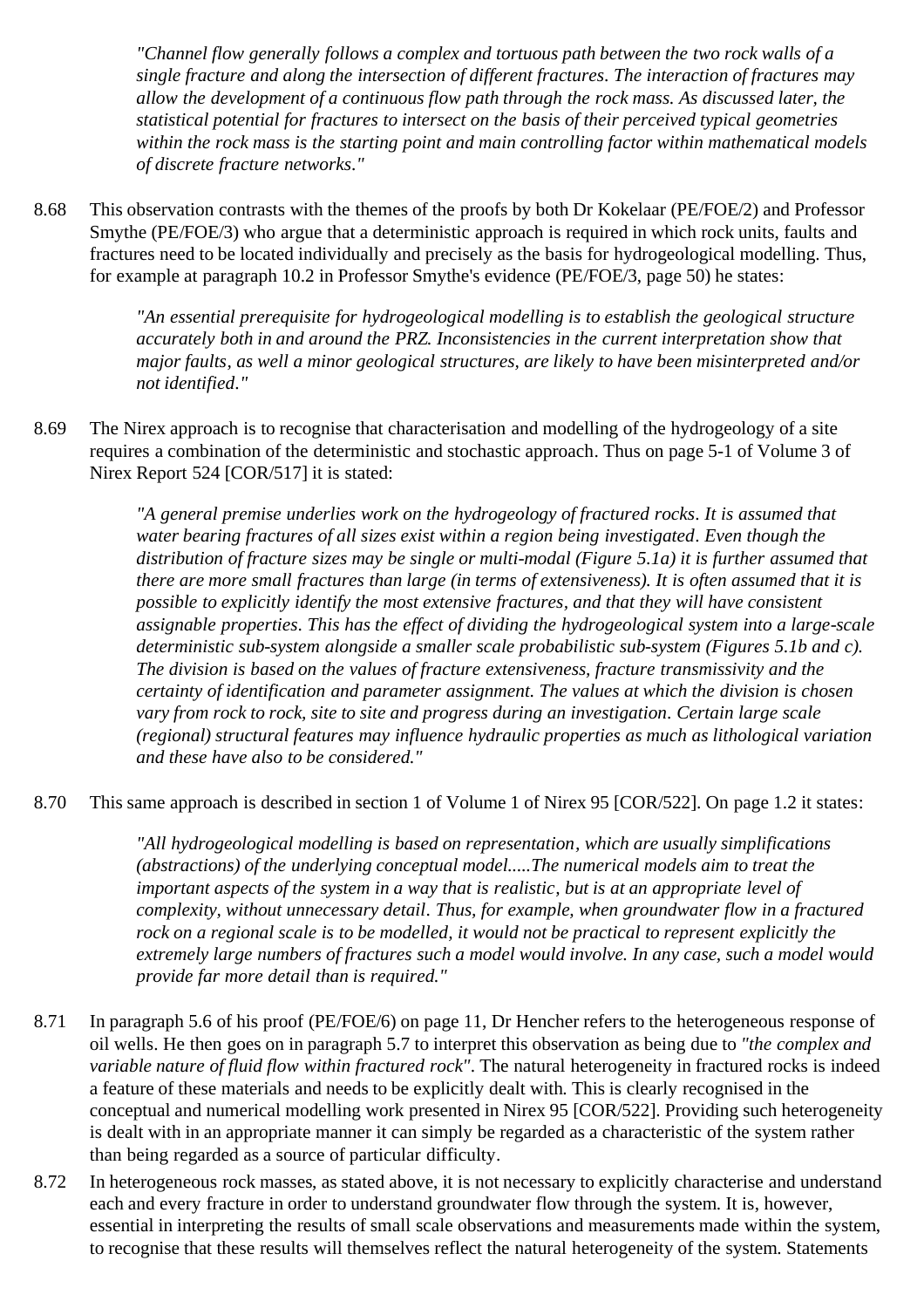made in several of the Objectors' proofs referring to a perceived lack of predictability of the system at Sellafield reflect the lack of appreciation of three important aspects of dealing with low permeability, heterogeneous systems, namely:

- i. the systems generate small scale heterogeneous responses which need not and cannot be predicted in detail in order to understand the overall behaviour of the system;
- ii. it is the larger-scale behaviour of the system and the way in which this affects the performance of a repository which need to be the focus of the studies and which need to be adequately predictable; and
- iii. it is not necessary to understand and predict deterministically every last detail of the natural system to be able to develop confidence in the post-closure performance of a repository.
- 8.73 Spatial variability has also been discussed in section 5 above.

*"It will be argued that until Nirex are able to demonstrate that they understand data from existing sites and ongoing planned activities in generic laboratories, they should not disturb the site at Sellafield, perhaps irrevocably.*

8.74 Dr Hencher does, however, state in paragraphs 3.5 and 3.6 of his evidence (PE/FOE/6, page 6):

*It is concluded that to proceed to the RCF stage of repository development prior to satisfactory completion of underlying generic research work and validation of numerical models would be premature and ill-conceived."*

8.75 Dr Hencher is proposing an approach to the investigation of the site which is different to that proposed by the Royal Society Study Group. In their report [COR/605] on page 110 they state (emphasis added):

> *"There are two routes forward and we expect Nirex to pursue both of them: a continued effort to improve physical understanding of the relationship between fracturing and water flow, and how these might change under possible future conditions; and a palaeohydrogeological approach to the problem based on observed present-day groundwater geochemistry and its relationship to historical flow conditions.*

*The RCF will yield valuable information for the two approaches outlined above, as well as providing data on the potential effects of repository construction on the BVG, and allowing progress to be made on repository design. Construction of the RCF should proceed as soon as is practicable."*

8.76 Fracture flow modelling is widely recognised as being an appropriate technique for modelling groundwater flow and transport in low-permeability fractured rocks. It is used within the Swedish, US, Swiss, Finnish and Japanese national radioactive waste disposal programmes, and of course the UK programme.

#### Summary on Nirex Hydrogeological Modelling Studies

- 8.77 Several opposition proofs (for example PE/FOE/5, paragraph 3.25) criticise Nirex for not using a wider range of models. In fact a wide range of conceptual and mathematical models are used. Previous work is described in section 6 of Volume 3 of Nirex Report 524 [COR/517] and in Nirex 95 [COR/522].
- 8.78 Ongoing modelling studies are outlined in paragraphs 8.89 to 8.102 of this supplementary proof. Results from these studies are still being assimilated and have not yet been published. However, preliminary analysis indicates that the models consistently predict low flow in the BVG and further advances have been made in reproducing the distributions of pressure head and salinity.

## **The role of the RCF in understanding the regional hydrogeology**

8.79 In paragraph 7.2 (PE/CCC/4, page 43) Professor Mather states that: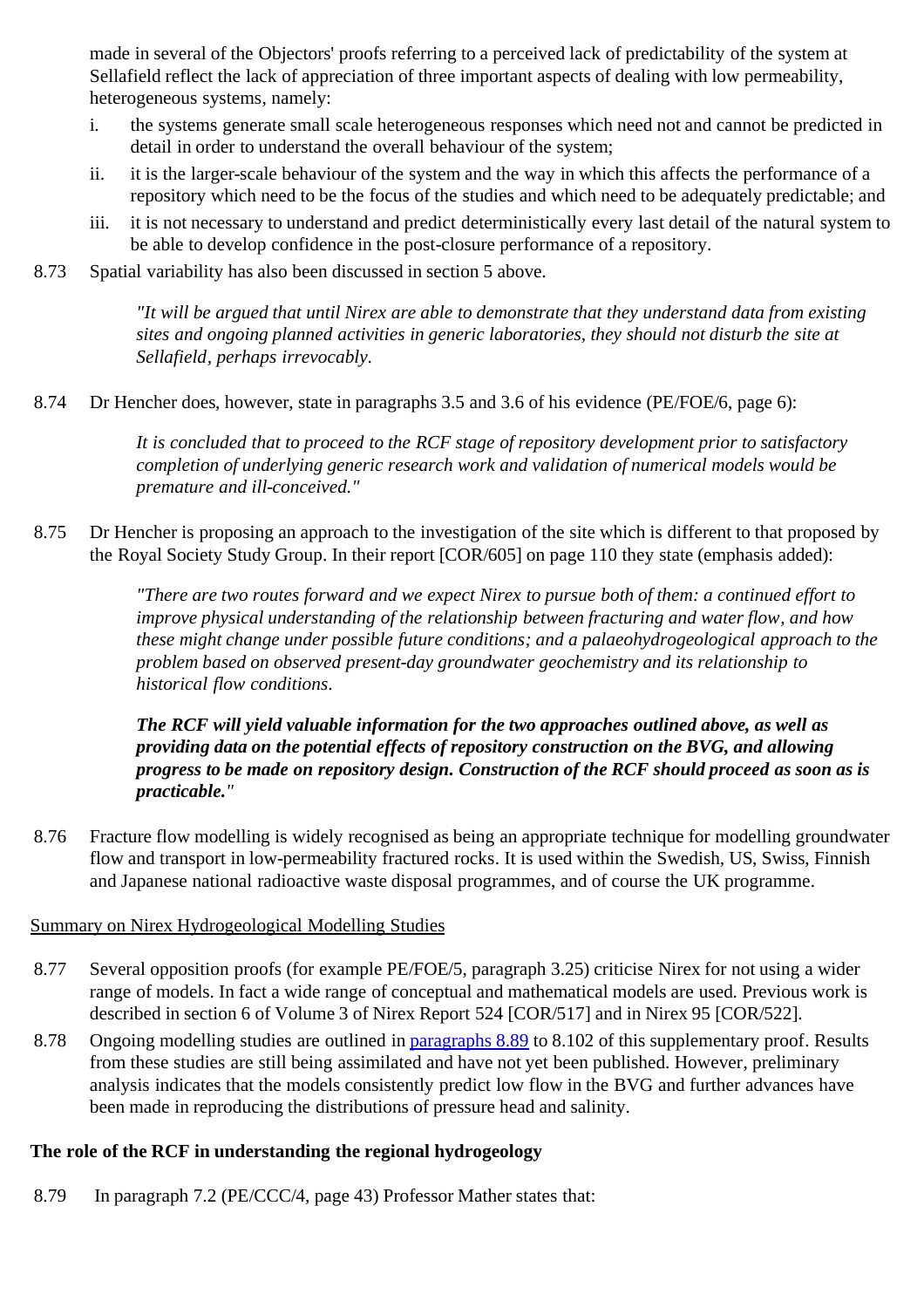*"The RCF .... will add little to our knowledge of the regional picture fundamental to an understanding of the controls on groundwater flow."*

8.80 Professor Mather accepts for the RCF solely that (paragraph 7.2, page 42, PE/CCC/4):-

*"The RCF will enable the scale over which these networks are observed to be up-rated from that of the borehole to that of the shafts and galleries constructed within the RCF. Although there is no doubt that the RCF will allow a more detailed understanding of the fracture network than it is possible to obtain from surface boreholes and remote geophysical measurements,......"*

8.81 He justifies his claim that the RCF will not assist in understanding the hydrogeology by appealing to his review of the results of the Nirex hydrogeological investigations and continuing that (paragraph 7.2 pages 42/43):-

> *"...... the complexity and unpredictability of the hydrogeology which has been highlighted in Section 6 of this Proof of Evidence means that Nirex may well be able to get no nearer to obtaining a comprehensive understanding of the networks of fractures and the controls of groundwater flow than they are at present. The RCF will provide data on the near-field and will add little to our knowledge of the regional picture fundamental to an understanding of the controls on groundwater flow."*

- 8.82 I do not agree with the assertions made by Professor Mather that the RCF will not address issues related to the regional hydrogeology and set out in the following paragraphs the reasons why I disagree with him.
- 8.83 Regional hydrogeology is a term applied to the large-scale (kilometres to tens of kilometres) pattern of groundwater movement in a flow system whose boundaries and driving forces can be reasonably well defined and related to geological and geographical features.
- 8.84 Our current understanding of the regional hydrogeology of the Sellafield area comes from a combination of hydraulic and hydrochemical data from deep boreholes and studies of both present-day and historic records of surface hydrology and sandstone hydrogeology (see section 10 of this supplementary proof for information on the extent of this historical data). Most recently, this understanding was used to construct the regional flow model which figures centrally in Nirex 95 [COR/522].
- 8.85 The RCF programme addresses many issues apart from regional hydrogeology, but it will provide four main contributions to the current understanding:
	- i. Nirex 95 (Volume 2) [COR/522] describes how regional-scale **effective hydrogeological parameters** were derived for each formation and features in the regional assessment model. This work was based on borehole data. The RCF will allow the validity of the basis on which these parameters were derived by the process of 'upscaling' to be tested by applying the techniques to data obtained at the 10 metre and 100 metre length scale. The RCF experiments provide the means of testing and evaluating the assumptions and models used for upscaling.
	- ii. The RCF will allow the investigation of the properties of **features** (such as fracture zones) which contribute to regional flow behaviour in the assessment model at an extended 2-D and, possibly, 3-D scale.
	- iii. High quality **hydrochemical sampling** from the Coastal Plain and Hills and Basement regimes will be possible from the RCF. This sampling will be able to use techniques and methods not possible in the deep boreholes drilled from surface, and will therefore be able to investigate specific issues in more detail than previously feasible (see paragraph 10.39 below). Long-term monitoring of water chamistry associated with specific features or fracture sets and specific lithologies can be carried out by collection of inflows to sampling installations in the walls of galleries or shafts or from boreholes drilled out from them.
	- iv. The **shaft drawdown data** will allow the comparison and testing of different models of flow in both the BVG and the overlying cover rocks by imposing a hydraulic signal which will affect many hundreds of millions of cubic metres of rock. The information from these tests can be readily scaled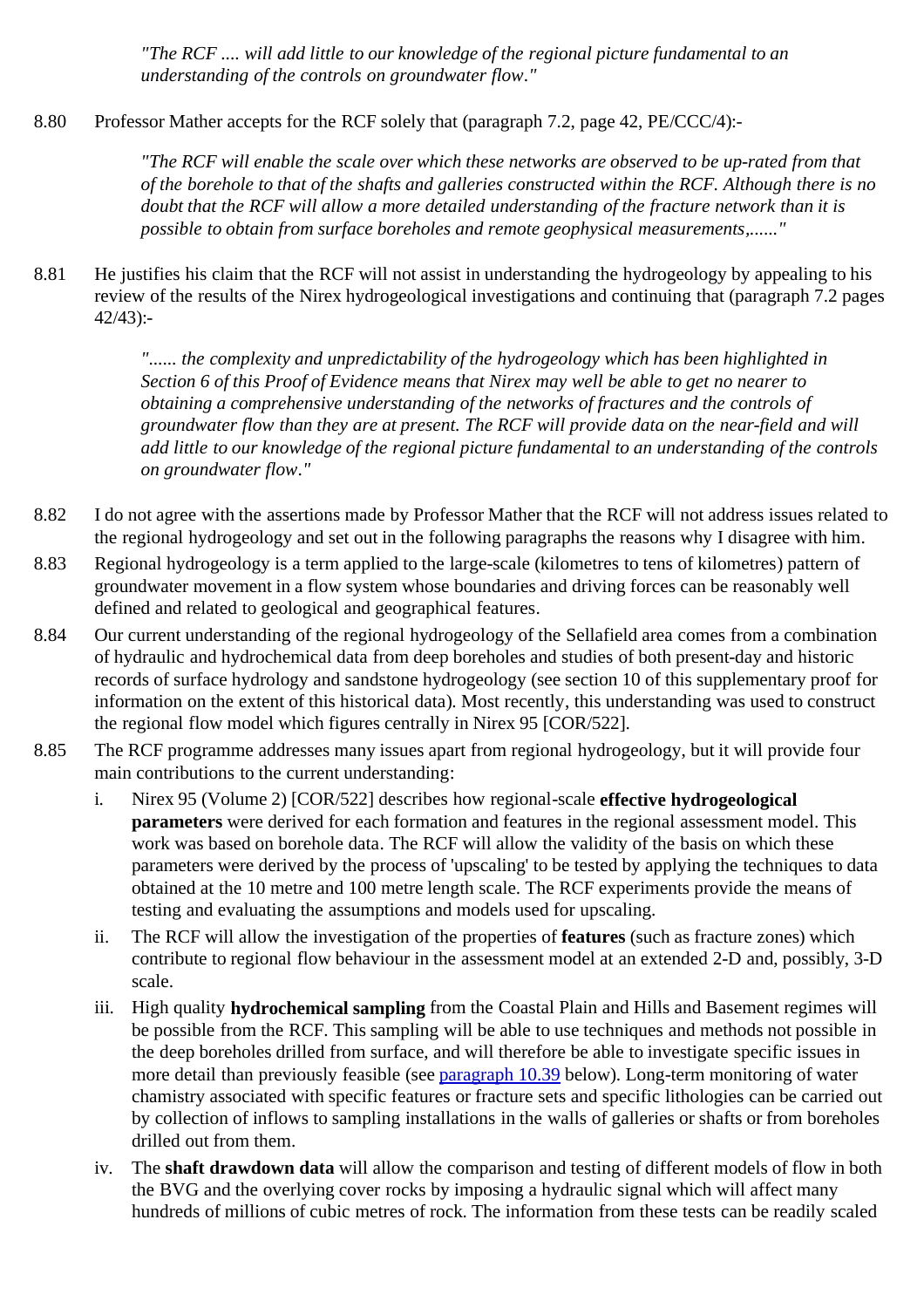to the regional level. The Borehole RCF3 Pump Test was a smaller scale version of the same concept and tested six alternative models of flow in the BVG and two in the overlying cover rocks.

8.86 This latter aspect of the investigations, regarding the shaft drawdown data, is consistent with that recommended by RWMAC in 1991 where they commented on the Nirex site investigation programme that (RWMAC, Twelfth Annual Report, 1991, [GOV/404], page 11, paragraph 2.10):

> *"However, groundwater flow in basement-type rocks is dominated by flow along fractures and it is unlikely that even several boreholes and the most careful geophysics will be able to locate with any certainty all the important groundwater channels. Better awareness of the extent of the hydraulic coupling between the groundwater in the cover sandstones and the basement below will be obtained from observations of the response of the groundwater system to the progressive stages of excavation of the shafts, and then the tunnels, associated with the repository."*

The reference to the repository is because this statement was made by the RWMAC before the decision was taken to break-out the RCF as a separate activity. The comments regarding the usefulness of data from monitoring the response of the groundwater system to excavation of shafts and galleries apply equally well to the RCF as they did in 1991 to the repository.

- 8.87 The RCF is not the only contributor to understanding of the regional hydrogeology. An integrated programme of regional investigations has been underway since 1991. The first two stages of this programme involved collecting historical data and data from the Nirex deep boreholes. This has involved gathering meteorological, spring, river and stream, mine working and pre-Nirex borehole data. The current stage is concerned with setting up automated monitoring networks to collect meteorological, hydrological and groundwater data (see description of Regional Hydrogeological Surveys in Table A.2, Appendix 1, **PE/NRX/14**). These networks will also be used to monitor the impact of RCF construction.
- 8.88 The forward programme of deep borehole drilling and testing (Table 6.3, **PE/NRX/14**) will contribute further to understanding of the regional hydrogeology.

### **Recommendations for further investigations**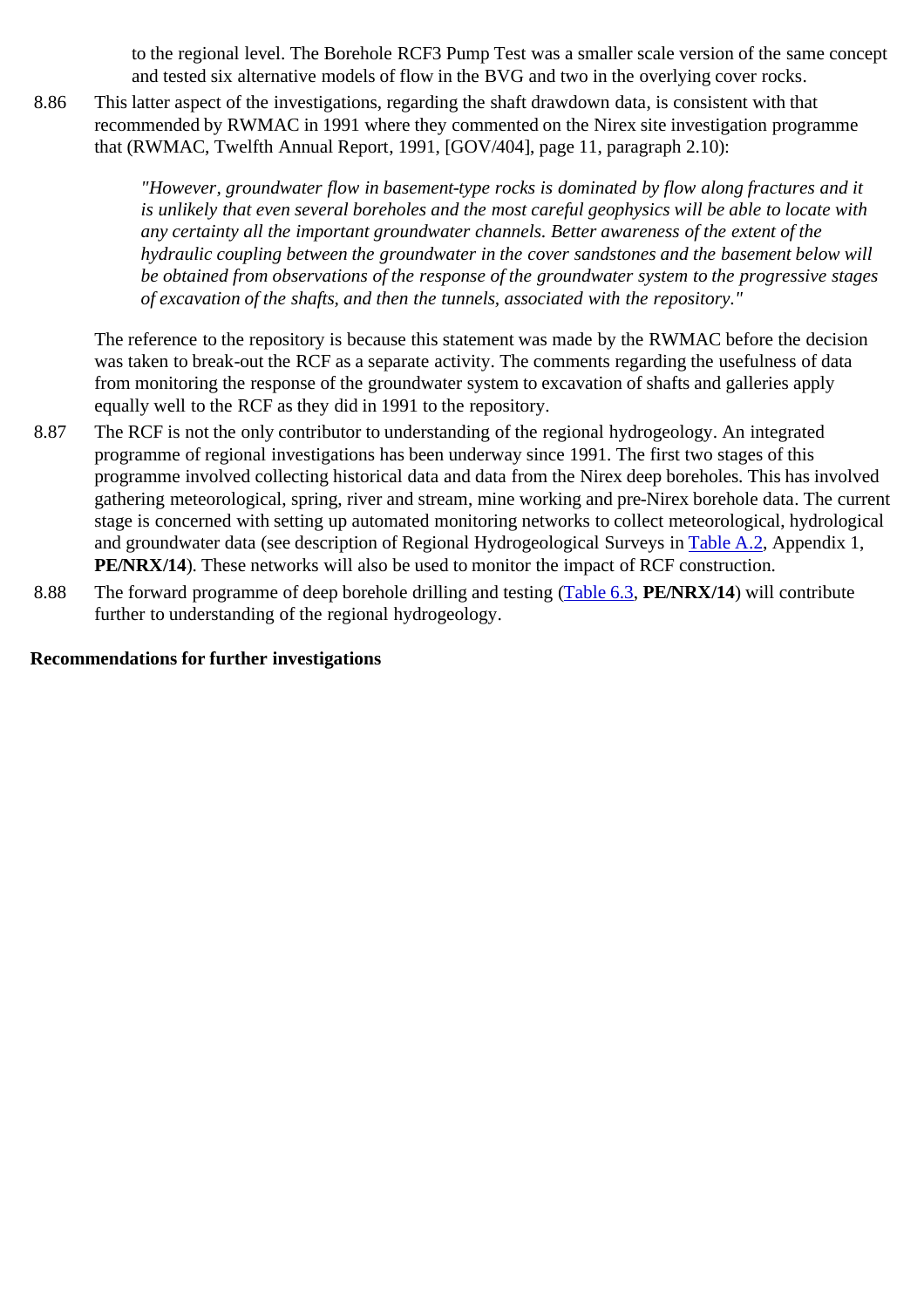8.89 In section 5 of his evidence (PE/FOE/5) Dr Salmon presents a series of recommendations for further surface-based investigation studies and modelling. Mr Reeves (PE/FOE/4, paragraph 8.5) also presents recommendations for further investigations. In paragraph 5.2 on page 46 (PE/FOE/5) Dr Salmon states that:

> *"The need for further surface-based investigations and modelling has been a central thread of my Evidence."*

8.90 Dr Salmon concludes (PE/FOE/5, paragraph 6.1, page 52):

*"I consider that a RCF should not proceed until the work that I have recommended has been satisfactorily completed, including a proper peer review and due regard being paid to any subsequent comments".*

8.91 In Dr Salmon's final conclusion on page 53 (PE/FOE/5) at paragraph 6.6 he states:

*"In conclusion, I appreciate the eventual need for a RCF as part of a repository development programme, but consider that the Sellafield RCF planning application is premature. Given the hydrogeological complexity of Sellafield I also consider that Nirex should commence surface investigations at other, more hydrogeologically favourable sites".*

- 8.92 In his final conclusion, Dr Salmon appears to recognise that the Sellafield site may be shown to be a suitable repository site. He is basing his objection largely on the issue of prematurity. The issue of alternative sites has been addressed in section 4 of this supplementary proof.
- 8.93 At paragraph 5.3 on pages 46 and 47 (PE/FOE/5) he sets out seven "aims" for this further work that he recommends. In paragraph 5.5 he sets out in more detail examples of the types of investigations he considers are required. He concludes in paragraph 5.6 (PE/FOE/5) that:

*"I estimate that these tasks (excluding that for aim 6 which needs to be further defined by Nirex) will take five or six years to complete. Most of this period is devoted to the establishment of baseline conditions."*

8.94 I do not disagree substantially with the statements made by Dr Salmon concerning the range of additional surface-based work since all the aims raised by him are already incorporated into Nirex's overall programme as explained below. I do, however, disagree with his views on timing, both with regard to the length of time required to establish baseline hydrogeological conditions and the extent to which the work can proceed in parallel with the RCF. The time required to establish baseline conditions is dealt with in section 10 of this supplementary proof. Much of the other work described by Dr Salmon can proceed in parallel with the schedule for the RCF. These aims are discussed below.

#### Aim 1: to define further the geological sequence and hydrogeology in three dimensions

8.95 Dr Salmon suggests two further boreholes on land and suggests that there may be a case for one or more deep offshore boreholes to better characterise the main potential radionuclide discharge area (see also Mr Reeves PE/FOE/4, paragraph 7.3). Table 6.3 in my evidence (PE/FOE/14) summarises the planned programme of further surface-based investigations. This includes up to two boreholes to the south of the PRZ in the area between Boreholes 2 and 11. These are shown as 'drilling into the Seascale Fault Zone'. It is anticipated that this work can be carried out by inclined drilling from the Borehole 11 site, but consideration is also being given to whether it would be most appropriate to carry out this drilling from an alternative site. Up to four boreholes (Boreholes 15 to 18) are already planned to investigate the saline transition zone, including in the area to the west of the site on the predicted pathlines for groundwater flow that has passed through the repository. Work on the first two of these boreholes is currently delayed as Cumbria County Council have deferred a decision on the planning application. Drilling onshore is preferred for two reasons. Firstly, it provides easier access for long-term testing and monitoring, and secondly, it is considerably cheaper than drilling offshore. Information from drilling offshore needs to be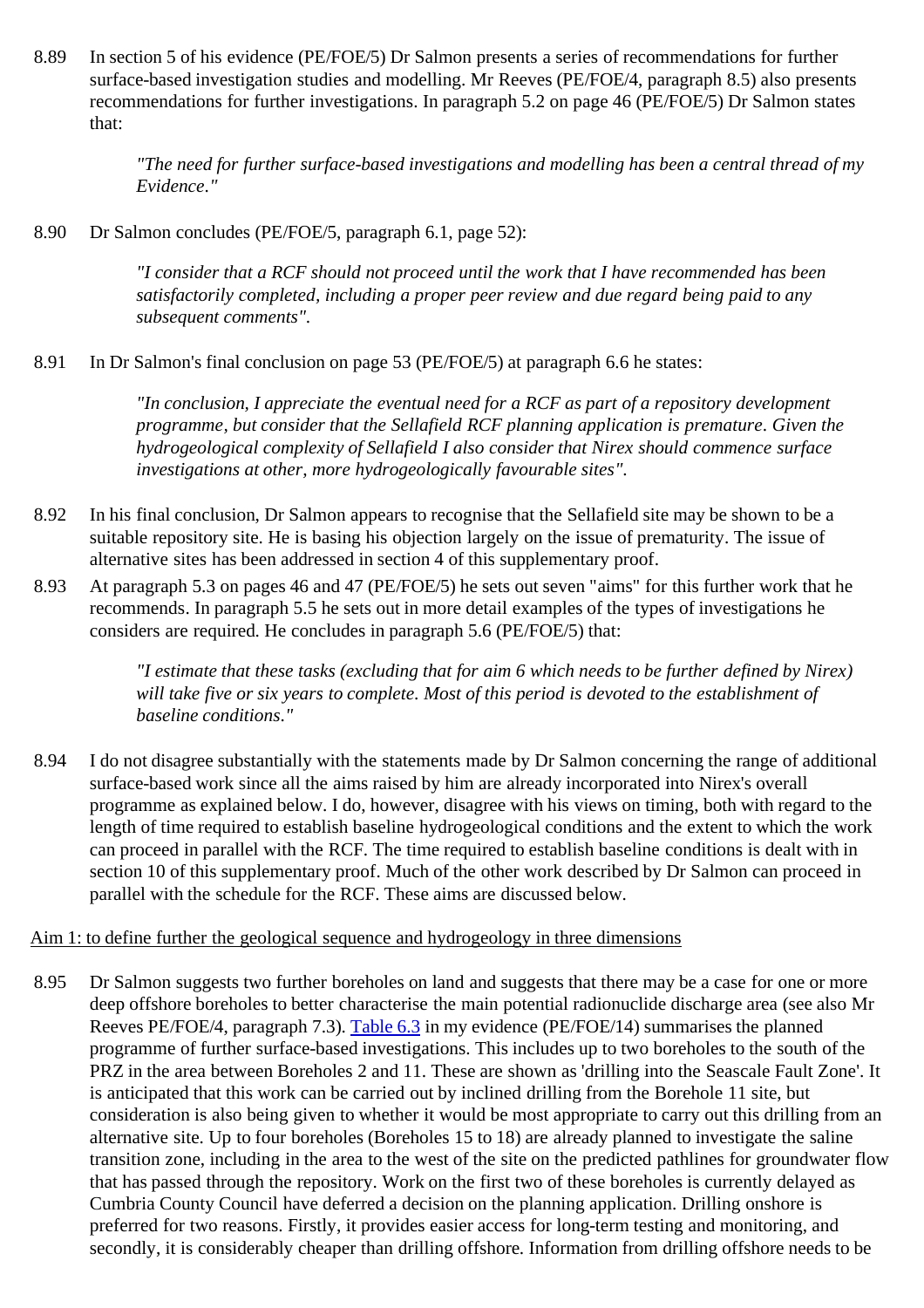shown to have a significant benefit to our confidence in the evaluation of the repository system before a commitment should be made. Currently, such a commitment cannot be justified. Regarding drilling to the north-west of Borehole RCF3, Nirex does not consider that such a borehole is required, given the scope for investigation from the RCF itself. Thus the proposals made by Dr Salmon have been included within Nirex's future programme of work. As the additional boreholes are at some considerable distance from the RCF, in areas unlikely to be influenced by the RCF, there is no reason why this work should not proceed in parallel with the RCF.

# Aim 2: to determine baseline environmental head and geochemical conditions

8.96 This issue is dealt with in section 10 of this supplementary proof.

## Aim 3: to test further the connectivity of strata and fractures

8.97 Dr Salmon states that the scope for further cross-borehole tests and pump tests is limited. Nirex is currently analysing the results of the Borehole RCF 3 Pump Test and considering tracer tests. The monitoring system installed in the deep boreholes is designed to allow sampling of groundwater for monitoring of chemical variation and detection of tracers. The need for further tests will be reviewed in the light of results to date and further work will be planned to complement testing associated with the phased RCF development. Tests of the connectivity of strata and fractures around the RCF and Potential Repository Zone are best done by monitoring the disturbance due to activities such as the controlled disturbance to the groundwater from shaft sinking. This will particularly measure the connectivity between the fracture networks in the BVG and the porous strata in the cover sequence.

### Aim 4 : to refine the model in an attempt to enable it adequately to replicate existing groundwater conditions and the effect of any field testing

8.98 Nirex generally agrees - this is what we are doing with our ongoing hydrogeological characterisation and modelling and the RCF is a further development of this process. We are not just refining one model but are developing and testing a range of models to develop understanding of the hydrogeological system. None of this activity needs to delay RCF construction as the phased RCF activities will help to refine, develop and validate the models and their prediction of responses to RCF development.

## Aim 5 : to model the impact of the proposed RCF construction on baseline conditions and the PCPA

8.99 Nirex agrees - such modelling is part of our planned programme. As Salmon accepts, it is part of model development as discussed above. This is programmed in as part of the experimentation and modelling related to the phased RCF development.

## Aim 6 : to assess the effectiveness of sealing techniques

8.100 This is part of Nirex's ongoing research. Current laboratory results will be further developed once the RCF is developed.

# Aim 7 : to begin to develop more appropriate modelling strategies for determining the long-term safety case of any future repository proposals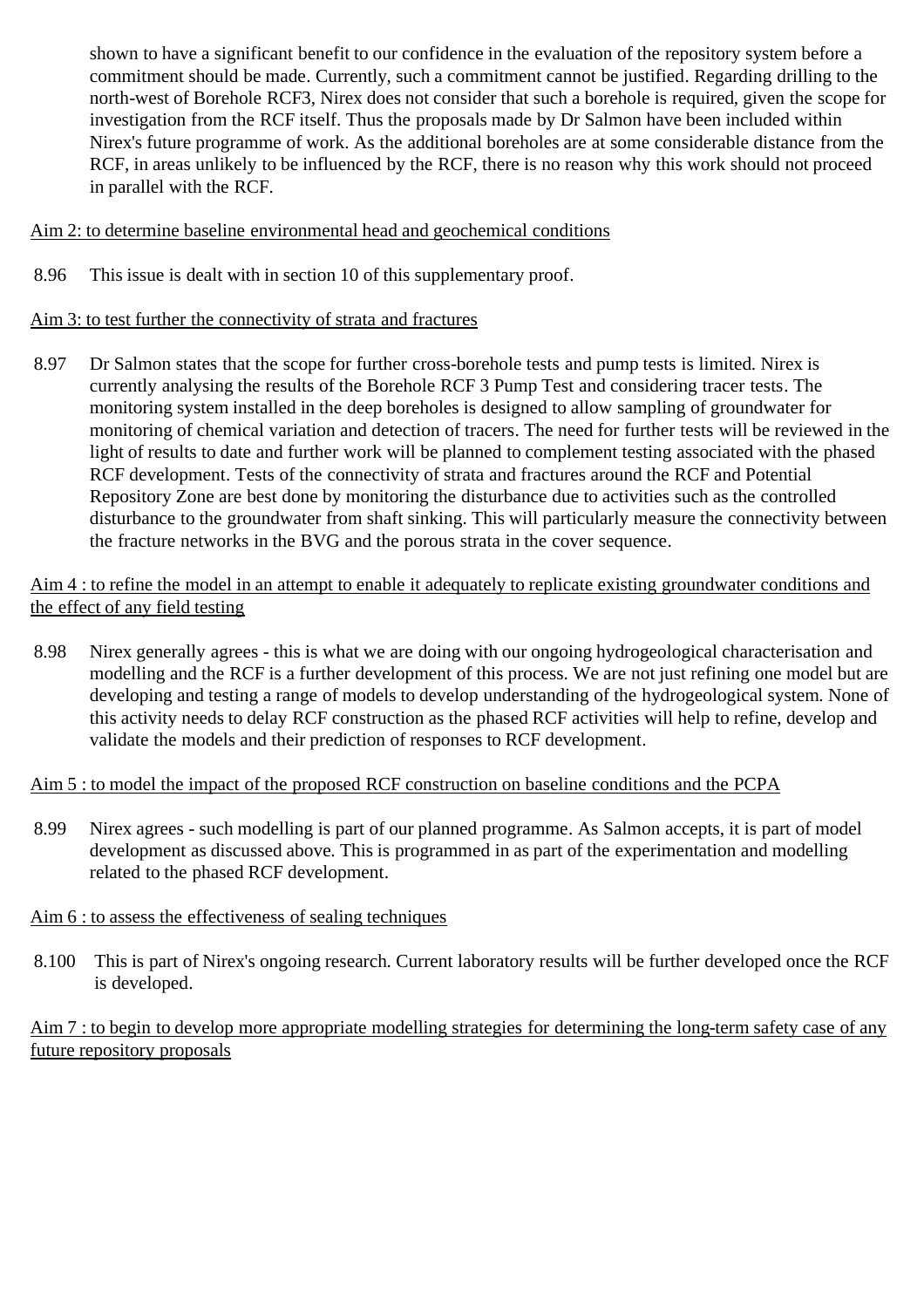- 8.101 The current strategy is an appropriate one for this stage of the investigation (Nirex S/94/004 [COR/510]). However, further developments are planned, e.g. to take account of new data from the analysis of the Borehole RCF3 Pump Test and to investigate particular issues. Such plans are highlighted in Section 3 of Nirex Report S/94/004 [COR/510].
- 8.102 Thus, all the work suggested as being necessary by Dr Salmon, and more, is already in hand or planned by Nirex as part of an integrated programme of site characterisation of which the RCF forms a part. There are no reasons for this work to delay the granting of planning permission for the RCF.

## **9. GEOCHEMICAL INVESTIGATIONS**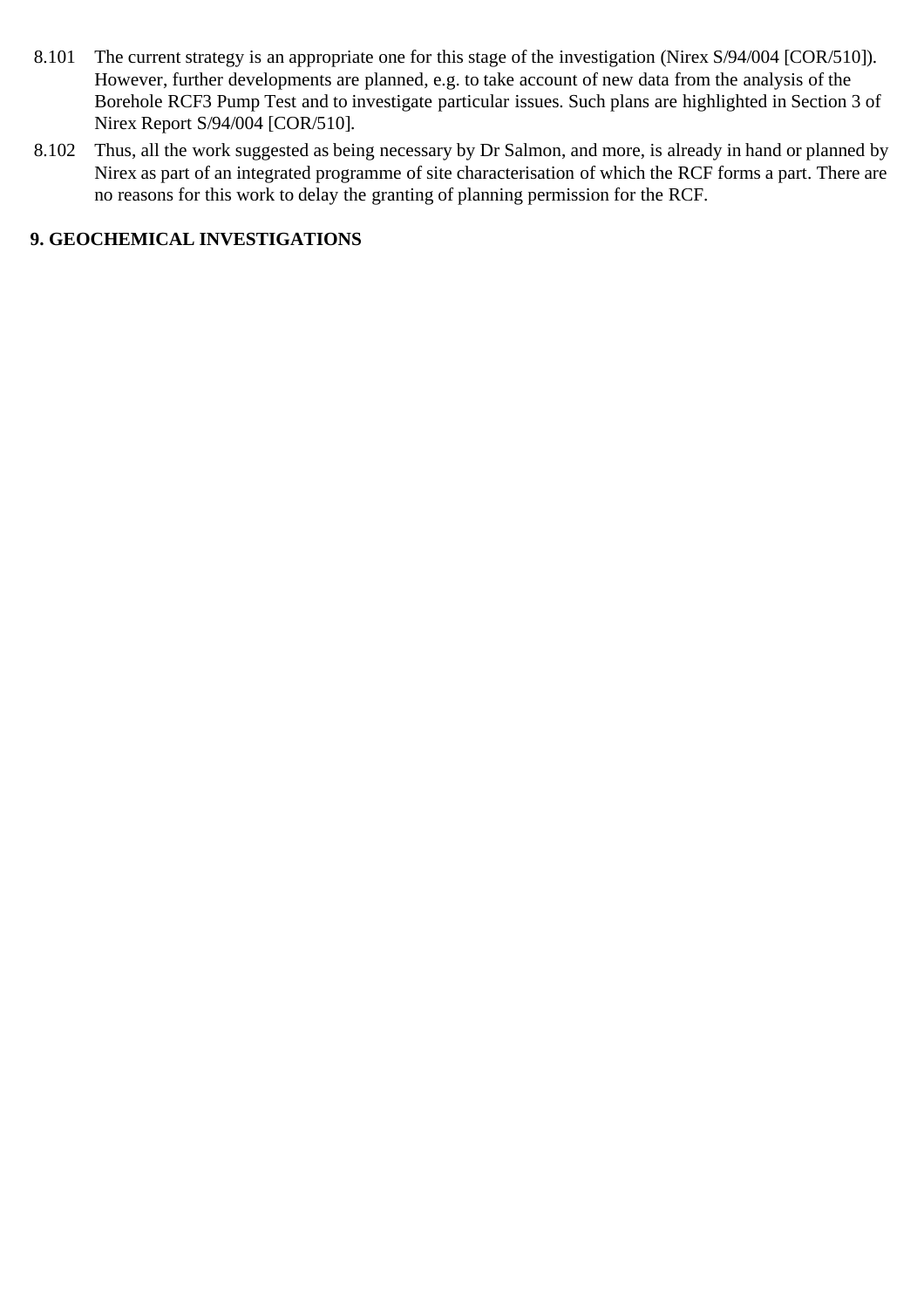- 9.1 Issues related to the geochemistry of the site are raised by the proofs of Professor Mather (PE/CCC/4), Dr Haszeldine (PE/GNP/3), Dr Salmon (PE/FOE/5) and Dr Wogelius (PE/FOE/8). Those aspects of the geochemistry raised by Dr Haszeldine and Dr Wogelius that are related to the near field of a repository and the performance of the chemical barrier are addressed by Dr Hooper in his supplementary proof (**PE/ NRX/15/S1**). The other issues are dealt with in this section of my supplementary proof.
- 9.2 The principal concerns related to geochemistry are:
	- i. The lack of boreholes drilled specifically to obtain hydrogeochemical data is one of the major deficiencies of the current borehole programme (paragraph 6.5.1, page 29, PE/CCC/4);
	- ii. Geochemical information has been used to identify three groundwater regimes which rely heavily on the distribution of salinity for their definition (paragraph 6.5.2, page 29, PE/CCC/4);
	- iii. The nature of the saline transition zone in the PRZ (paragraph 6.5.5, page 31, PE/CCC/4) suggests an upward flow of groundwater from the BVG into the Sherwood Sandstone Group (SSG) in this area (paragraph  $6.7.1$ , pages 40 and 41 of PE/CCC/4);
	- iv. Geochemical indicators of residence time have been overinterpreted (paragraph 6.7.1, pages 40 and 41 of PE/CCC/4; paragraph 11.7, page 29, PE/GNP/3);
	- v. The Nirex conceptual model is simplistic and hides the complex inter-relationships between the various groundwater regimes. It also appears unrealistic with respect to the likely point of discharge of groundwater to the surface (paragraph 6.7.1, pages 40 and 41 of PE/CCC/4);
	- vi. the chemical analyses are suspect because of mixing between water from fractures and from matrix (paragraph 11.4, page 29, PE/GNP/3); and
	- vii. rates of regional flows of subsurface waters in the future could be much more rapid than any inferred today (paragraph 10.3, page 26, PE/GNP/3).
- 9.3 The reasons I disagree with the seven concerns listed in paragraph 9.2 above are because:
	- i. rigorous procedures, designed to achieve high quality data, have been applied to the collection of groundwater samples from the boreholes drilled by Nirex to date. The quality of information derived from these boreholes has been reviewed by the Royal Society Study Group (page 105 [COR/605]) and is deemed to be of a high standard;
	- ii. the basis on which the three groundwater regimes are defined is clearly documented and is supported by a range of independent datasets. They are therefore not defined on the basis of salinity, although salinity is a key indicator of the different regimes;
	- iii. the inference of upward flow of groundwater from the hydrogeochemical data is made on the basis of considering a localised dataset (around the saline transition zone in the PRZ) without imposing the context provided by the larger dataset or the knowledge of the prevailing hydraulic conditions;
	- iv. geochemical indicators of groundwater residence times have been interpreted in context with each other to build confidence in overall conclusions despite uncertainties prevailing with any individual method;
	- v. a clear picture of the hydrochemical conditions is represented by the Nirex conceptual model and it has not been necessary to modify this substantially as more data are added to the database;
	- vi. the chemical analyses derived from well tests performed in the boreholes primarily sample from the fraction of the rock mass that flowed under test conditions. These are primarily the more mobile waters contained within the fractures; and
	- vii. the suggestion that rates of regional flows of subsurface waters in the future could be more rapid than any inferred today is based on speculation for which there is no existing evidence.
- 9.4 Our responses to these seven concerns are enlarged upon in the remainder of this section.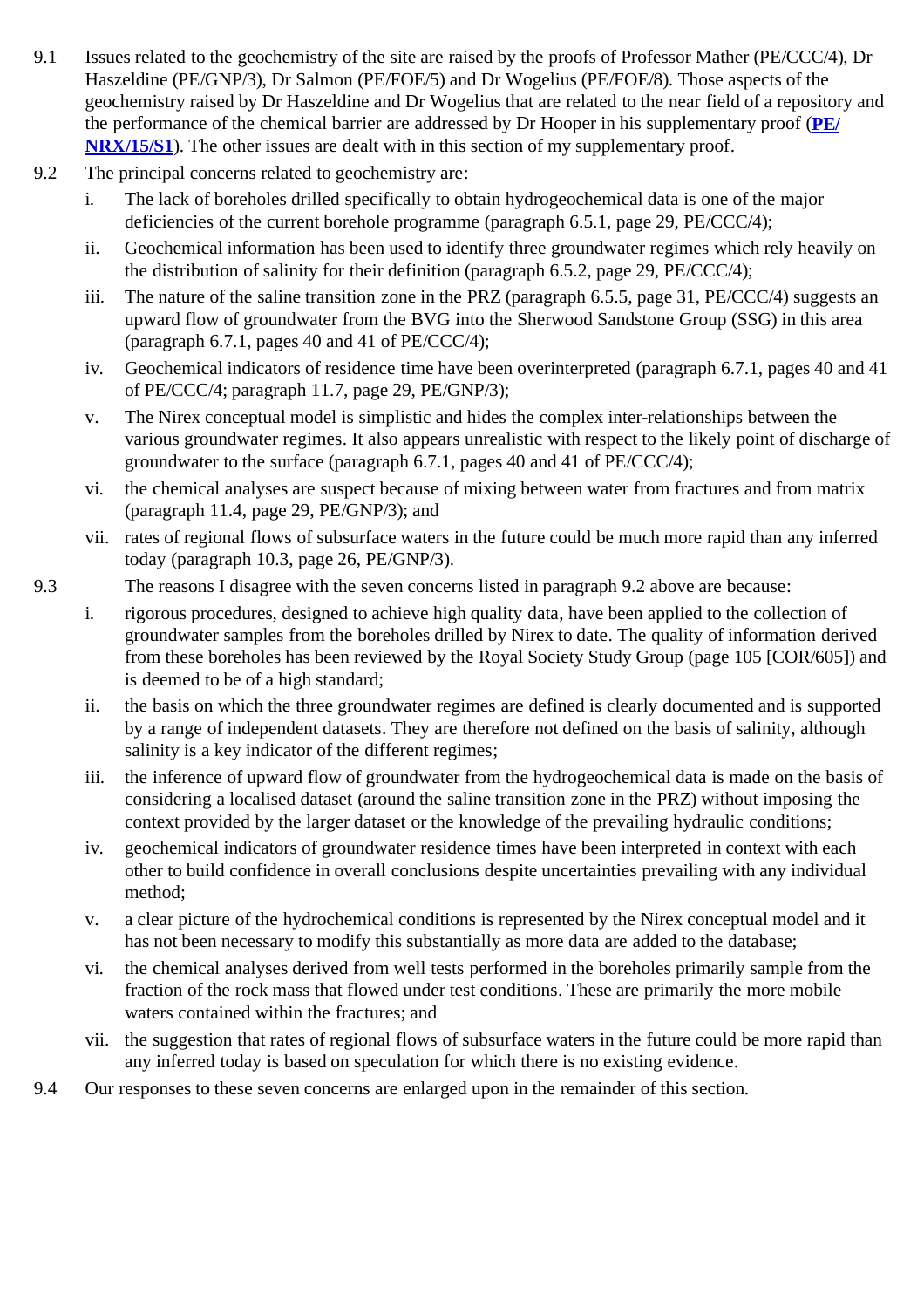## **Lack of geochemical boreholes**

9.5 In paragraph 6.5.1 (PE/CCC/4), Professor Mather states that:

*"The lack of a programme of boreholes drilled specifically to obtain hydrogeochemical data is one of the major deficiencies of the current borehole programme."*

- 9.6 Nirex has drilled both deep and shallow boreholes at the Sellafield site to gain a regional understanding of the groundwater flow and hydrochemical patterns across the site. These boreholes have had multiple objectives, as a number of features have been required to be explored by each borehole. The collection of groundwater samples from the Sellafield boreholes, in particular in the BVG, is further complicated by the generally low groundwater flow. This restricts the amount of water available for collection in any given period of time. Rigorous procedures have been applied to the collection and evaluation of groundwater samples, in order to ensure that the best feasible quality has been achieved, and that any contamination resulting from the drilling of the borehole or from other sample collection effects can be assessed and corrected for in determining in-situ groundwater compositions. These issues have been previously discussed in my Proof of Evidence (**PE/NRX/14**, Appendix 1, Sections A4.4 - A4.6).
- 9.7 The subject of the reliability of the geochemical data from the deep boreholes was a matter about which the Royal Society Study Group showed considerable interest. Information was presented to the Study Group by Nirex specialists and, as a result, on page 105 of their report [COR/605] the Study Group states:

*"Nirex have thus demonstrated a capability to obtain high quality hydrochemical samples from existing boreholes."*

- 9.8 This information, presented to the Royal Society Study Group, was subsequently written up as a technical report for Nirex {Nirex Report 701} which is referenced in Nirex Report S/95/008 [COR/525]. Professor Mather makes no mention of having consulted this report.
- 9.9 The second point concerning Professor Mather's comments on geochemical boreholes is that Nirex has applied on 30 May 1995 for planning permission to drill two boreholes (Boreholes 15 and 16). The covering letters to Cumbria County Council (Ref: DB/ah/PZ/PP/225 and 226) that accompanied these applications state *"The primary objective of these boreholes is to extend the current understanding of the geochemical conditions as indicators of past and present groundwater flow and mixing"*. Cumbria County Council has deferred making a decision on this application.

#### **Geochemical information used to define groundwater regimes**

9.10 This issue is addressed in section 8 of this supplementary proof in paragraphs 8.7 to 8.10.

## **The saline transition zone and groundwater mixing in the PRZ**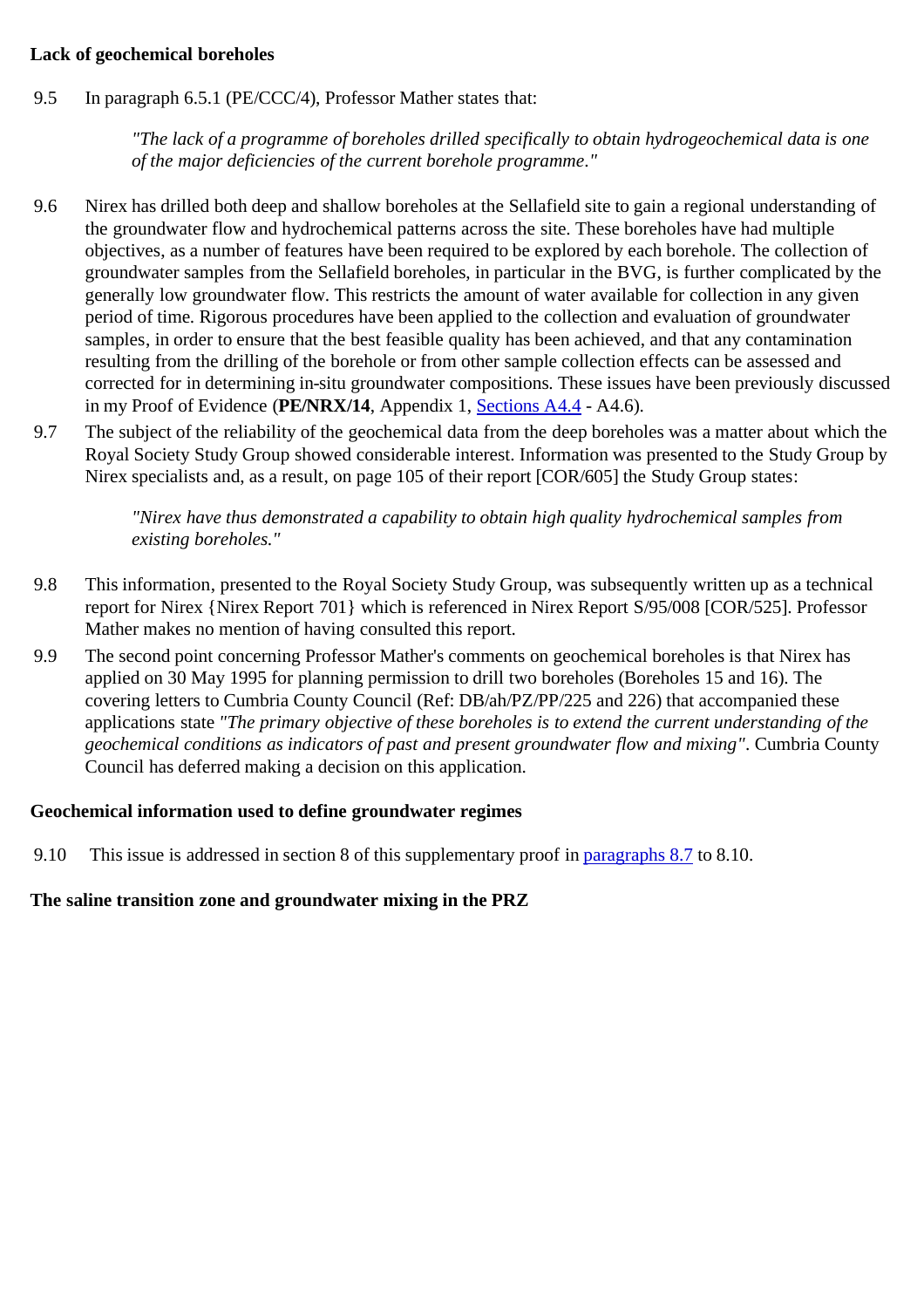- 9.11 In paragraph 6.5.5 of PE/CCC/4, Professor Mather indicates that the saline transition zone in the PRZ is not sharp and goes on to argue that this is *"clear evidence to support an upward flow from the BVG into the SSG in the area of the PRZ"*. The following paragraphs 9.12 to 9.20 establish that the saline transition zone is relatively sharp and occurs in the Brockram and basal sandstones, which may be the result of the proximity to relatively high permeability contrasts between the sandstones and the Brockram.
- 9.12 In paragraph 6.5.5 (PE/CCC/4), Professor Mather questions the statement made in my proof of evidence (**PE/NRX/14**, paragraphs 6.67) that the saline interface zone is relatively sharp in the PRZ. He states:

*"However, this is only because of the arbitrary definition of the transition zone as the range over which the electrical conductivity of the groundwater changes from less than 10 to over 17 mS cm-1 (at 20° C) (see paragraph 3.2 of {Nirex Science Report S/95/008})."*

9.13 Reference to paragraph 3.2 in Nirex Report S/95/008 [COR/525] indicates that the statement made was:

*"The transition from brackish waters to saline waters is known as the saline transition zone (STZ) and has been defined as the depth range over which the electrical conductivity of the groundwater changes from less than 10 to over 17 mS/cm (at 20° C). The upper value is equivalent to 10 g/l of total dissolved solids or about 6 g/l chloride. Definitions of fresh and increasingly saline waters are given in the glossary."*

- 9.14 The glossary in Nirex Report S/95/008 [COR/525] on page G2 states the definitions used for fresh, brackish, and saline waters, and brines. It is stated that these definitions are based on the published work of Davis (1964) and Carpenter (1978). Thus, the definitions of salinity used by Nirex are certainly not arbitrary and are based on standard texts.
- 9.15 This interpretation of the salinity distribution at Sellafield is presented in section 3 of Nirex Report S/95/008 [COR/525]. The summary, as given in paragraph 3.10 on page 16 states:

*"A unified representation of the saline transition zone and other salinity variations across the site has been achieved and is presented. The saline transition zone in the Potential Repository Zone is relatively sharp and occurs in the Brockram and basal sandstones. This is possibly the result of proximity to the relatively high permeability contrasts between the sandstones and Brockram in the locality. To the south and west of the Potential Repository Zone, the saline transition zone is more diffuse."*

- 9.16 The pattern of salinity in the upper part of the BVG is consistent with the current understanding of the site, which suggests that, in the boreholes drilled in the PRZ, zones of slightly higher hydraulic conductivity are indicated in the upper part of the BVG as compared with deeper BVG.
- 9.17 Professor Mather uses his Figure 3 (page 32 of PE/CCC/4) and states that this *"proves how spectacularly wrong"* Nirex were in refuting his earlier suggestions of estimates of upward flow made in ERM Report ITA/7 [COR/608]. Professor Mather's Figure 3 is a reproduction of Figure 3.1 in Nirex Report S/95/008 [COR/525]. Professor Mather does not point out that the original figure was labelled as a "Composite plot of Cl concentration vs. depth for the PRZ" and that it contained data from a total of nine separate boreholes. He also does not point out that the plots for the individual boreholes are contained in Appendix C to the same report (S/95/008 [COR/525]). Professor Mather is overemphasising the implications of salinity levels in excess of 20 mg/l being observed in the base of the sandstones by not placing these observations in context.
- 9.18 The observations of high salinities in the lower part of the St Bees Sandstone referred to in paragraph 6.5.6 of Professor Mather's evidence (PE/CCC/4) are based on a limited number of samples. The samples showing high salinities are obtained from the North Head Member at the base of the St Bees Sandstone. The chloride versus depth profiles for the individual boreholes in Appendix C of Nirex Report S/95/008 [COR/525] shows how these individual samples relate to the interpreted position of the saline transition zone in each of these boreholes. Examination of the information presented by Nirex indicates that over substantial parts of the PRZ, the saline transition zone is sharp, but is actually located within the North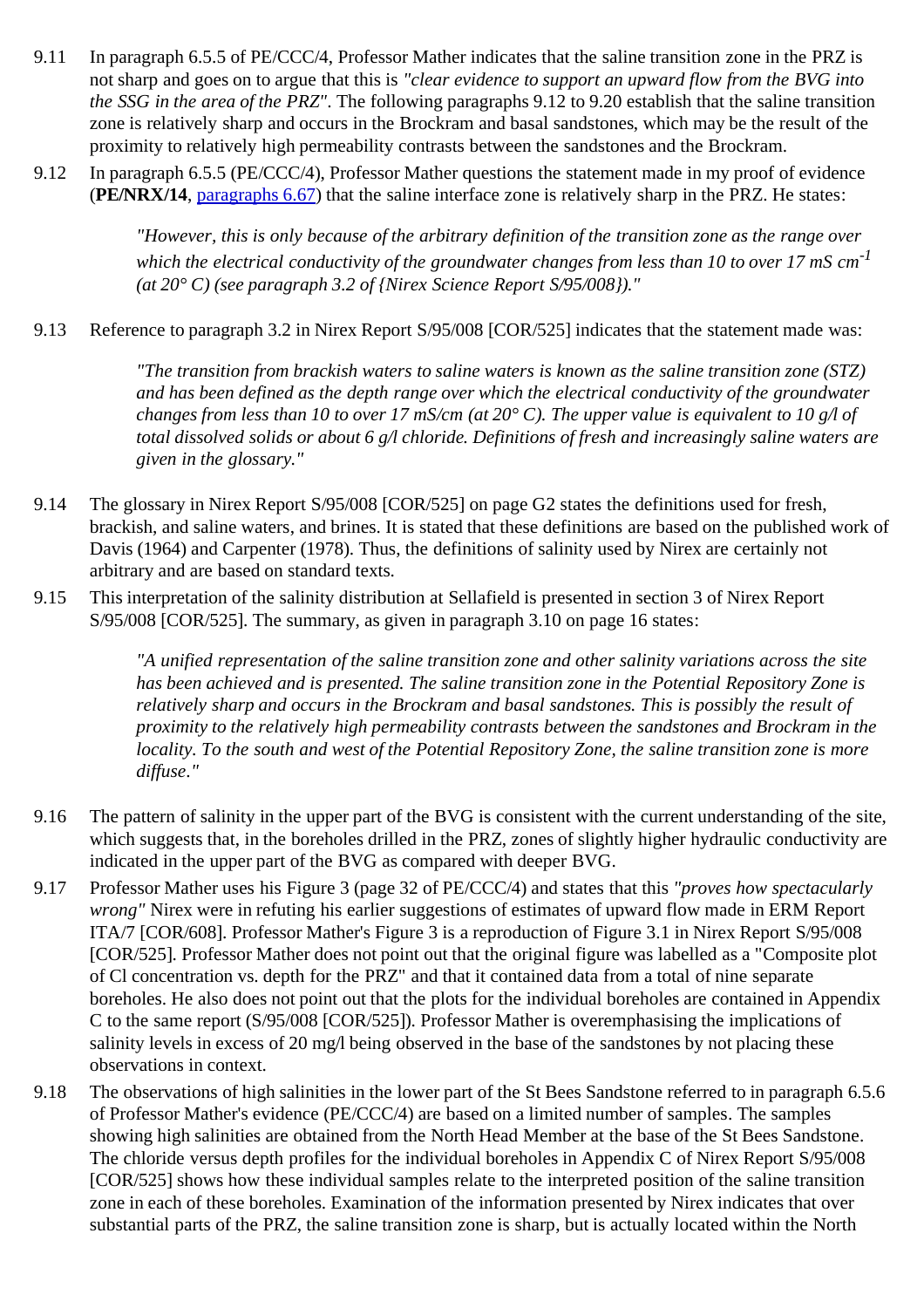Head Member of the St Bees Sandstone rather than at the top of the BVG or within the Brockram. The interpretation of this information presented in Nirex Report S/95/008 [COR/525] is that:

*"the saline transition zone in the Potential Repository Zone is relatively sharp and occurs in the Brockram and basal sandstones. This is possibly the result of proximity to the relatively high permeability contrasts between the sandstones and Brockram in the locality."*

- 9.19 As discussed previously, (paragraphs 8.32), the inferences drawn in Nirex Report S/95/007 [COR/524] are that the North Head Member has distinctive geological and hydrogeological properties from the overlying St Bees Sandstone and is considered to be a possible low permeability control on flow between the North Head Member and the overlying sandstones. The conclusion is therefore that the North Head Member contributes to the permeability contrast between the upper stratigraphic units of the sandstone and the lower formations, and hence the saline transition zone in the PRZ exists in part within the North Head Member.
- 9.20 Detailed examination of the hydrochemical data, in conjunction with other evidence presented by Nirex therefore indicates that it is inappropriate for Professor Mather to conclude that the observed salinity profiles are indicators of significant upwards flow. At present, although the existence of a groundwater mixing profile is evident, it is not possible to use the geochemical data alone to speculate about the extent of this mixing. Further data, from the RCF Phase 1 work, are considered essential to quantify this rigorously.

### **Geochemical indicators of residence times have been over-interpreted**

9.21 In paragraph 6.5.10 on page 35 of PE/CCC/4, Professor Mather states:

*"It is my view that the noble gas data are over-interpreted".*

9.22 Professor Mather makes other comments in section 6.5 of his evidence (PE/CCC/4), as does Dr Haszeldine in section 11 of his evidence (PE/GNP/3) that the information on residence times for groundwater have been over-interpreted by Nirex. At paragraph 11.6 (page 29, PE/GNP/3), Dr Haszeldine states:

> *"it is difficult to envisage how water samples from these Nirex boreholes can be confidently interpreted to yield single ages."*

- 9.23 I disagree with the various statements made by Professor Mather and Dr Haszeldine concerning the use of the residence time information because:
	- i. they are wrong to suggest that Nirex is using the data to seek to define single ages for the water. That is not what I have done in **PE/NRX/14**, paragraphs 6.68 and 6.69;
	- ii. Nirex is fully aware of all the interpretational issues and caveats related to the use of the various indicators of residence times; and
	- iii. Nirex stress (paragraphs 6.69 and 6.76 of **PE/NRX/14** and paragraph 4.3 of **PE/NRX/17**) the greater confidence placed on the interpretation of groundwater and solute residence times by exploring consistencies between a range of separate and independent data sets rather than seeking to interpret single data sets, each of which has uncertainty attached to it.

#### **Simplicity of Nirex conceptual model**

9.24 This issue raised by Professor Mather (paragraph 6.7.1, page 40, PE/CCC/4) has been addressed in section 8 of this supplementary proof.

#### **Mixing between waters from fractures and matrix**

9.25 Dr Haszeldine in paragraph 11.4, page 29 of PE/GNP/3 states: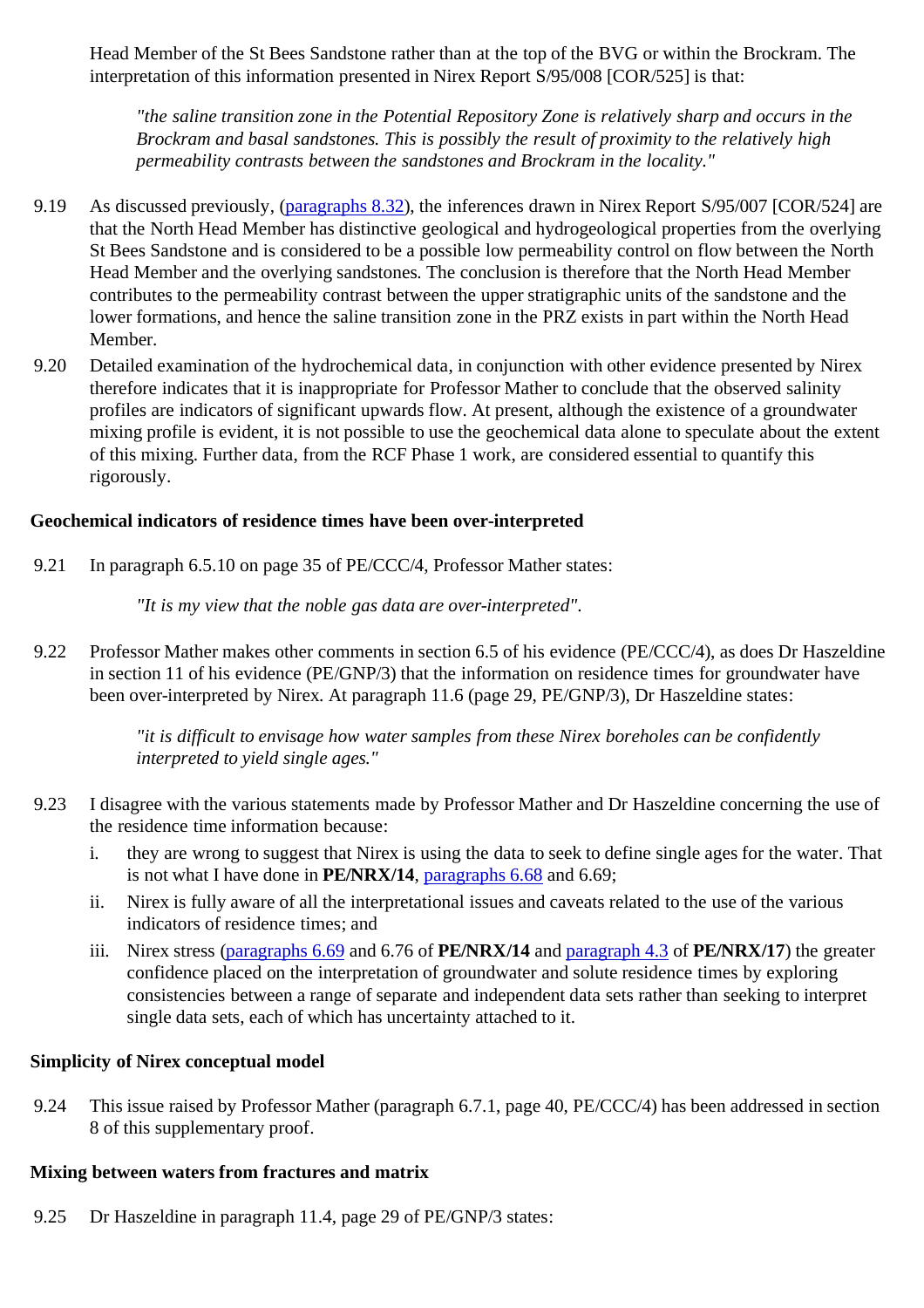*"Thus any analysis of water from such a BVG flow system will inevitably analyse a mixed sample, containing an unknown ratio of water from fractures and from matrix flows".*

9.26 Nirex is aware of this interpretation and this is why residence times are quoted as mean residence times. A range of sample types are analysed, including core pore fluids and fluids sampled during well testing (Table A4, page A21, Appendix 1, **PE/NRX/14**). The majority of samples analysed for groundwater residence indicators are those taken from well testing in the boreholes. These sample the flow system around the borehole. In the BVG, these samples are dominated by flow from the fracture system.

### **Future rates of regional groundwater flow**

9.27 In paragraph 10.3 (page 26, PE/GNP/3), Dr Haszeldine states:

*"It is possible that rates of regional flows of subsurface waters in the future could be much more rapid than any inferred today."*

- 9.28 This statement is made on the basis that Dr Haszeldine suggests in section 10 of his evidence that data for hydrogen and oxygen isotope and noble gases could be interpreted to suggest that recharge of the BVG was restricted to glacial periods when the regional permeability of the BVG might have been much greater than its present value.
- 9.29 I disagree with Dr Haszeldine's statement because:
	- i. Dr Haszeldine does not accurately describe Pleistocene climate history;
	- ii. by his own reasoning concerning mixing processes, he should not expect to find distinct isotopic evidence in the BVG groundwaters for recharge during the brief temperate periods in the Pleistocene; and
	- iii. there is, therefore, no evidence from stable isotopes (or noble gases) that would suggest preferential recharge of the BVG during glacial periods, and hence no basis for invoking increased BVG permeability during glacial periods.
- 9.30 Dr Haszeldine's interpretation differs from Nirex's in two key aspects:
	- i. Dr Haszeldine misrepresents (paragraph 10.1, page 26, PE/GNP/3) Nirex's interpretation of hydrogen and oxygen isotopic ratios and noble gas recharge temperatures for Boreholes 2, 4 and 5, by equating cold climates with glaciation. He assumes that the observed hydrogen and oxygen isotopic ratios and low noble gas recharge temperatures indicate that groundwater was recharged under glacial conditions. Nirex Report S/95/008 (paragraph 5.3, page 26, COR/525) refers only to *"colder climatic conditions during the Pleistocene"*, which includes periglacial and boreal (cold) climate states, as well as glacial conditions; and
	- ii. he asserts (paragraph 10.1, page 26, PE/GNP/3) that glacial periods during the past 1.6 million years (i.e. the Pleistocene) were interspersed with warm periods, giving the impression that warm (temperate) climate states were common in the Pleistocene. In fact, the dominant climate states were colder than today's temperate climate, but only rarely glacial (see Table on page 22 of Nirex Report S/95/003 [COR/527]).
- 9.31 In paragraph 10.2 (page 26, PE/GNP/3) Dr Haszeldine asserts that:

*"it is apparent that there is little evidence for water recharge into the BVG in warm period climates, such as today".*

- 9.32 He then goes on to argue that recharge to the BVG may have been restricted to colder (i.e. glacial) periods, and presents a cartoon in Figure 10.2 of PE/GNP/3 that suggests that this was due both to increased heads under the ice and to opening of fractures due to ice loading. This is how he makes the connection between the stable isotope data and the idea that the BVG permeability (*"transmissivities"*) may have been higher during past glaciations.
- 9.33 His own evidence (paragraph 11.4, page 29, PE/GNP/3) emphasises his view regarding the effect of mixing on isotopic indicators of groundwater age, and stable isotopes are no exception. If the Nirex view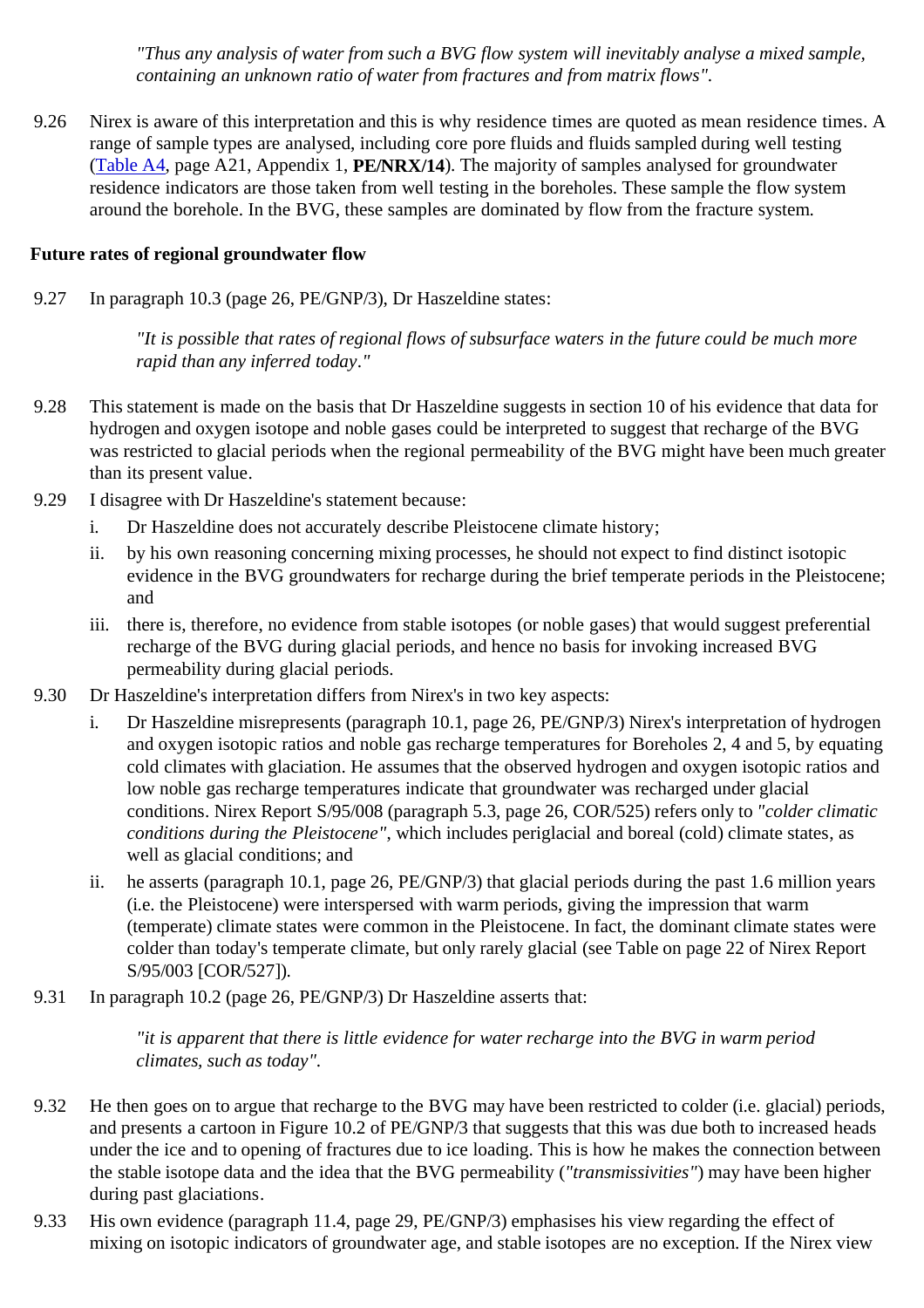that temperate climate conditions were the exception rather than the rule in the Pleistocene is accepted (see paragraph 9.30 above), we would not expect to find spatially distinct groundwater zones with stable isotopic signatures of temperate recharge events pre-dating the last (late Devensian) glaciation, as Dr Haszeldine seems to expect.

- 9.34 In fact, isotopically heavy water characterises the brine in the BVG in Borehole 3. In Nirex Report S/95/008 (paragraph 5.8, page 28, [COR/525]), it is said that this *"might indicate recharge prior to the last glacial epoch"* i.e. before the Pleistocene, possibly associated with Tertiary tectonic events.
- 9.35 Thus there is no evidence, only speculation by Dr Haszeldine that there was preferential and enhanced recharge to the BVG during glacial periods.

# **10. BASELINE HYDROGEOLOGICAL CONDITIONS**

- 10.1 The need to establish the baseline hydrogeological conditions at the site prior to commencement of the construction of the RCF is not in dispute. The point of disagreement between Nirex and the Objectors is the extent to which this baseline has been established and, therefore, whether any further monitoring, sampling or testing is required to establish this baseline.
- 10.2 The matters related to baseline conditions were addressed in Appendix 2 to **PE/NRX/14**. This section responds to various issues raised in the Objectors' proofs.
- 10.3 The Objectors state that additional periods of time are required. For example Dr Salmon (paragraph 5.5, page 49, PE/FOE/5) states:

*"I consider that it would be a sensible precaution to define baseline conditions as being established when relatively stable or predictable heads and geochemistry has been observed over a period of four or five years at all monitoring points."*

### **Groundwater Heads**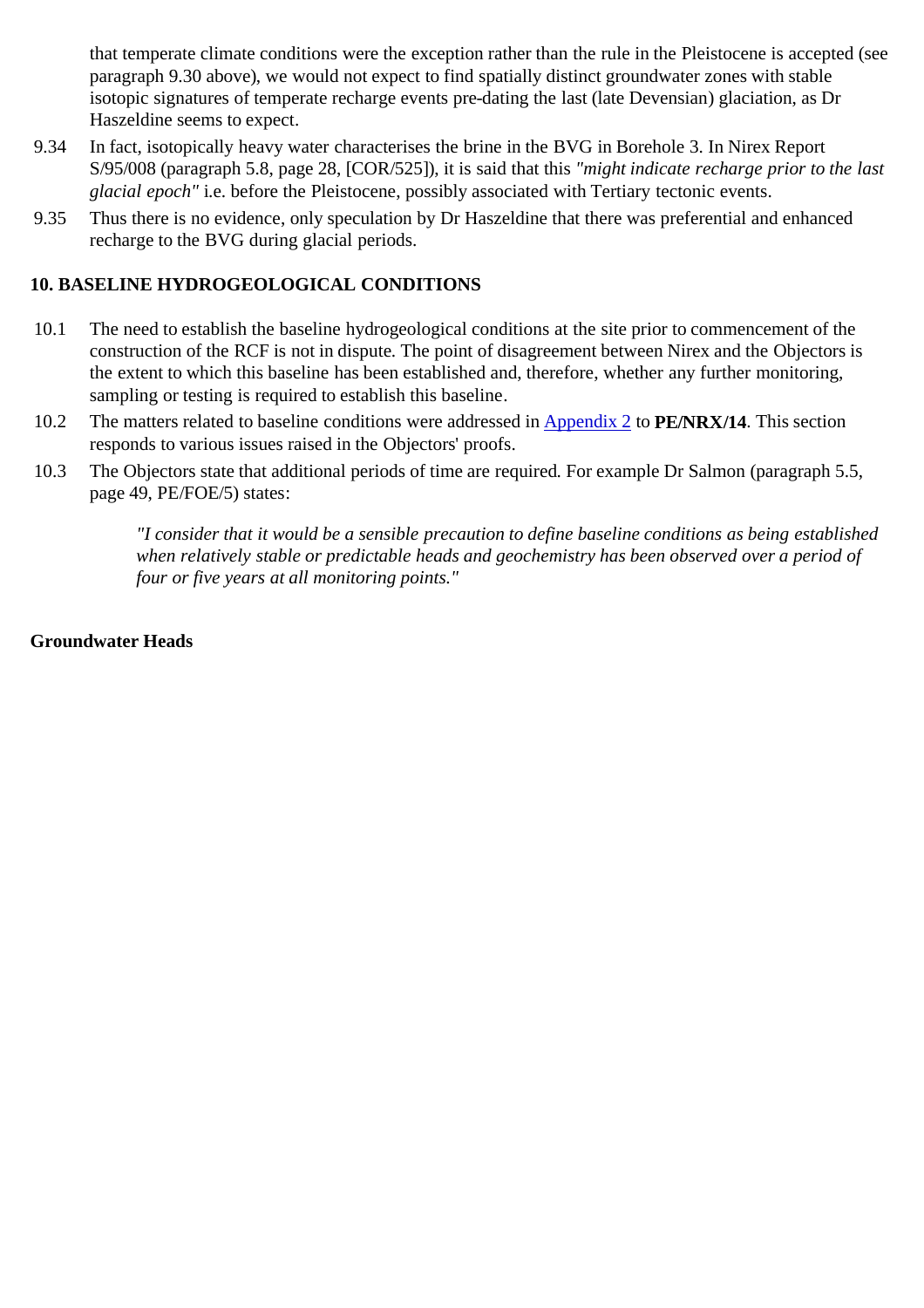## 10.4 Mr Reeves (paragraph 8.5, page 42, PE/FOE/4) states:

*"This network should be monitored for a minimum of a further 4 or 5 calendar years to enable an equilibrium condition database to be established over an adequate time frame."*

- 10.5 Similar views are stated by Drs Green and Western (PE/FOE/1, paragraph 9.7).
- 10.6 The Nirex position, as stated in Appendix 2 of my evidence (**PE/NRX/14**) is that baseline conditions are already recognisable in all boreholes as shown by constant head with time or systematic seasonal variations (paragraph B.2.16, Appendix 2, **PE/NRX/14**). It has been further pointed out that monitoring will continue and further baseline data will become available prior to commencement of shaft excavation (a further 2 years approximately). A review of baseline conditions carried out for Nirex in September 1995 by Professor Lloyd, (Professor of Hydrogeology, University of Birmingham) has confirmed the Nirex view that baseline has been established [NRX/14/3].
- 10.7 In its report "Review of aspects of the scientific mission and role of the Nirex Rock Characterisation Facility at Sellafield" [COR/414] at paragraph 14 on page 4, the RWMAC indicate that 18 months to two years groundwater monitoring should be carried out subsequent to cessation of drilling and prior to commencement of shaft sinking. They indicate:

*"These recommendations over timing are now likely to be met in view of the interpolation (sic) of the RCF planning inquiry into the overall repository programme."*

- 10.8 Further factors that have not been fully recognised by Mr Reeves and Dr Salmon are:
	- i. the extent to which historical data, for example that collected by water authorities, BNFL and the National Rivers Authority, provide a record of groundwater heads and levels which supports and complements the data collected by Nirex as part of the current investigations; and
	- ii. the technical objectives of monitoring in relation to the natural fluctuations of natural systems, such as the groundwater system.
- 10.9 Mr Reeves (PE/FOE/4) in section 5 of his evidence has drawn comparisons with seven UK case studies in order to attempt to support his view that an additional period of 4 to 5 years of monitoring of groundwater heads is required.
- 10.10 I disagree with the statements and assertions made by Dr Salmon and Mr Reeves for the following reasons:
	- i. Mr Reeves underestimates the data available to Nirex, which includes a number of data series of greater than 20 years duration;
	- ii. inappropriate comparisons are made with regional groundwater schemes whose expected hydrological impact is orders of magnitude greater than is compatible with the RCF, or even with a repository; and
	- iii. a scientific review of the technical objectives of monitoring indicates that there is no justification for the arbitrary periods of additional monitoring suggested as being required by Mr Reeves and Dr Salmon.
- 10.11 These issues are discussed in turn below.

## Data availability

- 10.12 At paragraph 7.7 (page 31, PE/FOE/4), Mr Reeves comments on the extent of the data available in the sandstones and drift. He is incorrect in his assertions concerning the limited amount of data. There are 16 boreholes with data from 1974 and there are at least 17 drift boreholes with more than 9 years of data {Nirex Report 233, Table 2.11}.
- 10.13 In the early 1980s extensive investigations into the water resources of west Cumbria were conducted by the North West Water Authority, and subsequently by BNFL. As a results of this there are 41 observation wells with more than 10 years records, and 24 observation wells with more than 5 years records. The results of 13 aquifer pumping tests are available from this investigation, which included monitoring the effects of the development on water levels in the Drift, and on flows from springs and in the River Calder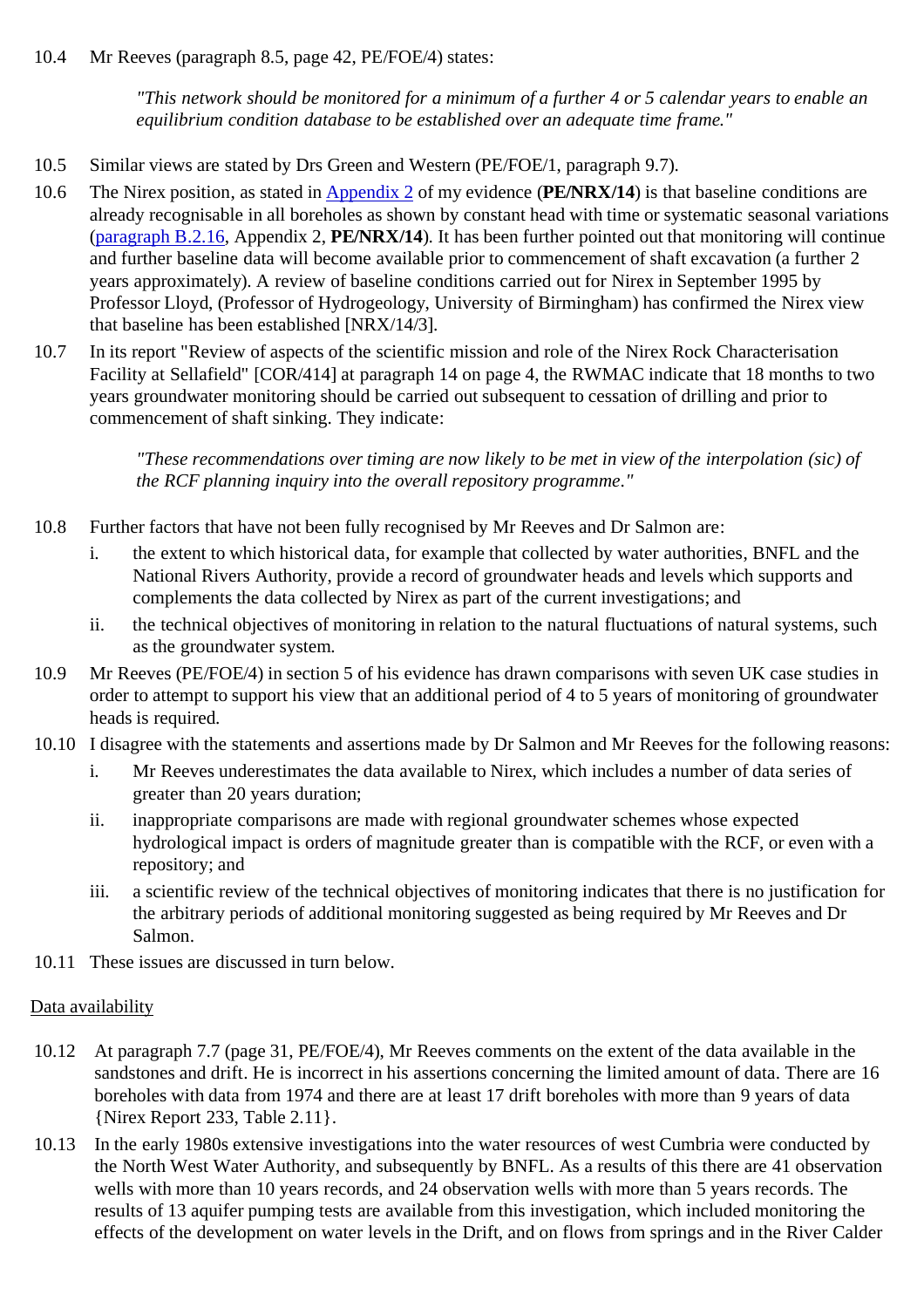{Nirex Report 233, Table 3.2}. It is noted that the hydrographs presented by Mr Reeves from Cumbria (Figure 5, PE/FOE/4) display substantially the same pattern of water levels as the hydrograph he presents for Shropshire (Figure 1, PE/FOE/4), except the 1976 drought was less intense in coastal Cumbria than it was in the Midlands. This demonstrates that the Cumbria hydrographs are comparable to the national trends in water level changes.

- 10.14 As part of the development of nuclear facilities in the area, investigations of the relationships between water levels in the drift and underlying sandstone were conducted at Drigg and Sellafield. Professor Mather refers to the Sellafield investigations in CCC/4/3.
- 10.15 The above data show that the investigations of groundwater conditions in west Cumbria, although not performed specifically in connection with the Nirex work, were of a duration and intensity that bears comparison with investigations for groundwater schemes elsewhere in the UK and is greater than suggested by Mr Reeves.

## Comparison with regional groundwater schemes

- 10.16 In section 5 of his evidence (PE/FOE/4), Mr Reeves draws comparisons between the Nirex data acquisition programme, and a number of data acquisition programmes associated with different projects. In particular, three groundwater schemes are cited: Thames, Shropshire and the Fylde, the latter two exploiting the Sherwood Sandstone Group, as found at Sellafield. All three of these schemes are very large, designed to impact water resources on a regional or national scale. They involve groundwater abstractions rather larger than the total flow of the River Calder in west Cumbria. The likely scale of impact can be expected to be much greater than the groundwater impact of the RCF, yet it can be seen that the number of observation wells and the timescale of observations are in fact similar to those for the Sellafield area, as described above.
- 10.17 Thus compared with other investigations of comparable scale, Nirex has a comparable amount of data from many of its monitoring installations. As stated in my evidence (Appendix 2, paragraph B.2.16-17, **PE/NRX/14**) the baseline has been established and a further two years of monitoring will be available before excavation of the RCF South Shaft is due to commence. As far as we are aware, there is no tradition of requiring five years data from specially installed monitoring.

Objectives and Duration of monitoring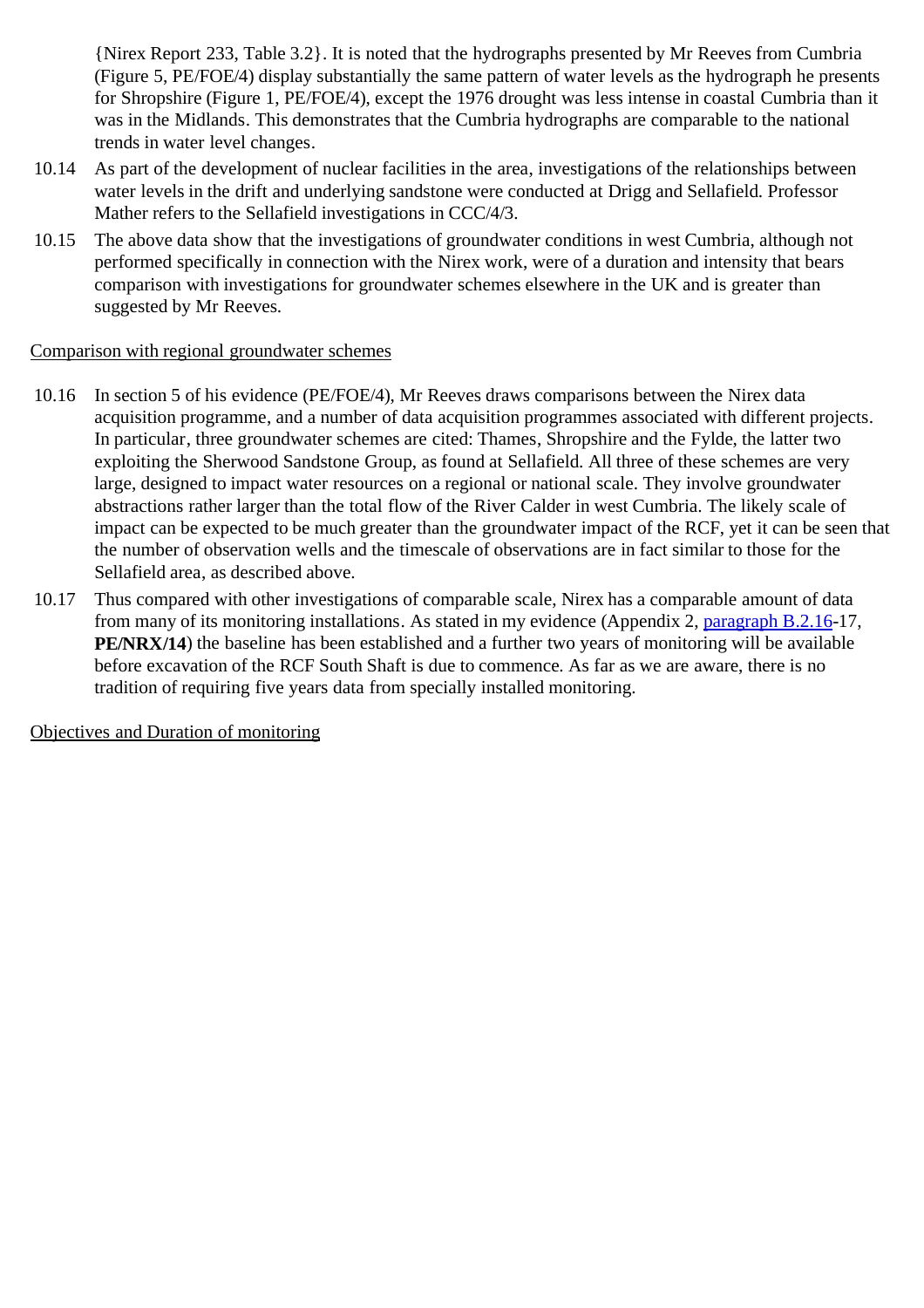- 10.18 Natural systems are seldom static, but exist in a state of fluctuation. The objective of monitoring over a period of time, rather than taking just a single measurement, is to characterise this fluctuation with time.
- 10.19 Natural changes to groundwater systems occur over a complete spectrum of timescales. As described in Appendix 2 of **PE/NRX/14** (paragraph B.2.11 to B.2.15 on pages B.5 and B.6), Nirex has already characterised gravitational effects (occurring on cycles of 12 hours 25 minutes), barometric effects (24 hours to several days), seasonal effects (1 year), synoptic effects (occurring over several years) and has possibly identified solar effects (22 years). In addition, there is evidence for long-term synoptic effects (about 50 year cycles), climatic effects (100 years to 100,000 years), and tectonic effects (100,000 years plus), all of which are applicable on a much larger scale than just west Cumbria.
- 10.20 Given this continuous spectrum, there is no clear point at which to stop monitoring and it is therefore necessary to form a judgement as to what is sufficient. Some fluctuations can be directly measured and determined on a site specific basis, others, such as, for example, climatic effects and tectonic effects must be established by other means and the uncertainties associated with such estimates taken account of in the safety assessments of the site.
- 10.21 There are two clear uses for the variability recorded in long-term monitoring data:
	- i. the characteristics of the variations can be interpreted in terms of the hydrogeological properties of the site; and
	- ii. the natural variability needs to be subtracted from artificially induced changes, such as pump testing and the drawdown caused by RCF shaft excavation, in order to measure correctly the size of these changes.
- 10.22 In terms of hydrogeological properties it can be shown by consideration of the diffusion equation that longer timescale fluctuations directly increase information on hydraulic conductivity. In progressing from daily fluctuations to annual fluctuations there is a significant gain in information of around 2.5 orders of magnitude, whereas further progress to short-term synoptic fluctuations gives a further increase of only a further 0.5 orders of magnitude. In order to characterise cyclic fluctuations, it is necessary to observe one cycle if the period is known, rather more cycles if it is unknown.
- 10.23 In terms of correcting observations for natural fluctuations, if the fluctuations have been explained in terms of hydrogeological properties, the corrections can be made on this basis alone. Otherwise, it will be necessary to measure the natural fluctuations in their own right. It is helpful if the trend can be correlated with trends in boreholes independent of the imposed disturbance. For the longer term effects, which are of more than local significance, the correlation boreholes need not be local. The good correlation of water levels between Cumbria and Shropshire (paragraphs 10.13 above) is an example of this.
- 10.24 Mr Reeves' assertion that at least five years' data are necessary can be examined in the light of the above discussion. Five years' data are clearly more than adequate to characterise fluctuations up to the scale of annual fluctuations. Nearly all the likely information on hydrogeological properties can be extracted from annual fluctuations. Five years' data are inadequate to characterise synoptic variations; this can be seen clearly by moving a five year window over the hydrographs presented by Mr Reeves (Figures 1 and 5 in PE/FOE/4). To characterise such variations, of the order of twenty years' data are required. However, this yields little extra hydrogeological information, and the trends within this can be characterised by less than five years' data. Correlations with other boreholes can also be used.
- 10.25 It is also relevant to consider the use that can be made of long-term monitoring data, for example that presented by Mr Reeves (Figures 8 and 9 in Appendix 1 to PE/FOE/4). Figure 9 shows a fairly consistent mean head, about which annual fluctuations occur. The only major excursion is in 1988. The long record has increased confidence that there are no long-term trends in this dataset, but has added little information beyond that captured by the first one or two years' data. The hydrograph in Figure 8 (Appendix 1, PE/ FOE/4) shows the impact of shaft sinking followed by an almost straight line recovery onto which is superimposed the annual fluctuations. These annual fluctuations are rather larger than in Figure 9. The excursion in 1988 is clearly visible. The record prior to shaft sinking is only about 6 months in duration in Figure 8 and is too short to establish whether the amplitude of annual fluctuations has been changed by the shaft sinking. However, it is not clear that the long record of data post-sinking has added much information over that gained in the first one or two years.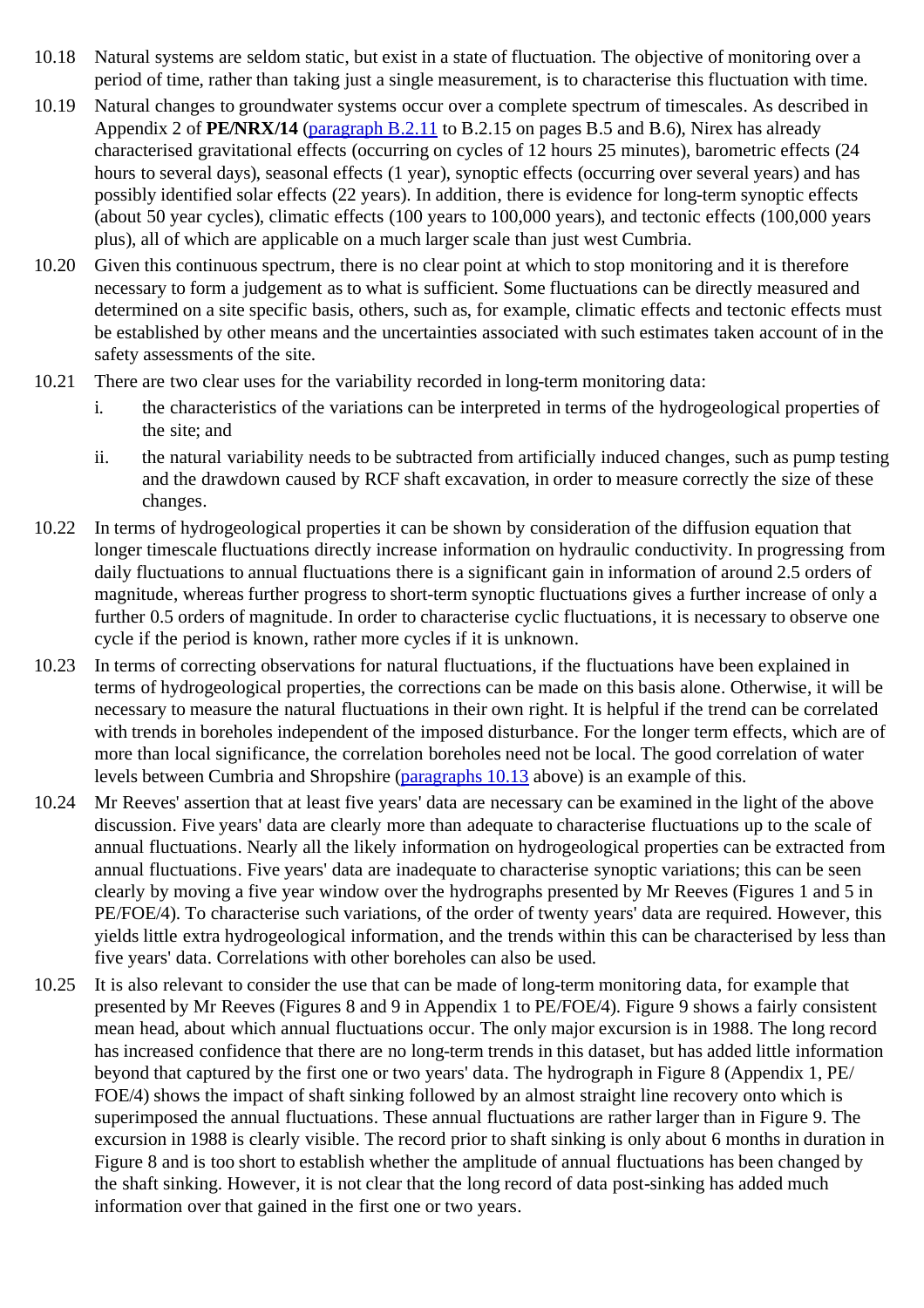## Conclusion

10.26 The baseline groundwater conditions have been established at Sellafield. A further two years of monitoring will be available before commencement of the RCF South Shaft excavation commences. There is no justification for the arbitrary assertions by Dr Salmon and Mr Reeves that a further 4 or 5 years of monitoring is required before commencement of the RCF.

### **Geochemical Conditions**

10.27 At paragraph 6.5.1 (PE/CCC/4), Professor Mather states:

*"The lack of a programme of boreholes drilled specifically to obtain hydrogeochemical data is one of the major deficiencies of the current borehole programme."*

10.28 Dr Wogelius (PE/FOE/8) makes a related assertion at paragraph 9.9:

*"Many aspects of the geochemistry of the site as it stands are currently poorly understood."*

- 10.29 However, he does not go on to say what these are or why he believes they are poorly understood.
- 10.30 These witnesses call into question whether sufficient geochemical information has been collected prior to RCF excavation. In the following section I explain why baseline hydrochemical information is only required for certain purposes, why sufficient geochemical information, of sufficient quality, is already available for these purposes and why further planned work to improve the baseline will be unaffected by the excavation of the RCF. I also explain why the RCF offers the only means to obtain baseline hydrochemical data relevant for other purposes.

#### Objective of Hydrochemical Observations

- 10.31 Hydrogeochemical baseline information is required at the current stage of investigations principally to assist with the development of the regional groundwater flow model. The main components of the hydrogeochemical data used to do this have been salinity and other major chemical component data (to help identify the processes leading to the distribution of the main bodies of water present) and isotopic data (which give indications of origins and movement of these waters; so-called palaeohydrogeological information).
- 10.32 At later stages in the programme, requirements for hydrogeochemical data will become more specific in terms of targetting hydrogeological features or regions of interest or in terms of evaluating specific mechanisms and pathways.

Data used in Current Regional Model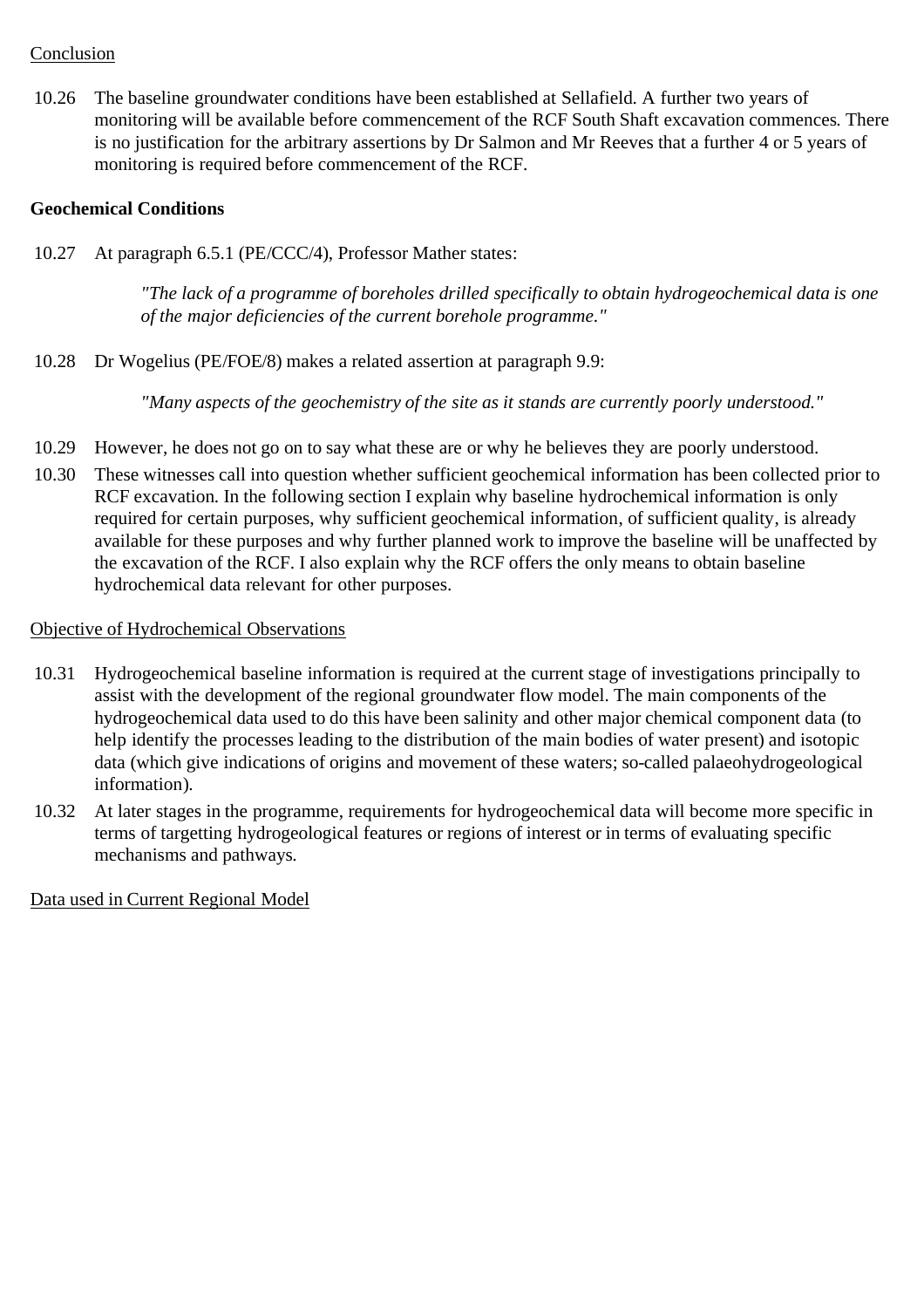- 10.33 The principal source of data used to draw the current hydrogeochemical baseline has been water samples taken from cores and during hydraulic testing of the deep boreholes. These samples were all contaminated to varying extents by drilling fluids but it has been possible to make analytical corrections to provide good quality data which are 'fit for purpose'. This is described in detail in Appendix 2 (B.3) of my Proof of Evidence (**PE/NRX/14**) and the views of the Royal Society Study Group on data quality were stated earlier, at paragraph 9.3 of this proof.
- 10.34 The information is 'fit for purpose' for the following reasons:
	- i. it has allowed a clear picture of hydrochemical conditions to emerge which it has not been necessary to modify substantially as more data are added progressively to the database; in other words, the hydrochemical understanding is robust.
	- ii. thus, it has permitted the construction of a regional hydrogeological model which has met with broad acceptance as a useful representation of the system (e.g. PE/CCC/4 at 6.6.7; Royal Society Study Group [COR/605] at p 107 *"A relatively robust description of the present-day generalised flow in an east-west plane is emerging."*).
	- iii. it has identified areas within the region where further investigations could be focussed to refine the regional model.
- 10.35 The hydrochemical data, whilst fit for current purposes and equalling or exceeding those of comparable international programmes, are of variable quality. For further developments of the assessment work, it will be necessary to increase the quality and spatial density of some of the information. This is discussed below.

## Future Programme

- 10.36 Specifically 'geochemical' boreholes (currently, boreholes 15-18 into the sandstones), in which collection of hydrochemical data takes precedence over other measurements, are planned to enhance understanding in volumes of rock where the conceptual regional hydrogeological model is sensitive. These may include the saline transition zone, other regions of groundwater mixing and discharge zones.
- 10.37 Continued sampling of existing and planned deep boreholes will provide progressively less contaminated samples for isotopic analysis which will enable the construction of a model of regional palaeohydrogeology. This will considerably strengthen the regional flow model. At present, this work is in its early stages.
- 10.38 Sampling of entirely undisturbed conditions within the PRZ will not be possible after construction. However, this is not considered to be a significant issue for the following reasons:
	- i. A baseline of 'major variables' for the region as a whole, including the PRZ, already exists. This is adequate for constructing the current regional flow model (as discussed above). In this context, hydrochemical data from the PRZ are simply one point in the much broader regional picture which can be built even without data from the PRZ itself.
	- ii. Very detailed hydrochemical characterisation of undisturbed PRZ groundwaters with a view to evaluation of their impact on the proposed repository system is of limited relevance as the actual behaviour of the repository near-field hydrochemistry will be dominated by the presence of the repository excavations themselves (to which the RCF is analogous). In particular, the evolution of pore-waters in the cementitious engineered barriers and the wastes and the interactions of the consequent chemical 'plume' with the rock will need to be demonstrably understood. Monitoring of the hydrochemical disturbance caused by the excavations,such as the RCF, is of considerably greater significance in evaluating the future behaviour of the PRZ than is information on its undisturbed state.
- 10.39 In addition to these points it must be stressed that the RCF offers the only practical means to collect other 'baseline' hydrochemical data which will be important to the future assessment work:
	- i. Collection and long-term monitoring of inflows to the shafts and galleries of the RCF as drawdown proceeds using specially designed sample installations which penetrate a few metres out from the excavation disturbed zone will provide high-quality uncontaminated samples from zones of rock or specific features which are intersected. Monitoring of changes in water composition of more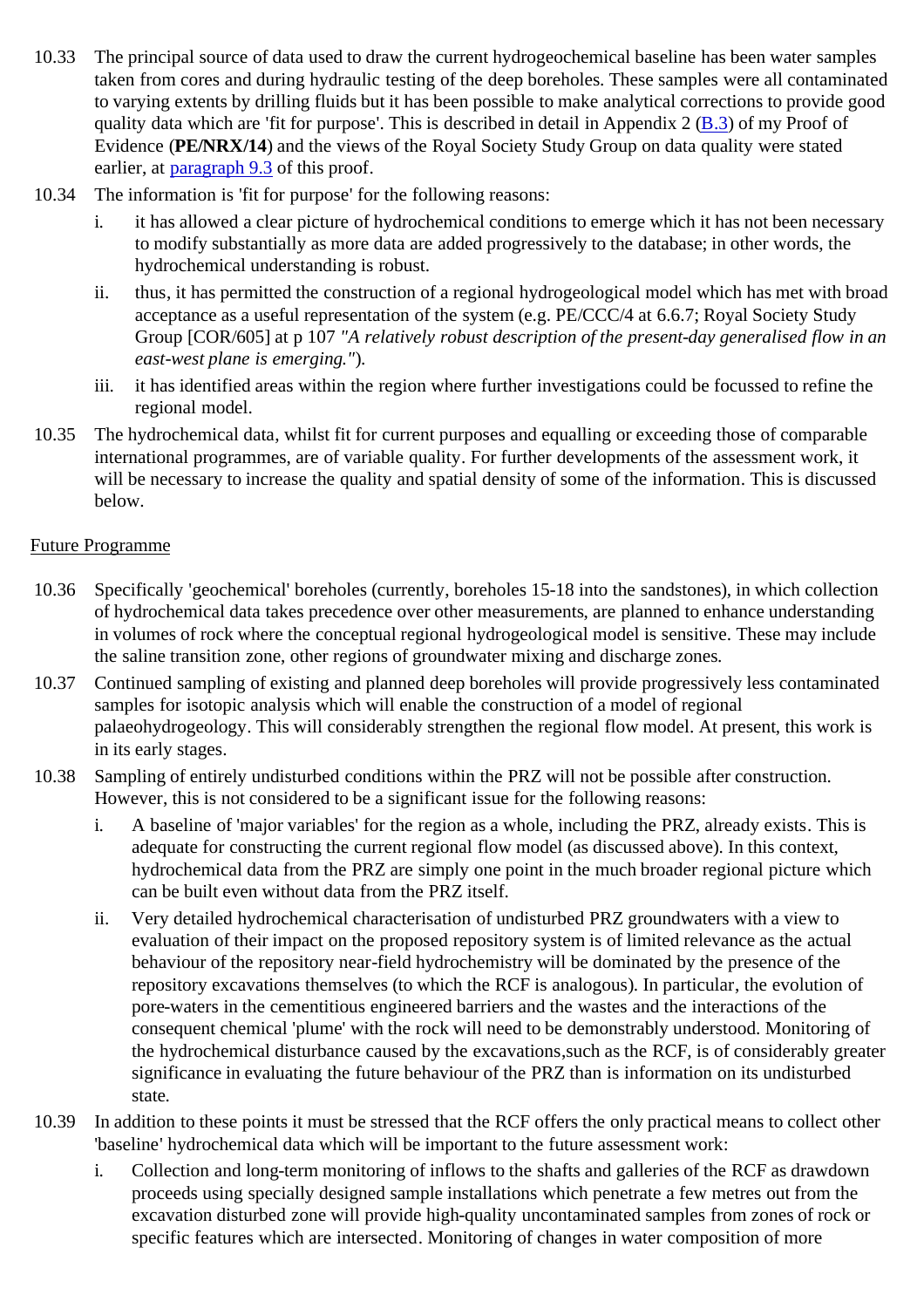transmissive features/regions as the drawdown progresses will provide valuable information on flow patterns in the PRZ region. This latter approach has been used successfully to study the impacts of major fractures on flow and deep hydrochemistry in the Äspö underground research laboratory in Sweden.

ii. The RCF itself allows the best practical means of access to neighbouring volumes of rock in the BVG via sub-horizontal boreholes drilled out into the surrounding rock. It is expected that hydrogeochemical conditions analogous to those existing prior to disturbance by the RCF will be encountered. It must also be borne in mind that the response time of the hydrogeochemistry to drawdown and excavation will vary depending on the hydraulic properties of the rock or of the feature intersected. Low transmissivity parts of the deep BVG are expected to remain essentially unaffected chemically and be accessible for sampling for a considerable period.

# **11. TECTONICS AND EARTHQUAKES**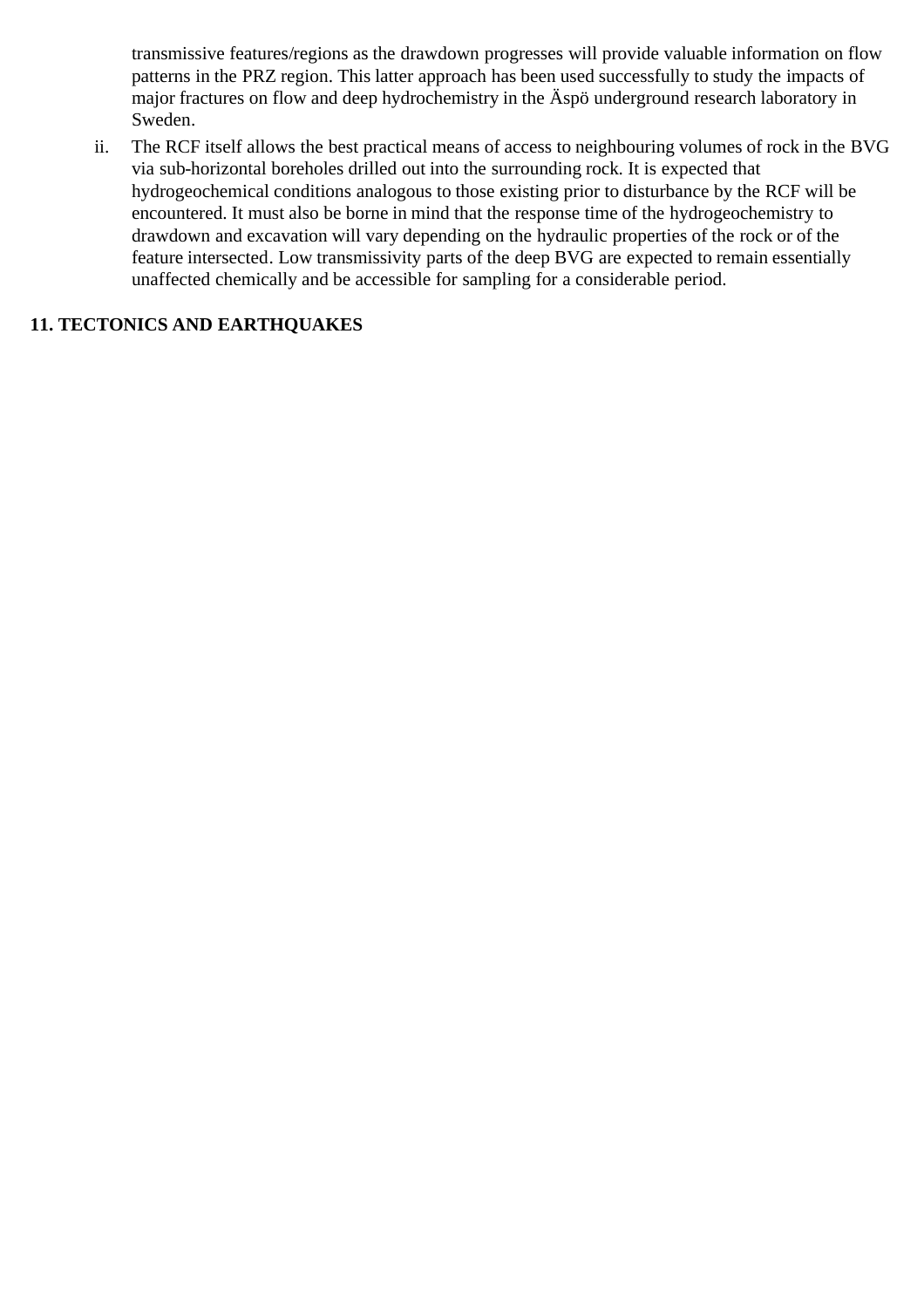- 11.1 Dr Haszeldine makes a number of statements and assertions in section 7 of his evidence (PE/GNP/3) and seeks to demonstrate that the level of seismic hazard at the Sellafield site is higher than presented in paragraphs 7.14-7.25 (commencing on page 55) of my evidence (**PE/NRX/14**) He states:
	- i. *"a potential hazard exists in the "Site" and "Region" areas of the Nirex investigation which has not to my knowledge been systematically addressed by Nirex work published to date."* (paragraph 7.1, page 18);
	- ii. the Lake District Boundary Fault has been active sometime during the last 60 million years and it is an extensional fault (paragraph 7.2);
	- iii. unconformities and discontinuities within the glacial sediments are indicative of tectonic activity within the last 100,000 years (paragraphs 7.3 and 7.4);
	- iv. Britain is in an extensional tectonic regime (paragraph 7.7);
	- v. large earthquakes in extensional tectonic regimes can pump large quantities of water to the surface (paragraph 7.5); and
	- vi. earthquakes of this extensional fault type and magnitude could easily influence subsurface water flows at Sellafield up to 50 kilometres from the site to produce several cubic kilometres of water discharges (paragraph 7.6) The Rampside earthquake occurred on one part of the Lake District Boundary Fault and may have effected discharge of 100,000 m<sup>3</sup> water (paragraph 7.7).
- 11.2 In paragraph 7.8 (PE/GNP/3), Dr Haszeldine draws the conclusion that:

*"It would appear possible that the Sellafield "Region" is unique in Britain in having a combination of:-*

- *Evidence for geologically recent fault movement;*
- *Theoretical pre-disposition to modern fault movement;*
- *Historical evidence of a fault event pumping subsurface water."*
- 11.3 Dr Haszeldine refers to four references: Nirex Report 524 [COR/517], the Royal Society Study Group Report [COR/605] and two publications for which Dr Muir-Wood was the lead author [GNP/3/7 and GOV/613].

Dr Haszeldine's statements and assertions are flawed in several ways, namely:

- i. the evidence quoted by Dr Haszeldine (paragraph 7.5, PE/GNP/3) for major expulsion of water during earthquakes is from large earthquakes of a size far greater than those observed in Britain;
- ii. the extrapolation of the 'radius of influence' of such a large earthquake to west Cumbria in the way done by Dr Haszeldine is questionable;
- iii. recent research is indicating that hydrogeological changes produced by earthquakes are typically associated with small enhancements in shallow permeability of the ground, not with expulsion of water from depth;
- iv. the tectonic regime in the UK is not extensional;
- v. the last stage of movement on the Lake District Boundary Fault Zone was not extensional, even though the fault originally developed as a 'normal fault' in an extensional regime; and
- vi. the Rampside earthquake was associated with shallow liquefaction of beach sands. There is no evidence to suggest that it was associated with ejection of deep groundwater.
- 11.5 These various issues are responded to in more detail in the subsequent paragraphs.

## **Extent of Nirex Investigations**

- 11.6 Nirex has initiated studies to evaluate the nature of the tectonic and seismic disturbance which could affect a repository at Sellafield in accordance with international guidelines (paragraph 7.21, page 57, **PE/ NRX/14**).
- 11.7 Nirex is adopting a balanced and scientific approach to evaluating seismicity and any associated hazard in which the scientific evidence is assessed and subjected to wide and critical review before incorporation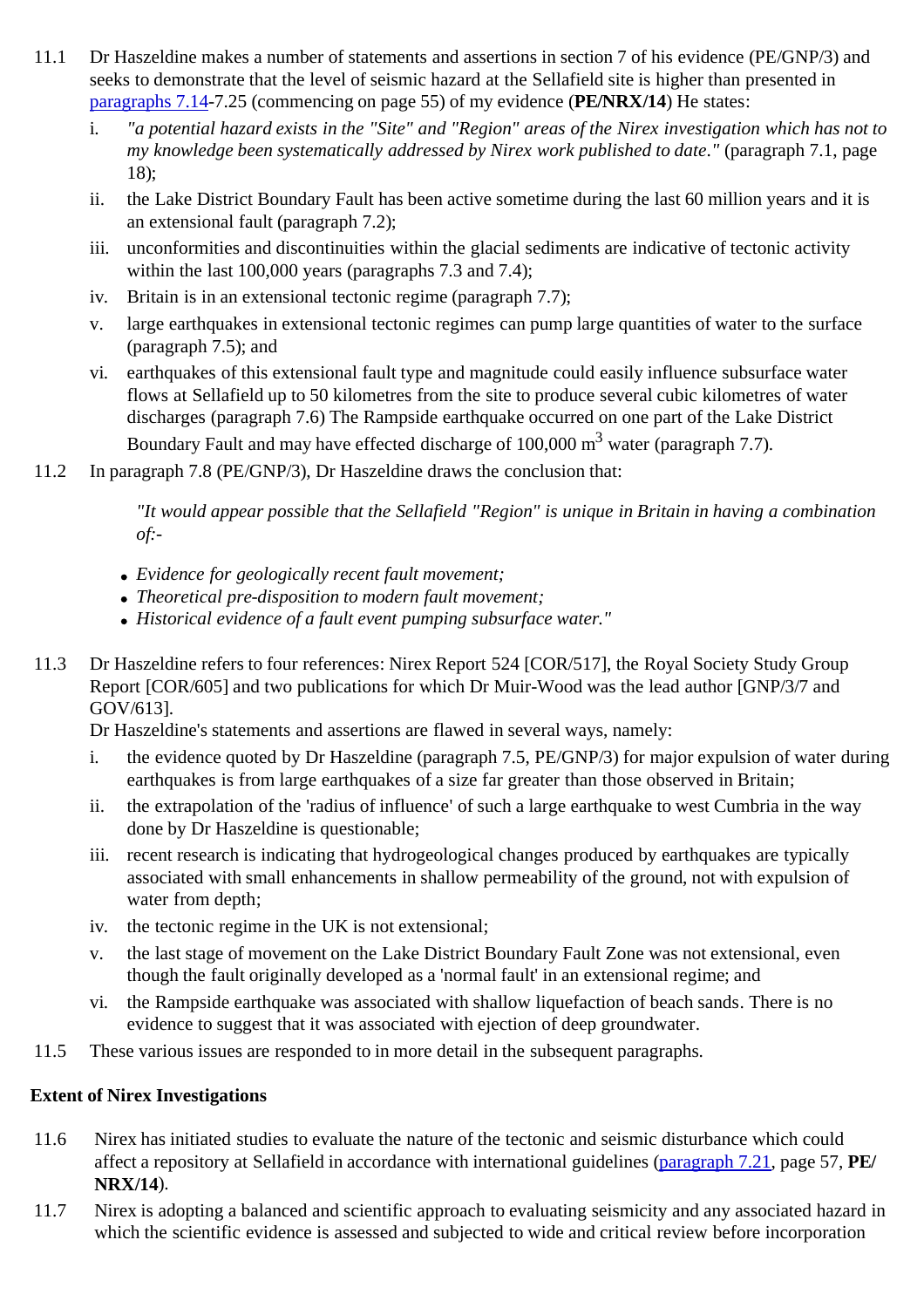into our performance assessments of the site. We are currently obtaining reviews of aspects of the seismicity studies from two international experts in line with the recommendations of the Royal Society Study Group contained on page 160 of their report [COR/605] that the work should be exposed to the widest possible international peer review.

11.8 Nirex has recently published a four volume report on the seismological database for Sellafield {Nirex Report SA/95/003} which is referred to in paragraph 7.23 of my evidence (**PE/NRX/14**, page 57).

# **Lake District Boundary Fault Zone**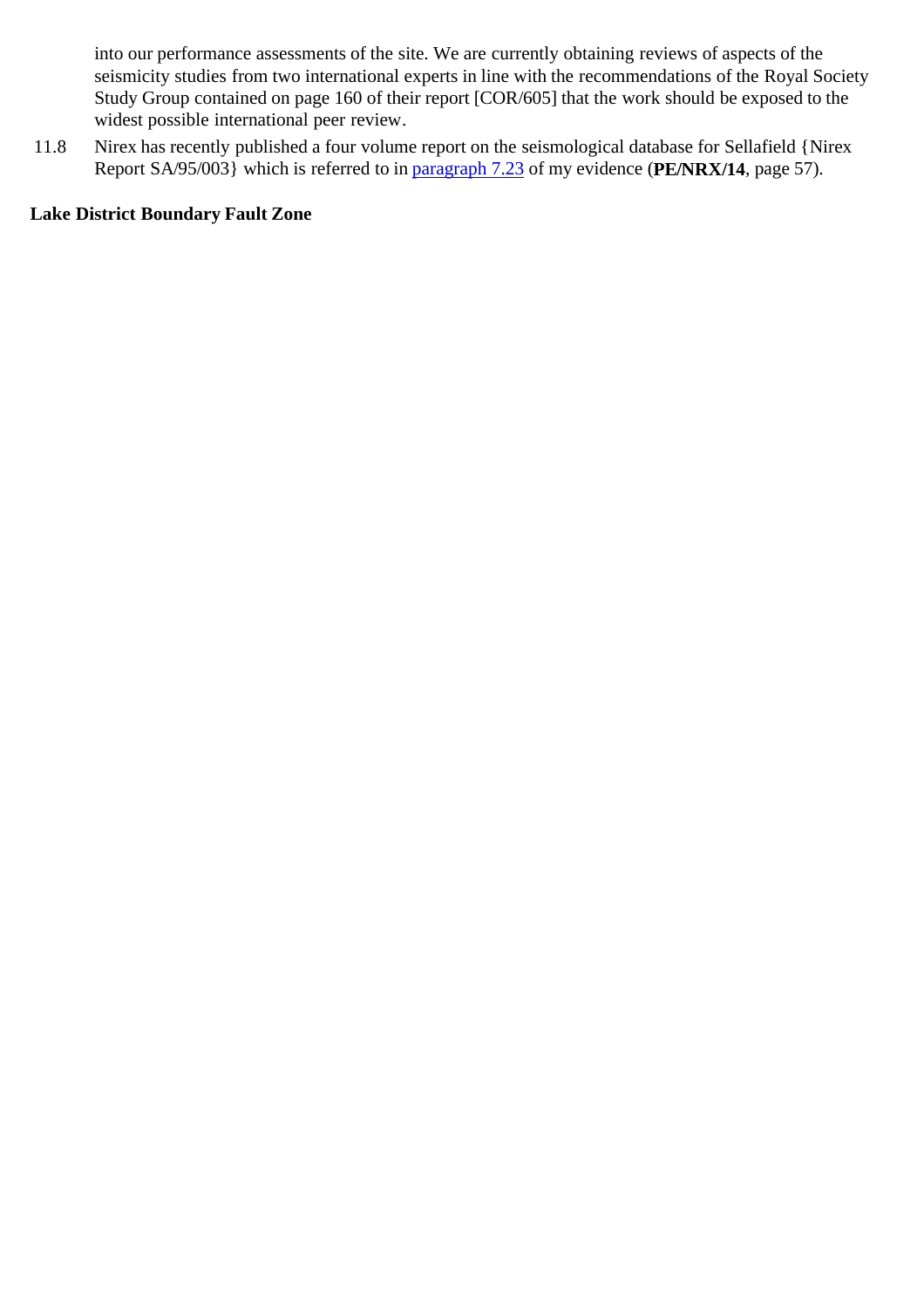11.9 In paragraph 7.2 of his evidence (PE/GNP/3), Dr Haszeldine comments on the map presented by Nirex as Figure 6.2 in Volume 1 of Nirex Report 524 [COR/517]. Dr Haszeldine makes the comment:

> *"In terms of possible uplift, the most important part of this map is the abrupt change in the orientation of uplift contours as they cross a line running sub-parallel to the present coastline. The only way to resolve these changes of contour direction, is to infer that a discontinuity has occurred between the two sets of rocks, i.e. that a fault has been active sometime during the last 60Ma."*

- 11.10 Nirex has presented evidence (Nirex Report 524, Volume 1, page 38 [COR/517]) in its published discussion of Figure 6.2 that:
	- i. The change in the orientation of the contours of uplift across the Lake District Boundary Fault Zone in south Cumbria is largely an artefact of the sparse data offshore. There are only two data points offshore, both on the other side of the East Irish Sea Basin.
	- ii. Faulting that has been active during the past 60 million years is not the only explanation for the change in orientation of apparent uplift contours. Expulsion of warm mineralised fluids at the basin margin is a more likely explanation for locally enhanced values of apparent uplift - and the process is as proposed by Dr Haszeldine and others for the origin of the hematite ore bodies of the south Cumbria area.
- 11.11 Nevertheless, Dr Haszeldine associates this apparent discontinuity with the Lake District Boundary Fault, comments that this structure is an extensional fault and, subsequently, (paragraphs 7.5 to 7.7, PE/GNP/3) draws an association between extensional faulting and groundwater expulsion.
- 11.12 The evidence for regional uplift in the Lake District is not disputed. Nirex has presented this information in a number of reports. However, Dr Haszeldine fails to make the point that uplift occurred everywhere else in Britain. Section 6.1.4 of Volume 1 of Nirex Report 524 [COR/517] on page 37 states:

*"Uplift at about the Cretaceous-Tertiary is ubiquitous in Britain."*

11.13 Dr Haszeldine also fails to recognise that this latest period of movement on the Lake District Boundary Fault, would not have been extensional, as he implies, but compressional. This is explained on page 38 of Volume 1 of Nirex Report 524 [COR/517] where it is stated:

> *"Further evidence of basin inversion superimposed upon a broad, regional uplift is provided by the seismic reflection data with examples of fault reversal and local anticlinal folding. Compression, orientated roughly N-, is consistent with the fact that NE-trending structures, such as the Maryport and Lagman faults, were preferentially reversed. This resulted in inversion of the Solway Firth Basin and northern part of the Langman Basin which appear to have been buttressed against the Ramsay-Whitehaven Ridge. In the vicinity of Sellafield, any displacements on the LDBFZ would have been markedly transpressional."*

- 11.14 The 'LDBFZ' is the Lake District Boundary Fault Zone. 'Transpressional, as stated in the Glossary of Volume 1 of Nirex Report 524 [COR/517] means *"Action of compressive stress oblique to the trend of a fault. Results in oblique-reverse displacement of the fault."* In other words, it is not extensional.
- 11.15 Thus, Dr Haszeldine is being somewhat misleading in stating that the Lake District Boundary Fault is an extensional fault. Whilst it formed originally in an extensional regime, it latest movements were not extensional.

#### **Features within the glacial sediments**

11.16 Nirex is investigating possible neotectonic features and attempting to distinguish such evidence from the relatively common glacitectonic structural features due to internal deformation of the Quaternary by the movement across it of ice sheets. These have produced compressional and extensional dislocations. The section in Volume 1 of Nirex Report 524 (page 11) [COR/517] to which Dr Haszeldine may be referring in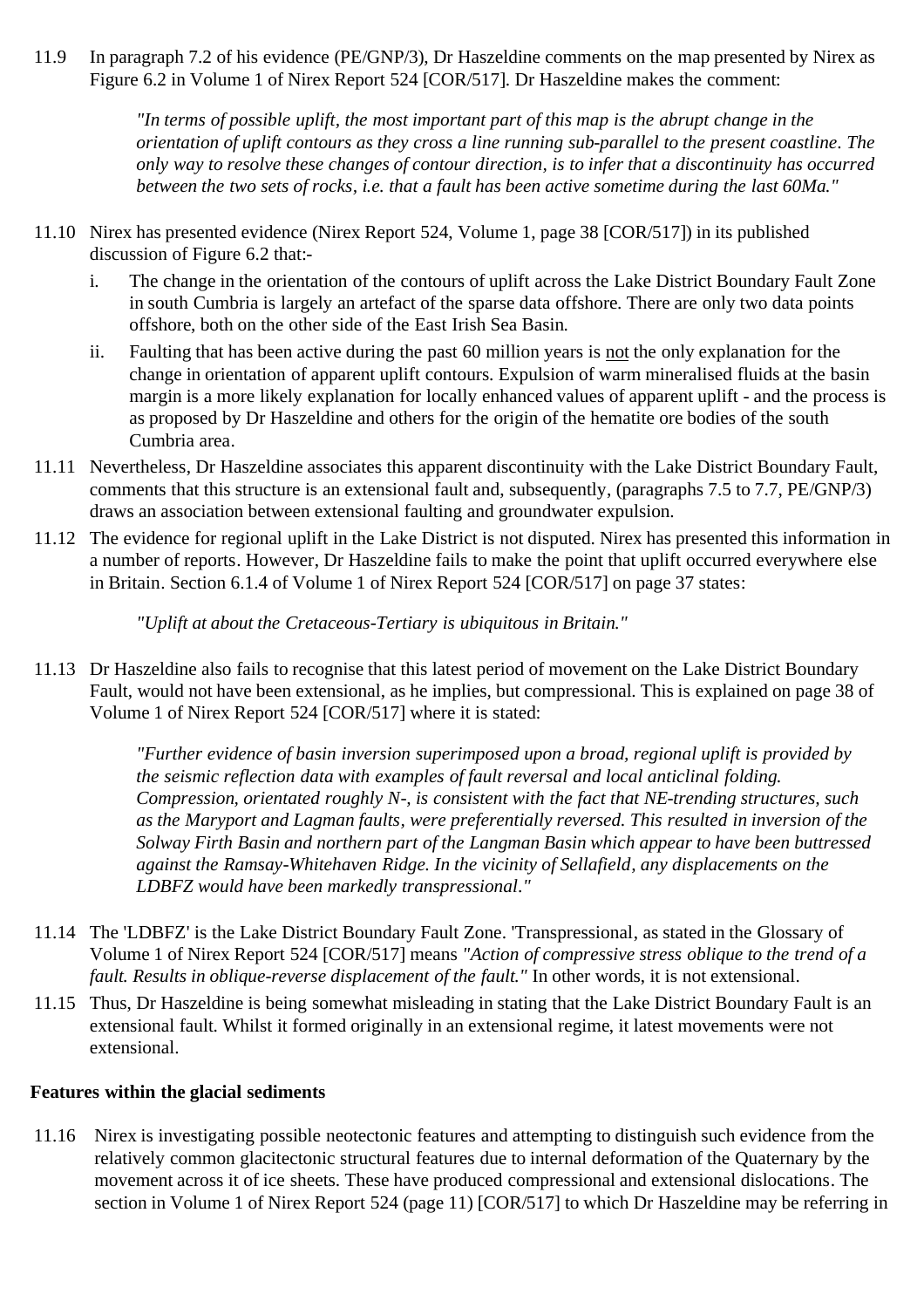paragraph 7.4 (page 18, PE/GNP/3) is comprehensive and sufficient to show that we are addressing the subject and it is not a major omission as he claims:-

### *"2.5 Neotectonics and seismic hazard*

*Since the preparation of Nirex Report Number 263, there have been further investigations of seismological, geophysical, geological and remotely sensed features, to determine whether they may indicate neotectonic activity. In particular, potentially faulted offsets of rockhead and Quaternary sediments have been interpreted from onshore and offshore seismic reflection data. No firm field evidence of neotectonic activity has been found in the onshore district although sites which might be the most likely to reveal such evidence have been identified for further study."*

### **Tectonic Regime in the UK**

11.17 Dr Haszeldine states in paragraph 7.7 (PE/GNP/3) that Britain is in an extensional regime. He is incorrect in this assertion. His mistake may have arisen from misleading statements in the references he quotes (GNP/3/7 and GOV/613).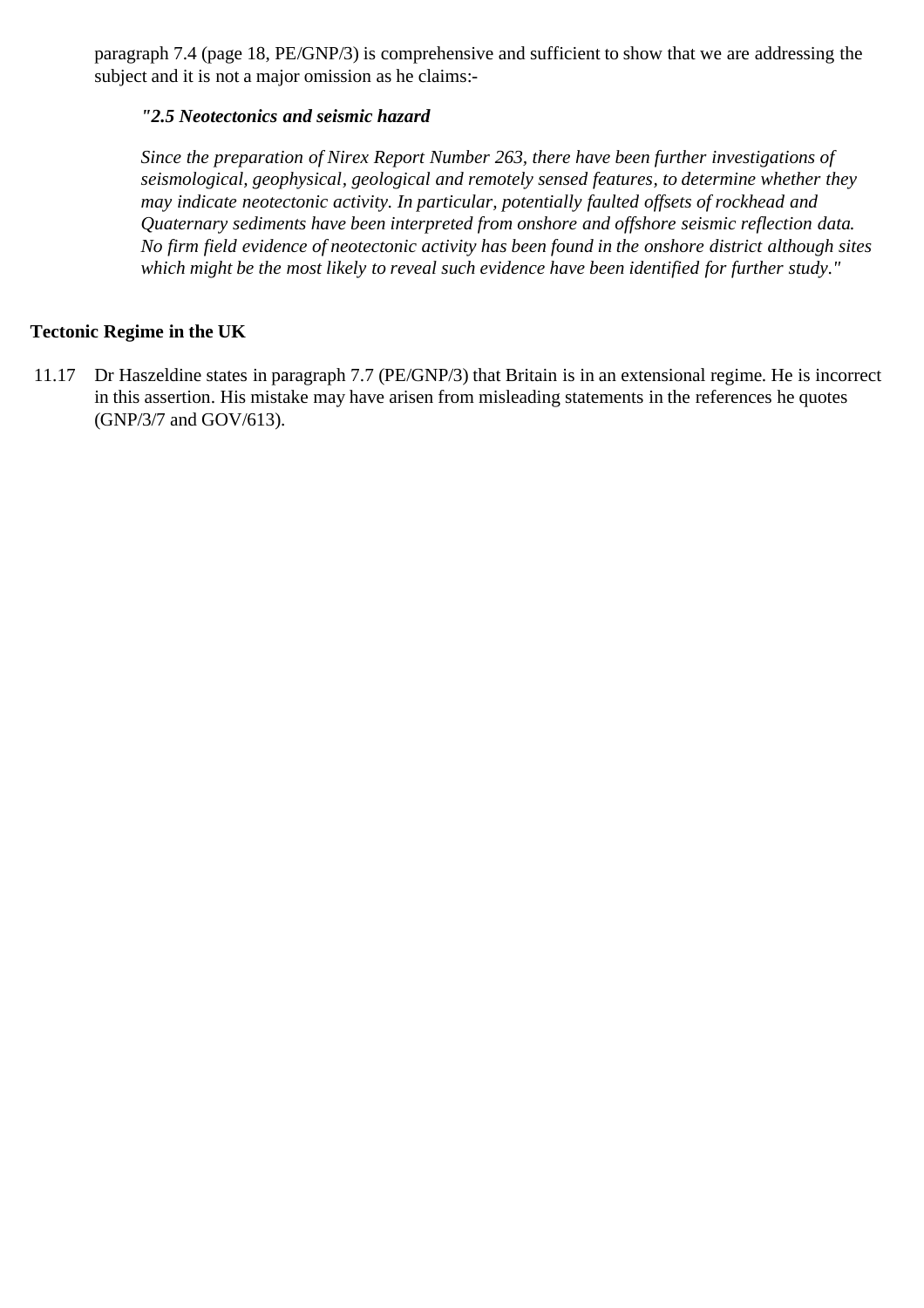- 11.18 In the 1992 HMIP Report (page 30, section 2.7.2, British Earthquakes, paragraph 1 [GOV/613]), Dr Muir Wood is initially definitive that Britain, in contrast to other intraplate regions, is in an extensional regime but, on refering to section 3, the evidence for extension is admitted to be minor with evidence for strikeslip faulting predominant (page 63, section 3.2.5 [GOV/613]). More specifically, for western Britain, including the Sellafield area, it is accepted that the regime is not extensional.
- 11.19 By the early 1990's, observations of present day stress fields by earthquake focal mechanism studies, *in situ* stress measurements and borehole break-out analyses had shown that the European stress state was generally not extensional, but in a similar compressional state to other intraplate areas. In a summary paper on "Regional Patterns of Tectonic Stress in Europe", Muller *et al*, 1992 (Figure 3, page 11,787 [NRX/14/6]) provided maps of stress indicators. On a generalised stress map they classified these as compressional or extensional. *"Inward directed arrows indicate the maximum horizontal compression directions in regions of dominantly compressive stress regimes (either thrust or strike-slip faulting). Outward directed arrows indicate the least horizontal stress in regions of extension."* Areas of dominant extension were only present in Italy, Greece and Turkey. All other areas were dominantly compressional, with a limited number of local extensional zones as in the Rhine graben and in uplift zones following melting of thick ice sheets. Even basins formed in an extensional regime, such as the North Sea, were generally in a situation of present-day compression. All but two of the many stress indicators in Britain were compressional. One of these extensional indicators was in eastern England near the Wash, the other was in the SW Scottish Highlands, in the area of maximum ice load during the Pleistocene.
- 11.20 In the HMIP report [GOV/613] reference is made to an article (King, page 90) on fault plane solutions for the 1979 Carlisle earthquake. This was not discussed in detail but is relevant to Sellafield as the nearest earthquake of moderate size that had been instrumentally monitored in detail and results analysed to determine the stress pattern. One mechanism was thrust/reverse faulting, the other mainly strike-slip, i.e. neither were extensional. King favoured the reverse faulting solution but later more detailed analysis by the BGS {SA/95/003}, including the aftershock data, preferred an oblique strike slip mechanism.
- 11.21 Subsequently, as part of the Nirex Seismic Hazard Assessment, [SA/95/003], the data for the 1979 Carlisle (Longtown) earthquake were re-analysed and confirmed the strike slip solution. Additionally, analysis of the 1993 Grange-over-Sands earthquake, at  $3.0 M<sub>r</sub>$  the largest earthquake recorded by the

BNFL/Nirex monitoring and the closest earthquake of moderate size to Sellafield, indicated strike-slip with a small component of reverse movement. Such a mechanism was found to generally apply to the great majority of earthquake fault plane solutions in the area. Pure reverse or normal faulting is minor and associated with the smaller earthquakes. It was noted ([11] p 48 paragraph 2) that: *"At or above this magnitude (3ML ), focal mechanisms elsewhere in Britain invariably appear to be strike-slip"*.

11.22 Therefore, earthquake analysis confirms that the stress regime at seismogenic depth in the Sellafield area is not extensional but generally strike-slip and similar to that in the majority of Britain and north-west Europe. Thus, Dr Haszeldine is incorrect in stating that the tectonic regime in Britain is extensional.

## **Effect of Earthquakes on Groundwater**

- 11.23 Dr Haszeldine (paragraph 7.5, PE/GNP/3) states that earthquakes can pump water to the surface as a consequence of their aftermath. He quotes information from GNP/3/7 in support of his statements. He then extends his argument to the UK quoting information from GOV/613 in his paragraph 7.7.
- 11.24 In the 1992 DoE/HMIP Report [GOV/613], Muir Wood and Woo suggest that normal fault earthquakes can have a major effect on groundwater whereas reverse fault earthquakes do not produce significant effects. Strike-slip earthquakes were found to produce a variety of responses and this was considered to be due to the associated component of normal or reverse faulting.
- 11.25 The relevant extract for strike-slip earthquakes is (page 16 [GOV/613]):

## *"2.4 Strike-slip Faults*

*2.4.1 General remarks*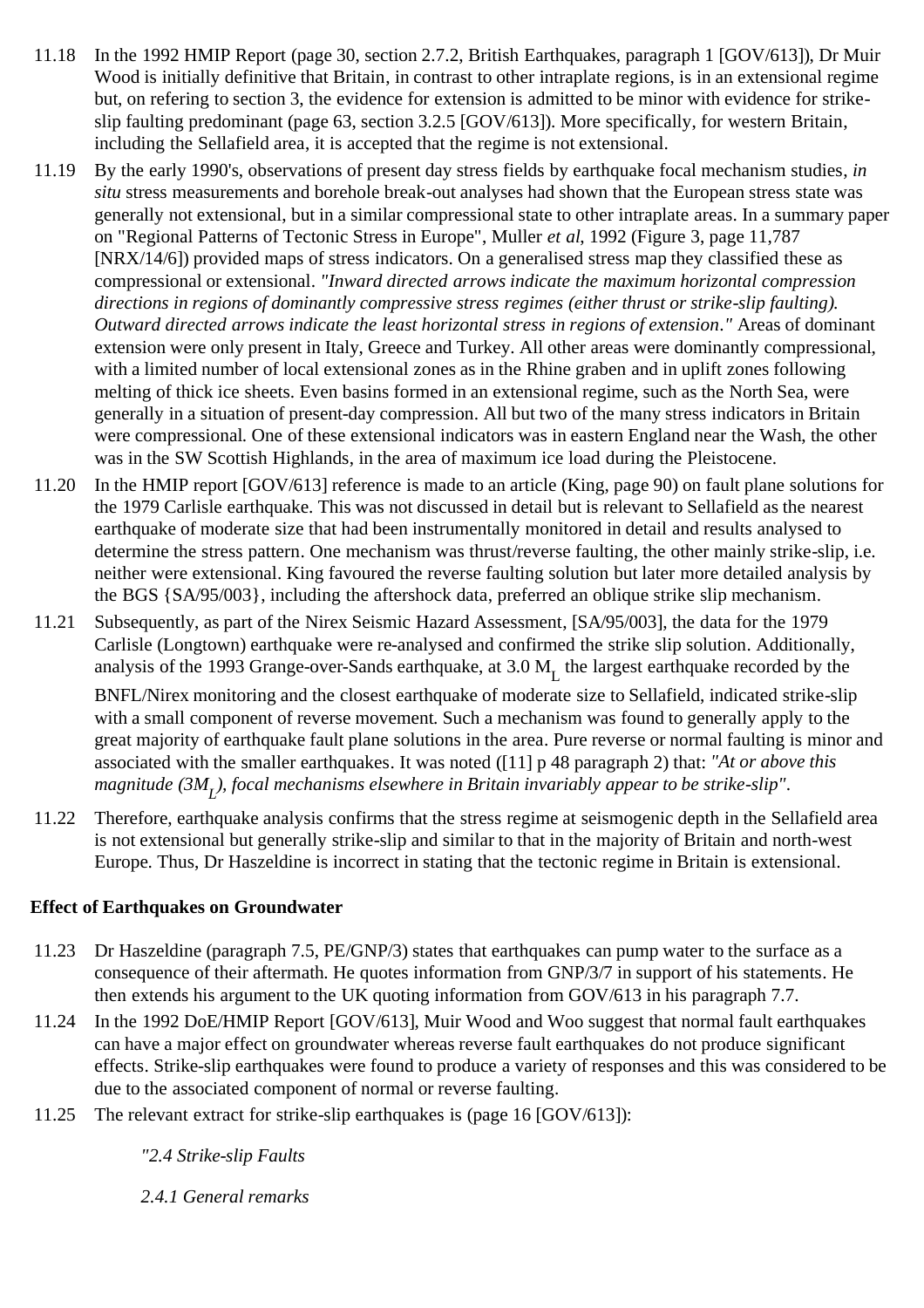*As might be predicted from the findings concerning normal and reverse fault earthquakes, strikeslip fault displacements are found to cause a diversity of responses. Many strike-slip faults are accompanied by some component of normal or reverse displacement, and it is evident that this can be of particular importance in dictating the resulting hydrological signatures."*

11.26 Dr Haszeldine draws an analogy in paragraphs 7.5 and 7.6 (PE/GNP/3) between the reported effects of the 1959 Hegben Lake earthquake and the 1983 Borah Peak earthquake. His diagrams (7.5 and 7.6) both, however, refer to the Hegben Lake event. He does not mention that both events were large earthquakes on normal faults in an extensional regime and were therefore not analogues for potential effects at Sellafield. Section 2.2 on page 5 of GOV/613 is headed "Normal Fault Earthquakes" and contains the quote:

> *"In the past 35 years there have been three major onland normal fault earthquakes in countries with a well developed programme of hydrogeological monitoring: the two most recent large normal fault earthquakes in the USA (the 1959/8/17 Hebgen Lake earthquake (M7.3) in Montana,* and the M<sub>s</sub> 7.0 1983/10/28 Borah Peak earthquake 250 km away in Idaho), and the M<sub>s</sub> 6.9 *1980/11/23 earthquake in southern Italy."*

### **Hydrogeological effects of UK Earthquakes**

- 11.27 Reference to paragraphs 7.14 to 7.25 of **PE/NRX/14** indicates that the seismicity of the UK is low and that over the last few hundred years has only been subjected to moderate or small earthquakes (up to about magnitude 5.5). Thus, it is scientifically questionable to suggest that the effects of a magnitude 7.3 earthquake can be realistically mapped onto Cumbria in the way that Dr Haszeldine has sought to do in his Figures 7.5 and 7.6 (PE/GNP/3).
- 11.28 Dr Muir Wood and G Woo in a 1992 report for DoE/HMIP [GOV/613] stated in the abstract that:

*"Britain is shown to be a slowly deforming region of active crustal extension, in which increases in springflow and rises in the water-table have been noted following even relatively small earthquakes of the past 150 years. Hence earthquake-induced changes in hydrology will need to be accounted for in estimating the performance of proposed British radioactive waste repositories."*

11.29 They applied their analysis to the Sellafield site and concluded that ([GOV/613], page 79, section 4.5.1, paragraph 5):

> *"Hence there are tectonic arguments for suspecting that faults of the LDBFZ may currently be active. The hydrological signature of the 1865 Rampside earthquake provides further corroboration that at least some faults of this system are liable to undergo shallow normal fault displacements."*

and that (page 80):

*"However current evidence suggests that the fault-bounded West Cumbrian coast may be tectonically active, and that seismic pumping of groundwater may occur around Sellafield."*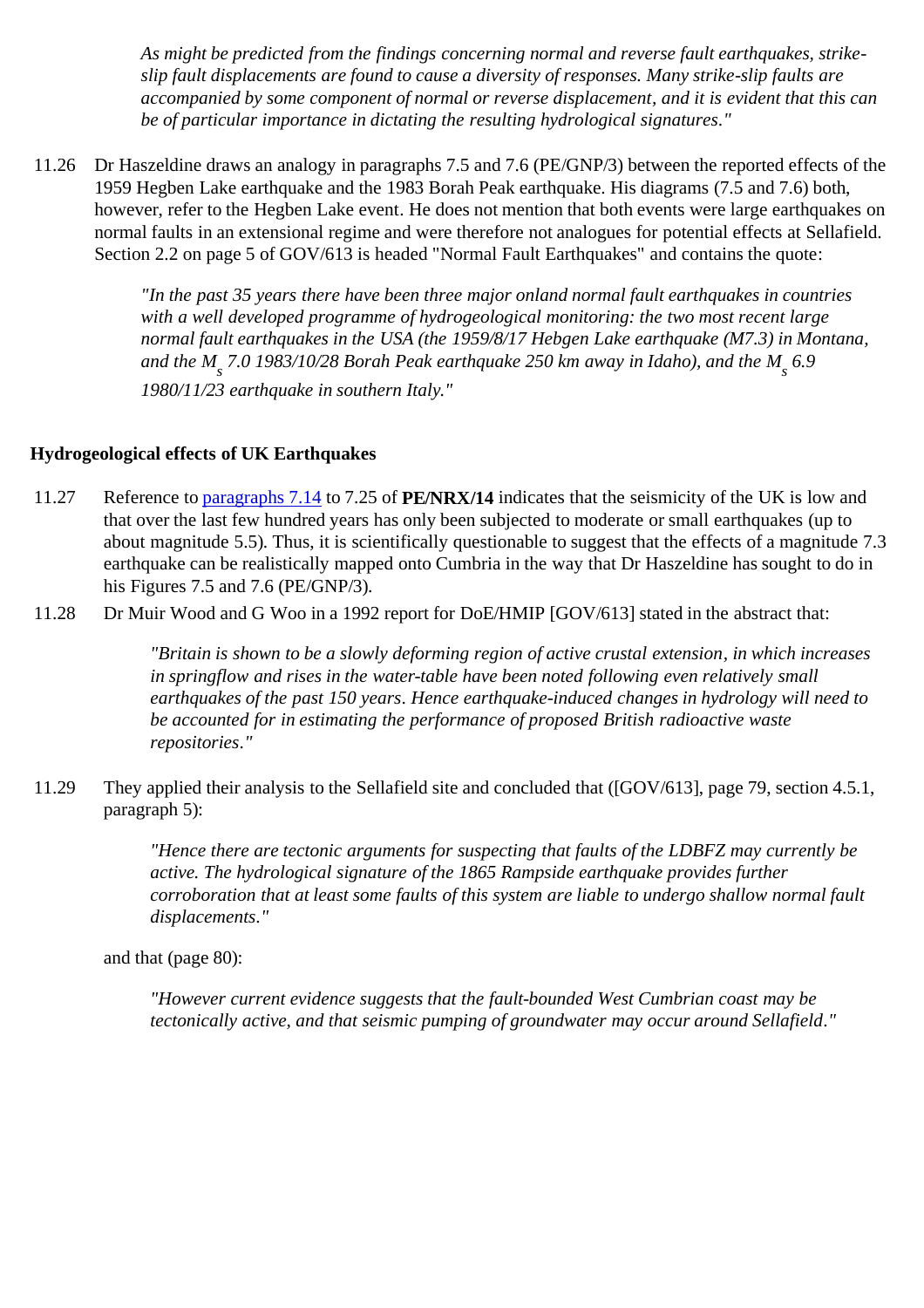- 11.30 As Britain is not in an extensional regime, the claimed mechanism for significant hydrogeological effects predicted by Dr Muir Wood's hypothesis will not apply. The examples he presents, [GOV/613] Appendix B, of British earthquakes that affected the hydrogeological regime are:
	- i. Rampside, 1865 (near Barrow in Cumbria)
	- ii. Colchester, 1884
	- iii. Hereford, 1896
	- iv. Stafford, 1916
	- v. North Sea, 1931
- 11.31 Of these, only the Rampside and Colchester events produced significant effects, and these effects themselves were limited in extent.

# Rampside, 1865

11.32 The Rampside effects were not of deep groundwater expulsion, but of near surface effects due to beach sand liquefaction.

# Colchester, 1884

11.33 After the Colchester earthquake ([GOV/613] B2), there were limited short term effects in the immediate area but also more widespread and long-lasting hydrological changes up to 25 km away. Water levels within the Chalk rose by up to 7.5 feet in wells to 420 feet depths over periods up to 40 days following the earthquake. The majority of changes in water level were rises but the level fell in one well. The widespread nature of the changes probably does reflect earthquake strain effects on the fissured Chalk aquifer. The Colchester earthquake was in SE England adjacent to the southern North Sea basin and so there could be an extensional component to the local stress regime. Therefore the changes to the local water table following the Colchester earthquake probably indicate effects that would not apply to the Sellafield area.

## Recent Review of earthquake effects on groundwater

- 11.34 A recent study (Rojstaczer, Wolf and Michel; Nature, 373, pages 237-239, 1995) has concluded that earthquakes do not expel water from depths of several kilometres. Instead earthquakes can cause nearsurface permeability enhancements that produce persistent and widespread changes to the groundwater. These include changes to the water table and groundwater outflow to streams. Measurement of the groundwater chemistry after earthquakes in California showed that near surface water was involved in changes to the stream and spring flow.
- 11.35 Inferred changes to the permeability were about one order of magnitude. Measurements of the permeability of all the hydrogeological units at Sellafield have indicated a range of values over several orders of magnitude. Modelling of the groundwater pathway for the post-closure performance assessment (Nirex 95 [COR/522]) has used a range of permeability values. A general increase of one order of magnitude in the average near surface permeability was not found to produce significantly different results.

## **Conclusions**

11.36 The following conclusions are therefore drawn: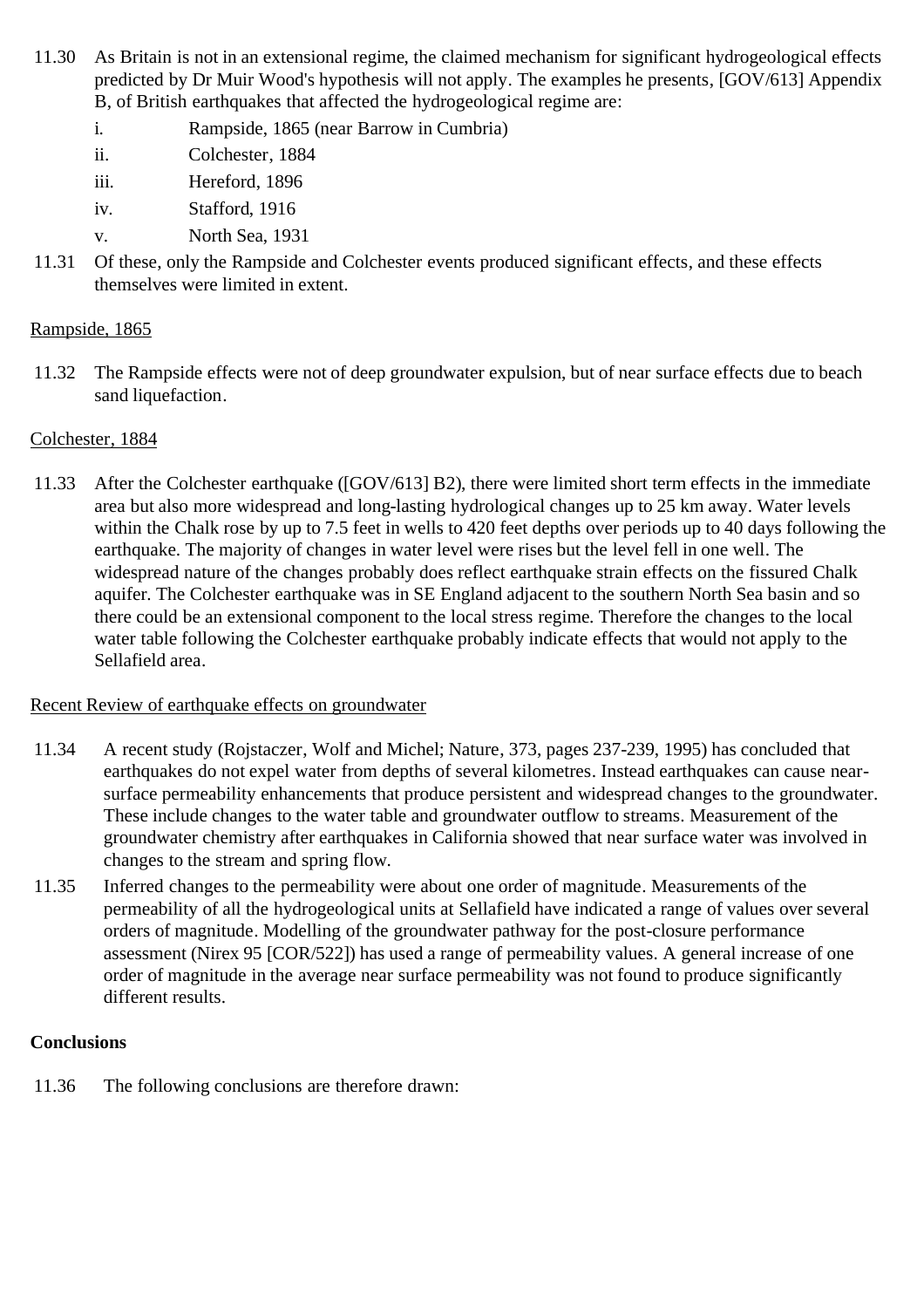- i. As indicated in **PE/NRX/14** (paragraph 7.26 iv, page 59) earthquake activity in the UK is low and is not expected to have a significant effect on the physical stability of the site in terms of its potential to host a repository.
- ii. The Sellafield area does not lie in an extensional tectonic regime in which earthquakes would produce significant effects on the groundwater.
- iii. Earthquake effects on the groundwater are likely to be small, indirect and near surface with no direct expulsion of groundwater from repository depth.
- 11.37 Dr Haszeldine, by selectively quoting information from a limited number of sources has sought to draw conclusions about the tectonics of the Sellafield area and concerning possible impacts of earthquakes on the hydrogeology of the area. In doing this he has failed to take account of the published information and has misrepresented information, for example, by seeking to draw a comparison between large, normal fault earthquakes in the USA and small earthquakes in the UK in a compressional stress regime.

# **12. COMPARISONS WITH INVESTIGATION PRACTICES ELSEWHERE**

# **Comparisons with the Oil Industry**

- 12.1 Several Objectors' proofs draw comparisons between the Nirex investigations and the practices adopted within the oil industry. Dr Haszeldine (PE/GNP/3, section 6, pages 15-17) draws comparisons in terms of timescale and approach. A similar theme relating to approach to investigations is picked up by Professor Smythe (PE/FOE/3, paragraph 7.14).
- 12.2 Professor Smythe and Dr Haszeldine both seek to criticise the Nirex approach to investigations claiming that it does not follow oil company practice which they regard as a model for Nirex to emulate (PE/FOE/3, paragraphs 7.14 and 9.6; PE/GNP/3, paragraph 6.3).
- 12.3 The first point that must be made is that Nirex is not exploring to identify and exploit an oil deposit. The oil industry seeks to locate oil and gas deposits which are confined to specific locations dependent upon very specific combinations of geological features and processes. Nirex, on the other hand, is exploring a specific location to determine its suitability to host a repository. Fluid flow technology for the oil industry tends to be aimed at high flow rates and high permeability rocks. Nirex, on the other hand, is looking primarily at low flow rates in low permeability rocks. In these respects, the oil industry is not a direct analogy to the work being undertaken by Nirex.
- 12.4 Nevertheless, the Nirex approach has drawn on a wide range of expertise and experience from the hydrocarbons industry, notably through such contractors as British Geological Survey, GeoScience Ltd, J. Arthur and Associates Ltd, Schlumberger GeoQuest Ltd and others, all with direct experience of working in the hydrocarbons industry. Meetings have been held with both Shell and BP to exchange technical knowledge and experience, and this information exchange continues.
- 12.5 At paragraph 6.7 of his evidence (Pages 16-17, PE/GNP/3), Dr Haszeldine states that:

*"Choice of site and Planning Application for the RCF could be considered analogous to deciding to proceed with oil field development in a particular location."*

- 12.6 The only decision Nirex has made is to apply to construct an RCF. In terms of the exploration analogy that Dr Haszeldine persists with, this may be seen as just another tool for obtaining data and testing predictions analogous to the change in the hydrocarbons industry from drilling exploration wells to an appraisal well it is definitely not analogous to a decision to proceed with the development of an oil field. This would be equivalent to commencement of construction of a repository and first oil would be equivalent to first waste emplacement in a repository.
- 12.7 Dr Haszeldine's presentation of the Nirex programme is wrong (his Figure 6.7, PE/GNP/3). He shows the boreholes starting in late 1992. The borehole drilling started with Borehole 1 in mid 1989. The RCF programme described by Dr Haszeldine is not the same as that presented as Figure 5.1 in Dr Mellor's evidence (**PE/NRX/16**). Dr Mellor shows the RCF programme commencing in mid 1996, seven years after the start of drilling as compared to the 15 months shown by Dr Haszeldine. Dr Mellor shows the RCF science programme completed in early 2006; Dr Haszeldine shows it to be completed by the end of 2001.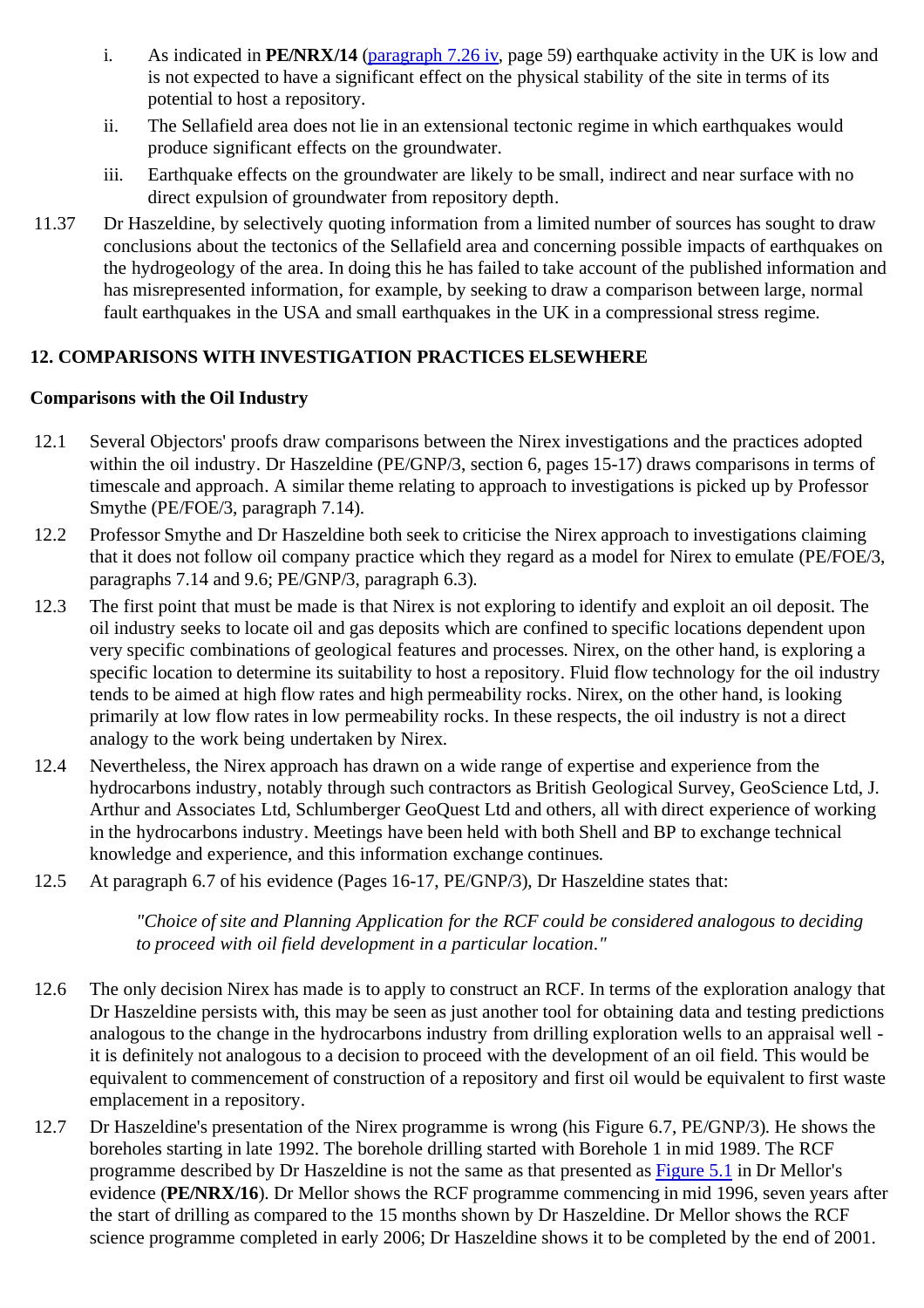The programme shown by Dr Haszeldine for the development of a complex or difficult oil field concludes with first oil production some 18 years after start of work. The equivalent end point for the Nirex programme is first waste emplacement in a repository. Mr Folger's evidence (**PE/NRX/12**, paragraph 9.22, page 61) states that this may be possible in the first half of 2011. Mr Folger's supplementary proof (paragraph 4.3, page 8, **PE/NRX/12/S1**) presents a revised programme indicating the earliest date for first waste emplacement as the first half of 2012. This is 23 years after start of drilling. This is longer than the 18 years quoted by Dr Haszeldine for an oilfield and substantially longer than the 9.25 years he shows in his Figure 6.7 (PE/GNP/3) for the *'Nirex drilling plan'*.

- 12.8 Detailed examination of the Nirex investigation programme reveals close similarities with the practice in the hydrocarbons industry. The adoption of a progressive, step-wise methodology from the regional reconnaissance scale towards the District and then the Site and finally the PRZ is a clear example.
- 12.9 The acquisition of seismic reflection data similarly followed standard exploration procedures. Hydrocarbon exploration normally begins with wide ranging 2-D seismic reflection surveys and exploratory drilling, moving later, where justified, to development drilling and, in many, but by no means all cases, to targeted 3-D seismic surveys.

# **REFERENCES**

## COR/502

Nirex Report 263, The Geology and Hydrogeology of Sellafield, March 1992, (Vols. 1-2)

## COR/508

Nirex Science Report S/94/002. Post Closure Performance Assessment, Information Management, October 1994

#### COR/510

Nirex Science Report S/94/004. Post Closure Performance Assessment, Modelling of groundwater flow and radionuclide transport, January 1995.

## COR/524

Nirex Science Report S/95/007. Sellafield Geological and Hydrogeological Investigations. The 3D Geology and Hydrogeology of the RCF South Shaft Location: Summary Report, July 1995.

## COR/525

Nirex Science Report S/95/008. Sellafield Hydrogeological Investigations. The Hydrochemistry of Sellafield: 1995 Update. July 1995

#### COR/527

Nirex Science Report S/95/003. Nirex Safety Assessment Research Programme: Nirex Biosphere Research: Report on Current Status in 1994. July 1995

## COR/602

Bath, A.H., 1995. Groundwater geochemistry in the potential repository zone and surrounding rocks at Sellafield, in "The Geological Disposal of Radioactive Waste" IBC Conference, London, 27/28 March 1995.

#### COR/608

Environmental Resource Limited (ERL). Boreholes and Rock Laboratories to demonstrate a safety case: Response to the October 1992 Rock Characterisation Facility Consultative Document (Nirex Report 327) - Interim Technical Report ITA/7, December 1992.

## COR/614

Geological Environments for Deep Disposal of Intermediate level wastes in the United Kingdom. Chapman, McEwen and Beale. IAEA-SM-289/37, 1986

## GOV/404

The Radioactive Waste Management Advisory Committee, Twelfth Annual Report, HMSO, 1991.